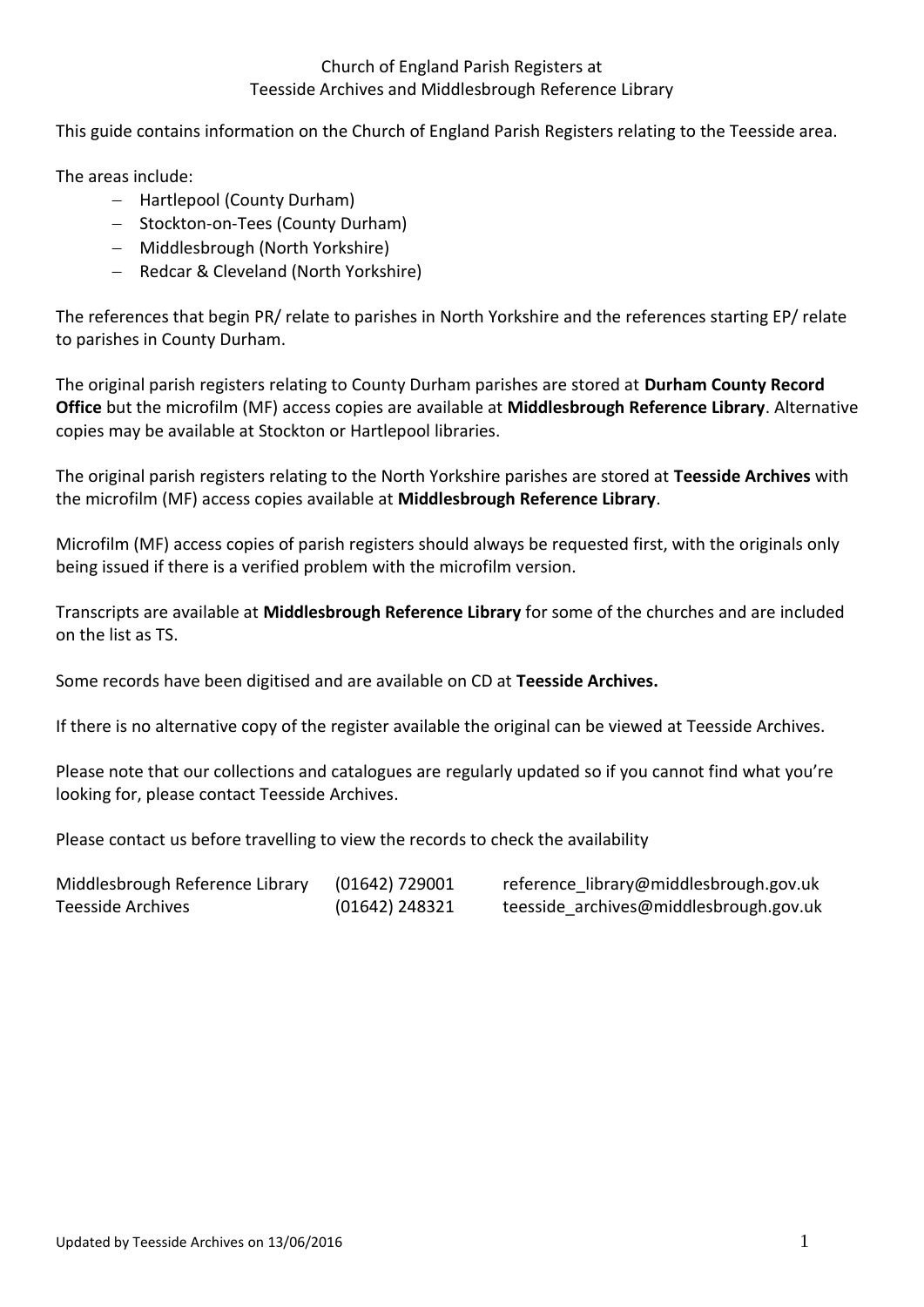| Acklam and Middlesbrough, St. Mary      | 3  | Middlesbrough, St. Alban The Martyr                | 29 |
|-----------------------------------------|----|----------------------------------------------------|----|
| Bellasis, St. Hilda                     | 4  | Middlesbrough, St. Chad                            | 30 |
| Billingham, St, Aidan                   | 4  | Middlesbrough, St Columba                          | 30 |
| Billingham, St. Cuthbert                | 4  | Middlesbrough, St. Cuthbert                        | 30 |
| Billingham, St. Luke                    | 5  | Middlesbrough, St. Hilda                           | 31 |
| Billingham, St. Mary                    | 5  | Middlesbrough, St. John the Evangelist (with St.   |    |
| Bishopton, St. Peter                    | 5  | Michael and All Angels)                            | 32 |
| Boosbeck, St. Aidan                     | 6  | Middlesbrough, St. Martin of Tours (Whinney Banks) |    |
| Brotton, St. Margaret                   | 6  |                                                    | 33 |
| Carlin How, St. Helens                  | 7  | Middlesbrough, St. Oswald (with St. Mark)          | 33 |
| Coatham, Christ Church                  | 7  | Middlesbrough, St. Paul                            | 34 |
| Dormanstown, All Saints                 | 8  | Middlesbrough, St. Peter                           | 35 |
| Easington, All Saints                   | 8  | Middlesbrough, St. Thomas (and St Peter, Brambles  |    |
| Egglescliffe, St. John the Baptist      | 9  | Farm and Thorntree)                                | 35 |
| Elton, St. John                         | 9  | New Marske, St. Thomas                             | 36 |
| Elwick Hall, St. Peter                  | 10 | Newton under Roseberry, St Oswald                  | 36 |
| Eston, Christ Church                    | 10 | North Ormesby, Holy Trinity                        | 36 |
| Eston/Normanby, St George               | 12 | Norton, St. Mary                                   | 38 |
| Grangetown, St. Mathew                  | 12 | Norton, St. Michael                                | 39 |
| Greatham, St. John the Baptist          | 13 | Nunthorpe, St. Mary the Virgin                     | 40 |
| Grindon, St. James the Greater          | 14 | Ormesby, St. Cuthbert                              | 40 |
| Guisborough, St. Nicholas               | 14 | Owton Manor, St. James                             | 41 |
| Hart, St. Mary Magdalene                | 15 | Preston-on-Tees, All Saints                        | 41 |
| Hartlepool, Holy Trinity                | 16 | Redcar, St. Peter                                  | 41 |
| Hartlepool, St. Barnabas                | 17 | Redmarshall, St. Cuthbert                          | 42 |
| Hartlepool, St. Columbia                | 17 | Saltburn, Emmanuel                                 | 42 |
| Hartlepool, St. Hilda                   | 17 | Seaton Carew, Holy Trinity                         | 43 |
| Hartlepool, St. Matthew (Mission)       | 18 | Skelton, All Saints                                | 43 |
| West Hartlepool, Christ Church          | 18 | South Bank, St. John                               | 45 |
| West Hartlepool, St. Aidan              | 19 | Stainton-in-Cleveland, St. Peter and St. Paul      | 45 |
| West Hartlepool, St James               | 19 | Stillington, St. John the Divine                   | 46 |
| West Hartlepool, St. Luke               | 20 | Stockton, Holy Trinity                             | 47 |
| West Hartlepool, St. Nicholas           | 20 | Stockton, St. James                                | 48 |
| West Hartlepool, St. Oswald             | 20 | Stockton, St. James (Parish of St. Chad)           | 48 |
| West Hartlepool, St. Paul               | 21 | Stockton, St. John                                 | 49 |
| Haverton Hill, St. John the Baptist     | 21 | Stockton, St. Mark                                 | 49 |
| Hemlington, St. Timothy                 | 22 | Stockton, St. Paul                                 | 49 |
| Hilton, St. Peter                       | 22 | Stockton, St. Peter                                | 50 |
| Kirkleatham, St. Cuthbert/St. Hilda     | 22 | Stockton, St. Thomas (Parish Church)               | 50 |
| Kirklevington, St. Martin               | 23 | Stranton, All Saints                               | 52 |
| Linthorpe, St. Barnabas                 | 24 | Thornaby, St. Luke                                 | 54 |
| Liverton, St. Michael (now St. Martin)  | 25 | Thornaby, St. Paul                                 | 54 |
| Loftus, St. Leonard                     | 25 | Thornaby, St. Peter Ad Vincula                     | 55 |
| Long Newton, St. Mary                   | 26 | Thornaby, St. Marks                                | 55 |
| Marske-By-the-Sea, St. Mark             | 27 | Upleatham, St. Andrew                              | 56 |
| Marton-in-Cleveland, St. Cuthbert       | 28 | Wilton, All Saints (now St. Cuthbert)              | 56 |
| Middlesbrough, All Saints               | 28 | Wolviston, St. Peter                               | 57 |
| Middlesbrough, The Ascension            | 29 | Yarm, St. Mary Magdalene                           | 57 |
| Middlesbrough, St. Aidan with St. Alban | 29 |                                                    |    |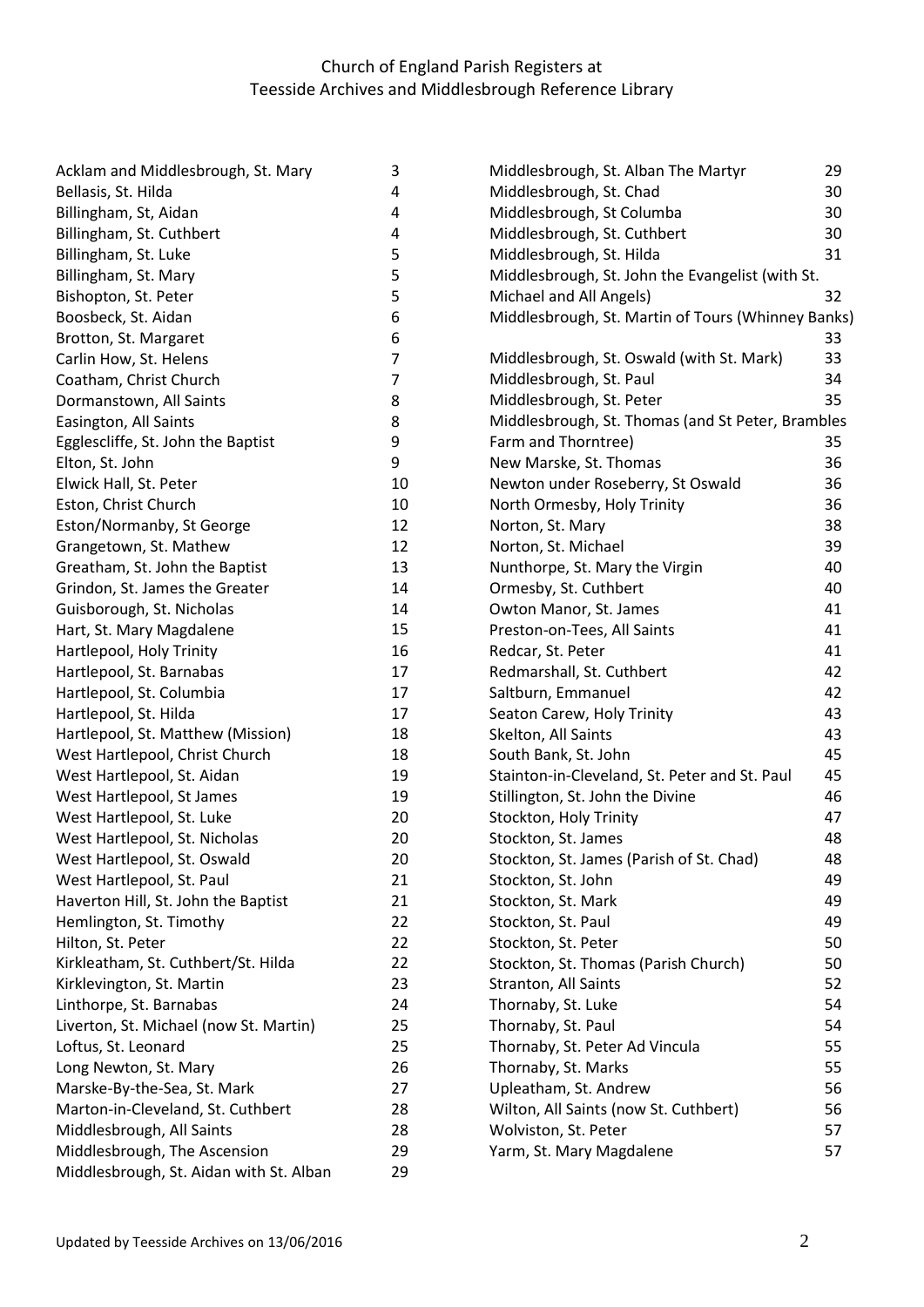# <span id="page-2-0"></span>Acklam and Middlesbrough, St. Mary **PR/ACK**

 A church is thought to have stood on this site for over a thousand years. A medieval chapel was rebuilt around 1770 and a new church was built around 1874 by the Hustler family of Acklam Hall. An extension to the north side of the church was added in 1957.

 This church was used by the early inhabitants of Middlesbrough until the church of St Hilda opened in 1840. During this time, the baptisms and marriages were recorded separately for the inhabitants of Middlesbrough and Acklam, resulting in two registers covering the same time period.

| <b>Baptisms</b>                    | 1735-1812 | MF72/TS1/CD P1    | FindMyPast         |
|------------------------------------|-----------|-------------------|--------------------|
| Baptisms (Acklam)                  | 1813-1840 | MF72/MF664        | FindMyPast         |
| Baptisms (Middlesbrough)           | 1813-1834 | MF72/MF664        | FindMyPast         |
| Baptisms (Acklam)                  | 1840-1930 | MF72/MF664        | <b>FMP to 1915</b> |
| <b>Baptisms</b>                    | 1930-1945 | MF157             | Library            |
| <b>Baptisms</b>                    | 1945-1951 | MF157             | Library            |
| <b>Baptisms</b>                    | 1951-1958 | MF157             | Library            |
| <b>Baptisms</b>                    | 1958-1971 | MF157             | Library            |
| <b>Marriages</b>                   | 1735-1769 | <b>TS1/CD P1</b>  | Library/Archive    |
| <b>Marriages</b>                   | 1735-1812 | MF72/TS1/CD P1    | FindMyPast         |
| Marriages (Acklam & Middlesbrough) | 1754-1811 | <b>MF72</b>       | FindMyPast         |
| Marriages (Acklam)                 | 1813-1837 | MF72/TS1/CD P4    | FindMyPast         |
| Marriages (Middlesbrough)          | 1816-1822 | MF72/MF664        | FindMyPast         |
| Marriages (Acklam)                 | 1837-1932 | MF72/MF664        | FMP to 1930        |
| Marriages                          | 1932-1937 | MF72/MF664/CD P3  | Library            |
| Marriages                          | 1937-1944 | MF157             | Library            |
| Marriages                          | 1944-1951 | MF157             | Library            |
| <b>Marriages</b>                   | 1951-1965 | MF157             | Library            |
| Marriages                          | 1965-1970 | <b>MF73</b>       | Library            |
| <b>Marriages</b>                   | 1970-1974 | <b>MF73</b>       | Library            |
| Marriages                          | 1974-1979 | <b>MF73</b>       | Library            |
| Banns (Acklam)                     | 1824-1840 | <b>MF72</b>       | FindMyPast         |
| <b>Banns</b>                       | 1874-1931 | MF72/MF664        | FMP to 1930        |
| <b>Banns</b>                       | 1946-1957 | <b>MF73</b>       | Library            |
| <b>Banns</b>                       | 1957-1965 | <b>MF73</b>       | Library            |
| <b>Banns</b>                       | 1965-1971 | <b>MF73</b>       | Library            |
| <b>Banns</b>                       | 1971-1978 | <b>MF73</b>       | Library            |
| <b>Banns</b>                       | 1977-1979 | <b>MF73</b>       | Library            |
| <b>Burials</b>                     | 1735-1812 | <b>MF72/CD P1</b> | FindMyPast         |
| <b>Burials</b>                     | 1735-1834 | T1                | FindMyPast         |
| Burials (Acklam)                   | 1913-1875 | <b>MF72</b>       | FindMyPast         |
| <b>Burials (Acklam)</b>            | 1875-1957 | MF72/MF664        | FindMyPast         |

<span id="page-2-1"></span>Office, **MF**=Microfilm, **TS**=Transcript, **CD**=Digitised images on CD<br>Updated by Teesside Archives on 13/06/2016 3 Updated by Teesside Archives on 13/06/2016 **FMP**=Find my Past, **Library**=Middlesbrough Reference Library, **Archives**=Teesside Archives, **Library/DPO**=Also at Durham Record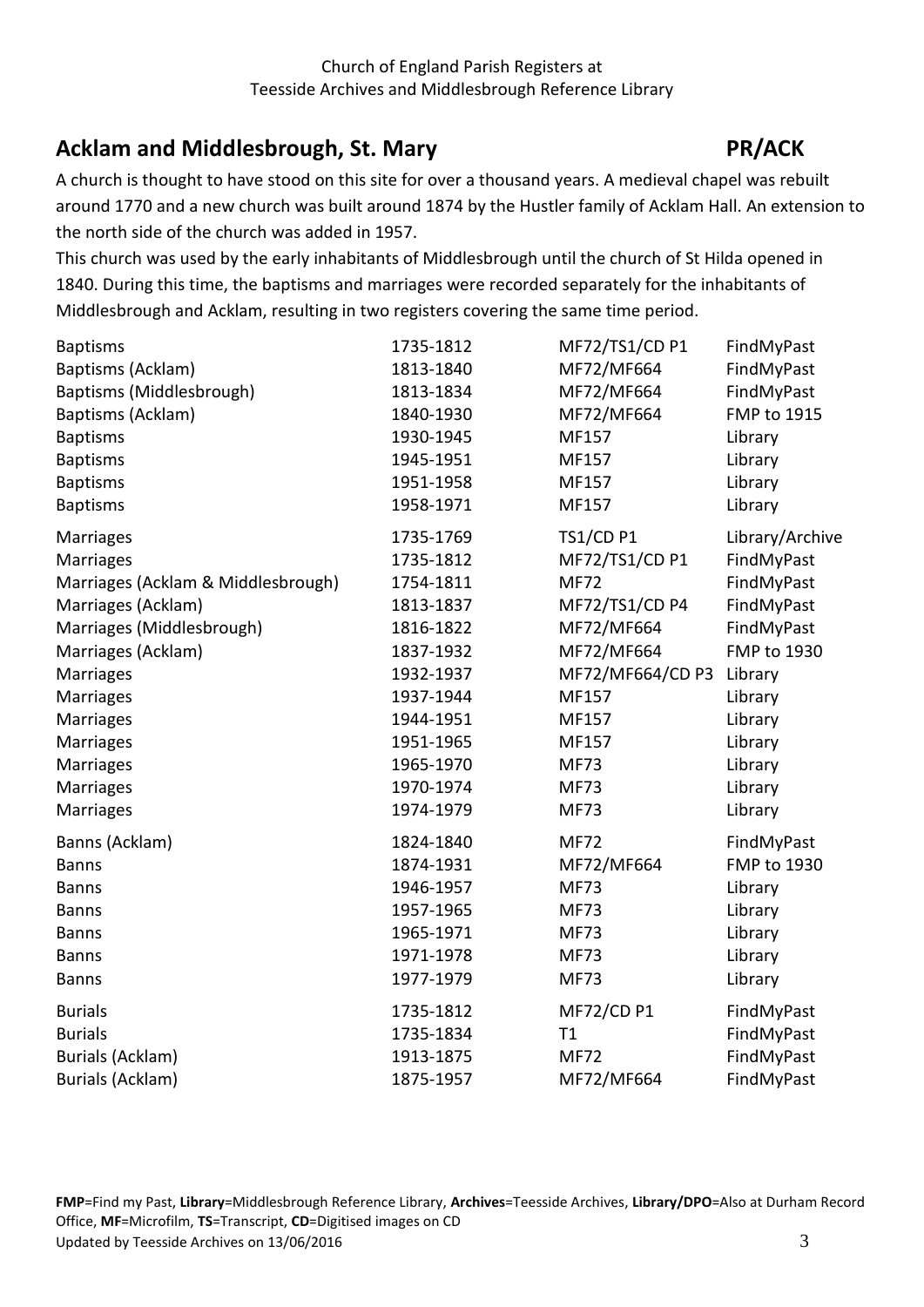## **Bellasis, St. Hilda** EP/Bi/BEL

Bellasis St. Hilda was created around 1919 from Billingham St. Cuthbert.

| <b>Baptisms</b> | 1919-1940 | MF1122 | Library/DRO |
|-----------------|-----------|--------|-------------|

## <span id="page-3-0"></span> **Billingham, St, Aidan EP/Bi/SA**

 Billingham St. Aidan was created in 1958 from Billingham St. Cuthbert. Parts of this parish became Billingham St. Luke.

| <b>Baptisms</b>  | 1964-1978 | MF1022      | Library/DRO |
|------------------|-----------|-------------|-------------|
| <b>Baptisms</b>  | 1964-1978 | MF1022      | Library/DRO |
| <b>Baptisms</b>  | 1978-1986 | MF1022      | Library/DRO |
| <b>Marriages</b> | 1957-1960 | MF1022      | Library/DRO |
| <b>Marriages</b> | 1960-1964 | MF1022      | Library/DRO |
| <b>Marriages</b> | 1964-1970 | MF1022      | Library/DRO |
| <b>Marriages</b> | 1970-1975 | MF1022      | Library/DRO |
| <b>Marriages</b> | 1975      | MF1022      | Library/DRO |
| <b>Marriages</b> | 1975-1980 | MF1022      | Library/DRO |
| <b>Marriages</b> | 1980-1984 | MF1023      | Library/DRO |
| Marriages        | 1984-1992 | MF1023      | Library/DRO |
| <b>Banns</b>     | 1957-1966 | MF1023      | Library/DRO |
| <b>Banns</b>     | 1966-1971 | MF1023      | Library/DRO |
| <b>Banns</b>     | 1971-1976 | MF1023      | Library/DRO |
| <b>Banns</b>     | 1976-1977 | <b>MF47</b> | Library/DRO |
| <b>Banns</b>     | 1977-1979 | <b>MF47</b> | Library/DRO |
| <b>Banns</b>     | 1979-1981 | <b>MF47</b> | Library/DRO |
| <b>Banns</b>     | 1981-1982 | MF1023      | Library/DRO |
| <b>Banns</b>     | 1982-1987 | MF1023      | Library/DRO |
| <b>Banns</b>     | 1987-1995 | MF1023      | Library/DRO |
|                  |           |             |             |

## <span id="page-3-1"></span>**Billingham, St. Cuthbert** EP/Bi

The church is thought to date back to the  $12^{th}$  century. Parts of this parish became Bellasis St. Hilda; Billingham St. Aidan; Haverton Hill St. John the Baptist.

| <b>Baptisms</b>  | 1570-1661 | TS <sub>2</sub> | Library     |
|------------------|-----------|-----------------|-------------|
| <b>Baptisms</b>  | 1569-1662 | <b>MF48</b>     | Library/DRO |
| <b>Baptisms</b>  | 1662-1781 | <b>MF48</b>     | Library/DRO |
| <b>Baptisms</b>  | 1759-1812 | MF48            | Library/DRO |
| <b>Baptisms</b>  | 1812-1847 | MF48            | Library/DRO |
| <b>Baptisms</b>  | 1848-1929 | MF48            | Library/DRO |
| <b>Baptisms</b>  | 1930-1948 | MF1096          | Library/DRO |
| <b>Marriages</b> | 1569-1662 | MF48            | Library/DRO |
| <b>Marriages</b> | 1570-1812 | TS <sub>2</sub> | Library     |
| <b>Marriages</b> | 1662-1781 | MF48            | Library/DRO |

Office, **MF**=Microfilm, **TS**=Transcript, **CD**=Digitised images on CD<br>Updated by Teesside Archives on 13/06/2016 4 Updated by Teesside Archives on 13/06/2016 **FMP**=Find my Past, **Library**=Middlesbrough Reference Library, **Archives**=Teesside Archives, **Library/DPO**=Also at Durham Record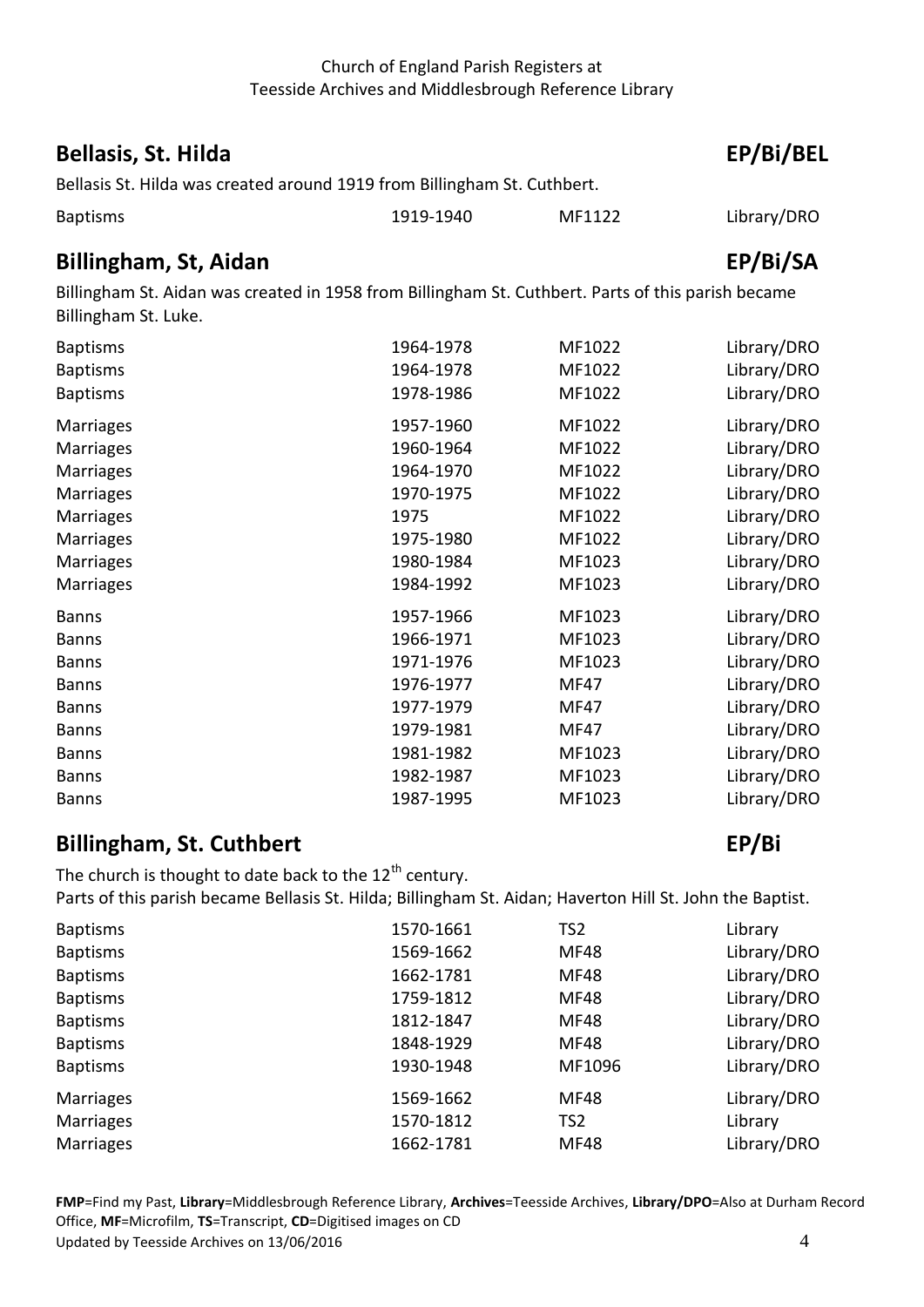| Marriages        | 1800-1837 | TS-MISC9&10     | Library     |
|------------------|-----------|-----------------|-------------|
| Marriages        | 1754-1812 | <b>MF49</b>     | Library/DRO |
| Marriages        | 1813-1837 | <b>MF49</b>     | Library/DRO |
| Marriages        | 1837-1922 | <b>MF49</b>     | Library/DRO |
| <b>Marriages</b> | 1922-1929 | <b>MF49</b>     | Library/DRO |
| <b>Marriages</b> | 1929-1932 | <b>MF49</b>     | Library/DRO |
| <b>Marriages</b> | 1932-1935 | <b>MF49</b>     | Library/DRO |
| Marriages        | 1935-1940 | <b>MF49</b>     | Library/DRO |
| Marriages        | 1940-1946 | <b>MF49</b>     | Library/DRO |
| <b>Marriages</b> | 1946-1953 | <b>MF50</b>     | Library/DRO |
| <b>Banns</b>     | 1754-1812 | MF49/TS2        | Library/DRO |
| <b>Banns</b>     | 1959-1961 | MF841           | Library/DRO |
| <b>Banns</b>     | 1978-1982 | MF841           | Library/DRO |
| <b>Banns</b>     | 1982-1987 | MF841           | Library/DRO |
| <b>Burials</b>   | 1569-1662 | <b>MF48/TS2</b> | Library/DRO |
| <b>Burials</b>   | 1662-1781 | <b>MF48</b>     | Library/DRO |
| <b>Burials</b>   | 1759-1812 | <b>MF48</b>     | Library/DRO |
| <b>Burials</b>   | 1813-1843 | <b>MF50</b>     | Library/DRO |
| <b>Burials</b>   | 1843-1924 | <b>MF50</b>     | Library/DRO |
| <b>Burials</b>   | 1924-1949 | MF1097          | Library/DRO |

# <span id="page-4-0"></span>**Billingham, St. Luke** EP/Bi/SL

Billingham St. Luke was built in 1965 and was created from Billingham St. Aidan.

| Marriages    | 1966-1983 | MF1122 | Library/DRO |
|--------------|-----------|--------|-------------|
| <b>Banns</b> | 1966-1968 | MF47   | Library/DRO |
| <b>Banns</b> | 1980-1997 | MF1122 | Library/DRO |

# <span id="page-4-1"></span>**Billingham, St. Mary EP/Bi/MA**

Billingham St. Mary was created after 1800 from Wolviston St. Peter.

| <b>Baptisms</b> | 1966-1997 | MF1132 |
|-----------------|-----------|--------|
|                 |           |        |

## <span id="page-4-2"></span>**Bishopton, St. Peter EP/BPT**

The church of St. Peter at Bishopton has stood since the  $12^{th}$  century.

| <b>Baptisms</b>  | 1649-1757 | MF1109 | Library/DRO |
|------------------|-----------|--------|-------------|
| <b>Baptisms</b>  | 1752-1783 | MF1109 | Library/DRO |
| <b>Baptisms</b>  | 1783-1812 | MF1109 | Library/DRO |
| <b>Baptisms</b>  | 1813-1873 | MF1109 | Library/DRO |
| <b>Baptisms</b>  | 1873-1965 | MF1109 | Library/DRO |
| <b>Marriages</b> | 1649-1757 | MF1109 | Library/DRO |
| <b>Marriages</b> | 1783-1812 | MF1109 | Library/DRO |
| <b>Marriages</b> | 1812-1837 | MF1109 | Library/DRO |
| <b>Marriages</b> | 1838-1945 | MF1109 | Library/DRO |

Office, MF=Microfilm, **TS**=Transcript, **CD**=Digitised images on CD<br>Updated by Teesside Archives on 13/06/2016 5 Updated by Teesside Archives on 13/06/2016 **FMP**=Find my Past, **Library**=Middlesbrough Reference Library, **Archives**=Teesside Archives, **Library/DPO**=Also at Durham Record

Library/DRO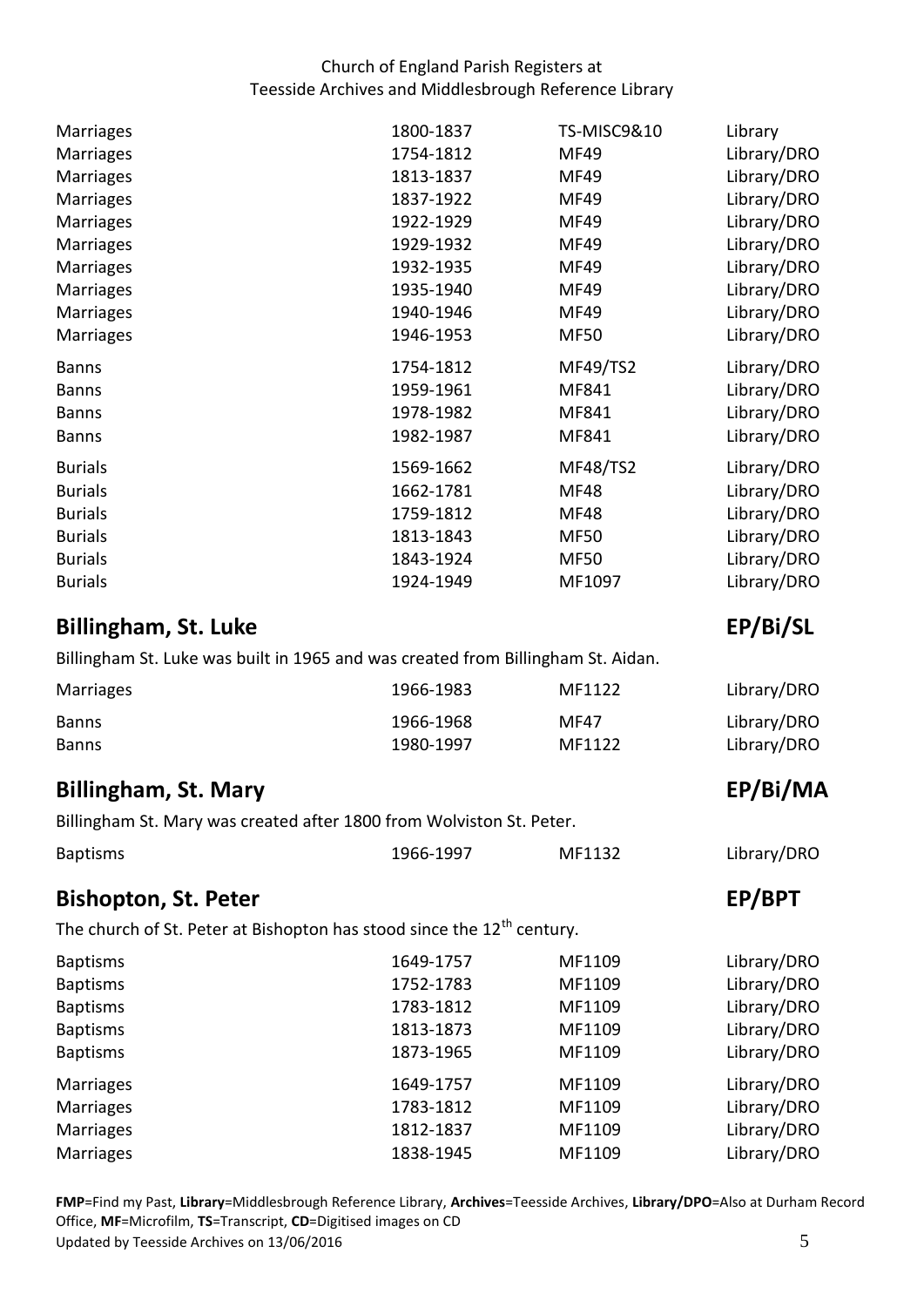| Marriages                    | 1945-1970              | MF1109           | Library/DRO                |
|------------------------------|------------------------|------------------|----------------------------|
| <b>Banns</b><br><b>Banns</b> | 1783-1812<br>1824-1927 | MF1109<br>MF1109 | Library/DRO<br>Library/DRO |
| <b>Burials</b>               | 1649-1757              | MF1109           | Library/DRO                |
| <b>Burials</b>               | 1752-1783              | MF1109           | Library/DRO                |
| <b>Burials</b>               | 1783-1812              | MF1109           | Library/DRO                |
| <b>Burials</b>               | 1813-1970              | MF1109           | Library/DRO                |

# <span id="page-5-0"></span>**Boosbeck, St. Aidan PR/BK PR/BK**

 The church was built in 1900 and it is the main church of Boosbeck and Lingdale. This parish was formed from part of Skelton.

| <b>Baptisms</b> | 1901-1984 | CD <sub>P5</sub> | Archives |
|-----------------|-----------|------------------|----------|
| <b>Banns</b>    | 1902-1928 | MF351            | Library  |
| <b>Banns</b>    | 1913-1928 | MF351            | Library  |
| <b>Banns</b>    | 1928-1945 | MF351            | Library  |
| <b>Banns</b>    | 1945-1962 | MF351            | Library  |
| <b>Banns</b>    | 1962-1969 | MF351            | Library  |

# <span id="page-5-1"></span>**Brotton, St. Margaret PR/BRP PR/BRP**

There was a church on the site probably from Saxon times. The building that stands now was built in 1741.

| <b>Baptisms</b>       | 1641-1723 | <b>MF74/TS3</b>                    | FindMyPast |
|-----------------------|-----------|------------------------------------|------------|
| <b>Baptisms</b>       | 1723-1812 | <b>MF74</b>                        | FindMyPast |
| Baptisms (supplement) | 1786-1813 | <b>MF74/TS3</b>                    | FindMyPast |
| <b>Baptisms</b>       | 1813-1868 | <b>MF74</b>                        | FindMyPast |
| <b>Baptisms</b>       | 1868-1881 | <b>MF74</b>                        | FindMyPast |
| <b>Baptisms</b>       | 1881-1896 | <b>MF74</b>                        | FindMyPast |
| <b>Baptisms</b>       | 1896-1912 | MF760                              | FindMyPast |
| <b>Baptisms</b>       | 1912-1918 | MF760                              | Library    |
| <b>Baptisms</b>       | 1918-1940 | MF760                              | Library    |
| <b>Baptisms</b>       | 1940-1962 | Not filmed and withdrawn by church |            |
| <b>Marriages</b>      | 1641-1723 | <b>MF74/TS3</b>                    | FindMyPast |
| Marriages             | 1723-1812 | <b>MF74</b>                        | FindMyPast |
| <b>Marriages</b>      | 1754-1812 | MF352                              | FindMyPast |
| <b>Marriages</b>      | 1813-1837 | <b>MF74</b>                        | FindMyPast |
| <b>Marriages</b>      | 1837-1880 | <b>MF74</b>                        | FindMyPast |
| <b>Marriages</b>      | 1880-1886 | <b>MF75</b>                        | FindMyPast |
| <b>Marriages</b>      | 1887-1901 | <b>MF75</b>                        | FindMyPast |
| Marriages             | 1901-1909 | MF760                              | Library    |
| <b>Marriages</b>      | 1909-1917 | MF760                              | Library    |
| <b>Marriages</b>      | 1917-1924 | MF761                              | Library    |
| <b>Marriages</b>      | 1924-1936 | MF761                              | Library    |
| <b>Marriages</b>      | 1936-1946 | MF761                              | Library    |
| Marriages             | 1946-1958 | Not filmed and withdrawn by church |            |

Office, MF=Microfilm, **TS**=Transcript, **CD**=Digitised images on CD<br>Updated by Teesside Archives on 13/06/2016 6 Updated by Teesside Archives on 13/06/2016 **FMP**=Find my Past, **Library**=Middlesbrough Reference Library, **Archives**=Teesside Archives, **Library/DPO**=Also at Durham Record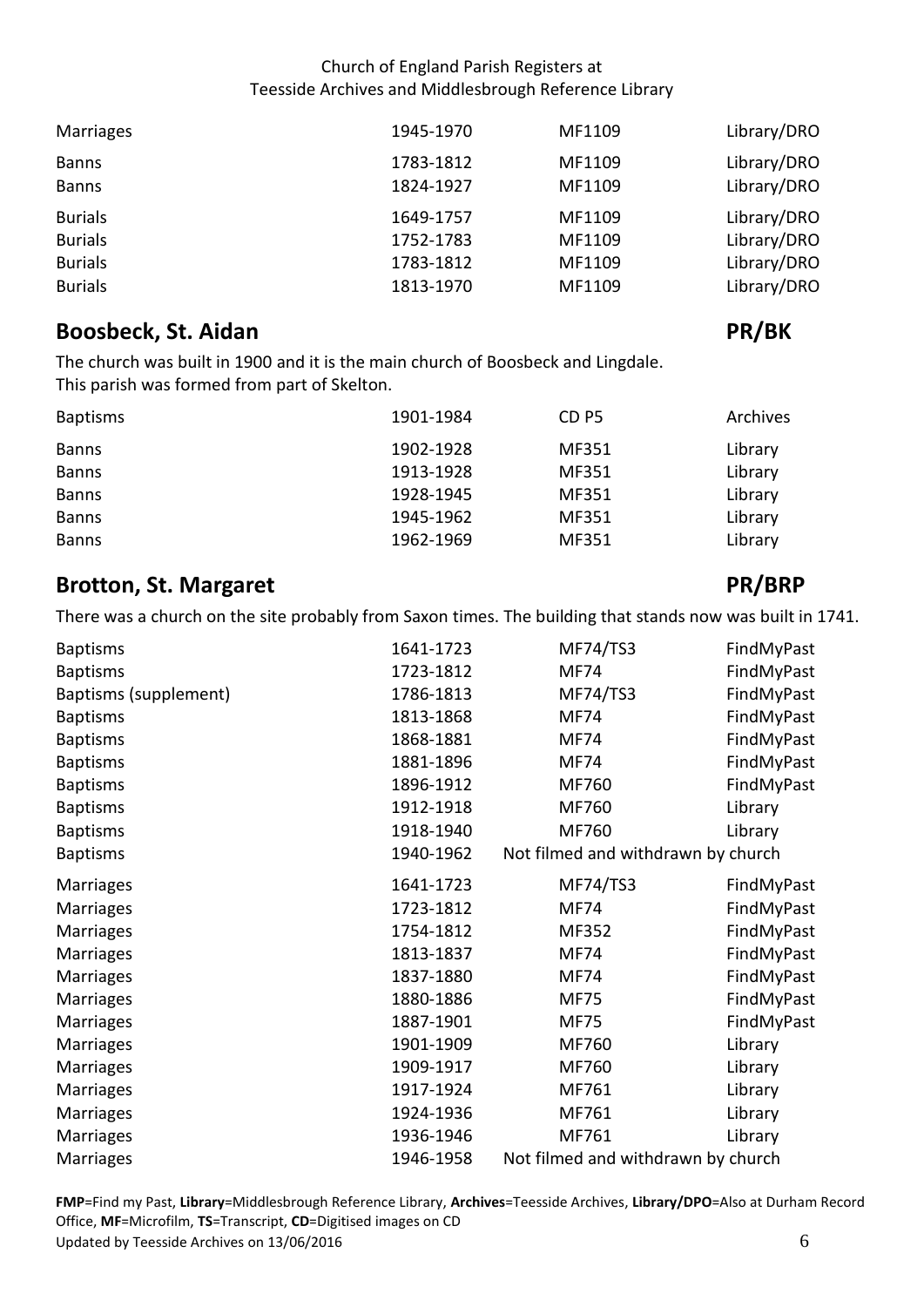| <b>Burials</b>                           | 1641-1723 | <b>MF74/TS3</b> | FindMyPast |
|------------------------------------------|-----------|-----------------|------------|
| <b>Burials</b>                           | 1723-1812 | <b>MF74</b>     | FindMyPast |
| <b>Burials</b>                           | 1813-1872 | <b>MF74</b>     | FindMyPast |
| <b>Burials</b>                           | 1872-1878 | <b>MF74</b>     | FindMyPast |
| <b>Burials</b>                           | 1878-1895 | <b>MF75</b>     | FindMyPast |
| <b>Burials</b>                           | 1895-1905 | <b>MF75</b>     | FindMyPast |
| <b>Burials</b>                           | 1905-1914 | <b>MF75</b>     | FindMyPast |
| <b>Burials</b>                           | 1914-1923 | <b>MF75</b>     | FindMyPast |
| <b>Burials</b>                           | 1923-1935 | <b>MF75</b>     | FindMyPast |
| <b>Burials</b>                           | 1935-1956 | <b>MF75</b>     | FindMyPast |
| <b>Burials</b>                           | 1956-1967 | MF761           | FindMyPast |
| Burials (in Carlin How and Skinningrove) | 1944-1967 | MF761           |            |

# <span id="page-6-0"></span>**Carlin How, St. Helens** PR/CH

The church was built in 1899. This parish was formed from part of Brotton.

| <b>Baptisms</b>  | 1917-1942 | MF960 | Library |
|------------------|-----------|-------|---------|
| Marriages        | 1926-1935 | MF960 | Library |
| <b>Marriages</b> | 1935-1944 | MF960 | Library |
| <b>Marriages</b> | 1944-1956 | MF960 | Library |
| <b>Marriages</b> | 1956-1967 | MF960 | Library |
| <b>Marriages</b> | 1967-1987 | MF960 | Library |
| <b>Banns</b>     | 1926-1965 | MF960 | Library |

# <span id="page-6-1"></span>**Coatham, Christ Church PR/CO PR/CO**

 Christ Church, Coatham was designed by Architects Coe & Goodwin, and built in 1854 from the benefaction of Mrs Teresa Newcomen. This parish was formed from part of Kirkleatham.

| <b>Baptisms</b>     | 1854-1900 | MF76/MF666  | FindMyPast         |
|---------------------|-----------|-------------|--------------------|
| <b>Baptisms</b>     | 1900-1942 | <b>MF76</b> | <b>FMP to 1915</b> |
| <b>Baptisms</b>     | 1942-1949 | <b>MF76</b> | Library            |
| <b>Baptisms</b>     | 1949-1958 | <b>MF76</b> | Library            |
| <b>Baptisms</b>     | 1958-1964 | <b>MF76</b> | Library            |
| Baptisms (Warrenby) | 1916-1959 | MF76        | Library            |
| <b>Marriages</b>    | 1854-1900 | MF77/MF666  | FindMyPast         |
| <b>Marriages</b>    | 1900-1911 | <b>MF77</b> | FindMyPast         |
| <b>Marriages</b>    | 1911-1920 | <b>MF77</b> | Library            |
| <b>Marriages</b>    | 1920-1934 | <b>MF77</b> | Library            |
| <b>Marriages</b>    | 1934-1943 | <b>MF77</b> | Library            |
| <b>Marriages</b>    | 1943-1952 | <b>MF77</b> | Library            |
| <b>Marriages</b>    | 1952-1962 | <b>MF77</b> | Library            |
| <b>Marriages</b>    | 1962-1974 | <b>MF78</b> | Library            |
| <b>Banns</b>        | 1906-1920 | <b>MF79</b> | Library            |
| <b>Banns</b>        | 1920-1937 | <b>MF79</b> | Library            |
| <b>Banns</b>        | 1937-1944 | <b>MF79</b> | Library            |

Office, **MF**=Microfilm, **TS**=Transcript, **CD**=Digitised images on CD<br>Updated by Teesside Archives on 13/06/2016 7 Updated by Teesside Archives on 13/06/2016 **FMP**=Find my Past, **Library**=Middlesbrough Reference Library, **Archives**=Teesside Archives, **Library/DPO**=Also at Durham Record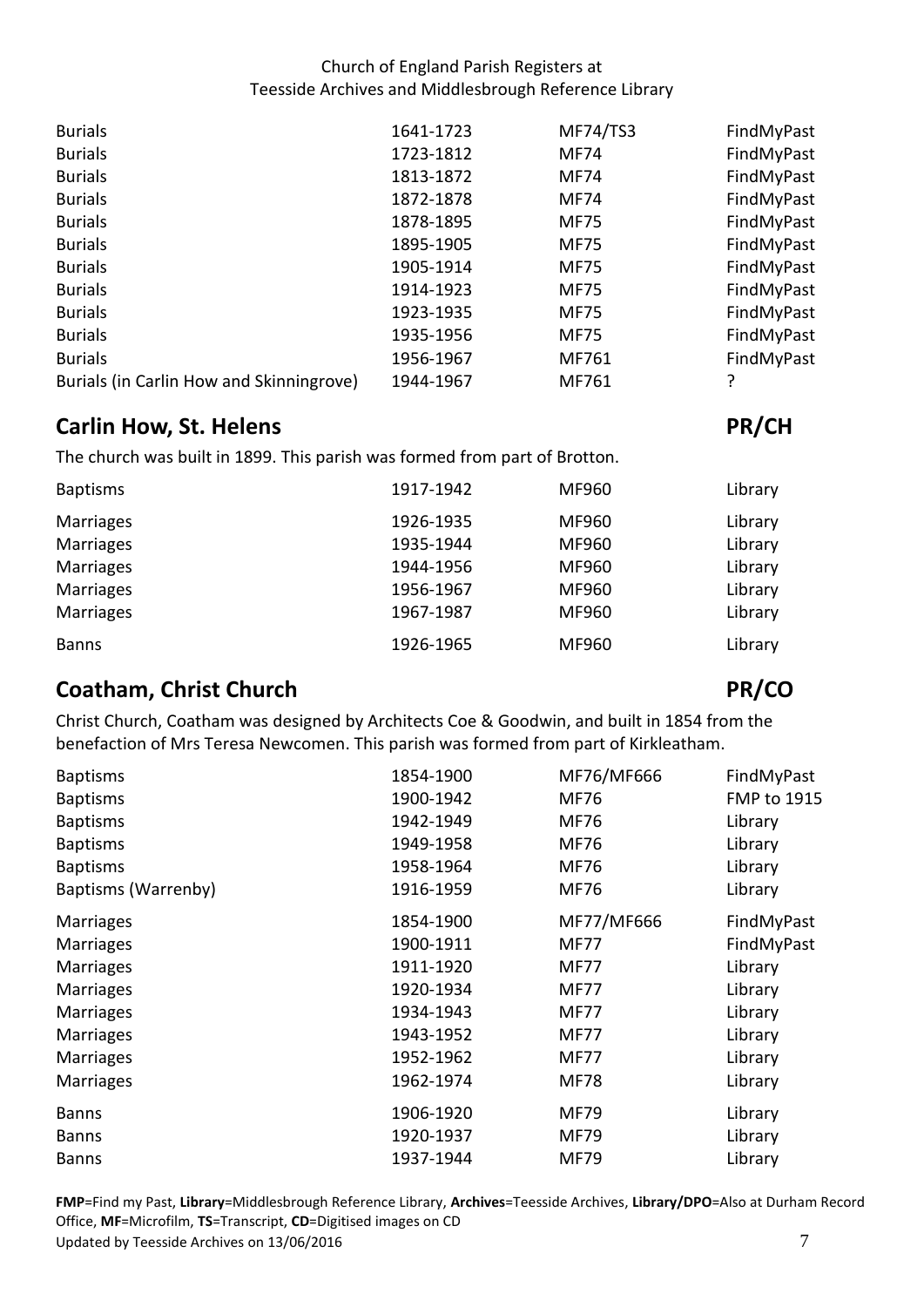| <b>Banns</b>                           | 1944-1958 | <b>MF79</b>    | Library    |
|----------------------------------------|-----------|----------------|------------|
| <b>Banns</b>                           | 1958-1964 | <b>MF79</b>    | Library    |
| <b>Banns</b>                           | 1965-1982 | <b>MF79</b>    | Library    |
| Burial (Internment of ashes 1976-1999) | 1855-1976 | MF78/MF666/TS4 | FindMyPast |
| <b>Burial</b>                          | 1901-1933 | <b>MF79</b>    | FindMyPast |

## <span id="page-7-0"></span>**Dormanstown, All Saints PR/DN**

The Church was built in 1935. This parish was formerly part of Redcar.

| 1918-1927 | MF176            | Library  |
|-----------|------------------|----------|
| 1927-1955 | MF176            | Library  |
| 1955-1987 | CD <sub>P6</sub> | Archives |
| 1932-1936 | MF176            | Library  |
| 1936-1942 | MF176            | Library  |
| 1942-1947 | MF176            | Library  |
| 1947-1959 | MF176            | Library  |
| 1959-1968 | MF176            | Library  |
| 1968-1976 | MF177            | Library  |
| 1976-2002 | CD <sub>P7</sub> | Archives |
| 1932-1951 | MF182            | Library  |
| 1951-1964 | MF182            | Library  |
| 1964-1973 | MF177            | Library  |
|           |                  |          |

# <span id="page-7-1"></span>**Easington, All Saints PR/EAT**

The Church was founded before the Norman Conquest but was rebuilt in 1772 and again in 1888.

| <b>Baptisms</b>  | 1606-1698 | <b>MF80/TS5</b>  | FindMyPast         |
|------------------|-----------|------------------|--------------------|
| <b>Baptisms</b>  | 1698-1731 | <b>MF80/TS5</b>  | FindMyPast         |
| <b>Baptisms</b>  | 1732-1781 | <b>MF80/TS5</b>  | FindMyPast         |
| <b>Baptisms</b>  | 1781-1812 | <b>MF80/TS5</b>  | FindMyPast         |
| <b>Baptisms</b>  | 1813-1855 | <b>MF80</b>      | FindMyPast         |
| <b>Baptisms</b>  | 1855-1994 | CD <sub>P8</sub> | Archives           |
| <b>Marriages</b> | 1606-1698 | <b>MF80/TS5</b>  | FindMyPast         |
| <b>Marriages</b> | 1698-1731 | <b>MF80/TS5</b>  | FindMyPast         |
| <b>Marriages</b> | 1732-1755 | <b>MF80/TS5</b>  | FindMyPast         |
| <b>Marriages</b> | 1754-1812 | <b>MF80</b>      | FindMyPast         |
| <b>Marriages</b> | 1813-1837 | <b>MF80</b>      | FindMyPast         |
| <b>Marriages</b> | 1837-1950 | <b>MF80</b>      | <b>FMP to 1876</b> |
| <b>Marriages</b> | 1950-1956 | <b>MF80</b>      | Library            |
| <b>Banns</b>     | 1754-1824 | <b>MF80</b>      | FindMyPast         |
| <b>Banns</b>     | 1823-1903 | <b>MF80</b>      | FMP to 1879        |
| <b>Banns</b>     | 1903-1965 | <b>MF80</b>      | Library            |
| <b>Burials</b>   | 1606-1698 | MF80/TS5         | FindMyPast         |
| <b>Burials</b>   | 1698-1731 | <b>MF80/TS5</b>  | FindMyPast         |
|                  |           |                  |                    |

### Office, **MF**=Microfilm, **TS**=Transcript, **CD**=Digitised images on CD<br>Updated by Teesside Archives on 13/06/2016 8 Updated by Teesside Archives on 13/06/2016 **FMP**=Find my Past, **Library**=Middlesbrough Reference Library, **Archives**=Teesside Archives, **Library/DPO**=Also at Durham Record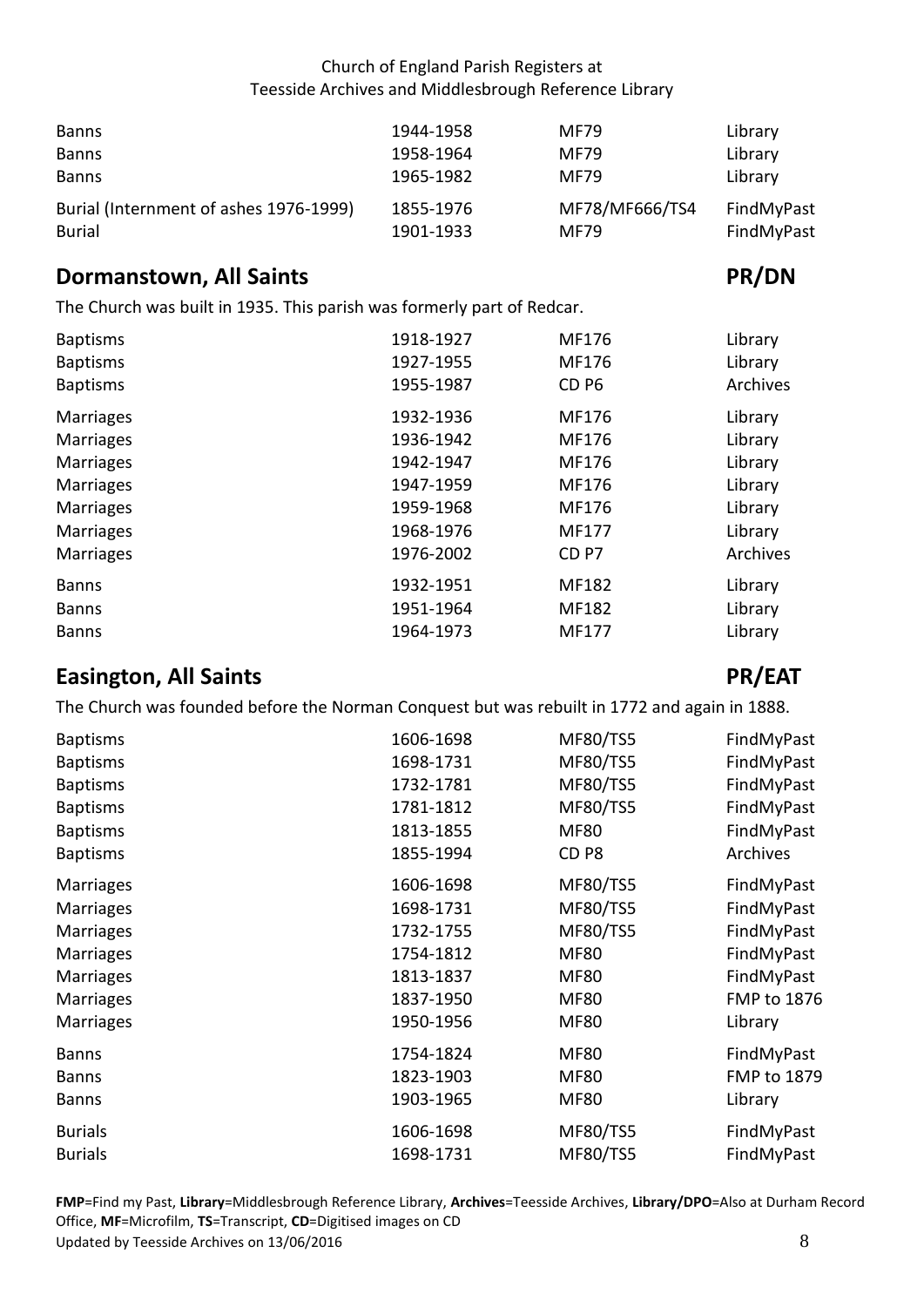| <b>Burials</b> | 1732-1781 | MF80/TS5         | FindMyPast           |
|----------------|-----------|------------------|----------------------|
| <b>Burials</b> | 1781-1812 | MF80/TS5         | FindMyPast           |
| <b>Burials</b> | 1813-1882 | MF80             | FindMyPast           |
| <b>Burials</b> | 1882-1994 | CD <sub>P9</sub> | FMP to 1884/Archives |

# <span id="page-8-0"></span>**Egglescliffe, St. John the Baptist EP/Eg in the EP/Eg in the EP/Eg**

The church was built c.  $11$ -14<sup>th</sup> century.

| <b>Baptisms</b>             | 1539-1861 | TS <sub>6</sub> | Library     |
|-----------------------------|-----------|-----------------|-------------|
| <b>Baptisms</b>             | 1539-1712 | MF <sub>2</sub> | Library/DRO |
| <b>Baptisms</b>             | 1678-1778 | MF <sub>2</sub> | Library/DRO |
| <b>Baptisms</b>             | 1776-1812 | MF <sub>2</sub> | Library/DRO |
| <b>Baptisms</b>             | 1813-1855 | MF <sub>2</sub> | Library/DRO |
| <b>Baptisms</b>             | 1855-1925 | MF <sub>2</sub> | Library/DRO |
| <b>Baptisms</b>             | 1925-1974 | MF835           | Library/DRO |
| <b>Baptisms</b>             | 1910-1941 | MF <sub>2</sub> | Library/DRO |
| <b>Marriages</b>            | 1540-1857 | TS <sub>6</sub> | Library     |
| <b>Marriages</b>            | 1539-1712 | MF <sub>2</sub> | Library/DRO |
| Marriages                   | 1678-1778 | MF <sub>2</sub> | Library/DRO |
| <b>Marriages</b>            | 1754-1828 | MF <sub>2</sub> | Library/DRO |
| Marriages                   | 1813-1837 | MF <sub>2</sub> | Library/DRO |
| <b>Marriages</b>            | 1837-1922 | MF <sub>2</sub> | Library/DRO |
| <b>Marriages</b>            | 1910-1941 | MF <sub>2</sub> | Library/DRO |
| Marriages                   | 1961-1968 | MF835           | Library/DRO |
| Marriages                   | 1968-1972 | MF835           | Library/DRO |
| Marriages                   | 1972-1977 | MF835           | Library/DRO |
| <b>Banns</b>                | 1754-1759 | TS <sub>6</sub> | Library     |
| <b>Banns</b>                | 1754-1828 | MF <sub>2</sub> | Library/DRO |
| <b>Banns</b>                | 1897-1936 | MF <sub>2</sub> | Library/DRO |
| <b>Banns</b>                | 1936-1971 | MF <sub>2</sub> | Library/DRO |
| <b>Banns</b>                | 1971-1984 | MF835           | Library/DRO |
| <b>Banns</b>                | 1985-1989 | MF835           | Library/DRO |
| <b>Burials</b>              | 1540-1861 | TS <sub>6</sub> | Library     |
| <b>Burials</b>              | 1539-1712 | MF <sub>2</sub> | Library/DRO |
| <b>Burials</b>              | 1678-1778 | MF <sub>2</sub> | Library/DRO |
| <b>Burials</b>              | 1776-1812 | MF <sub>2</sub> | Library/DRO |
| <b>Burials</b>              | 1813-1887 | <b>MF13</b>     | Library/DRO |
| <b>Burials &amp; Graves</b> | 1910-1941 | MF <sub>2</sub> | Library/DRO |
|                             |           |                 |             |

# <span id="page-8-1"></span>**Elton, St. John EP/Elt**

The old church was rebuilt in the 19<sup>th</sup> century.

| <b>Baptisms</b> | 1573-1861 | TS7         | Library     |
|-----------------|-----------|-------------|-------------|
| <b>Baptisms</b> | 1573-1723 | <b>MF59</b> | Library/DRO |
| <b>Baptisms</b> | 1723-1812 | <b>MF59</b> | Library/DRO |

Office, **MF**=Microfilm, **TS**=Transcript, **CD**=Digitised images on CD<br>Updated by Teesside Archives on 13/06/2016 9 Updated by Teesside Archives on 13/06/2016 **FMP**=Find my Past, **Library**=Middlesbrough Reference Library, **Archives**=Teesside Archives, **Library/DPO**=Also at Durham Record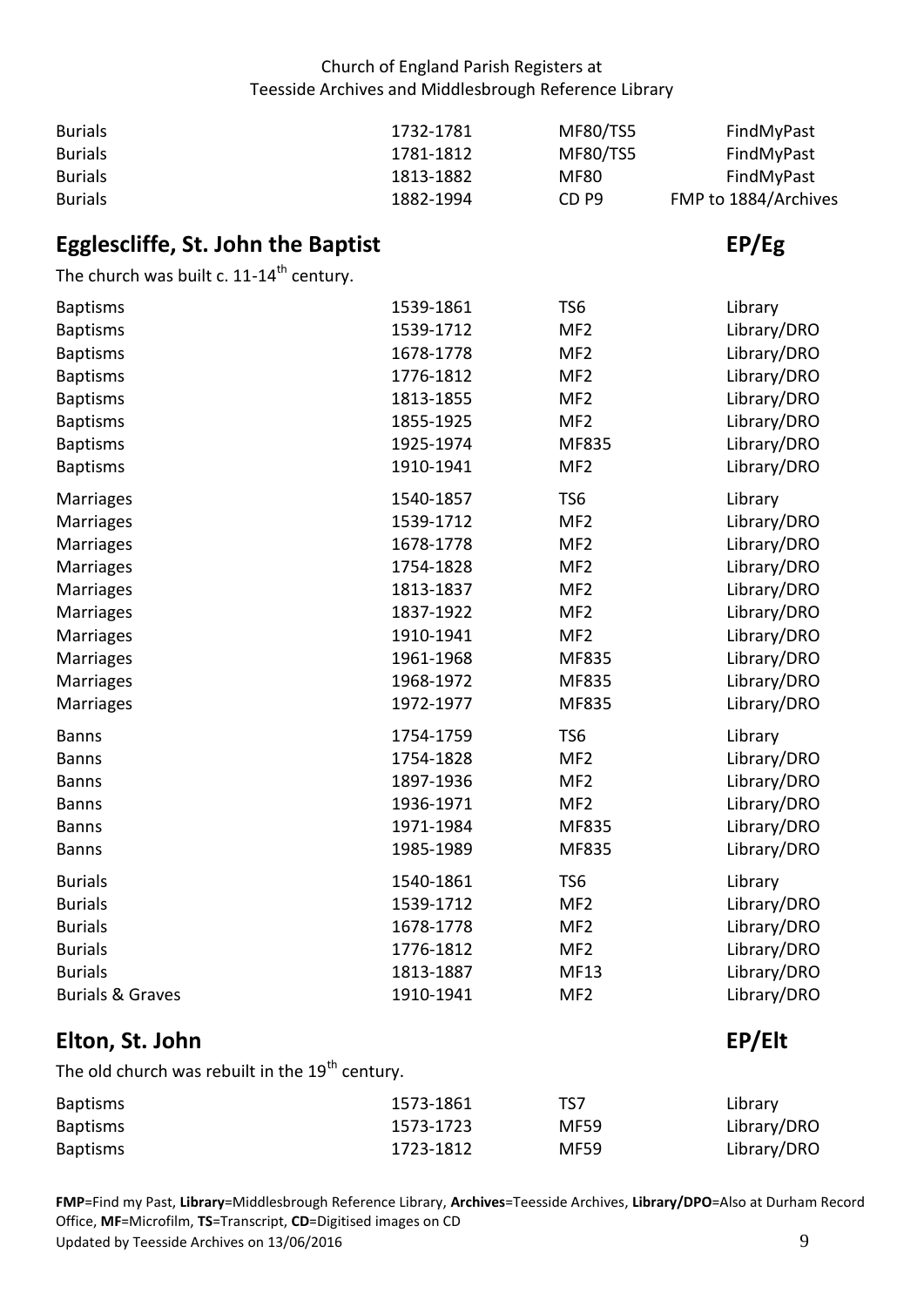| <b>Baptisms</b>  | 1813-1997 | MF1095      | Library/DRO |
|------------------|-----------|-------------|-------------|
| <b>Marriages</b> | 1534-1860 | TS7         | Library     |
| <b>Marriages</b> | 1573-1723 | <b>MF59</b> | Library/DRO |
| <b>Marriages</b> | 1723-1812 | <b>MF59</b> | Library/DRO |
| <b>Marriages</b> | 1813-1997 | MF1095      | Library/DRO |
| <b>Marriages</b> | 1754-1812 | <b>MF59</b> | Library/DRO |
| <b>Marriages</b> | 1813-1838 | <b>MF60</b> | Library/DRO |
| <b>Marriages</b> | 1838-1986 | MF1095      | Library/DRO |
| <b>Marriages</b> | 1992-2000 | MF1130      | Library/DRO |
| <b>Banns</b>     | 1534-1860 | TS7         | Library     |
| <b>Banns</b>     | 1754-1812 | <b>MF59</b> | Library/DRO |
| <b>Burials</b>   | 1573-1861 | TS7         | Library     |
| <b>Burials</b>   | 1573-1723 | <b>MF59</b> | Library/DRO |
| <b>Burials</b>   | 1723-1812 | <b>MF59</b> | Library/DRO |
| <b>Burials</b>   | 1813-1997 | MF1095      | Library/DRO |
| <b>Burials</b>   | 1814-1997 | MF1095      | Library/DRO |

# <span id="page-9-0"></span>**Elwick Hall, St. Peter EP/Elw 2018**

The church is the only one is Elwick and was built in the  $12^{th}$  century.

| <b>Baptisms</b>  | 1592-1900 | TS8         | Library     |
|------------------|-----------|-------------|-------------|
| <b>Baptisms</b>  | 1592-1741 | <b>MF59</b> | Library/DRO |
| <b>Baptisms</b>  | 1741-1797 | <b>MF59</b> | Library/DRO |
| <b>Baptisms</b>  | 1798-1812 | <b>MF59</b> | Library/DRO |
| <b>Baptisms</b>  | 1813-1922 | <b>MF59</b> | Library/DRO |
| Marriages        | 1592-1900 | TS8         | Library     |
| <b>Marriages</b> | 1592-1741 | <b>MF59</b> | Library/DRO |
| <b>Marriages</b> | 1741-1797 | <b>MF59</b> | Library/DRO |
| <b>Marriages</b> | 1754-1811 | <b>MF59</b> | Library/DRO |
| <b>Marriages</b> | 1813-1835 | <b>MF59</b> | Library/DRO |
| <b>Marriages</b> | 1838-1956 | <b>MF59</b> | Library/DRO |
| <b>Marriages</b> | 1958-1974 | MF1128      | Library/DRO |
| <b>Banns</b>     | 1754-1811 | <b>MF59</b> | Library/DRO |
| <b>Banns</b>     | 1824-1973 | <b>MF59</b> | Library/DRO |
| <b>Burials</b>   | 1592-1900 | TS8         | Library     |
| <b>Burials</b>   | 1592-1741 | <b>MF59</b> | Library/DRO |
| <b>Burials</b>   | 1741-1797 | <b>MF59</b> | Library/DRO |
| <b>Burials</b>   | 1798-1812 | MF59        | Library/DRO |
| <b>Burials</b>   | 1813-1987 | MF979       | Library/DRO |
|                  |           |             |             |

# <span id="page-9-1"></span>**Eston, Christ Church PR/EST**

| <b>YPRS Transcript</b>            | 1590-1788 | MF81/TS9 | FindMyPast |
|-----------------------------------|-----------|----------|------------|
| Baptisms, Burials YPRS transcript | 1788-1812 | MF81/TS9 | FindMyPast |

Office, **MF**=Microfilm, **TS**=Transcript, **CD**=Digitised images on CD<br>Updated by Teesside Archives on 13/06/2016 101 and the Updated by Teesside Archives on 10 Updated by Teesside Archives on 13/06/2016 **FMP**=Find my Past, **Library**=Middlesbrough Reference Library, **Archives**=Teesside Archives, **Library/DPO**=Also at Durham Record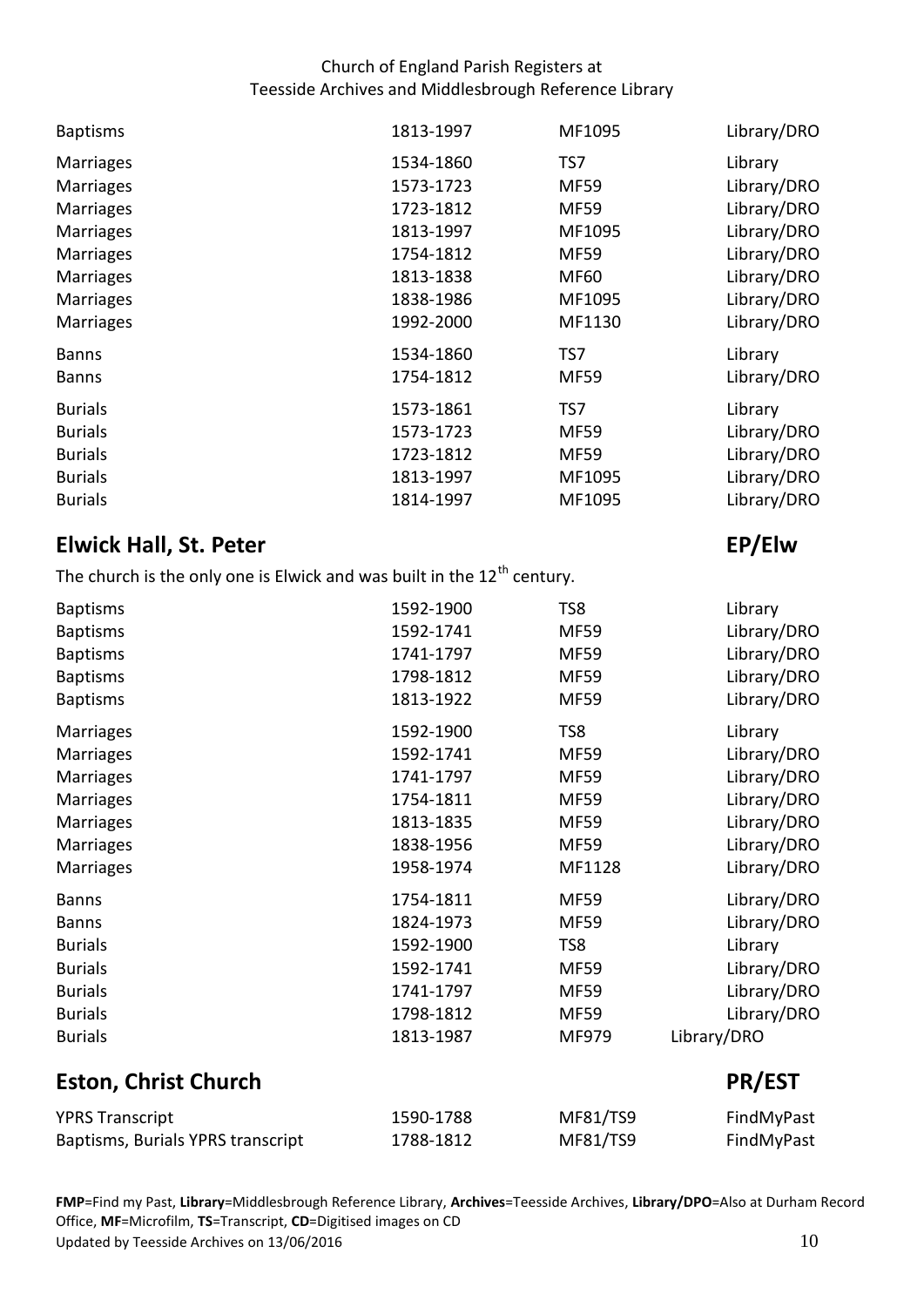| <b>Baptisms</b>                  | 1813-1856              | <b>MF81</b>                | FindMyPast  |
|----------------------------------|------------------------|----------------------------|-------------|
| <b>Baptisms</b>                  | 1856-1865              | <b>MF81</b>                | FindMyPast  |
| <b>Baptisms</b>                  | 1865-1906              | <b>MF81</b>                | FindMyPast  |
| <b>Baptisms</b>                  | 1906-1922              | <b>MF81</b>                | Library     |
| <b>Baptisms</b>                  | 1922-1943              | <b>MF81</b>                | Library     |
| <b>Baptisms</b>                  | 1943-1965              | <b>CD P10</b>              | Archives    |
| <b>Baptisms</b>                  | 1965-1970              | <b>CD P10</b>              | Archives    |
| Baptisms - Eston Junction School | 1868-1873              | <b>MF81</b>                | FindMyPast? |
| & Mission Room                   |                        |                            |             |
| Baptisms - Eston Mines &         | 1872-1873              | <b>MF82</b>                | FindMyPast? |
| <b>Mission Room</b>              |                        |                            |             |
| Baptisms - Eston South Bank      | 1878-1883              | <b>MF82</b>                | FindMyPast? |
| Baptisms - Eston and a Burial    | 1813                   | <b>MF82</b>                | FindMyPast? |
| at Ormesby                       |                        |                            |             |
| Marriages                        | 1590-1837              | TS9                        | Library     |
| Marriages                        | 1754-1813              | <b>MF82</b>                | FindMyPast  |
| Marriages                        | 1813-1837              | <b>MF82</b>                | FindMyPast  |
| <b>Marriages</b>                 | 1837-1868              | <b>MF82</b>                | FindMyPast  |
| <b>Marriages</b>                 | 1865-1878              | <b>MF81</b>                | FindMyPast  |
| <b>Marriages</b>                 | 1868-1879              | <b>MF82</b>                | FindMyPast  |
| <b>Marriages</b>                 | 1879-1889              | <b>MF83</b>                | FindMyPast  |
| Marriages                        | 1889-1896              | <b>MF83</b>                | FindMyPast  |
| Marriages                        | 1896-1909              | <b>MF83</b>                | FindMyPast  |
| Marriages                        | 1909-1933              | <b>MF84</b>                | Library     |
| Marriages                        | 1933-1938              | <b>MF84</b>                | Library     |
| Marriages                        | 1938-1941              | <b>MF84</b>                | Library     |
| Marriages                        | 1941-1949              | <b>MF84</b>                | Library     |
| Marriages                        | 1949-1957              | MF189                      | Library     |
| <b>Marriages</b>                 | 1957-1963              | MF189                      | Library     |
| <b>Marriages</b>                 | 1963-1969              | MF130                      | Library     |
| Marriages                        | 1969-1970              | MF130                      | Library     |
| <b>Marriages</b>                 | 1970-1973              | <b>CD P11</b>              | Archives    |
| <b>Marriages</b>                 | 1973-1977              | <b>CD P11</b>              | Archives    |
| Marriages                        | 1977-1982              | <b>CD P11</b>              | Archives    |
| Marriages                        | 1982-1992              | <b>CD P11</b>              | Archives    |
| <b>Banns</b>                     | 1844-1863              | <b>MF85</b>                | FindMyPast  |
| <b>Banns</b>                     | 1863-1870              | <b>MF85</b>                | FindMyPast  |
| <b>Banns</b>                     | 1870-1881              | <b>MF85</b>                | FindMyPast  |
| <b>Banns</b>                     | 1881-1885              | <b>MF86</b>                | FindMyPast  |
| <b>Banns</b>                     | 1886-1890              | <b>MF86</b>                | FindMyPast  |
|                                  |                        |                            |             |
| <b>Banns</b>                     | 1890-1896<br>1896-1906 | <b>MF86</b><br><b>MF86</b> | FindMyPast  |
| <b>Banns</b>                     |                        |                            | FindMyPast  |
| <b>Banns</b>                     | 1906-1912              | <b>MF86</b>                | Library     |
| <b>Banns</b>                     | 1912-1931              | <b>MF86</b>                | Library     |
| <b>Banns</b>                     | 1931-1937              | <b>MF86</b>                | Library     |

Office, **MF**=Microfilm, **TS**=Transcript, **CD**=Digitised images on CD<br>Updated by Teesside Archives on 13/06/2016 11 Updated by Teesside Archives on 13/06/2016 **FMP**=Find my Past, **Library**=Middlesbrough Reference Library, **Archives**=Teesside Archives, **Library/DPO**=Also at Durham Record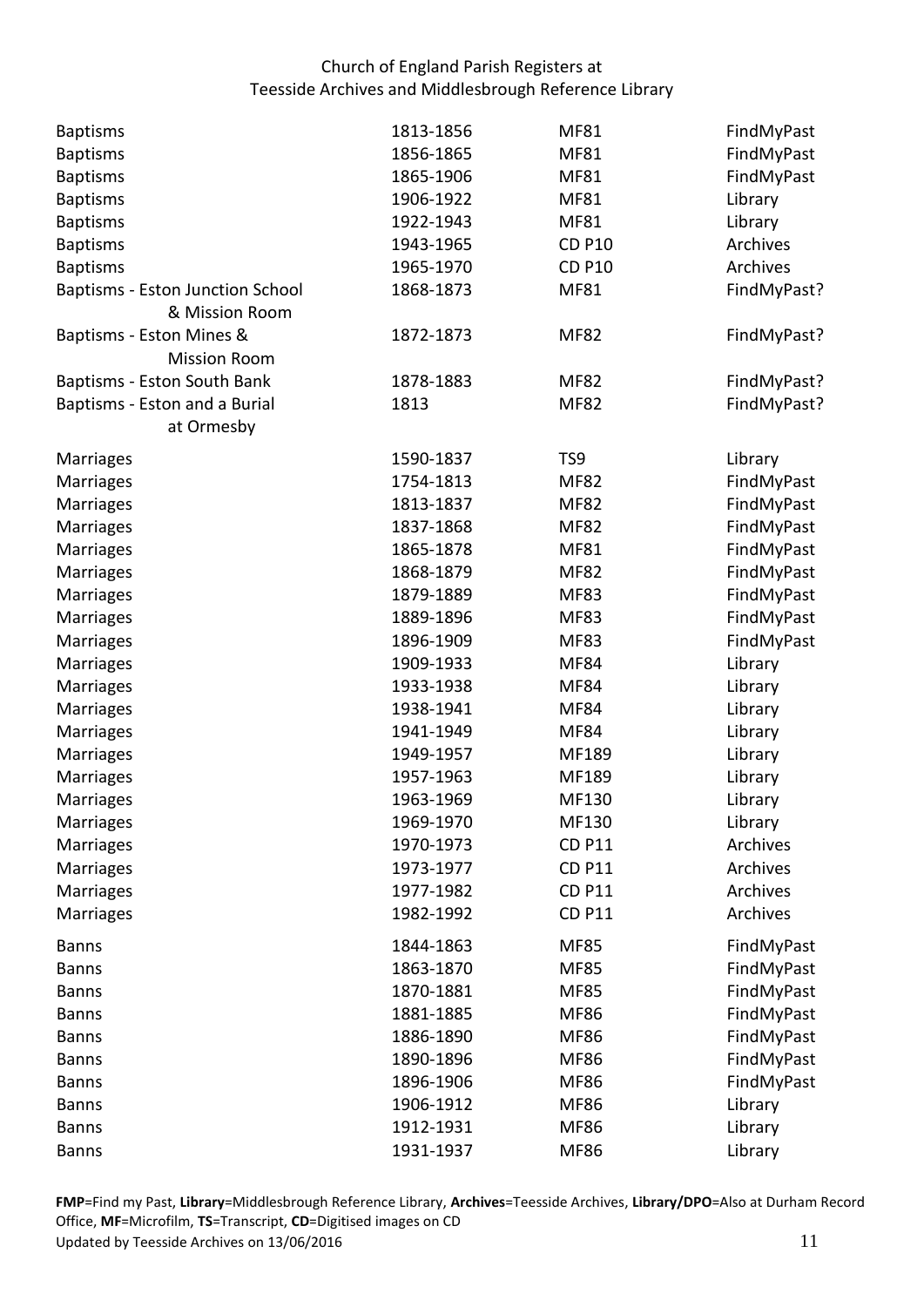<span id="page-11-1"></span><span id="page-11-0"></span>

| <b>Banns</b>                            | 1937-1943 | <b>MF86</b>   | Library    |
|-----------------------------------------|-----------|---------------|------------|
| <b>Banns</b>                            | 1943-1949 | <b>MF86</b>   | Library    |
| <b>Banns</b>                            | 1949-1958 | <b>MF86</b>   | Library    |
| <b>Banns</b>                            | 1958-1963 | <b>MF86</b>   | Library    |
| <b>Banns</b>                            | 1963-1969 | <b>MF86</b>   | Library    |
| <b>Banns</b>                            | 1969-1973 | <b>MF86</b>   | Library    |
| <b>Banns</b>                            | 1973-1975 | MF130         | Library    |
| <b>Banns</b>                            | 1975-1977 | MF130         | Library    |
| <b>Banns</b>                            | 1977-1979 | MF130         | Library    |
| <b>Burials</b>                          | 1590-1812 | TS9           | Library    |
| <b>Burials</b>                          | 1813-1859 | <b>MF85</b>   | FindMyPast |
| <b>Burials</b>                          | 1859-1870 | <b>MF85</b>   | FindMyPast |
| <b>Burials</b>                          | 1870-1875 | <b>MF85</b>   | FindMyPast |
| <b>Burials</b>                          | 1875-1881 | <b>MF85</b>   | FindMyPast |
| <b>Eston/Normanby, St George</b>        |           |               | PR/EST (4) |
| <b>Marriages</b>                        | 1985-1987 | <b>CD P12</b> | Archives   |
| <b>Marriages</b>                        | 1987-1990 | <b>CD P12</b> | Archives   |
| <b>Marriages</b>                        | 1990-1992 | <b>CD P12</b> | Archives   |
| <b>Marriages</b>                        | 1992-1994 | <b>CD P12</b> | Archives   |
| Marriages                               | 1995-2004 | <b>CD P12</b> | Archives   |
|                                         |           |               |            |
|                                         |           |               |            |
| <b>Grangetown, St. Mathew</b>           |           |               | PR/GN      |
| This parish was formerly part of Eston. |           |               |            |
| <b>Baptisms</b>                         | 1883-1893 | MF752         | FindMyPast |
| <b>Baptisms</b>                         | 1893-1903 | MF752         | FindMyPast |
| <b>Baptisms</b>                         | 1903-1913 | MF752         | Library    |
| <b>Baptisms</b>                         | 1913-1922 | MF752         | Library    |
| <b>Baptisms</b>                         | 1922-1930 | MF753         | Library    |
| <b>Baptisms</b>                         | 1930-1947 | MF753         | Library    |
| <b>Baptisms</b>                         | 1947-1951 | MF753         | Library    |
| <b>Baptisms</b>                         | 1951-1955 | <b>CD P14</b> | Archives   |
| <b>Baptisms</b>                         | 1955-1969 | <b>CD P14</b> | Archives   |
| <b>Baptisms</b>                         | 1969-1980 | <b>CD P14</b> | Archives   |
| <b>Baptisms</b>                         | 1980-1996 | <b>CD P14</b> | Archives   |
| <b>Marriages</b>                        | 1902-1915 | MF753         | Library    |
| <b>Marriages</b>                        | 1915-1919 | MF753         | Library    |
| <b>Marriages</b>                        | 1919-1928 | MF754         | Library    |
| Marriages                               | 1929-1937 | MF754         | Library    |
| Marriages                               | 1937-1944 | MF754         | Library    |
| Marriages                               | 1944-1948 | MF754         | Library    |
| Marriages                               | 1948-1961 | <b>CD P16</b> | Archives   |
| Marriages                               | 1961-1970 | <b>CD P16</b> | Archives   |

Office, **MF**=Microfilm, **TS**=Transcript, **CD**=Digitised images on CD<br>Updated by Teesside Archives on 13/06/2016 12 Updated by Teesside Archives on 13/06/2016 **FMP**=Find my Past, **Library**=Middlesbrough Reference Library, **Archives**=Teesside Archives, **Library/DPO**=Also at Durham Record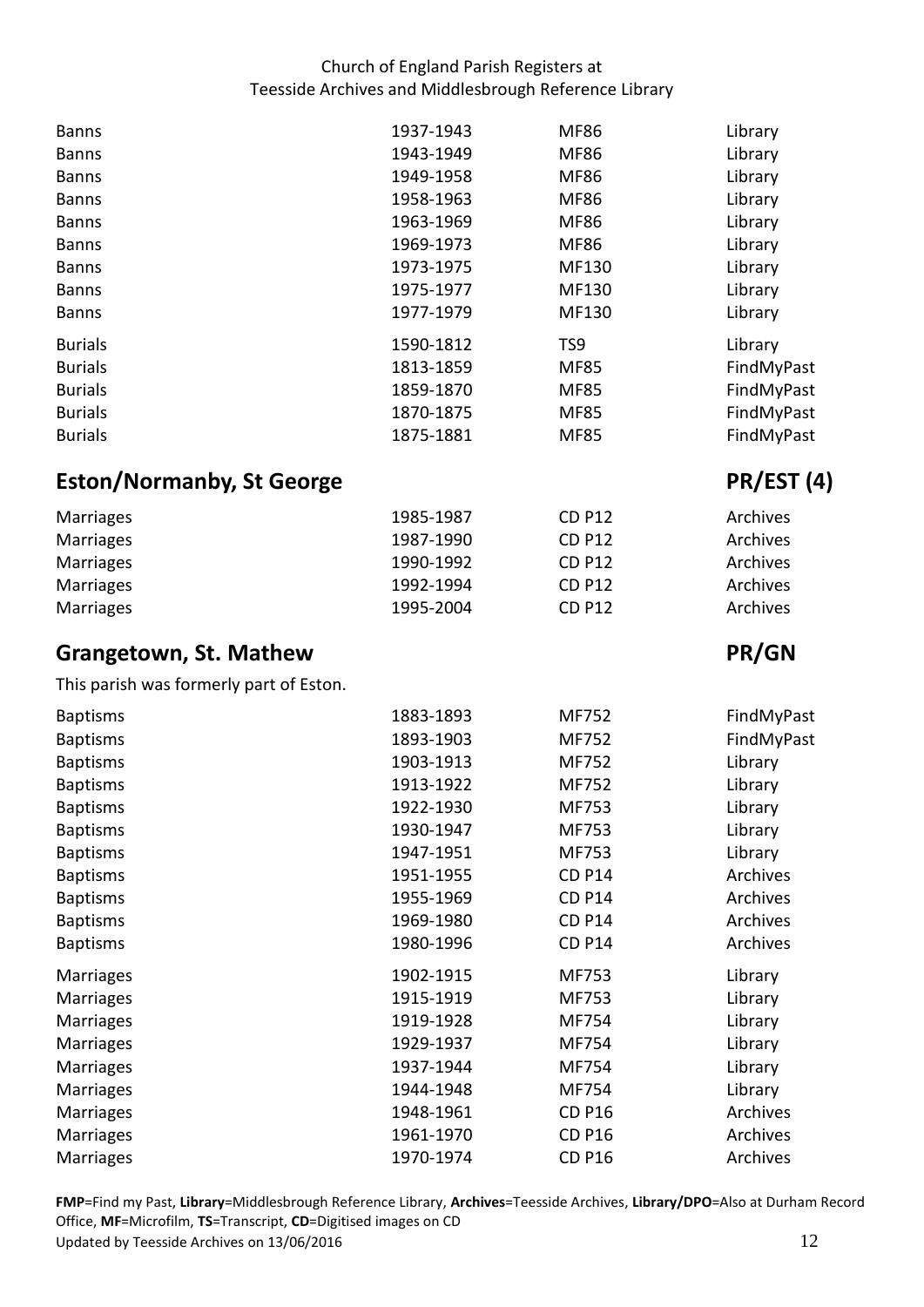| <b>Marriages</b>     | 1974-1977 | <b>CD P15</b> | Archives |
|----------------------|-----------|---------------|----------|
| <b>Marriages</b>     | 1977-1980 | <b>CD P15</b> | Archives |
| <b>Marriages</b>     | 1980-1989 | <b>CD P15</b> | Archives |
| Marriages - St Hilda | 1972-1974 | <b>CD P15</b> | Archives |
| <b>Banns</b>         | 1902-1928 | <b>MF755</b>  | Library  |
| <b>Banns</b>         | 1928-1939 | <b>MF755</b>  | Library  |
| <b>Banns</b>         | 1939-1949 | MF755         | Library  |
| Notice of Banns      | 1934-1936 | <b>MF755</b>  | Library  |

# <span id="page-12-0"></span>**Greatham, St. John the Baptist EP/Greet Construction CEP/Greet Construction CEP/Greet CEP/Greet Construction CEP/Gre**

 It is thought that there has been a church on the site since A.D.900 with the current church standing from around the 12<sup>th</sup> century.

| <b>Baptisms</b>  | 1564-1742 | MF8/TS10        | Library/DRO |
|------------------|-----------|-----------------|-------------|
| <b>Baptisms</b>  | 1743-1783 | MF8/TS10        | Library/DRO |
| <b>Baptisms</b>  | 1783-1829 | MF8/TS10        | Library/DRO |
| <b>Baptisms</b>  | 1798-1855 | MF8/TS10        | Library/DRO |
| <b>Baptisms</b>  | 1813-1857 | MF8/TS10        | Library/DRO |
| <b>Baptisms</b>  | 1857-1892 | MF8/TS10        | Library/DRO |
| <b>Baptisms</b>  | 1892-1927 | <b>MF71</b>     | Library/DRO |
| <b>Baptisms</b>  | 1927-1975 | <b>MF71</b>     | Library/DRO |
| <b>Marriages</b> | 1564-1812 | <b>TS10</b>     | Library     |
| <b>Marriages</b> | 1564-1742 | MF8             | Library/DRO |
| Marriages        | 1743-1783 | MF8             | Library/DRO |
| <b>Marriages</b> | 1783-1829 | MF8             | Library/DRO |
| <b>Marriages</b> | 1754-1783 | MF8             | Library/DRO |
| <b>Marriages</b> | 1813-1837 | MF8/TS-MISC9    | Library/DRO |
| <b>Marriages</b> | 1837-1941 | MF71/TS-MISC9   | Library/DRO |
| <b>Marriages</b> | 1954-1972 | MF957           | Library/DRO |
| <b>Banns</b>     | 1754-1783 | MF8             | Library/DRO |
| <b>Banns</b>     | 1824-1904 | MF71            | Library/DRO |
| <b>Banns</b>     | 1904-1963 | MF71            | Library/DRO |
| <b>Banns</b>     | 1964-1982 | MF957           | Library/DRO |
| <b>Burials</b>   | 1559-1973 | <b>TS10</b>     | Library     |
| <b>Burials</b>   | 1564-1742 | MF8             | Library/DRO |
| <b>Burials</b>   | 1743-1783 | MF8             | Library/DRO |
| <b>Burials</b>   | 1783-1829 | MF8             | Library/DRO |
| <b>Burials</b>   | 1798-1855 | MF8             | Library/DRO |
| <b>Burials</b>   | 1779-1783 | MF8             | Library/DRO |
| <b>Burials</b>   | 1813-1864 | MF8             | Library/DRO |
| <b>Burials</b>   | 1864-1914 | MF <sub>8</sub> | Library/DRO |
| <b>Burials</b>   | 1914-1973 | <b>MF71</b>     | Library/DRO |

Office, **MF**=Microfilm, **TS**=Transcript, **CD**=Digitised images on CD<br>Updated by Teesside Archives on 13/06/2016 13 Updated by Teesside Archives on 13/06/2016 **FMP**=Find my Past, **Library**=Middlesbrough Reference Library, **Archives**=Teesside Archives, **Library/DPO**=Also at Durham Record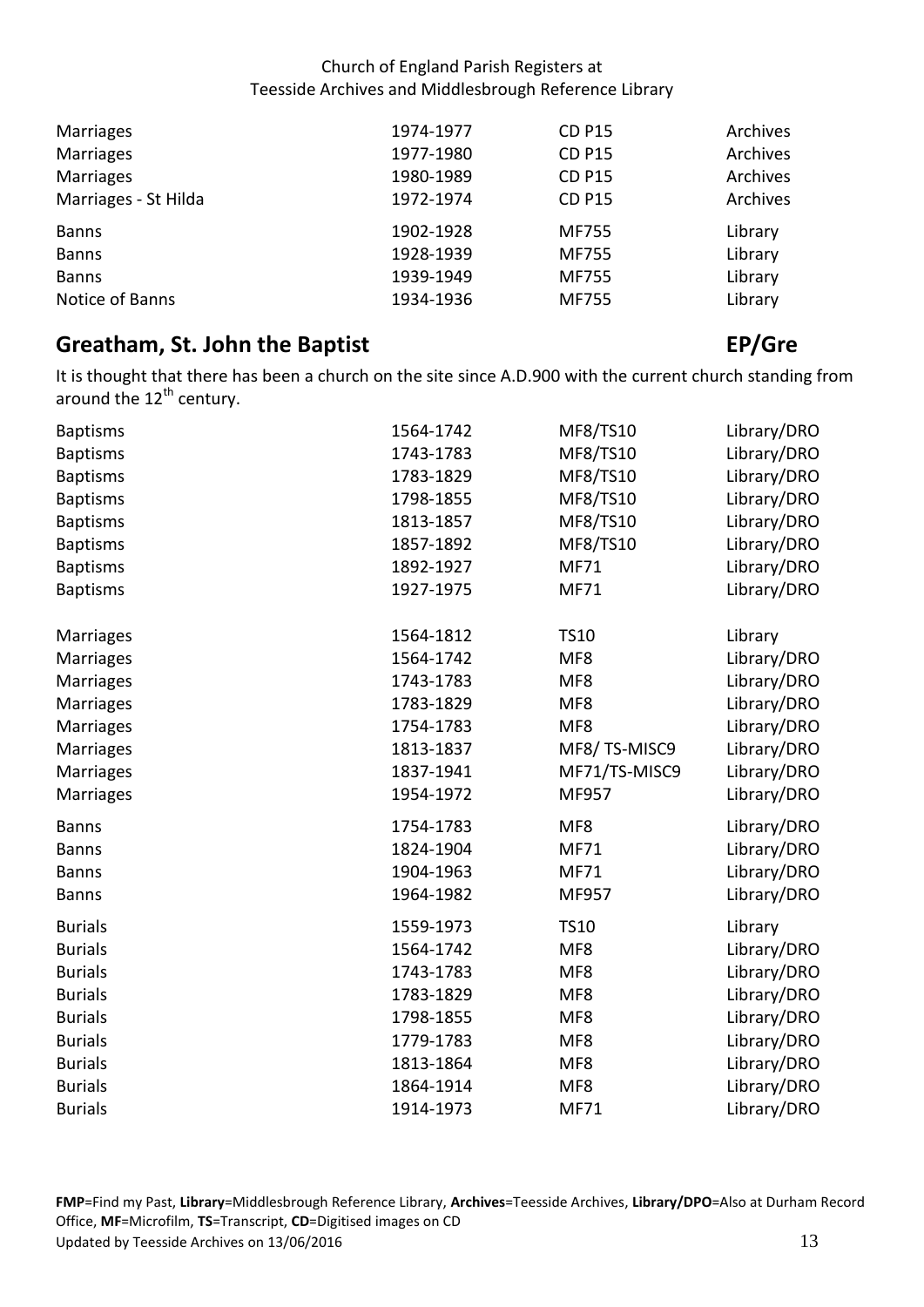# <span id="page-13-0"></span>**Grindon, St. James the Greater EP/GR EP/GR**

| <b>Baptisms</b>  | 1565-1783 | MF1         | Library/DRO |
|------------------|-----------|-------------|-------------|
| <b>Baptisms</b>  | 1783-1812 | MF1         | Library/DRO |
| <b>Baptisms</b>  | 1813-1884 | MF1         | Library/DRO |
| <b>Baptisms</b>  | 1884-1972 | MF1129      | Library/DRO |
| <b>Marriages</b> | 1565-1837 | <b>TS11</b> | Library     |
| <b>Marriages</b> | 1800-1812 | TS-MISC10   | Library     |
| <b>Marriages</b> | 1565-1783 | MF1         | Library/DRO |
| <b>Marriages</b> | 1783-1812 | MF1         | Library/DRO |
| <b>Marriages</b> | 1759-1812 | MF1         | Library/DRO |
| <b>Marriages</b> | 1838-1988 | MF1129      | Library/DRO |
| <b>Banns</b>     | 1759-1812 | MF1         | Library/DRO |
| <b>Banns</b>     | 1838-1988 | MF1129      | Library/DRO |
| <b>Banns</b>     | 1878-1984 | MF1129      | Library/DRO |
| <b>Burials</b>   | 1565-1783 | MF1         | Library/DRO |
| <b>Burials</b>   | 1783-1812 | MF1         | Library/DRO |
| <b>Burials</b>   | 1813-1938 | MF1         | Library/DRO |
|                  |           |             |             |

# <span id="page-13-1"></span> **Guisborough, St. Nicholas PR/GU**

The Church is near the ruins of the 12<sup>th</sup> century Augustinian Priory. The current church is thought to have stood on the site from at least the  $15^{th}$  century.

| <b>Baptisms</b> | 1661-1887 | <b>TS12</b>  | FindMyPast |
|-----------------|-----------|--------------|------------|
| <b>Baptisms</b> | 1661-1694 | MF178        | FindMyPast |
| <b>Baptisms</b> | 1694-1780 | MF178        | FindMyPast |
| <b>Baptisms</b> | 1780-1806 | MF178        | FindMyPast |
| <b>Baptisms</b> | 1803-1806 | MF914        | FindMyPast |
| <b>Baptisms</b> | 1806-1812 | <b>MF178</b> | FindMyPast |
| <b>Baptisms</b> | 1807-1813 | MF914        | FindMyPast |
| <b>Baptisms</b> | 1813-1841 | MF181/CD P13 | FindMyPast |
| <b>Baptisms</b> | 1841-1870 | MF179        | FindMyPast |
| <b>Baptisms</b> | 1887-1900 | MF181        | FindMyPast |
| <b>Baptisms</b> | 1900-1911 | MF181        | FindMyPast |
| <b>Baptisms</b> | 1911-1921 | MF182        | Library    |
| <b>Baptisms</b> | 1921-1937 | MF182        | Library    |
| <b>Baptisms</b> | 1937-1952 | MF182        | Library    |
| <b>Baptisms</b> | 1952-1967 | MF182        | Library    |
| <b>Baptisms</b> | 1967-1978 | MF183        | Library    |
| Marriages       | 1661-1694 | MF178/TS12   | FindMyPast |
| Marriages       | 1694-1780 | MF178/TS12   | FindMyPast |
| Marriages       | 1754-1780 | MF179/TS12   | FindMyPast |
| Marriages       | 1780-1812 | MF179/TS12   | FindMyPast |
| Marriages       | 1813-1837 | MF180/TS12   | FindMyPast |

Office, **MF**=Microfilm, **TS**=Transcript, **CD**=Digitised images on CD<br>Updated by Teesside Archives on 13/06/2016 14 Updated by Teesside Archives on 13/06/2016 **FMP**=Find my Past, **Library**=Middlesbrough Reference Library, **Archives**=Teesside Archives, **Library/DPO**=Also at Durham Record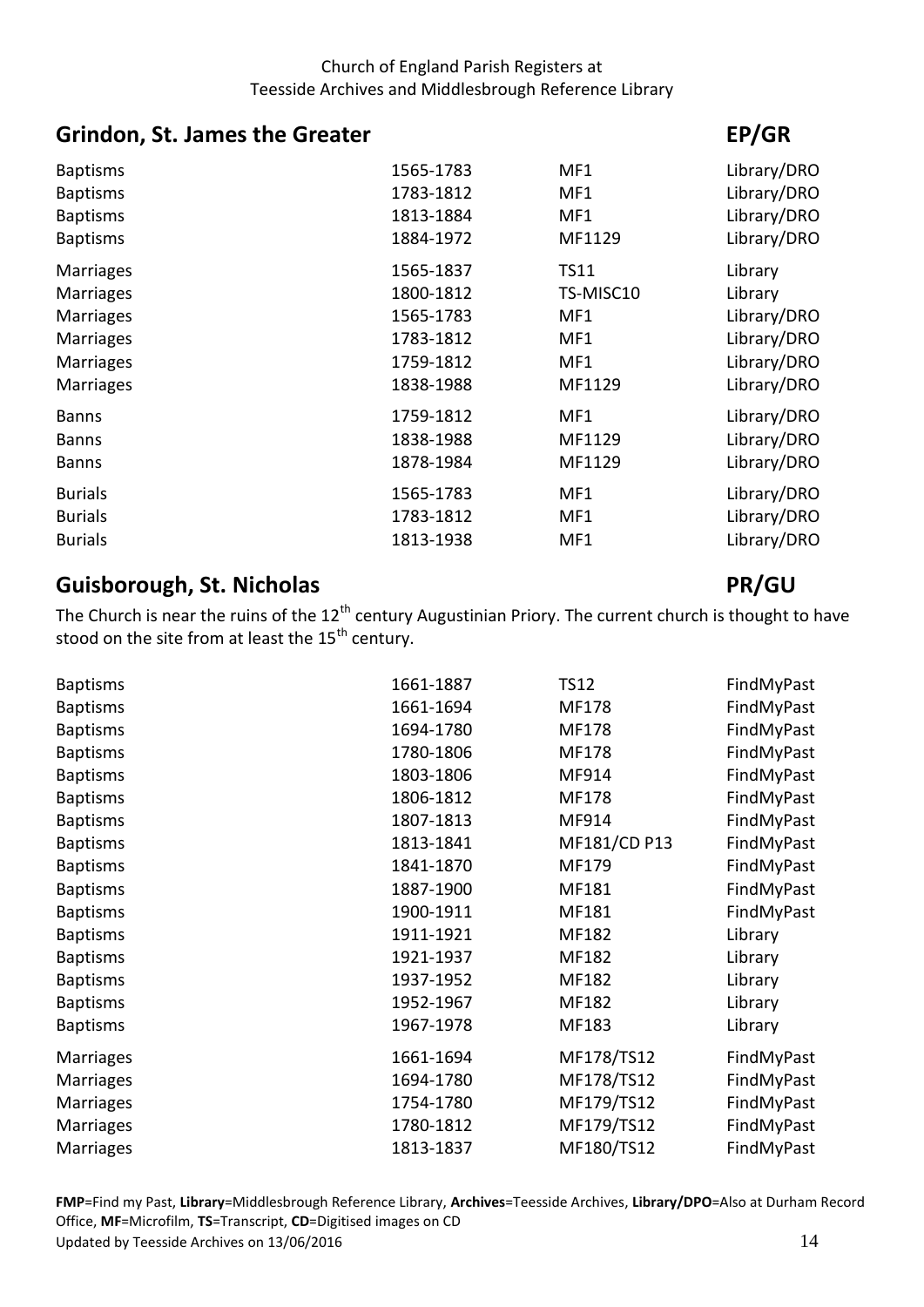| Marriages          | 1837-1861 | MF183/TS12    | FindMyPast |
|--------------------|-----------|---------------|------------|
| Marriages          | 1861-1875 | MF183         | FindMyPast |
| Marriages          | 1875-1891 | MF184         | FindMyPast |
| Marriages          | 1891-1905 | MF184         | FindMyPast |
| <b>Marriages</b>   | 1905-1918 | MF184         | Library    |
| <b>Marriages</b>   | 1918-1924 | MF184         | Library    |
| <b>Marriages</b>   | 1924-1932 | MF184         | Library    |
| Marriages          | 1932-1938 | MF185         | Library    |
| Marriages          | 1938-1944 | MF185         | Library    |
| Marriages          | 1944-1959 | MF185         | Library    |
| Marriages          | 1959-1973 | MF185         | Library    |
| <b>Marriages</b>   | 1973-1979 | MF185         | Library    |
| <b>Banns</b>       | 1819-1838 | MF914         | FindMyPast |
| <b>Banns</b>       | 1823-1868 | MF914         | FindMyPast |
| Banns - rough book | 1838-1862 | MF914         | FindMyPast |
| <b>Banns</b>       | 1868-1882 | MF903         | FindMyPast |
| <b>Banns</b>       | 1882-1891 | MF903         | FindMyPast |
| <b>Banns</b>       | 1891-1900 | MF903         | FindMyPast |
| <b>Banns</b>       | 1991-1998 | Original Only | Archives   |
| <b>Burials</b>     | 1661-1694 | MF178/TS12    | FindMyPast |
| <b>Burials</b>     | 1694-1780 | MF178/TS12    | FindMyPast |
| <b>Burials</b>     | 1780-1806 | MF178/TS12    | FindMyPast |
| <b>Burials</b>     | 1803-1806 | MF914/TS12    | FindMyPast |
| <b>Burials</b>     | 1806-1812 | MF178/TS12    | FindMyPast |
| <b>Burials</b>     | 1807-1813 | MF914/TS12    | FindMyPast |
| <b>Burials</b>     | 1813-1847 | MF180/TS12    | FindMyPast |
| <b>Burials</b>     | 1848-1872 | MF180         | FindMyPast |
| <b>Burials</b>     | 1872-1898 | MF180         | FindMyPast |
| <b>Burials</b>     | 1898-1935 | MF180         | FindMyPast |

# <span id="page-14-0"></span>*EP/Ha* **EP/Ha**

Parts of this parish became West Hartlepool, St Luke and Hartlepool St. Trinity.

| <b>Baptisms</b>  | 1577-1677 | MF29/TS13     | Library/DRO |
|------------------|-----------|---------------|-------------|
| <b>Baptisms</b>  | 1676-1812 | MF29/TS13     | Library/DRO |
| <b>Baptisms</b>  | 1813-1856 | MF29/TS13     | Library/DRO |
| <b>Baptisms</b>  | 1857-1979 | MF979         | Library/DRO |
| <b>Marriages</b> | 1577-1884 | <b>TS13</b>   | Library     |
| <b>Marriages</b> | 1577-1677 | MF29/TS13     | Library/DRO |
| <b>Marriages</b> | 1676-1812 | MF29/TS13     | Library/DRO |
| <b>Marriages</b> | 1754-1812 | <b>MF29</b>   | Library/DRO |
| <b>Marriages</b> | 1813-1837 | MF29/TS-MISC9 | Library/DRO |
| <b>Marriages</b> | 1837-1934 | MF30/TS13     | Library/DRO |
| Marriages        | 1935-1991 | MF1128        | Library/DRO |

Office, **MF**=Microfilm, **TS**=Transcript, **CD**=Digitised images on CD<br>Updated by Teesside Archives on 13/06/2016 15 Updated by Teesside Archives on 13/06/2016 **FMP**=Find my Past, **Library**=Middlesbrough Reference Library, **Archives**=Teesside Archives, **Library/DPO**=Also at Durham Record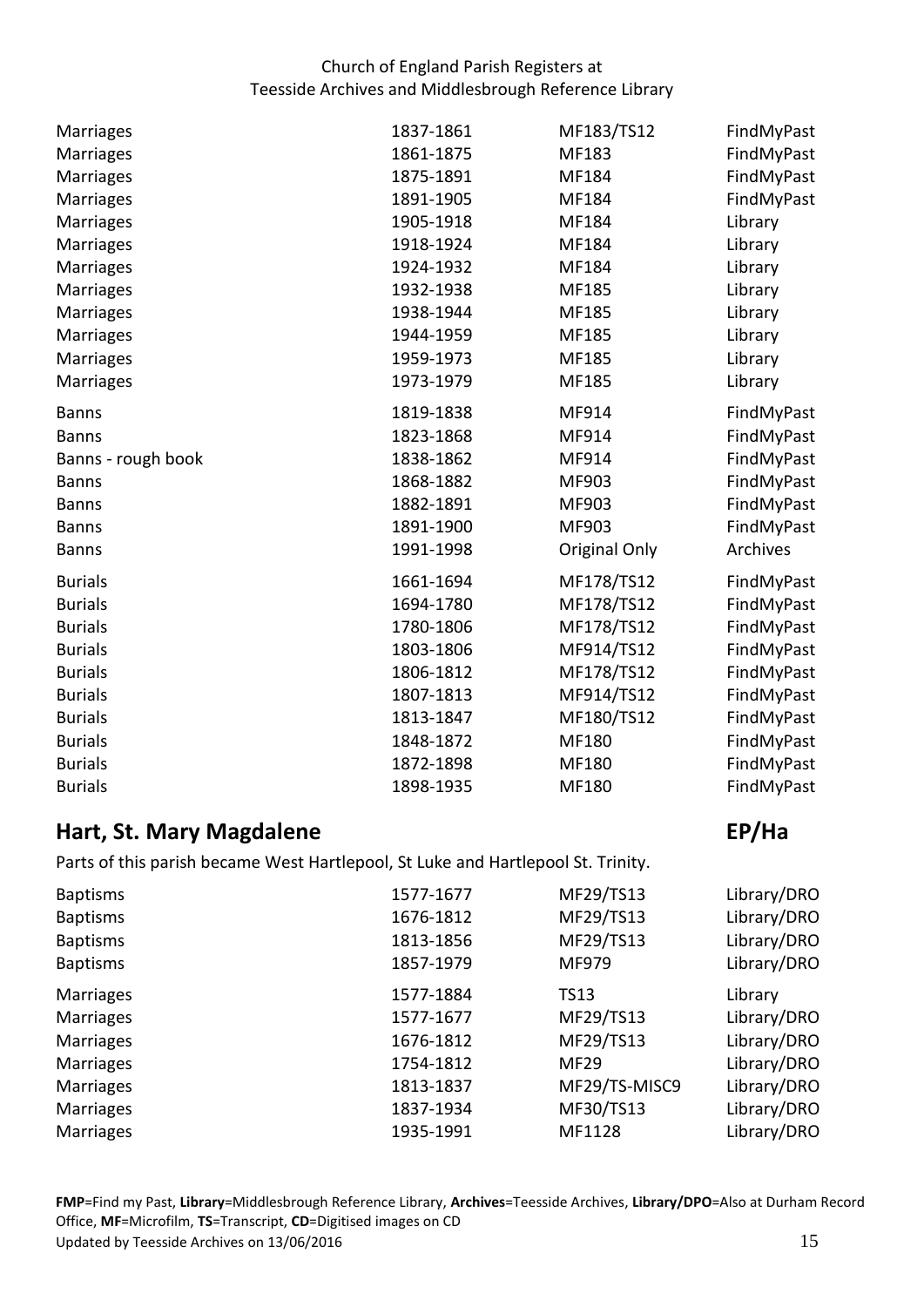| <b>Banns</b>   | 1754-1812 | <b>MF29</b> | Library/DRO |
|----------------|-----------|-------------|-------------|
| <b>Banns</b>   | 1867-1925 | <b>MF30</b> | Library/DRO |
| <b>Banns</b>   | 1925-1968 | <b>MF30</b> | Library/DRO |
| <b>Burials</b> | 1678-1812 | MF30        | Library/DRO |
| <b>Burials</b> | 1577-1677 | <b>MF29</b> | Library/DRO |
| <b>Burials</b> | 1676-1812 | <b>MF29</b> | Library/DRO |
| <b>Burials</b> | 1813-1884 | <b>MF30</b> | Library/DRO |

# <span id="page-15-0"></span>**A Hartlepool, Holy Trinity EP/Ha/HT**

In 1950 the church of St. Barnabas, Hartlepool became the parish church of Holy Trinity Parish.

| <b>Baptisms</b>  | 1852-1878 | MF36/TS14   | Library/DRO |
|------------------|-----------|-------------|-------------|
| <b>Baptisms</b>  | 1878-1903 | MF36/TS14   | Library/DRO |
| <b>Baptisms</b>  | 1903-1906 | MF36        | Library/DRO |
| <b>Baptisms</b>  | 1906-1911 | MF36        | Library/DRO |
| <b>Baptisms</b>  | 1911-1915 | MF36        | Library/DRO |
| <b>Baptisms</b>  | 1915-1919 | <b>MF36</b> | Library/DRO |
| <b>Baptisms</b>  | 1919-1923 | <b>MF36</b> | Library/DRO |
| <b>Baptisms</b>  | 1923-1928 | <b>MF36</b> | Library/DRO |
| <b>Baptisms</b>  | 1928-1932 | <b>MF36</b> | Library/DRO |
| <b>Baptisms</b>  | 1932-1934 | <b>MF37</b> | Library/DRO |
| <b>Baptisms</b>  | 1934-1937 | <b>MF37</b> | Library/DRO |
| <b>Baptisms</b>  | 1937-1944 | <b>MF37</b> | Library/DRO |
| <b>Baptisms</b>  | 1944-1950 | <b>MF37</b> | Library/DRO |
| <b>Baptisms</b>  | 1951-1955 | MF1023      | Library/DRO |
| <b>Baptisms</b>  | 1951-1966 | MF1024      | Library/DRO |
| <b>Baptisms</b>  | 1966-1982 | MF1024      | Library/DRO |
| Marriages        | 1852-1865 | MF37/TS14   | Library/DRO |
| <b>Marriages</b> | 1865-1881 | MF37/TS14   | Library/DRO |
| <b>Marriages</b> | 1881-1897 | MF37/TS14   | Library/DRO |
| <b>Marriages</b> | 1897-1907 | MF37/TS14   | Library/DRO |
| <b>Marriages</b> | 1907-1915 | <b>MF37</b> | Library/DRO |
| Marriages        | 1915-1922 | <b>MF38</b> | Library/DRO |
| Marriages        | 1922-1934 | <b>MF38</b> | Library/DRO |
| Marriages        | 1934-1944 | <b>MF38</b> | Library/DRO |
| Marriages        | 1944-1950 | <b>MF38</b> | Library/DRO |
| Marriages        | 1950-1951 | <b>MF38</b> | Library/DRO |
| Marriages        | 1951-1952 | <b>MF38</b> | Library/DRO |
| <b>Marriages</b> | 1952-1958 | <b>MF38</b> | Library/DRO |
| <b>Marriages</b> | 1958-1959 | <b>MF38</b> | Library/DRO |
| Marriages        | 1960-1967 | <b>MF38</b> | Library/DRO |
| Marriages        | 1967-1973 | <b>MF39</b> | Library/DRO |
| <b>Marriages</b> | 1974-1980 | <b>MF47</b> | Library/DRO |
| Marriages        | 1980-1995 | MF1024      | Library/DRO |
| <b>Banns</b>     | 1912-1926 | <b>MF39</b> | Library/DRO |

Office, **MF**=Microfilm, **TS**=Transcript, **CD**=Digitised images on CD<br>Updated by Teesside Archives on 13/06/2016 16 Updated by Teesside Archives on 13/06/2016 **FMP**=Find my Past, **Library**=Middlesbrough Reference Library, **Archives**=Teesside Archives, **Library/DPO**=Also at Durham Record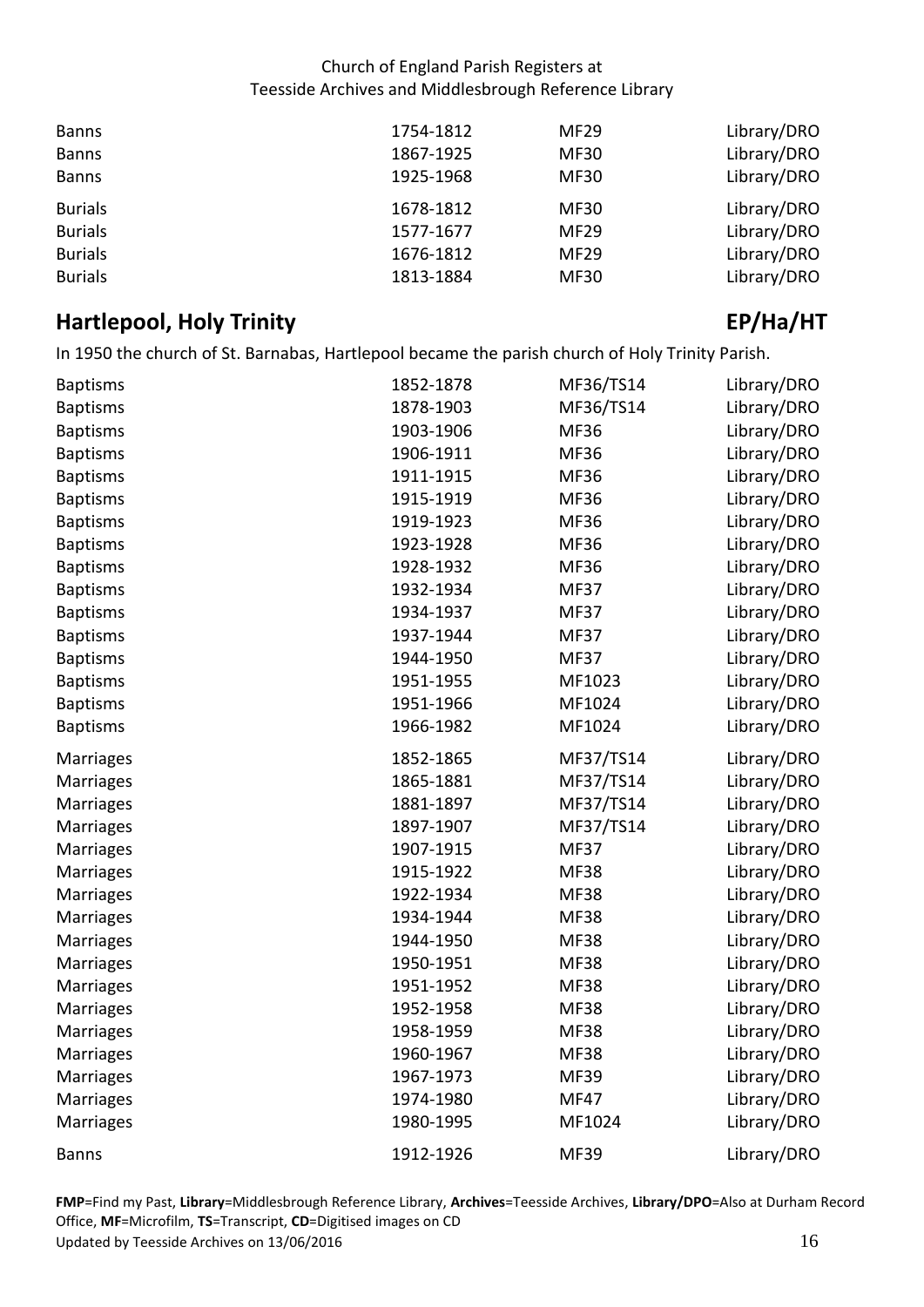<span id="page-16-2"></span><span id="page-16-1"></span><span id="page-16-0"></span>

| <b>Banns</b><br><b>Banns</b><br><b>Banns</b><br><b>Banns</b><br><b>Banns</b><br><b>Banns</b> | 1932-1935<br>1962-1968<br>1968-1975<br>1975-1978<br>1978-1980<br>1981-1989 | <b>MF39</b><br><b>MF39</b><br><b>MF47</b><br><b>MF47</b><br><b>MF47</b><br>MF1024 | Library/DRO<br>Library/DRO<br>Library/DRO<br>Library/DRO<br>Library/DRO<br>Library/DRO |
|----------------------------------------------------------------------------------------------|----------------------------------------------------------------------------|-----------------------------------------------------------------------------------|----------------------------------------------------------------------------------------|
| Hartlepool, St. Barnabas                                                                     |                                                                            |                                                                                   | EP/Ha/HT                                                                               |
| Part of Hartlepool, Holy Trinity from c. 1905.                                               |                                                                            |                                                                                   |                                                                                        |
| <b>Baptisms</b>                                                                              | 1905-1951                                                                  | MF41/TS15                                                                         | Library/DRO                                                                            |
| Hartlepool, St. Columbia                                                                     |                                                                            |                                                                                   | EP/Ha/SC                                                                               |
| Hartlepool St. Columba was created after 1900 from West Hartlepool St. Aidan.                |                                                                            |                                                                                   |                                                                                        |
| <b>Marriages</b>                                                                             | 1967-1997                                                                  | MF1126                                                                            | Library/DRO                                                                            |
| Hartlepool, St. Hilda                                                                        |                                                                            |                                                                                   | EP/Ha/SH                                                                               |
| Parish Church of the Headland.                                                               |                                                                            |                                                                                   |                                                                                        |
| <b>Baptisms</b>                                                                              | 1566-1712                                                                  | MF57/TS16                                                                         | Library/DRO                                                                            |
| <b>Baptisms</b>                                                                              | 1713-1773                                                                  | MF57/TS16                                                                         | Library/DRO                                                                            |
| <b>Baptisms</b>                                                                              | 1773-1794                                                                  | MF57/TS16                                                                         | Library/DRO                                                                            |
| <b>Baptisms</b>                                                                              | 1793-1796                                                                  | MF57/TS16                                                                         | Library/DRO                                                                            |
| <b>Baptisms</b>                                                                              | 1796-1855                                                                  | MF57/TS16                                                                         | Library/DRO                                                                            |
| <b>Baptisms</b>                                                                              | 1798-1812                                                                  | MF57/TS16                                                                         | Library/DRO                                                                            |
| <b>Baptisms</b>                                                                              | 1814-1839                                                                  | MF57/TS16                                                                         | Library/DRO                                                                            |
| <b>Baptisms</b>                                                                              | 1839-1848                                                                  | MF57/TS16                                                                         | Library/DRO                                                                            |
| <b>Baptisms</b>                                                                              | 1848-1870                                                                  | MF57/TS16                                                                         | Library/DRO                                                                            |
| <b>Baptisms</b>                                                                              | 1870-1894                                                                  | MF1111/TS16                                                                       | Library/DRO                                                                            |
| <b>Baptisms</b>                                                                              | 1894-1911                                                                  | MF950/TS16                                                                        | Library/DRO                                                                            |
| <b>Baptisms</b>                                                                              | 1911-1942                                                                  | MF950/MF951                                                                       | Library/DRO                                                                            |
| <b>Baptisms</b>                                                                              | 1942-1955                                                                  | MF951                                                                             | Library/DRO                                                                            |
| <b>Baptisms</b>                                                                              | 1955-1973                                                                  | MF951                                                                             | Library/DRO                                                                            |
| Marriages                                                                                    | 1566-1712                                                                  | MF57/TS16                                                                         | Library/DRO                                                                            |
| Marriages                                                                                    | 1713-1773                                                                  | MF57/TS16                                                                         | Library/DRO                                                                            |
| <b>Marriages</b>                                                                             | 1773-1794                                                                  | MF57/TS16                                                                         | Library/DRO                                                                            |
| <b>Marriages</b>                                                                             | 1754-1820                                                                  | MF58/TS16                                                                         | Library/DRO                                                                            |
| <b>Marriages</b>                                                                             | 1813-1837                                                                  | MF58/TS16                                                                         | Library/DRO                                                                            |
| Marriages                                                                                    | 1837-1848                                                                  | MF58/TS16                                                                         | Library/DRO                                                                            |
| <b>Marriages</b>                                                                             | 1848-1856                                                                  | MF58/TS16                                                                         | Library/DRO                                                                            |
| <b>Marriages</b>                                                                             | 1856-1866                                                                  | MF58/TS16                                                                         | Library/DRO                                                                            |
| <b>Marriages</b>                                                                             | 1866-1875                                                                  | MF58/TS16                                                                         | Library/DRO                                                                            |
| <b>Marriages</b>                                                                             | 1875-1885                                                                  | MF836/TS16                                                                        | Library/DRO                                                                            |
| <b>Marriages</b>                                                                             | 1885-1892                                                                  | MF950/TS16                                                                        | Library/DRO                                                                            |
| Marriages                                                                                    | 1892-1900                                                                  | MF952                                                                             | Library/DRO                                                                            |

Office, **MF**=Microfilm, **TS**=Transcript, **CD**=Digitised images on CD<br>Updated by Teesside Archives on 13/06/2016 17 Updated by Teesside Archives on 13/06/2016 **FMP**=Find my Past, **Library**=Middlesbrough Reference Library, **Archives**=Teesside Archives, **Library/DPO**=Also at Durham Record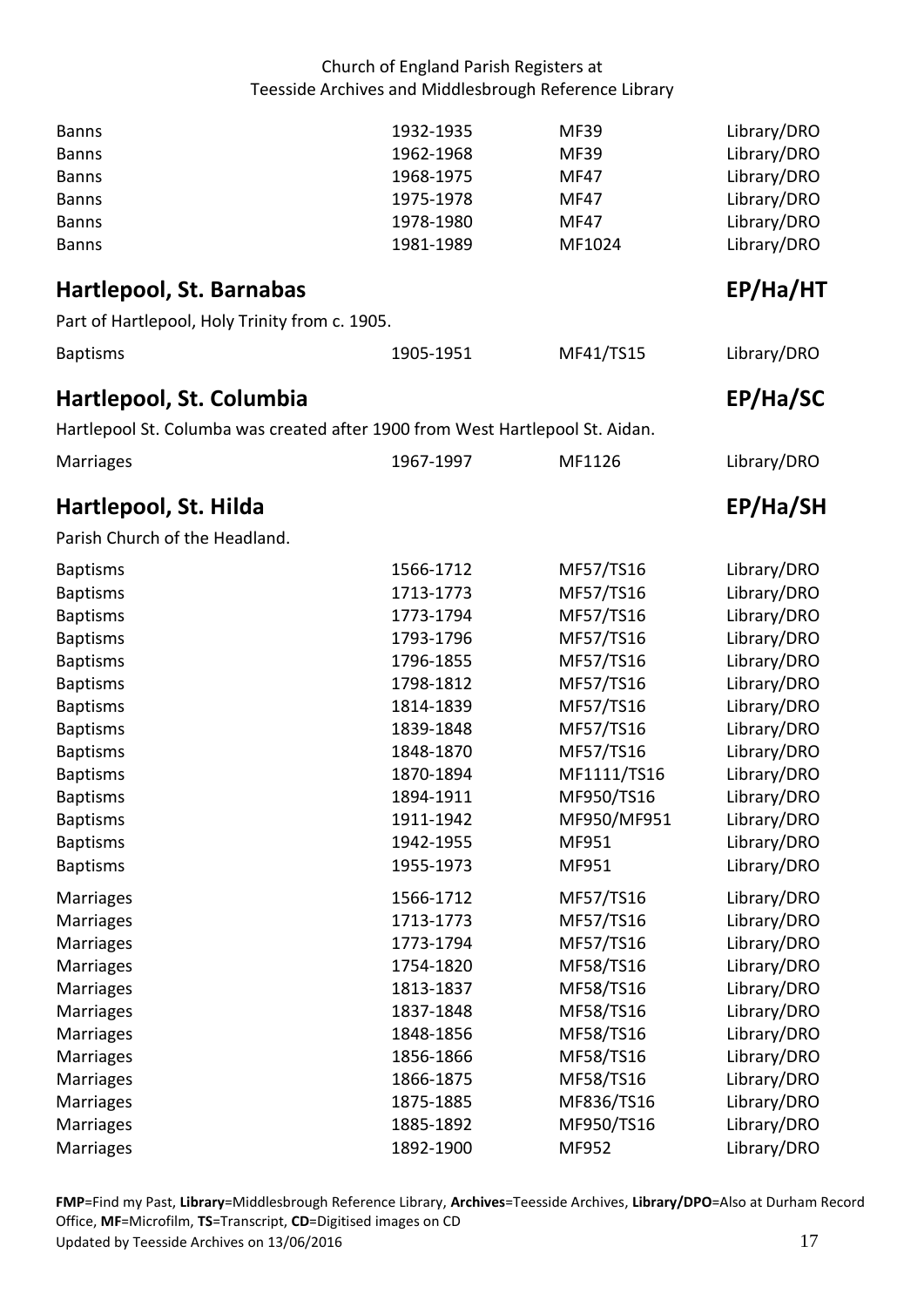| Marriages        | 1900-1909 | MF952/TS16  | Library/DRO |
|------------------|-----------|-------------|-------------|
| <b>Marriages</b> | 1909-1920 | MF952/TS16  | Library/DRO |
| <b>Marriages</b> | 1920-1935 | MF952/3     | Library/DRO |
| <b>Marriages</b> | 1935-1942 | MF953       | Library/DRO |
| <b>Marriages</b> | 1942-1955 | MF953       | Library/DRO |
| Marriages        | 1956-1972 | MF952       | Library/DRO |
| <b>Marriages</b> | 1972-1985 | MF953       | Library/DRO |
| <b>Banns</b>     | 1754-1820 | MF58/TS16   | Library/DRO |
| <b>Banns</b>     | 1813-1837 | <b>MF58</b> | Library/DRO |
| <b>Banns</b>     | 1938-1959 | MF1116      | Library/DRO |
| <b>Banns</b>     | 1963-1979 | MF952       | Library/DRO |
| <b>Banns</b>     | 1979-1986 | MF952       | Library/DRO |
| <b>Burials</b>   | 1644-1927 | <b>TS16</b> | Library     |
| <b>Burials</b>   | 1566-1712 | <b>MF57</b> | Library/DRO |
| <b>Burials</b>   | 1713-1773 | <b>MF57</b> | Library/DRO |
| <b>Burials</b>   | 1773-1794 | <b>MF57</b> | Library/DRO |
| <b>Burials</b>   | 1796-1855 | <b>MF57</b> | Library/DRO |
| <b>Burials</b>   | 1813-1844 | <b>MF59</b> | Library/DRO |
| <b>Burials</b>   | 1855-1887 | MF836       | Library/DRO |
| <b>Burials</b>   | 1887-1980 | MF1116      | Library/DRO |

# <span id="page-17-0"></span>**Hartlepool, St. Matthew (Mission)** EP/Ha/Sma

| Hartlepool St. Matthew (Mission) was created in c. 1902. |           |            |             |
|----------------------------------------------------------|-----------|------------|-------------|
| <b>Baptisms</b>                                          | 1902-1945 | MF708/TS20 | Library/DRO |

# <span id="page-17-1"></span>**West Hartlepool, Christ Church EP/Ha/CC**  EP/Ha/CC

West Hartlepool Christ Church was created in 1859 from Stranton All Saints.

| <b>Baptisms</b>  | 1854-1868 | MF370/TS17 | Library/DRO |
|------------------|-----------|------------|-------------|
| <b>Baptisms</b>  | 1868-1898 | MF710/TS17 | Library/DRO |
| <b>Baptisms</b>  | 1898-1903 | MF710/TS17 | Library/DRO |
| <b>Baptisms</b>  | 1903-1917 | MF710/TS17 | Library/DRO |
| <b>Baptisms</b>  | 1917-1933 | MF842/TS17 | Library/DRO |
| <b>Baptisms</b>  | 1933-1963 | MF842/TS17 | Library/DRO |
| <b>Baptisms</b>  | 1963-1973 | MF842/TS17 | Library/DRO |
| <b>Marriages</b> | 1854-1865 | MF370/TS17 | Library/DRO |
| <b>Marriages</b> | 1865-1874 | MF366/TS17 | Library/DRO |
| <b>Marriages</b> | 1874-1890 | MF710/TS17 | Library/DRO |
| <b>Marriages</b> | 1890-1900 | MF711/TS17 | Library/DRO |
| <b>Marriages</b> | 1900-1912 | MF711/TS17 | Library/DRO |
| <b>Marriages</b> | 1912-1923 | MF842/TS17 | Library/DRO |
| <b>Marriages</b> | 1923-1939 | MF842/TS17 | Library/DRO |
| <b>Marriages</b> | 1939-1951 | MF842/TS17 | Library/DRO |
| <b>Marriages</b> | 1951-1963 | MF842/TS17 | Library/DRO |

 Office, **MF**=Microfilm, **TS**=Transcript, **CD**=Digitised images on CD Updated by Teesside Archives on 13/06/2016 18 Updated by Teesside Archives on 13/06/2016 **FMP**=Find my Past, **Library**=Middlesbrough Reference Library, **Archives**=Teesside Archives, **Library/DPO**=Also at Durham Record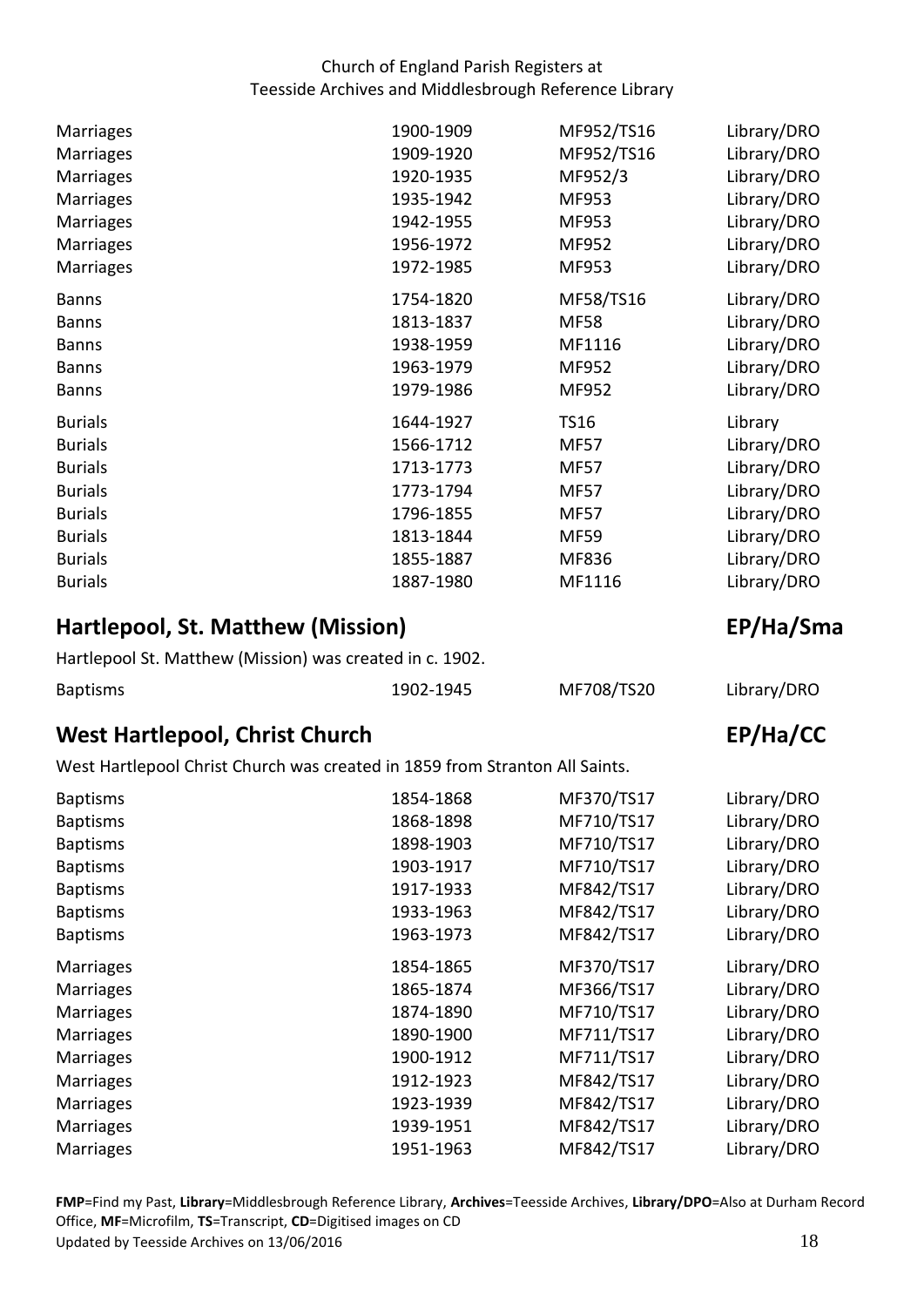| Marriages    | 1963-1972 | MF843 | Library/DRO |
|--------------|-----------|-------|-------------|
| <b>Banns</b> | 1893-1898 | TS17  | Library     |
| <b>Banns</b> | 1920-1924 | MF370 | Library/DRO |
| <b>Banns</b> | 1924-1935 | MF370 | Library/DRO |
| <b>Banns</b> | 1935-1948 | MF370 | Library/DRO |
| <b>Banns</b> | 1955-1962 | MF370 | Library/DRO |

# <span id="page-18-0"></span>**West Hartlepool, St. Aidan EP/Ha/SA**

West Hartlepool St. Aidan was created in 1891 from Seaton Carew Holy Trinity and Stranton All Saints.

| <b>Baptisms</b>  | 1890-1905 | MF44/TS18    | Library/DRO |
|------------------|-----------|--------------|-------------|
| <b>Baptisms</b>  | 1905-1920 | <b>MF44</b>  | Library/DRO |
| <b>Baptisms</b>  | 1920-1932 | <b>MF44</b>  | Library/DRO |
| <b>Baptisms</b>  | 1932-1941 | <b>MF44</b>  | Library/DRO |
| <b>Baptisms</b>  | 1941-1950 | <b>MF44</b>  | Library/DRO |
| <b>Baptisms</b>  | 1950-1957 | <b>MF44</b>  | Library/DRO |
| <b>Baptisms</b>  | 1957-1963 | <b>MF44</b>  | Library/DRO |
| <b>Baptisms</b>  | 1963-1970 | <b>MF44</b>  | Library/DRO |
| <b>Baptisms</b>  | 1970-1986 | MF837        | Library/DRO |
| Marriages        | 1891-1909 | MF45/TS18    | Library/DRO |
| <b>Marriages</b> | 1909-1916 | <b>MF45</b>  | Library/DRO |
| <b>Marriages</b> | 1916-1927 | <b>MF45</b>  | Library/DRO |
| <b>Marriages</b> | 1928-1939 | <b>MF45</b>  | Library/DRO |
| <b>Marriages</b> | 1939-1948 | <b>MF45</b>  | Library/DRO |
| Marriages        | 1948-1959 | <b>MF46</b>  | Library/DRO |
| Marriages        | 1959-1971 | <b>MF46</b>  | Library/DRO |
| Marriages        | 1971-1980 | <b>MF46</b>  | Library/DRO |
| Marriages        | 1980-1995 | MF980        | Library/DRO |
| <b>Banns</b>     | 1891-1900 | MF980        | Library/DRO |
| <b>Banns</b>     | 1900-1914 | MF980        | Library/DRO |
| <b>Banns</b>     | 1914-1924 | MF980        | Library/DRO |
| <b>Banns</b>     | 1925-1936 | MF980        | Library/DRO |
| <b>Banns</b>     | 1936-1949 | <b>MF46</b>  | Library/DRO |
| <b>Banns</b>     | 1949-1951 | <b>MF980</b> | Library/DRO |
| <b>Banns</b>     | 1951-1957 | <b>MF46</b>  | Library/DRO |
| <b>Banns</b>     | 1957-1959 | <b>MF46</b>  | Library/DRO |
| <b>Banns</b>     | 1967-1975 | <b>MF46</b>  | Library/DRO |
| <b>Banns</b>     | 1978-1980 | <b>MF47</b>  | Library/DRO |
| <b>Banns</b>     | 1982-1983 | MF980        | Library/DRO |
| <b>Banns</b>     | 1987-1992 | MF980        | Library/DRO |

## <span id="page-18-1"></span>**West Hartlepool, St James** EP/Ha/SJ

West Hartlepool St. James was created in 1870 from West Hartlepool Christ Church.

|                 | 1870-1923 | MF711/TS19 |             |
|-----------------|-----------|------------|-------------|
| <b>Baptisms</b> |           |            | Library/DRO |

 Office, **MF**=Microfilm, **TS**=Transcript, **CD**=Digitised images on CD Updated by Teesside Archives on 13/06/2016 19 Updated by Teesside Archives on 13/06/2016 **FMP**=Find my Past, **Library**=Middlesbrough Reference Library, **Archives**=Teesside Archives, **Library/DPO**=Also at Durham Record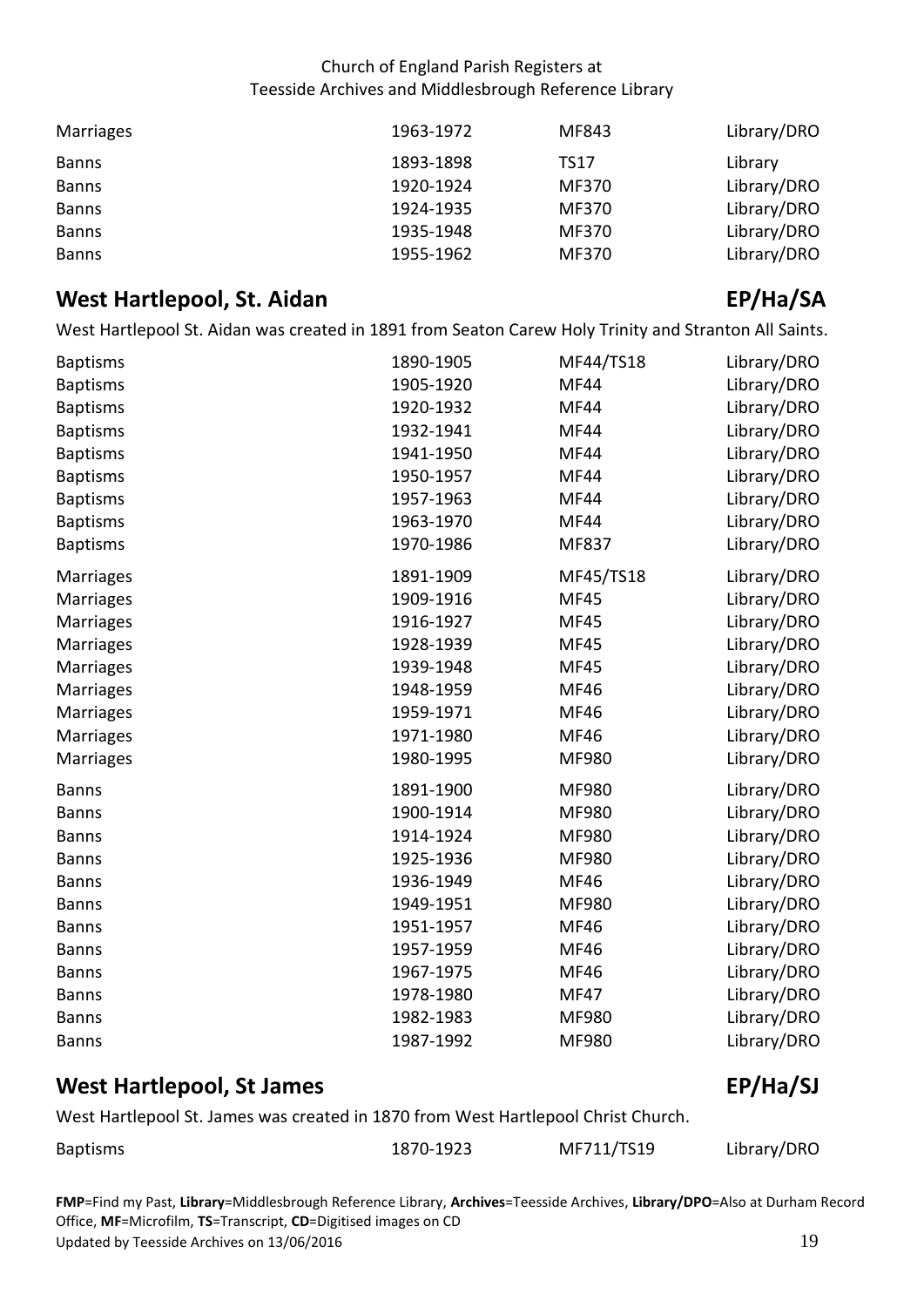| <b>Baptisms</b>  | 1923-1928 | MF843/TS19 | Library/DRO |
|------------------|-----------|------------|-------------|
| <b>Baptisms</b>  | 1928-1933 | MF843/TS19 | Library/DRO |
| <b>Baptisms</b>  | 1933-1941 | MF843/TS19 | Library/DRO |
| <b>Baptisms</b>  | 1941-1946 | MF843/TS19 | Library/DRO |
| <b>Baptisms</b>  | 1946-1952 | MF843/TS19 | Library/DRO |
| <b>Baptisms</b>  | 1952-1956 | MF712/TS19 | Library/DRO |
|                  |           |            |             |
| <b>Marriages</b> | 1870-1893 | MF712/TS19 | Library/DRO |
| <b>Marriages</b> | 1893-1906 | MF712/TS19 | Library/DRO |
| <b>Marriages</b> | 1906-1917 | MF843/TS19 | Library/DRO |
| <b>Marriages</b> | 1917-1927 | MF843/TS19 | Library/DRO |
| <b>Marriages</b> | 1927-1945 | MF834/TS19 | Library/DRO |
| <b>Marriages</b> | 1945-1956 | MF833/TS19 | Library/DRO |

## <span id="page-19-0"></span>**West Hartlepool, St. Luke EP/Ha/SL**

West Hartlepool St. Luke was created in 1926 from Hart St. Mary Magdalene and West Hartlepool St. Paul.

| <b>Baptisms</b>                                      | 1916-1993 | MF1127      | Library/DRO |  |
|------------------------------------------------------|-----------|-------------|-------------|--|
| <b>Marriages</b>                                     | 1924-1928 | <b>TS20</b> | Library     |  |
| <b>Marriages</b>                                     | 1934-1937 | <b>TS20</b> | Library     |  |
| <b>Marriages</b>                                     | 1924-1946 | MF1127      | Library/DRO |  |
| <b>Marriages</b>                                     | 1946-1967 | MF1132      | Library/DRO |  |
| <b>Marriages</b>                                     | 1967-1996 | MF1124      | Library/DRO |  |
| <b>Banns</b>                                         | 1936-1991 | MF1124      | Library/DRO |  |
| <b>West Hartlepool, St. Nicholas</b>                 | EP/Ha/SN  |             |             |  |
| West Hartlepool St. Nicholas was created in c. 1929. |           |             |             |  |

<span id="page-19-1"></span>

| <b>Baptisms</b> | 1929-1933 | MF1112/TS19 | Library/DRO |
|-----------------|-----------|-------------|-------------|

# <span id="page-19-2"></span>**West Hartlepool, St. Oswald EP/Hagonal EP/Hagonal EP/Hagonal EP/Hagonal EP/Hagonal EP/Hagonal EP/Hagonal EP/Hagonal EP/Hagonal EP/Hagonal EP/Hagonal EP/Hagonal EP/Hagonal EP/Hagonal EP/Hagonal EP/Hagonal EP/Hagonal EP/Hag**

West Hartlepool St. Oswald was created in 1904 from West Hartlepool Christ Church.

| <b>Baptisms</b>  | 1892-1895 | <b>MF54</b> | Library/DRO |
|------------------|-----------|-------------|-------------|
| <b>Baptisms</b>  | 1895-1906 | MF54/TS21   | Library/DRO |
| <b>Baptisms</b>  | 1906-1912 | MF54/TS21   | Library/DRO |
| <b>Baptisms</b>  | 1912-1918 | MF54/TS21   | Library/DRO |
| <b>Baptisms</b>  | 1918-1924 | MF54/TS21   | Library/DRO |
| <b>Baptisms</b>  | 1924-1931 | MF54/TS21   | Library/DRO |
| <b>Baptisms</b>  | 1931-1942 | <b>MF55</b> | Library/DRO |
| <b>Baptisms</b>  | 1942-1949 | <b>MF55</b> | Library/DRO |
| <b>Baptisms</b>  | 1949-1955 | <b>MF55</b> | Library/DRO |
| <b>Baptisms</b>  | 1955-1963 | <b>MF55</b> | Library/DRO |
| <b>Marriages</b> | 1904-1911 | MF55/TS21   | Library/DRO |
| <b>Marriages</b> | 1908-1915 | MF55/TS21   | Library/DRO |
| <b>Marriages</b> | 1915-1932 | MF55/TS21   | Library/DRO |
|                  |           |             |             |

Office, **MF**=Microfilm, **TS**=Transcript, **CD**=Digitised images on CD<br>Updated by Teesside Archives on 13/06/2016 2017 2020 2020 2020 2020 20 Updated by Teesside Archives on 13/06/2016 **FMP**=Find my Past, **Library**=Middlesbrough Reference Library, **Archives**=Teesside Archives, **Library/DPO**=Also at Durham Record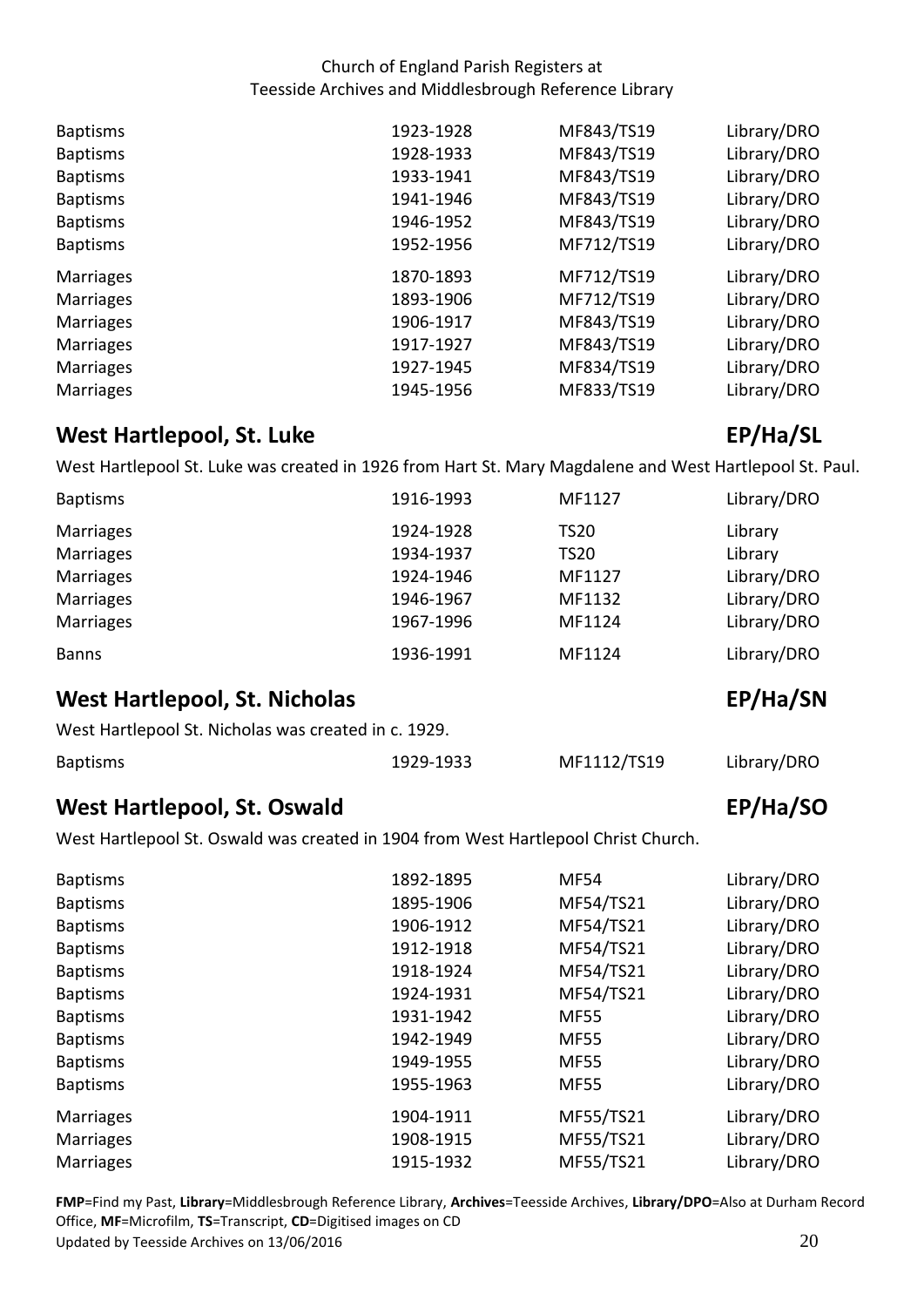| <b>Marriages</b> | 1932-1944 | <b>MF55</b> | Library/DRO |
|------------------|-----------|-------------|-------------|
| <b>Marriages</b> | 1944-1953 | <b>MF55</b> | Library/DRO |
| <b>Marriages</b> | 1953-1964 | <b>MF56</b> | Library/DRO |
| <b>Banns</b>     | 1904-1918 | <b>MF56</b> | Library/DRO |
| <b>Banns</b>     | 1918-1930 | <b>MF56</b> | Library/DRO |
| <b>Banns</b>     | 1930-1940 | <b>MF56</b> | Library/DRO |
| <b>Banns</b>     | 1940-1946 | <b>MF56</b> | Library/DRO |
| <b>Banns</b>     | 1946-1951 | MF56        | Library/DRO |
| <b>Banns</b>     | 1956-1962 | MF56        | Library/DRO |
| <b>Banns</b>     | 1962-1968 | <b>MF59</b> | Library/DRO |
| <b>Banns</b>     | 1968-1977 | <b>MF59</b> | Library/DRO |

# <span id="page-20-0"></span>**EP/Hand EP/Hand EP/Hand EP/Hand EP/Hand EP/Hand EP/Hand EP/Hand EP/Hand EP/Hand EP/Hand EP/Hand EP/Hand EP/Hand EP/Hand EP/Hand EP/Hand EP/Hand EP/Hand EP/Hand EP/Hand EP/Hand EP/Hand EP/Hand EP/Hand EP/Hand EP/Hand EXPLO**

West Hartlepool St. Paul was created in 1886 from Stranton All Saints.

| 1883-1891 | MF30/TS22              | Library/DRO<br>Library/DRO          |
|-----------|------------------------|-------------------------------------|
|           |                        | Library/DRO                         |
| 1909-1919 |                        | Library/DRO                         |
| 1919-1921 | <b>MF42</b>            | Library/DRO                         |
| 1921-1935 | <b>MF42</b>            | Library/DRO                         |
| 1885-1935 | <b>TS22</b>            | Library                             |
| 1885-1899 | <b>MF42</b>            | Library/DRO                         |
| 1899-1906 | <b>MF42</b>            | Library/DRO                         |
| 1906-1919 | <b>MF42</b>            | Library/DRO                         |
| 1912-1918 | <b>MF43</b>            | Library/DRO                         |
| 1918-1924 | MF43                   | Library/DRO                         |
| 1924-1932 | MF43                   | Library/DRO                         |
| 1932-1940 | MF43                   | Library/DRO                         |
| 1940-1947 | MF845                  | Library/DRO                         |
| 1947-1955 | MF845                  | Library/DRO                         |
| 1955-1968 | MF845                  | Library/DRO                         |
| 1945-1951 | MF845                  | Library/DRO                         |
| 1980s     | MF845                  | Library/DRO                         |
|           | 1891-1901<br>1901-1909 | MF30/TS22<br>MF30/TS22<br>MF42/TS22 |

# <span id="page-20-1"></span>**Haverton Hill, St. John the Baptist EP/Hav**

Haverton Hill St. John the Baptist was created in 1862 from Billingham St. Cuthbert.

| <b>Baptisms</b> | 1866-1887 | MF60        | Library/DRO |
|-----------------|-----------|-------------|-------------|
| <b>Baptisms</b> | 1887-1913 | <b>MF60</b> | Library/DRO |
| <b>Baptisms</b> | 1913-1923 | <b>MF60</b> | Library/DRO |
| <b>Baptisms</b> | 1923-1933 | <b>MF60</b> | Library/DRO |
| <b>Baptisms</b> | 1933-1945 | <b>MF60</b> | Library/DRO |
| <b>Baptisms</b> | 1945-1953 | <b>MF60</b> | Library/DRO |
| <b>Baptisms</b> | 1953-1974 | MF1093      | Library/DRO |

Office, **MF**=Microfilm, **TS**=Transcript, **CD**=Digitised images on CD<br>Updated by Teesside Archives on 13/06/2016 21 Updated by Teesside Archives on 13/06/2016 **FMP**=Find my Past, **Library**=Middlesbrough Reference Library, **Archives**=Teesside Archives, **Library/DPO**=Also at Durham Record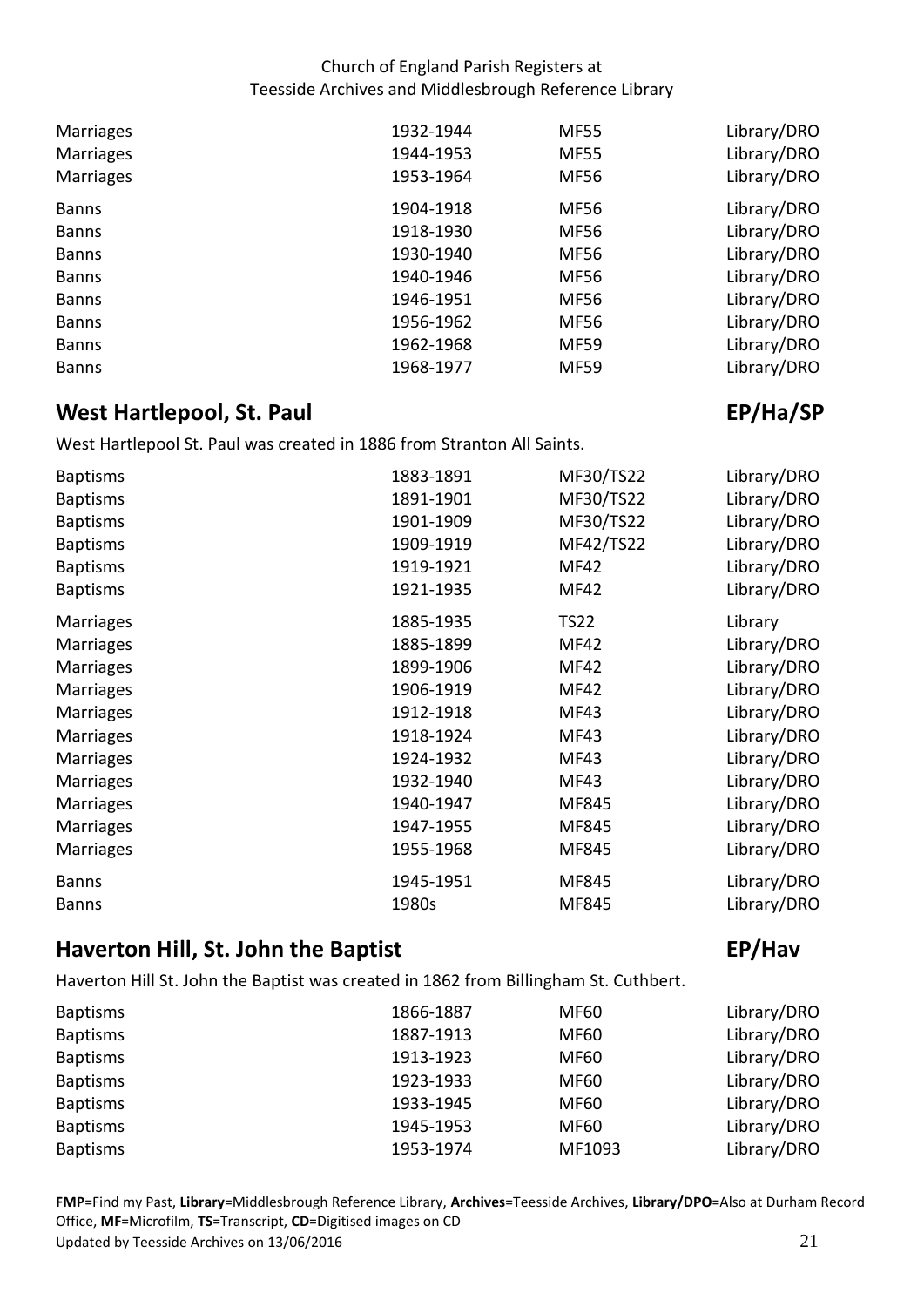<span id="page-21-0"></span>

| Marriages                                                     | 1867-1919              | <b>MF60</b>              | Library/DRO              |
|---------------------------------------------------------------|------------------------|--------------------------|--------------------------|
| <b>Marriages</b>                                              | 1919-1930              | <b>MF60</b>              | Library/DRO              |
| Marriages                                                     | 1930-1942              | <b>MF60</b>              | Library/DRO              |
| Marriages                                                     | 1942-1952              | <b>MF60</b>              | Library/DRO              |
| Marriages                                                     | 1952-1973              | MF1093                   | Library/DRO              |
| <b>Burials</b>                                                | 1866-1892              | MF61                     | Library/DRO              |
| <b>Burials</b>                                                | 1892-1917              | MF61                     | Library/DRO              |
| <b>Burials</b>                                                | 1917-1930              | MF61                     | Library/DRO              |
| <b>Burials</b>                                                | 1930-1944              | MF61                     | Library/DRO              |
| <b>Burials</b>                                                | 1944-1953              | MF61                     | Library/DRO              |
| <b>Burials</b>                                                | 1953-1973              | MF61                     | Library/DRO              |
| <b>Burials</b>                                                | 1973-1986              | MF1093                   | Library/DRO              |
| <b>Banns</b>                                                  | 1866-1903              | MF61                     | Library/DRO              |
| <b>Banns</b>                                                  | 1903-1930              | <b>MF61</b>              | Library/DRO              |
| <b>Banns</b>                                                  | 1930-1946              | MF61                     | Library/DRO              |
| <b>Banns</b>                                                  | 1951-1974              | MF1093                   | Library/DRO              |
| <b>Hemlington, St. Timothy</b>                                |                        |                          | PR/He                    |
|                                                               |                        |                          |                          |
| <b>Baptisms</b>                                               | 1971-1995              | <b>CD P17</b>            | Archives                 |
| Marriages                                                     | 1981                   | <b>CD P18</b>            | Archives                 |
| Hilton, St. Peter                                             |                        |                          | PR/Hi                    |
| St. Peter's Church was built in the 12 <sup>th</sup> century. |                        |                          |                          |
|                                                               |                        |                          |                          |
| <b>Baptisms</b><br><b>Baptisms</b>                            | 1698-1808<br>1808-1811 | MF500/TS23<br>MF500/TS23 | FindMyPast<br>FindMyPast |
| Marriages                                                     | 1698-1837              | <b>TS23</b>              | Library                  |
| Marriages                                                     | 1698-1808              | <b>MF500</b>             | FMP from 1720            |
| Marriages                                                     | 1754-1781              | <b>MF500</b>             | FindMyPast               |
| <b>Marriages</b>                                              | 1754-1812              | <b>MF500</b>             | FindMyPast               |
| <b>Marriages</b>                                              | 1813-1835              | <b>MF500</b>             | FindMyPast               |
| <b>Banns</b>                                                  | 1754-1812              | <b>MF500</b>             | FMP from 1769            |
| <b>Burials</b>                                                | 1698-1808              |                          |                          |
| <b>Burials</b>                                                | 1808-1811              | MF500/TS23<br>MF500/TS23 | FindMyPast<br>FindMyPast |

# <span id="page-21-2"></span><span id="page-21-1"></span>Kirkleatham, St. Cuthbert/St. Hilda **PR/KRL**

St. Cuthbert's church was built in 1731 on the site where a church is thought to have stood since the 12<sup>th</sup> century.

| century.        |           |             |                    |
|-----------------|-----------|-------------|--------------------|
| <b>Baptisms</b> | 1559-1760 | MF87/TS24   | FindMyPast         |
| <b>Baptisms</b> | 1761-1812 | MF87/TS24   | FindMyPast         |
| <b>Baptisms</b> | 1813-1854 | <b>MF87</b> | FindMyPast         |
| <b>Baptisms</b> | 1855-1986 | MF776       | <b>FMP to 1915</b> |

Office, **MF**=Microfilm, **TS**=Transcript, **CD**=Digitised images on CD<br>Updated by Teesside Archives on 13/06/2016 22 Updated by Teesside Archives on 13/06/2016 **FMP**=Find my Past, **Library**=Middlesbrough Reference Library, **Archives**=Teesside Archives, **Library/DPO**=Also at Durham Record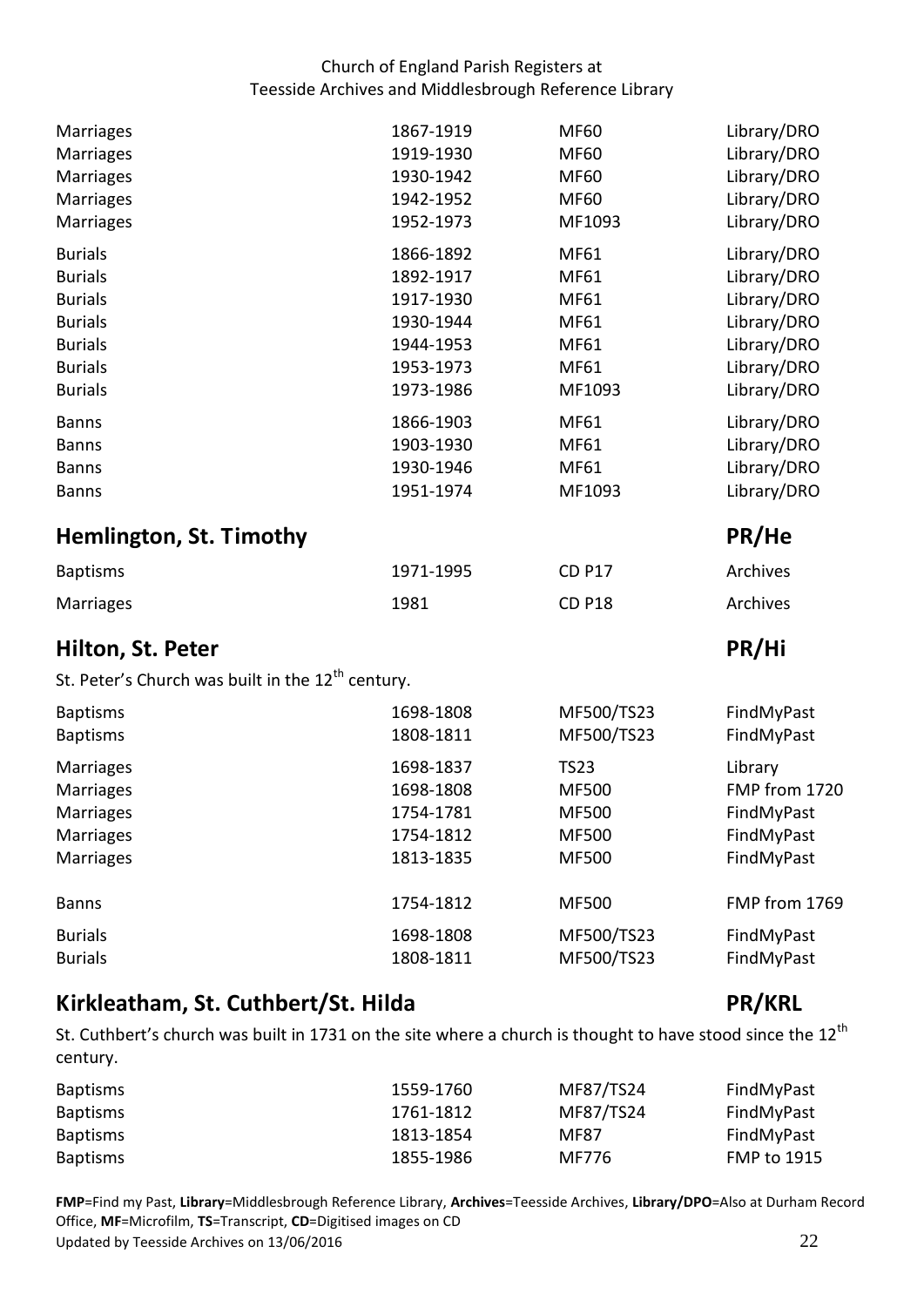| Baptisms Cert Book (one entry only) | 1822      | CD            | Archives           |
|-------------------------------------|-----------|---------------|--------------------|
| Baptisms Cert Book (one entry only) | 1848      | CD            | Archives           |
| Baptisms (St Hilda)                 | 1970-1980 | <b>CD P20</b> | Archives           |
| Baptisms (St Hilda)                 | 1980-2001 | <b>CD P20</b> | Archives           |
| Marriages                           | 1559-1760 | MF87/TS24     | FindMyPast         |
| Marriages                           | 1754-1812 | MF87/TS24     | FindMyPast         |
| Marriages                           | 1813-1837 | MF87/TS24     | FindMyPast         |
| Marriages                           | 1838-1940 | <b>MF87</b>   | <b>FMP to 1930</b> |
| <b>Marriages</b>                    | 1940-1952 | <b>CD P19</b> | Archives           |
| Marriages                           | 1953-1965 | <b>CD P19</b> | Archives           |
| <b>Marriages</b>                    | 1965-1969 | <b>CD P19</b> | Archives           |
| Marriages                           | 1969-1980 | <b>CD P19</b> | Archives           |
| <b>Marriages</b>                    | 1980-1986 | <b>CD P19</b> | Archives           |
| Marriages                           | 1986-1994 | <b>CD P19</b> | Archives           |
| Marriages (St Hilda)                | 1970-1978 | <b>CD P21</b> | Archives           |
| <b>Banns</b>                        | 1824-1908 | <b>MF88</b>   | FindMyPast         |
| <b>Banns</b>                        | 1908-1939 | <b>MF88</b>   | Library            |
| <b>Banns</b>                        | 1939-1955 | <b>MF88</b>   | Library            |
| <b>Banns</b>                        | 1945-1950 | <b>MF88</b>   | Library            |
| <b>Banns</b>                        | 1955-1970 | <b>MF88</b>   | Library            |
| Banns (St. Hilda)                   | 1970-1975 | <b>MF88</b>   | Library            |
| Banns (St. Hilda)                   | 1975-1979 | Original Only | Archives           |
| Banns (St. Hilda)                   | 1979-1983 | Original Only | Archives           |
| Banns (St. Hilda)                   | 1983-1990 | Original Only | Archives           |
| Banns (St. Cuthbert)                | 1986-1990 | Original Only | Archives           |
| <b>Burials</b>                      | 1567-1975 | <b>TS24</b>   | Library            |
| <b>Burials</b>                      | 1559-1760 | <b>MF87</b>   | FMP from 1567      |
| <b>Burials</b>                      | 1761-1812 | <b>MF87</b>   | FindMyPast         |
| <b>Burials</b>                      | 1813-1876 | MF1046        | FindMyPast         |
| <b>Burials</b>                      | 1876-1975 | MF776         | FindMyPast         |

## <span id="page-22-0"></span>**EXAMPLE REGISTER IN A REAL PROPERTY REPORT OF A REAL PROPERTY REAL PROPERTY REAL PROPERTY REAL PROPERTY**

St. Martin's church is thought to date from  $12^{th}$  century.

| <b>Baptisms</b>                                                                                 | 1734-1812 | MF88/MF666    | FindMyPast  |
|-------------------------------------------------------------------------------------------------|-----------|---------------|-------------|
| Entries up to 1753 are copied out from a previous register damaged at a flood at Yarm Feb 1753. |           |               |             |
| No baptisms for 1737 on film.                                                                   |           |               |             |
| <b>Baptisms</b>                                                                                 | 1617-1864 | <b>TS25</b>   | FindMyPast  |
| <b>Baptisms</b>                                                                                 | 1813-1864 | <b>MF88</b>   | FindMyPast  |
| <b>Baptisms</b>                                                                                 | 1864-1966 | Original Only | Archives    |
| <b>Baptisms</b>                                                                                 | 1864-1938 | MF676         | FMP to 1915 |
| <b>Marriages</b>                                                                                | 1622-1861 | <b>TS25</b>   | Library     |
| No marriages for 1740-1743 on film.                                                             |           |               |             |
| <b>Marriages</b>                                                                                | 1734-1755 | MF88/MF666    | FindMyPast  |

Office, **MF**=Microfilm, **TS**=Transcript, **CD**=Digitised images on CD<br>Updated by Teesside Archives on 13/06/2016 23 Updated by Teesside Archives on 13/06/2016 **FMP**=Find my Past, **Library**=Middlesbrough Reference Library, **Archives**=Teesside Archives, **Library/DPO**=Also at Durham Record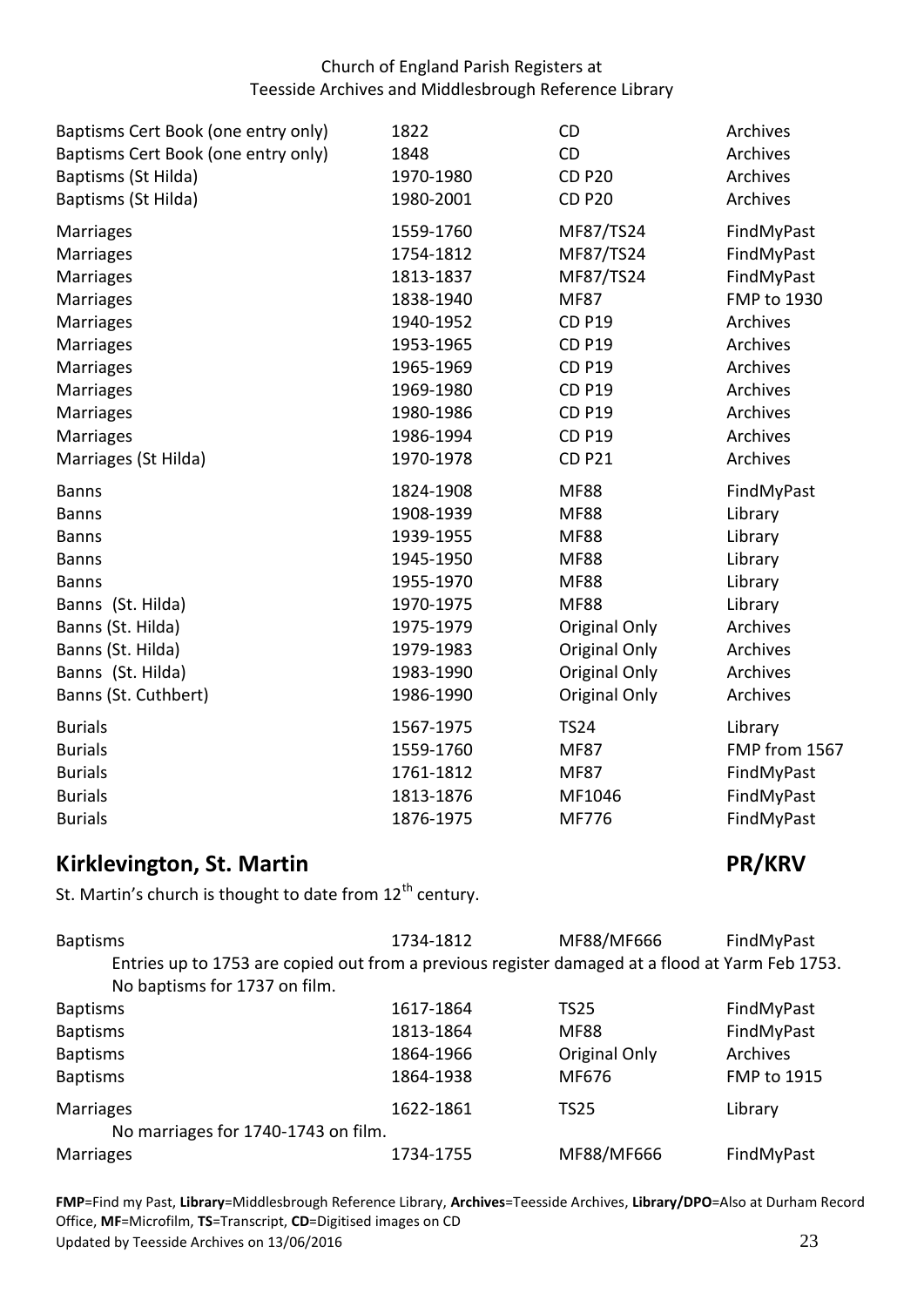| Marriages        | 1754-1812 | MF88/MF676    | FindMyPast |
|------------------|-----------|---------------|------------|
| Marriages        | 1813-1837 | MF88/MF676    | FindMyPast |
| <b>Marriages</b> | 1837-1992 | <b>CD P22</b> | Archives   |
| <b>Banns</b>     | 1754-1766 | <b>TS25</b>   | Library    |
| <b>Banns</b>     | 1754-1812 | MF88/MF676    | FindMyPast |
| <b>Banns</b>     | 1823-1883 | MF351/MF676   | FindMyPast |
| <b>Banns</b>     | 1884-1902 | MF351/MF676   | FindMyPast |
| <b>Burials</b>   | 1622-1861 | <b>TS25</b>   | Library    |
| <b>Burials</b>   | 1813-1997 | <b>CD P23</b> | Archives   |

## <span id="page-23-0"></span>**Linthorpe, St. Barnabas PR/LNP**

 Linthorpe Parish Church, services began in 1872 before it moved to a new chapel in 1875. The current church opened in 1892. Grade II listed.

| <b>Baptisms</b>                                     | 1875-1910                                                  | MF89/MF676    | FindMyPast |
|-----------------------------------------------------|------------------------------------------------------------|---------------|------------|
| <b>Baptisms</b>                                     | 1910-1924                                                  | <b>MF89</b>   | Library    |
| <b>Baptisms</b>                                     | 1924-1936                                                  | <b>MF89</b>   | Library    |
|                                                     | (Includes baptisms at St. Mark's Mission Church 1927-1928) |               |            |
| <b>Baptisms</b>                                     | 1936-1949                                                  | <b>MF89</b>   | Library    |
| (Includes baptisms at St. James's Church 1937-1949) |                                                            |               |            |
| <b>Baptisms</b>                                     | 1949-1962                                                  | <b>MF89</b>   | Library    |
| <b>Baptisms</b>                                     | 1962-1982                                                  | <b>CD P27</b> | Archives   |
| Service                                             | 1904-1914                                                  | <b>CD P26</b> | Archives   |
| (Includes Baptisms at St James for 1910-1914)       |                                                            |               |            |
| Baptisms (St James)                                 | 1919-1936                                                  | <b>CD P26</b> | Archives   |
| Baptisms (St James)                                 | 1936-1950                                                  | <b>CD P26</b> | Archives   |
| Baptisms (St James)                                 | 1950-1969                                                  | <b>CD P26</b> | Archives   |
| Baptisms (St James)                                 | 1969-1971                                                  | <b>CD P26</b> | Archives   |
| Marriages                                           | 1897-1901                                                  | MF90/MF676    | FindMyPast |
| <b>Marriages</b>                                    | 1901-1906                                                  | <b>MF90</b>   | Library    |
| <b>Marriages</b>                                    | 1906-1913                                                  | <b>MF90</b>   | Library    |
| Marriages                                           | 1913-1919                                                  | <b>MF90</b>   | Library    |
| Marriages                                           | 1919-1923                                                  | <b>MF91</b>   | Library    |
| Marriages                                           | 1923-1928                                                  | <b>MF91</b>   | Library    |
| Marriages                                           | 1928-1933                                                  | <b>MF91</b>   | Library    |
| Marriages                                           | 1933-1937                                                  | <b>MF92</b>   | Library    |
| Marriages                                           | 1937-1940                                                  | <b>MF92</b>   | Library    |
| Marriages                                           | 1940-1944                                                  | <b>MF92</b>   | Library    |
| Marriages                                           | 1944-1947                                                  | <b>MF93</b>   | Library    |
| Marriages                                           | 1947-1950                                                  | <b>MF93</b>   | Library    |
| <b>Marriages</b>                                    | 1950-1955                                                  | <b>MF93</b>   | Library    |
| <b>Marriages</b>                                    | 1955-1959                                                  | <b>MF94</b>   | Library    |
| <b>Marriages</b>                                    | 1959-1962                                                  | <b>MF94</b>   | Library    |
| <b>Marriages</b>                                    | 1962-1965                                                  | <b>MF94</b>   | Library    |

Office, **MF**=Microfilm, **TS**=Transcript, **CD**=Digitised images on CD<br>Updated by Teesside Archives on 13/06/2016 24 Updated by Teesside Archives on 13/06/2016 **FMP**=Find my Past, **Library**=Middlesbrough Reference Library, **Archives**=Teesside Archives, **Library/DPO**=Also at Durham Record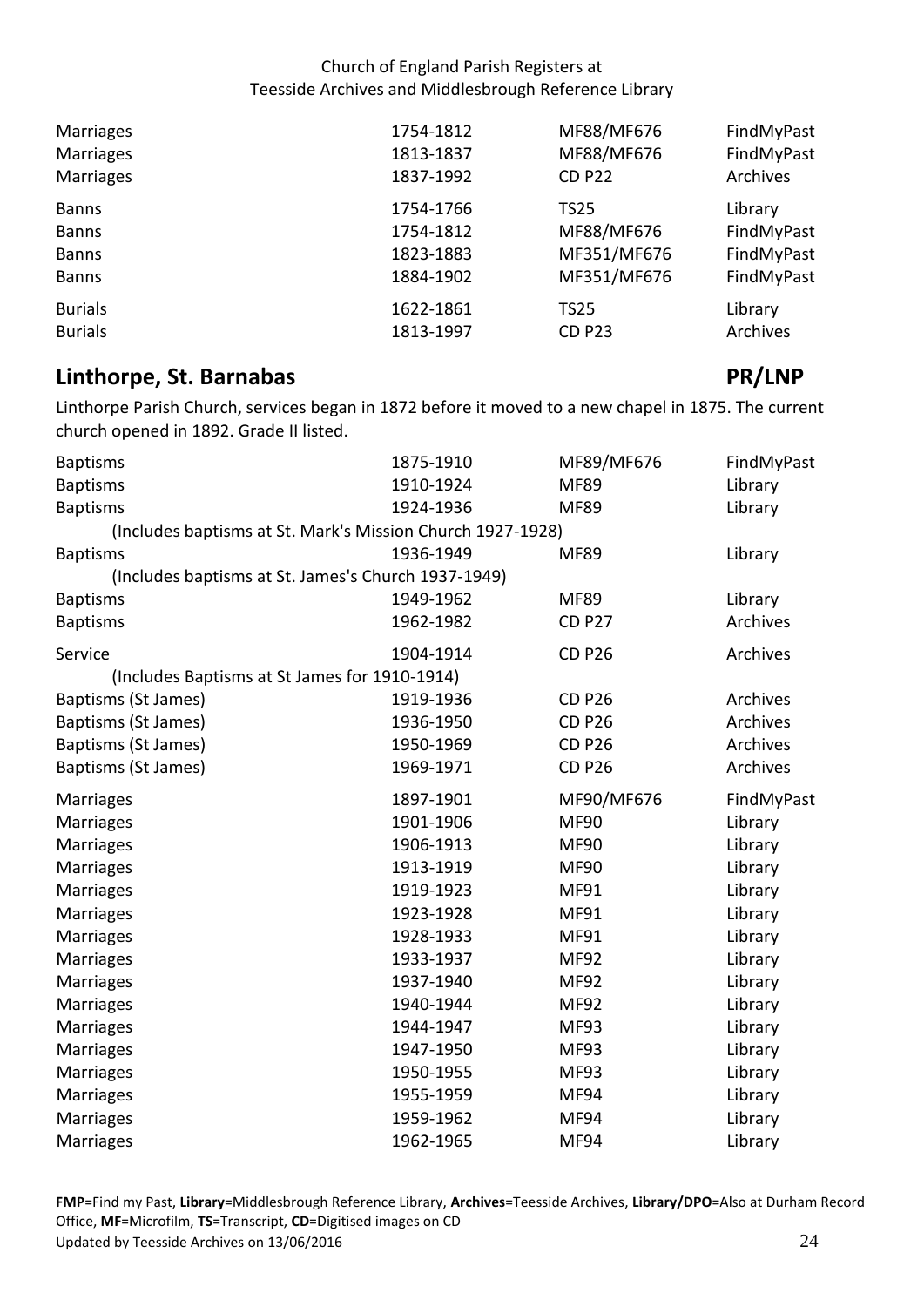| Marriages                               | 1965-1969 | MF94          | Library          |
|-----------------------------------------|-----------|---------------|------------------|
| Marriages                               | 1969-1970 | MF94          | Library          |
| Marriages                               | 1970-1975 | MF94/CD P28   | Library/Archives |
| (Filmed until 1973 the remainder on CD) |           |               |                  |
| Marriages                               | 1975-1985 | <b>CD P29</b> | Archives         |
| Marriages                               | 1985-1997 | <b>CD P29</b> | Archives         |

# <span id="page-24-0"></span>**Liverton, St. Michael (now St. Martin)** PR/LIV

The church was built in the 12<sup>th</sup> century and restored in the 18<sup>th</sup> century.

| <b>Baptisms</b> | 1665-1705       | MF170/TS26    | FindMyPast         |
|-----------------|-----------------|---------------|--------------------|
| <b>Baptisms</b> | 1706-1746       | MF170/TS26    | FindMyPast         |
| <b>Baptisms</b> | 1747-1812       | MF170/TS26    | FindMyPast         |
| <b>Baptisms</b> | 1813-1900       | <b>MF170</b>  | FindMyPast         |
| <b>Baptisms</b> | 1900-1955       | MF170         | FMP to 1915        |
| Marriages       | 1665-1755       | <b>TS26</b>   | Library            |
| Marriages       | 1665-1705       | <b>MF170</b>  | FindMyPast         |
| Marriages       | 1706-1746       | MF170         | FindMyPast         |
| Marriages       | 1747-1812       | MF170         | FindMyPast         |
| Marriages       | 1756-1812       | MF170         | FindMyPast         |
| Marriages       | 1813-1837       | MF170/TS26    | FindMyPast         |
| Marriages       | 1838-1934       | MF170         | <b>FMP to 1930</b> |
| Marriages       | 1935-1950       | MF170         | Library            |
| Marriages       | 1950-1970       | MF170         | Library            |
| Marriages       | 1970-1982       | <b>CD P24</b> | Archives           |
| Marriages       | 1982-1989       | <b>CD P24</b> | Archives           |
| <b>Banns</b>    | 1756-1781, 1824 | MF170         | FindMyPast         |
| <b>Banns</b>    | 1824-1919       | MF170         | FindMyPast         |
| <b>Banns</b>    | 1919-1968       | MF170         | Library            |
| <b>Burials</b>  | 1665-1705       | MF170/TS26    | FindMyPast         |
| <b>Burials</b>  | 1706-1746       | MF170/TS26    | FindMyPast         |
| <b>Burials</b>  | 1747-1812       | MF170/TS26    | FindMyPast         |
| <b>Burials</b>  | 1867            | MF170         | FindMyPast         |
| <b>Burials</b>  | 1813-1926       | MF170         | FindMyPast         |

# <span id="page-24-1"></span>**Loftus, St. Leonard PR/LO**

The original church is believed to have dated from the 13<sup>th</sup> century with the current building being rebuilt in the 19<sup>th</sup> century.

| Baptisms (Bishop's Transcripts) | 1600-1633 | <b>TS27</b> | Library    |
|---------------------------------|-----------|-------------|------------|
| <b>Baptisms</b>                 | 1708-1742 | <b>TS27</b> | Library    |
| <b>Baptisms</b>                 | 1697-1812 | MF141       | FindMyPast |
| <b>Baptisms</b>                 | 1813-1867 | MF141       | FindMyPast |
| <b>Baptisms</b>                 | 1867-1882 | MF141       | FindMyPast |
| <b>Baptisms</b>                 | 1882-1899 | MF142       | FindMyPast |

Office, **MF**=Microfilm, **TS**=Transcript, **CD**=Digitised images on CD<br>Updated by Teesside Archives on 13/06/2016 25 Updated by Teesside Archives on 13/06/2016 **FMP**=Find my Past, **Library**=Middlesbrough Reference Library, **Archives**=Teesside Archives, **Library/DPO**=Also at Durham Record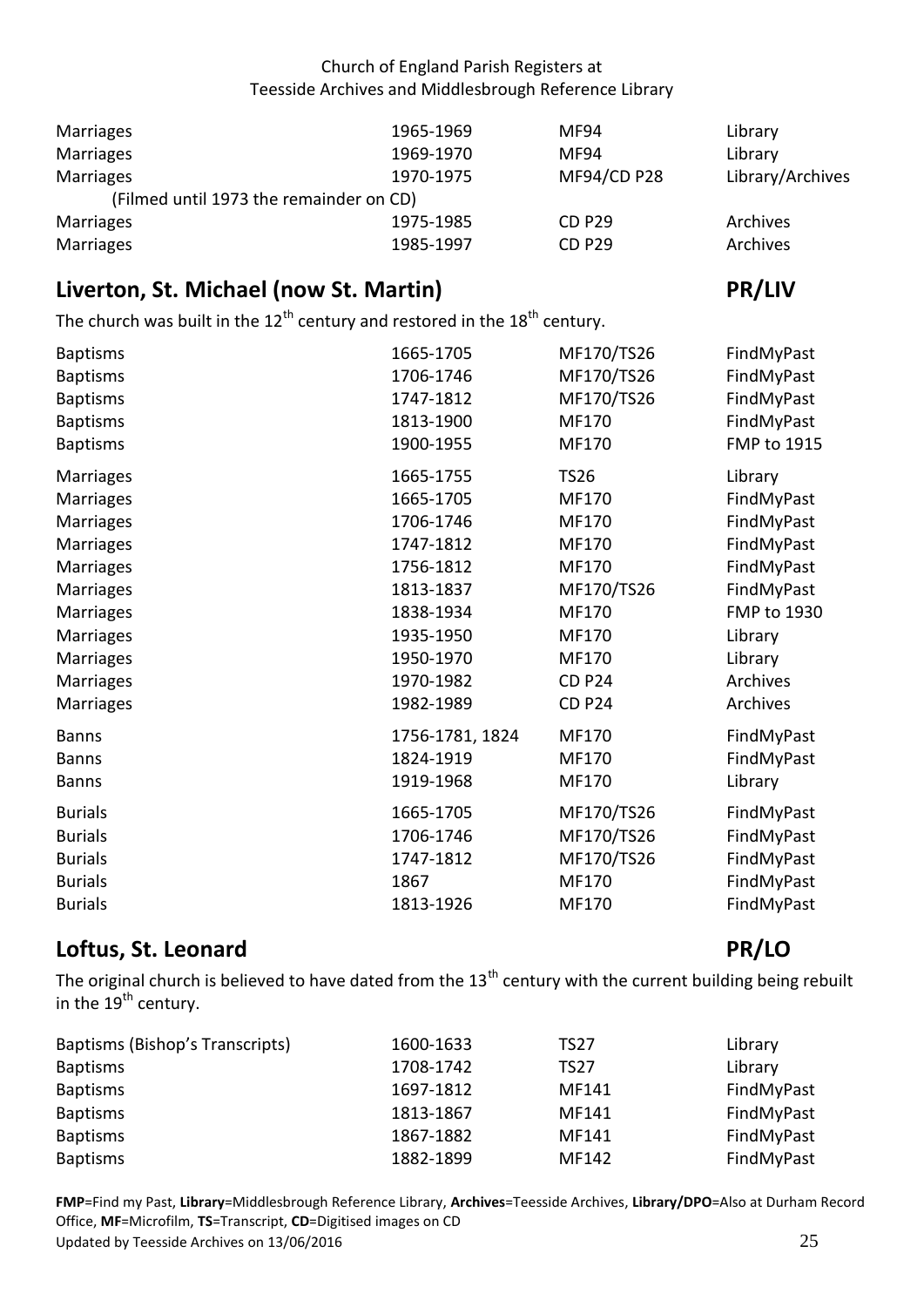| <b>Baptisms</b>                  | 1899-1911 | MF142                | FindMyPast  |
|----------------------------------|-----------|----------------------|-------------|
| <b>Baptisms</b>                  | 1911-1923 | MF142                | Library     |
| <b>Baptisms</b>                  | 1923-1934 | MF961                | Library     |
| <b>Baptisms</b>                  | 1934-1948 | MF961                | Library     |
| <b>Baptisms</b>                  | 1949-1961 | MF961                | Library     |
| <b>Baptisms</b>                  | 1961-2002 | <b>CD P25</b>        | Archives    |
| Marriages (Bishop's Transcripts) | 1600-1633 | <b>TS27</b>          | Library     |
| <b>Marriages</b>                 | 1708-1742 | <b>TS27</b>          | Library     |
| <b>Marriages</b>                 | 1697-1812 | MF141                | FindMyPast  |
| Marriages                        | 1754-1812 | MF142/TS27           | FindMyPast  |
| Marriages                        | 1813-1837 | MF142/TS27           | FindMyPast  |
| Marriages                        | 1837-1883 | MF142                | FindMyPast  |
| Marriages                        | 1883-1915 | MF142                | FindMyPast  |
| Marriages                        | 1915-1929 | MF142                | Library     |
| Marriages                        | 1929-1936 | MF143                | Library     |
| Marriages                        | 1936-1940 | MF961                | Library     |
| <b>Marriages</b>                 | 1940-1954 | MF961                | Library     |
| <b>Marriages</b>                 | 1954-1966 | MF961                | Library     |
| <b>Marriages</b>                 | 1966-1981 | MF961                | Library     |
| <b>Banns</b>                     | 1708-1742 | <b>TS27</b>          | Library     |
| <b>Banns</b>                     | 1754-1812 | MF142/TS27           | FindMyPast  |
| <b>Banns</b>                     | 1823-1873 | MF143                | FindMyPast  |
| <b>Banns</b>                     | 1873-1888 | MF143                | FindMyPast  |
| <b>Banns</b>                     | 1907-1919 | <b>Original Only</b> | Archives    |
| Banns (Bishop's Transcripts)     | 1600-1633 | <b>TS27</b>          | Library     |
| <b>Burials</b>                   | 1708-1742 | <b>TS27</b>          | Library     |
| <b>Burials</b>                   | 1697-1812 | MF141                | FindMyPast  |
| <b>Burials</b>                   | 1813-1885 | MF143                | FindMyPast  |
| <b>Burials</b>                   | 1885-1909 | MF143                | FindMyPast  |
| Long Newton, St. Mary            |           |                      | EP/LN       |
| <b>Baptisms</b>                  | 1564-1655 | <b>MF6/TS28</b>      | Library/DRO |
| <b>Baptisms</b>                  | 1649-1773 | <b>MF6/TS28</b>      | Library/DRO |
| <b>Baptisms</b>                  | 1773-1783 | MF6/TS28             | Library/DRO |
| <b>Baptisms</b>                  | 1783-1812 | MF6/TS28             | Library/DRO |
| <b>Baptisms</b>                  | 1813-1952 | MF <sub>6</sub>      | Library/DRO |
| <b>Marriages</b>                 | 1564-1653 | MF6/TS28             | Library/DRO |
| <b>Marriages</b>                 | 1655-1754 | MF6/TS28             | Library/DRO |
| <b>Marriages</b>                 | 1754-1777 | MF6/TS28             | Library/DRO |
| <b>Marriages</b>                 | 1778-1783 | MF <sub>6</sub>      | Library/DRO |
| <b>Marriages</b>                 | 1783-1812 | MF <sub>6</sub>      | Library/DRO |
| <b>Marriages</b>                 | 1813-1837 | MF <sub>6</sub>      | Library/DRO |
| <b>Marriages</b>                 | 1839-1948 | MF505                | Library/DRO |
| Marriages                        | 1949-1955 | MF1092               | Library/DRO |
|                                  |           |                      |             |

<span id="page-25-0"></span>Office, **MF**=Microfilm, **TS**=Transcript, **CD**=Digitised images on CD<br>Updated by Teesside Archives on 13/06/2016 26 Updated by Teesside Archives on 13/06/2016 **FMP**=Find my Past, **Library**=Middlesbrough Reference Library, **Archives**=Teesside Archives, **Library/DPO**=Also at Durham Record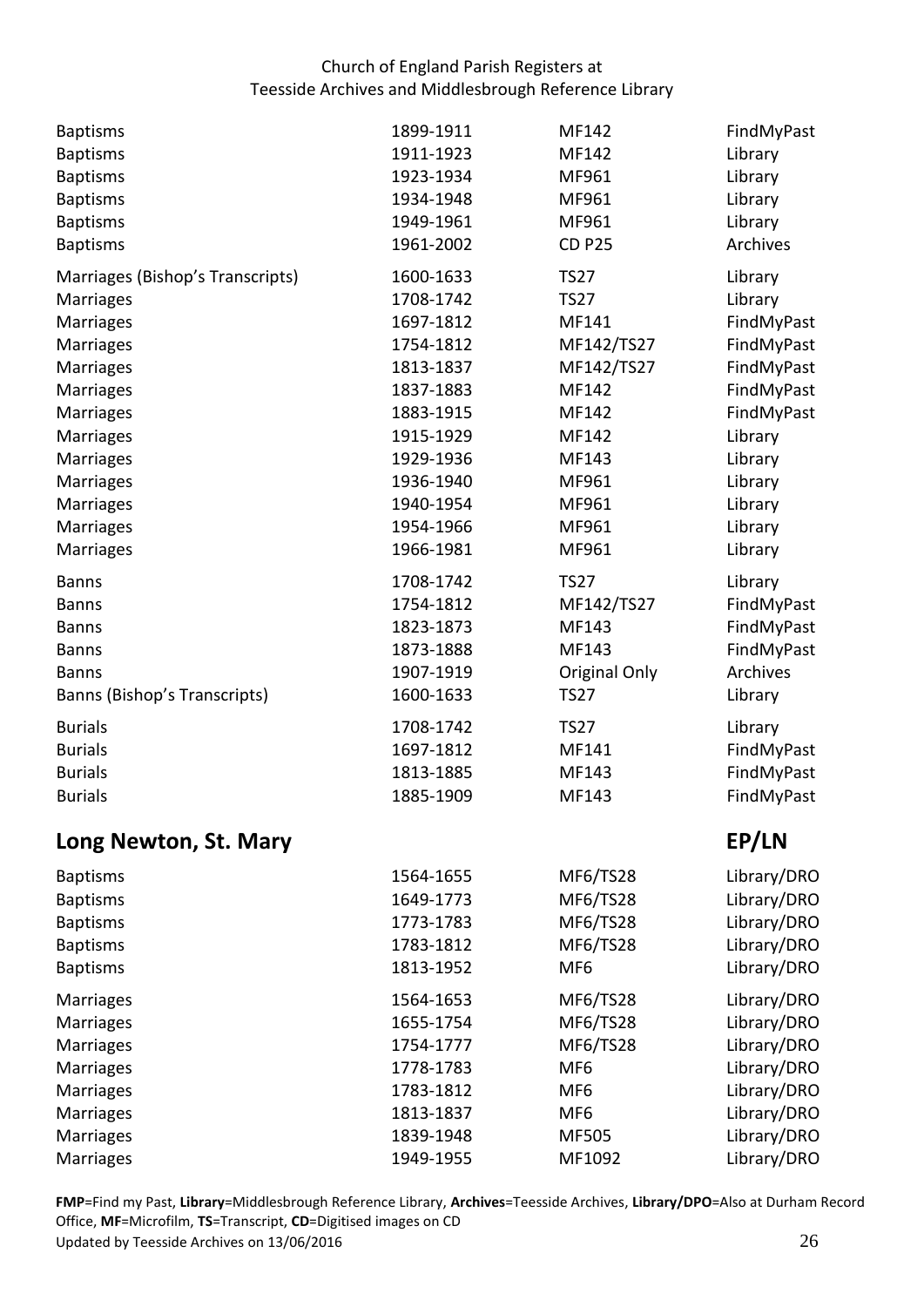| Marriages<br>Marriages<br>Marriages | 1955-1964<br>1964-1972<br>1973-1981 | MF1092<br>MF1092<br>MF1092 | Library/DRO<br>Library/DRO<br>Library/DRO |
|-------------------------------------|-------------------------------------|----------------------------|-------------------------------------------|
| <b>Burials</b>                      | 1564-1654                           | MF6/TS28                   | Library/DRO                               |
| <b>Burials</b>                      | 1654-1773                           | MF6/TS28                   | Library/DRO                               |
| <b>Burials in Woollen</b>           | 1678-1692                           | MF6/TS28                   | Library/DRO                               |
| <b>Burials</b>                      | 1783-1812                           | MF <sub>6</sub>            | Library/DRO                               |
| <b>Burials</b>                      | 1813-1978                           | <b>MF71</b>                | Library/DRO                               |

# <span id="page-26-0"></span>**Marske-By-the-Sea, St. Mark** *PR/MAK**PR/MAK*

The current church was built around 1867 and is listed.

| <b>Baptisms</b>  | 1569-1636 | MF152/TS29   | FindMyPast |
|------------------|-----------|--------------|------------|
| <b>Baptisms</b>  | 1639-1713 | MF152/TS29   | FindMyPast |
| <b>Baptisms</b>  | 1713-1807 | MF152/TS29   | FindMyPast |
| <b>Baptisms</b>  | 1807-1812 | MF152/TS29   | FindMyPast |
| <b>Baptisms</b>  | 1813-1846 | MF152/TS29   | FindMyPast |
| <b>Baptisms</b>  | 1846-1866 | MF153        | FindMyPast |
| <b>Baptisms</b>  | 1867-1908 | MF153        | FindMyPast |
| <b>Baptisms</b>  | 1908-1923 | MF773        | Library    |
| <b>Baptisms</b>  | 1924-1964 | <b>MF773</b> | Library    |
| <b>Marriages</b> | 1570-1984 | <b>TS29</b>  | Library    |
| <b>Marriages</b> | 1569-1636 | MF152        | FindMyPast |
| <b>Marriages</b> | 1639-1713 | MF152        | FindMyPast |
| Marriages        | 1713-1754 | MF152        | FindMyPast |
| <b>Marriages</b> | 1754-1807 | MF153        | FindMyPast |
| Marriages        | 1807-1812 | MF154        | FindMyPast |
| <b>Marriages</b> | 1813-1837 | MF154        | FindMyPast |
| <b>Marriages</b> | 1837-1874 | MF154        | FindMyPast |
| <b>Marriages</b> | 1874-1902 | MF154        | FindMyPast |
| <b>Marriages</b> | 1902-1914 | <b>MF774</b> | Library    |
| <b>Marriages</b> | 1914-1931 | MF774        | Library    |
| <b>Marriages</b> | 1931-1941 | MF774        | Library    |
| Marriages        | 1941-1949 | <b>MF775</b> | Library    |
| <b>Marriages</b> | 1949-1957 | <b>MF775</b> | Library    |
| Marriages        | 1957-1963 | <b>MF775</b> | Library    |
| <b>Marriages</b> | 1963-1972 | <b>MF775</b> | Library    |
| <b>Banns</b>     | 1754-1807 | MF153        | FindMyPast |
| <b>Banns</b>     | 1807-1852 | MF154        | FindMyPast |
| <b>Burials</b>   | 1569-1984 | <b>TS29</b>  | Library    |
| <b>Burials</b>   | 1569-1636 | MF152        | FindMyPast |
| <b>Burials</b>   | 1639-1713 | MF152        | FindMyPast |
| <b>Burials</b>   | 1713-1807 | MF152        | FindMyPast |
| <b>Burials</b>   | 1807-1812 | MF153        | FindMyPast |
|                  |           |              |            |

Office, **MF**=Microfilm, **TS**=Transcript, **CD**=Digitised images on CD<br>Updated by Teesside Archives on 13/06/2016 27 Updated by Teesside Archives on 13/06/2016 **FMP**=Find my Past, **Library**=Middlesbrough Reference Library, **Archives**=Teesside Archives, **Library/DPO**=Also at Durham Record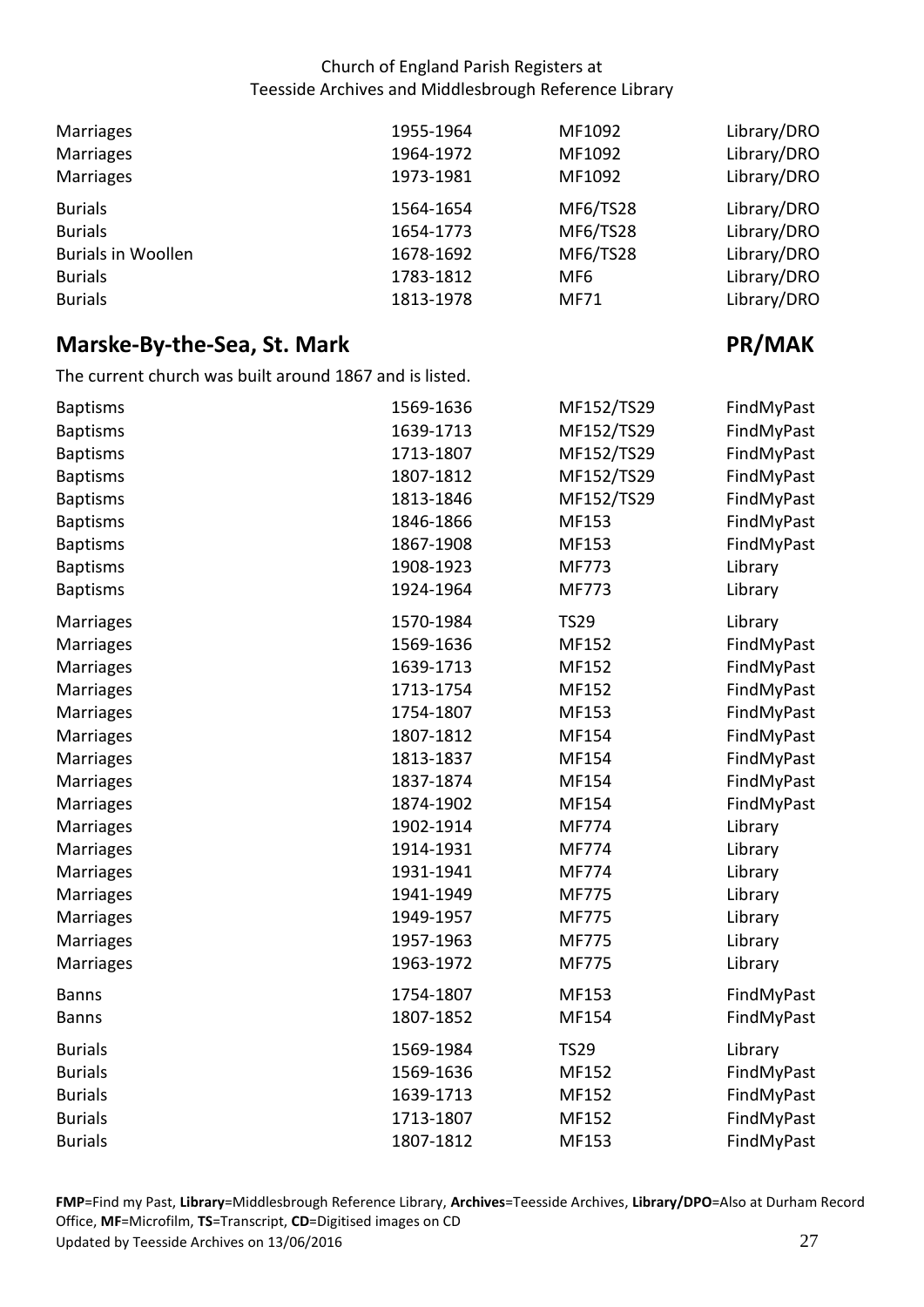| <b>Burials</b> | 1813-1862 | MF153 | FindMyPast |
|----------------|-----------|-------|------------|
| <b>Burials</b> | 1862-1898 | MF153 | FindMyPast |
| <b>Burials</b> | 1898-1916 | MF773 | FindMyPast |
| <b>Burials</b> | 1916-1935 | MF773 | FindMyPast |
| <b>Burials</b> | 1935-1957 | MF774 | FindMyPast |

# <span id="page-27-0"></span>**Marton-in-Cleveland, St. Cuthbert Community Community PR/MAC**

A church has stood on the site since the  $12^{th}$  century and was refurbished in the 1840s.

| <b>Baptisms</b>  | 1572-1866 | <b>TS30</b>   | Library             |
|------------------|-----------|---------------|---------------------|
| <b>Baptisms</b>  | 1572-1781 | MF186         | FindMyPast          |
| <b>Baptisms</b>  | 1722-1800 | <b>CD P30</b> | FindMyPast          |
| <b>Baptisms</b>  | 1801-1812 | MF186         | FindMyPast          |
| <b>Baptisms</b>  | 1813-1865 | MF186         | FindMyPast          |
| <b>Baptisms</b>  | 1866-1973 | MF186         | FMP to 1914         |
| Marriages        | 1572-1866 | <b>TS30</b>   | Library             |
| <b>Marriages</b> | 1572-1781 | MF186         | FindMyPast          |
| <b>Marriages</b> | 1722-1800 | <b>CD P30</b> | FindMyPast          |
| <b>Marriages</b> | 1754-1812 | MF186         | FindMyPast          |
| <b>Marriages</b> | 1813-1837 | MF186         | FMP to 1930/Library |
| <b>Marriages</b> | 1837-1939 | MF186         | Library             |
| <b>Marriages</b> | 1939-1953 | <b>CD P31</b> | Archives            |
| <b>Marriages</b> | 1953-1963 | <b>CD P31</b> | Archives            |
| <b>Marriages</b> | 1963-1967 | <b>CD P31</b> | Archives            |
| <b>Marriages</b> | 1967-1971 | <b>CD P31</b> | Archives            |
| <b>Marriages</b> | 1971-1978 | <b>CD P31</b> | Archives            |
| <b>Marriages</b> | 1978-1983 | <b>CD P31</b> | Archives            |
| <b>Burials</b>   | 1572-1866 | <b>TS30</b>   | Library             |
| <b>Burials</b>   | 1572-1781 | MF186         | FindMyPast          |
| <b>Burials</b>   | 1722-1800 | <b>CD P30</b> | FindMyPast          |
| <b>Burials</b>   | 1801-1812 | MF186         | FindMyPast          |
| <b>Burials</b>   | 1813-1907 | MF186         | FindMyPast          |

# <span id="page-27-1"></span>**Middlesbrough, All Saints PR/M(AS)**

 The church on Linthorpe Road opened in 1878 and was saved from closure by a petition in 1964. Grade II listed.

| <b>Baptisms</b> | 1872-1882 | MF126        | FindMyPast |
|-----------------|-----------|--------------|------------|
| <b>Baptisms</b> | 1882-1886 | MF126        | FindMyPast |
| <b>Baptisms</b> | 1886-1891 | MF126        | FindMyPast |
| <b>Baptisms</b> | 1891-1907 | MF126        | FindMyPast |
| <b>Baptisms</b> | 1907-1924 | MF127        | Library    |
| <b>Baptisms</b> | 1924-1966 | <b>MF128</b> | Library    |
| Marriages       | 1879-1892 | <b>MF128</b> | Library    |
| Marriages       | 1892-1908 | <b>MF128</b> | Library    |

Office, **MF**=Microfilm, **TS**=Transcript, **CD**=Digitised images on CD<br>Updated by Teesside Archives on 13/06/2016 28 Updated by Teesside Archives on 13/06/2016 **FMP**=Find my Past, **Library**=Middlesbrough Reference Library, **Archives**=Teesside Archives, **Library/DPO**=Also at Durham Record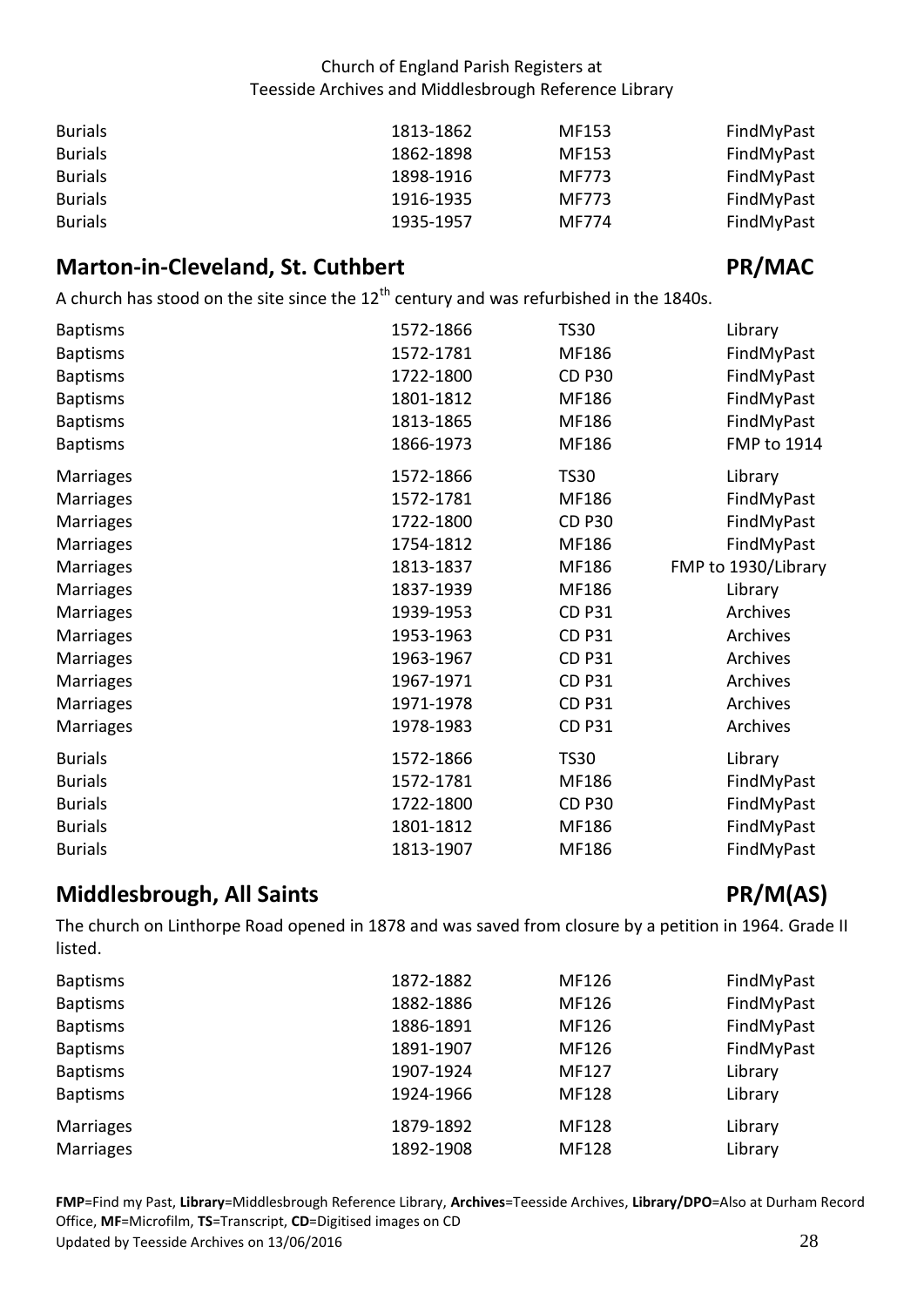| Marriages | 1908-1917 | MF129 | Library |
|-----------|-----------|-------|---------|
| Marriages | 1917-1923 | MF129 | Library |
| Marriages | 1923-1946 | MF129 | Library |
| Marriages | 1946-1976 | MF129 | Library |
| Banns     | 1960-1967 | MF129 | Library |

## <span id="page-28-0"></span>**Middlesbrough, The Ascension According the Assets According to According the PR/M(A)**

| <b>Baptisms</b>  | 1957-1965 | MF131 | Library |
|------------------|-----------|-------|---------|
| Marriages        | 1967      | MF131 | Library |
| <b>Marriages</b> | 1967-1971 | MF132 | Library |
| <b>Marriages</b> | 1971-1974 | MF132 | Library |
| <b>Marriages</b> | 1974-1977 | MF132 | Library |
| <b>Banns</b>     | 1966-1971 | MF132 | Library |
| <b>Banns</b>     | 1971-1974 | MF132 | Library |

# <span id="page-28-1"></span>**Middlesbrough, St. Aidan with St. Alban** *PR/MAD*

 St. Aiden on Clifton Street opened in 1940 and closed in 1981. Services began in 1898 in a temporary wooden building on Linthorpe Road.

| <b>Baptisms</b>  | 1899-1909 | MF143         | FindMyPast |
|------------------|-----------|---------------|------------|
| <b>Baptisms</b>  | 1909-1918 | MF143         | Library    |
| <b>Baptisms</b>  | 1918-1940 | MF143         | Library    |
| <b>Baptisms</b>  | 1940-1960 | MF143         | Library    |
| <b>Baptisms</b>  | 1960-1982 | MF352         | Library    |
| <b>Marriages</b> | 1920-1925 | MF144         | Library    |
| <b>Marriages</b> | 1926-1931 | MF144         | Library    |
| <b>Marriages</b> | 1931-1937 | MF144         | Library    |
| <b>Marriages</b> | 1940-1941 | MF144         | Library    |
| <b>Marriages</b> | 1941-1949 | MF144         | Library    |
| <b>Marriages</b> | 1949-1959 | MF144         | Library    |
| <b>Banns</b>     | 1920-1928 | MF144         | Library    |
| <b>Banns</b>     | 1932-1937 | MF144         | Library    |
| <b>Banns</b>     | 1941-1951 | Original Only | Archives   |
| <b>Banns</b>     | 1951-1956 | MF144         | Library    |
| <b>Banns</b>     | 1956-1967 | MF144         | Library    |
| <b>Banns</b>     | 1967-1973 | MF144         | Library    |
| <b>Banns</b>     | 1973-1981 | Original Only | Archives   |

# <span id="page-28-2"></span>**Middlesbrough, St. Alban The Martyr New York Connection (MAD)**

 The Foundation stone was laid at the church on Princes Road in 1902. Closed in 1941 and is now an Islamic Centre.

| <b>Baptisms</b> | 1916-1935 | MF144 | Library |
|-----------------|-----------|-------|---------|
|-----------------|-----------|-------|---------|

Office, **MF**=Microfilm, **TS**=Transcript, **CD**=Digitised images on CD<br>Updated by Teesside Archives on 13/06/2016 29 Updated by Teesside Archives on 13/06/2016 **FMP**=Find my Past, **Library**=Middlesbrough Reference Library, **Archives**=Teesside Archives, **Library/DPO**=Also at Durham Record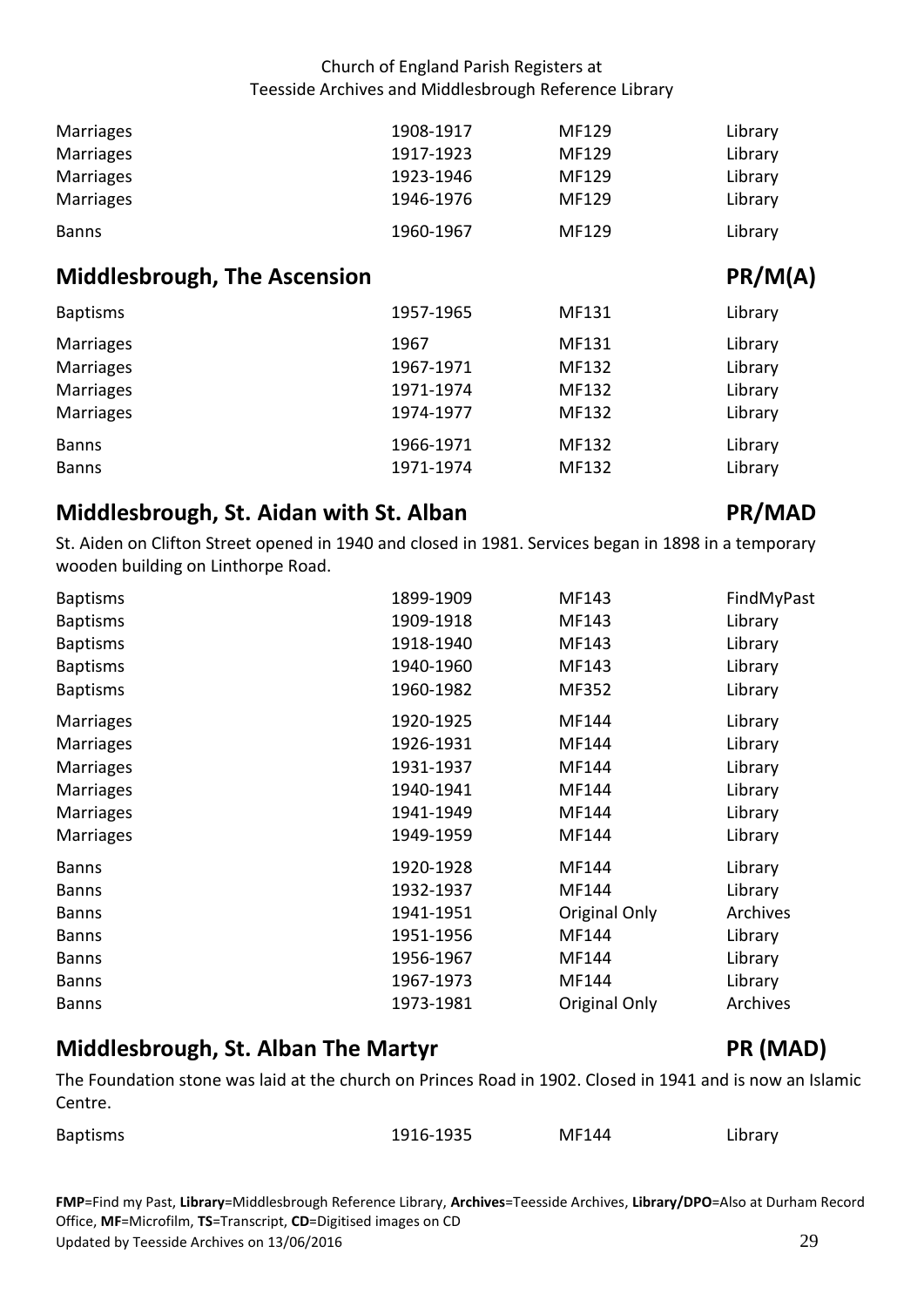| Marriages    | 1937-1939 | MF144 | Library |
|--------------|-----------|-------|---------|
| Marriages    | 1939-1940 | MF144 | Library |
| <b>Banns</b> | 1937-1941 | MF144 | Library |

# <span id="page-29-0"></span>**Middlesbrough, St. Chad PR/M(CH)**

 The church of St. Chad of Lichfield on Emerson Avenue was opened in 1957. Services began in the Church Hall opened in 1937.

| <b>Baptisms</b>  | 1937-1954 | MF136/TS31    | Library  |
|------------------|-----------|---------------|----------|
| <b>Baptisms</b>  | 1954-1981 | Original Only | Archives |
| <b>Baptisms</b>  | 1981-2007 | Original Only | Archives |
| <b>Marriages</b> | 1950-1955 | MF136/TS31    | Library  |
| <b>Marriages</b> | 1955-1958 | MF136/TS31    | Library  |
| <b>Marriages</b> | 1958-1967 | MF131/TS31    | Library  |
| <b>Marriages</b> | 1967-1976 | MF131/TS31    | Library  |
| <b>Marriages</b> | 1976-1992 | Original Only | Archives |
| <b>Banns</b>     | 1950-1957 | Original Only | Archives |
| <b>Banns</b>     | 1957-1961 | Original Only | Archives |
| <b>Banns</b>     | 1970-1961 | Original Only | Archives |
| <b>Banns</b>     | 1980-1987 | Original Only | Archives |
| <b>Banns</b>     | 1987-2005 | Original Only | Archives |

# <span id="page-29-1"></span>**Middlesbrough, St Columba** PR/M(C)

 The church on Cannon Street officially opened in 1902. Began as St. Lawrence's in Alfred Street and used Boundary Road Mission Hall between 1893 and 1902.

| <b>Baptisms</b>  | 1890-1903 | MF130/MF177/TS32 Library |          |
|------------------|-----------|--------------------------|----------|
| <b>Baptisms</b>  | 1903-1957 | MF130/MF177              | Library  |
| Marriages        | 1903-1913 | MF130/MF177              | Library  |
| Marriages        | 1913-1921 | MF130/MF177              | Library  |
| Marriages        | 1921-1932 | MF130/MF177              | Library  |
| Marriages        | 1932-1943 | MF130/MF177              | Library  |
| <b>Marriages</b> | 1943-1985 | <b>CD P32</b>            | Archives |

# <span id="page-29-2"></span>**Middlesbrough, St. Cuthbert** *PR/M(CU)*

The church on Newport Road officially opened in 1901 with the final service held in 1974.

| <b>Baptisms</b> | 1901-1908 | MF137 | Library |
|-----------------|-----------|-------|---------|
| <b>Baptisms</b> | 1908-1914 | MF137 | Library |
| <b>Baptisms</b> | 1914-1919 | MF137 | Library |
| <b>Baptisms</b> | 1919-1924 | MF137 | Library |
| <b>Baptisms</b> | 1924-1931 | MF137 | Library |
| <b>Baptisms</b> | 1931-1938 | MF137 | Library |
| <b>Baptisms</b> | 1938-1950 | MF137 | Library |
| <b>Baptisms</b> | 1950-1965 | MF137 | Library |

Office, **MF**=Microfilm, **TS**=Transcript, **CD**=Digitised images on CD<br>Updated by Teesside Archives on 13/06/2016 30 Updated by Teesside Archives on 13/06/2016 **FMP**=Find my Past, **Library**=Middlesbrough Reference Library, **Archives**=Teesside Archives, **Library/DPO**=Also at Durham Record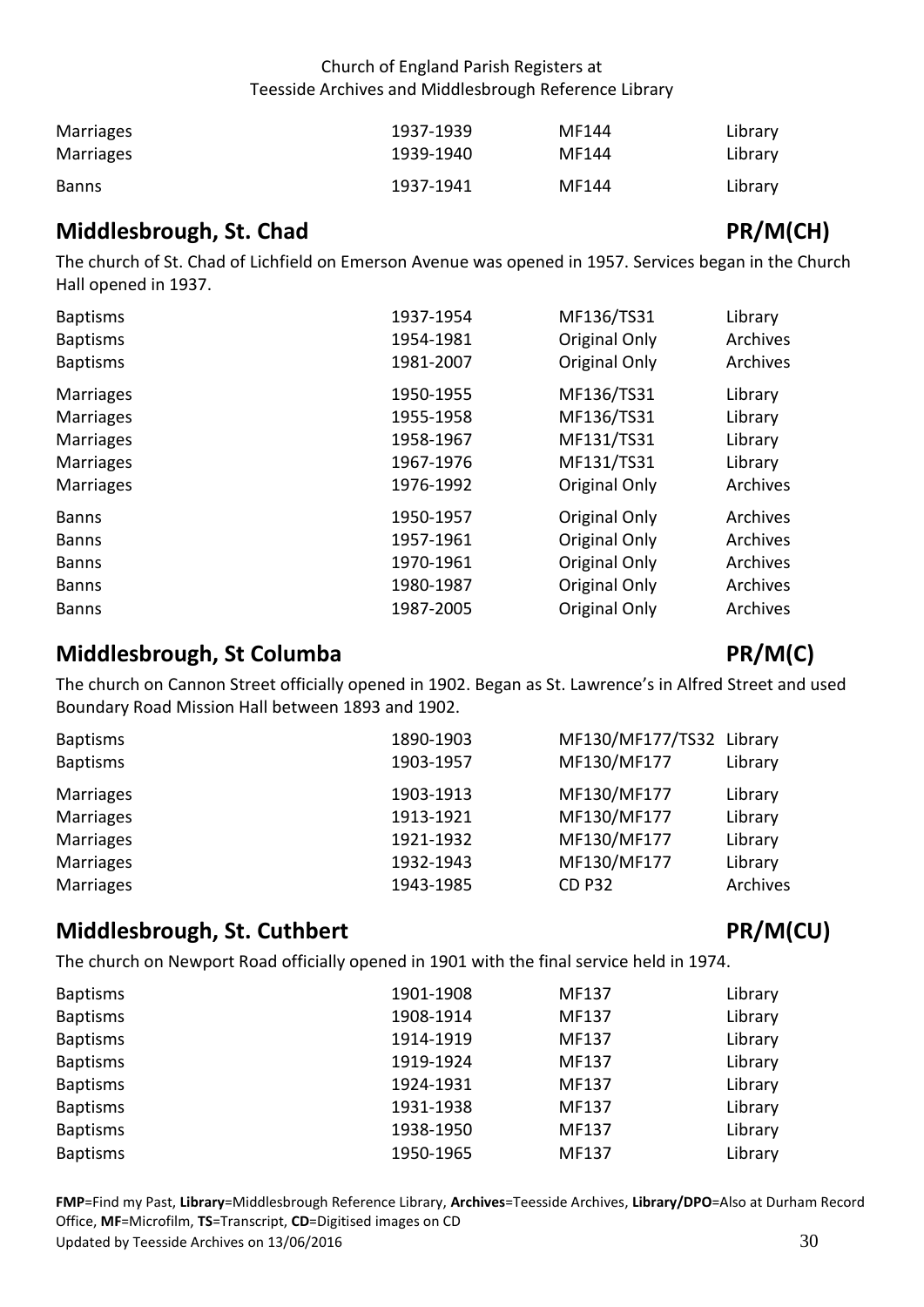| <b>Marriages</b> | 1902-1906 | <b>MF138</b> | Library |
|------------------|-----------|--------------|---------|
| <b>Marriages</b> | 1906-1914 | <b>MF138</b> | Library |
| <b>Marriages</b> | 1914-1920 | <b>MF138</b> | Library |
| <b>Marriages</b> | 1920-1933 | <b>MF138</b> | Library |
| Marriages        | 1933-1944 | <b>MF138</b> | Library |
| <b>Marriages</b> | 1944-1957 | <b>MF138</b> | Library |
|                  |           |              |         |
| <b>Banns</b>     | 1922-1931 | MF136        | Library |
| <b>Banns</b>     | 1931-1939 | MF136        | Library |
| <b>Banns</b>     | 1939-1941 | MF136        | Library |
| <b>Banns</b>     | 1941-1950 | MF136        | Library |
| <b>Banns</b>     | 1950-1959 | MF136        | Library |

# <span id="page-30-0"></span>**Middlesbrough, St. Hilda** PR/M(H)

Middlesbrough Parish Church was located in Market Place, opened in 1840 and was demolished in 1969.

| <b>Baptisms</b>          | 1840-1844 | MF95/TS32/CD P33        | FindMyPast       |
|--------------------------|-----------|-------------------------|------------------|
| <b>Baptisms</b>          | 1844-1851 | MF95/TS32/CD P33        | FindMyPast       |
| <b>Baptisms</b>          | 1851-1856 | MF95/TS32/CD P33        | FindMyPast       |
| <b>Baptisms</b>          | 1856-1858 | MF96/TS32/CD P33        | FindMyPast       |
| <b>Baptisms</b>          | 1858-1865 | MF96/TS32/CD P33        | FindMyPast       |
| <b>Baptisms</b>          | 1876-1870 | MF96/TS32/CD P33        | FindMyPast       |
| <b>Baptisms</b>          | 1870-1874 | MF96/TS32/CD P34        | FindMyPast       |
| <b>Baptisms</b>          | 1874-1878 | MF95/TS32/CD P34        | FindMyPast       |
| <b>Baptisms</b>          | 1878-1883 | MF97/TS32/CD P34        | FindMyPast       |
| <b>Baptisms</b>          | 1883-1889 | MF97/TS32/CD P34        | FindMyPast       |
| <b>Baptisms</b>          | 1889-1895 | MF97/TS32/CD P34        | FindMyPast       |
| <b>Baptisms</b>          | 1895-1900 | MF98/TS32/CD P34        | FindMyPast       |
| <b>Baptisms</b>          | 1900-1905 | MF98/TS32/CD P34        | Library/Archives |
| <b>Baptisms</b>          | 1905-1911 | MF98/TS32/CD P35        | Library/Archives |
| <b>Baptisms</b>          | 1911-1919 | MF98/CD P35             | Library/Archives |
| <b>Baptisms</b>          | 1919-1922 | <b>Missing Register</b> |                  |
| <b>Baptisms</b>          | 1922-1925 | MF99/CD P35             | Library/Archives |
| <b>Baptisms</b>          | 1925-1929 | <b>Missing Register</b> |                  |
| <b>Baptisms</b>          | 1929-1933 | MF99/CD P35             | Library/Archives |
| <b>Baptisms</b>          | 1933-1939 | MF99/CD P35             | Library/Archives |
| <b>Baptisms</b>          | 1939-1950 | MF99/CD P35             | Library/Archives |
| <b>Baptisms</b>          | 1950-1968 | MF99/CD P35             | Library/Archives |
| <b>Index of Baptisms</b> |           | <b>CD P36</b>           | Archives         |
| Marriages                | 1840-1851 | MF95/CD P36             | FindMyPast       |
| Marriages                | 1851-1858 | MF100/CD P36            | FindMyPast       |
| Marriages                | 1858-1865 | MF100/CD P36            | FindMyPast       |
| Marriages                | 1865-1871 | MF100/CD P36            | FindMyPast       |
| Marriages                | 1871-1877 | MF100/CD P36            | FindMyPast       |
| Marriages                | 1859-1888 | MF101                   | FindMyPast       |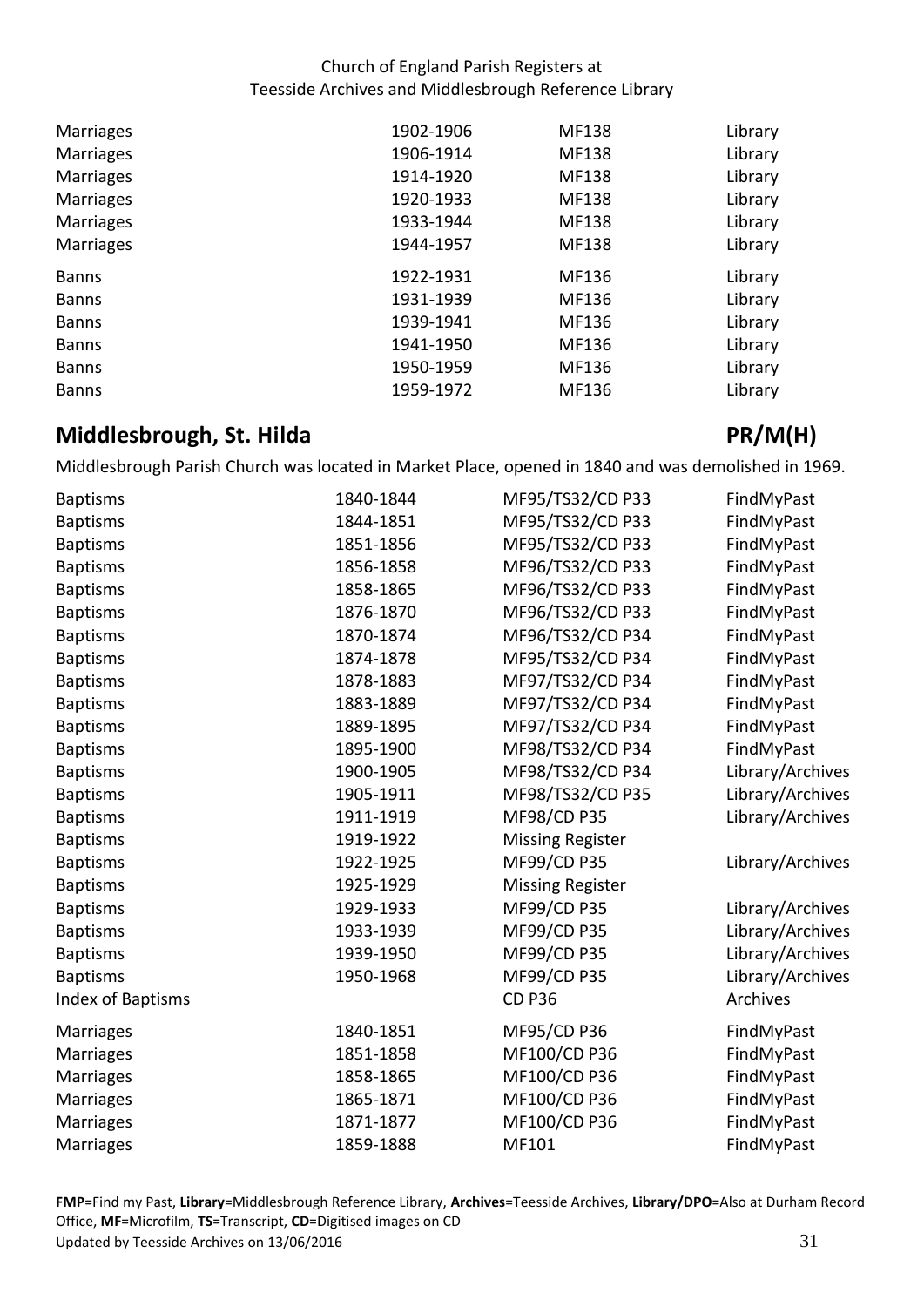| <b>Marriages</b> | 1889-1897 | MF102      | FindMyPast |
|------------------|-----------|------------|------------|
| <b>Marriages</b> | 1897-1906 | MF102      | FindMyPast |
| <b>Marriages</b> | 1906-1918 | MF102      | Library    |
| <b>Marriages</b> | 1918-1925 | MF103      | Library    |
| <b>Marriages</b> | 1925-1935 | MF103      | Library    |
| <b>Marriages</b> | 1935-1947 | MF104      | Library    |
| <b>Marriages</b> | 1949-1968 | MF103      | Library    |
| <b>Banns</b>     | 1840-1853 | MF105      | FindMyPast |
| <b>Banns</b>     | 1852-1863 | MF104      | FindMyPast |
| <b>Banns</b>     | 1863-1868 | MF105      | FindMyPast |
| <b>Banns</b>     | 1868-1880 | MF10       | FindMyPast |
| <b>Banns</b>     | 1880-1898 | MF104      | FindMyPast |
| <b>Banns</b>     | 1898-1915 | MF105      | FindMyPast |
| <b>Banns</b>     | 1918-1922 | MF104      | Library    |
| <b>Banns</b>     | 1952-1966 | MF104      | Library    |
| <b>Banns</b>     | 1966-1968 | MF104      | Library    |
| <b>Burials</b>   | 1840-1846 | MF104/TS32 | FindMyPast |
| <b>Burials</b>   | 1847-1854 | MF104/TS32 | FindMyPast |

# <span id="page-31-0"></span> **Middlesbrough, St. John the Evangelist (with St. Michael and All Angels) PR/M(J)**

 The oldest parish church in central Middlesbrough (Marton Road) officially opened in 1865 and is grade II listed. St. Michael and All Angels on Waterloo Road was officially opened in 1904 with the final service in 1976. Services began in a temporary building in Southfield Road in 1899.

| <b>Baptisms</b>                       | 1859-1873 | MF106/CD P38 | FindMyPast       |
|---------------------------------------|-----------|--------------|------------------|
| <b>Baptisms</b>                       | 1873-1885 | MF106/CD P38 | FindMyPast       |
| <b>Baptisms</b>                       | 1885-1904 | MF106/CD P38 | FindMyPast       |
| <b>Baptisms</b>                       | 1904-1923 | MF107/CD P38 | Library/Archives |
| <b>Baptisms</b>                       | 1923-1926 | MF107        | Library          |
| <b>Baptisms</b>                       | 1926-1929 | MF107        | Library          |
| <b>Baptisms</b>                       | 1929-1932 | MF107        | Library          |
| <b>Baptisms</b>                       | 1932-1935 | MF108        | Library          |
| <b>Baptisms</b>                       | 1935-1939 | MF108        | Library          |
| <b>Baptisms</b>                       | 1940-1942 | MF108        | Library          |
| Baptisms (St. Michael and All Angels) | 1903-1953 | MF108        | Library          |
| Baptisms (St. Michael and All Angels) | 1954-1964 | MF108        | Library          |
| Marriages                             | 1865-1872 | MF108        | FindMyPast       |
| Marriages                             | 1872-1875 | MF108        | FindMyPast       |
| <b>Marriages</b>                      | 1875-1882 | MF109        | FindMyPast       |
| <b>Marriages</b>                      | 1882-1889 | MF109        | FindMyPast       |
| Marriages                             | 1889-1894 | MF109        | FindMyPast       |
| <b>Marriages</b>                      | 1894-1900 | MF109        | FindMyPast       |
| <b>Marriages</b>                      | 1900-1904 | MF110        | FindMyPast       |
| <b>Marriages</b>                      | 1904-1908 | MF110        | Library          |
| Marriages                             | 1908-1912 | MF110        | Library          |

Office, **MF**=Microfilm, **TS**=Transcript, **CD**=Digitised images on CD<br>Updated by Teesside Archives on 13/06/2016 32 Updated by Teesside Archives on 13/06/2016 **FMP**=Find my Past, **Library**=Middlesbrough Reference Library, **Archives**=Teesside Archives, **Library/DPO**=Also at Durham Record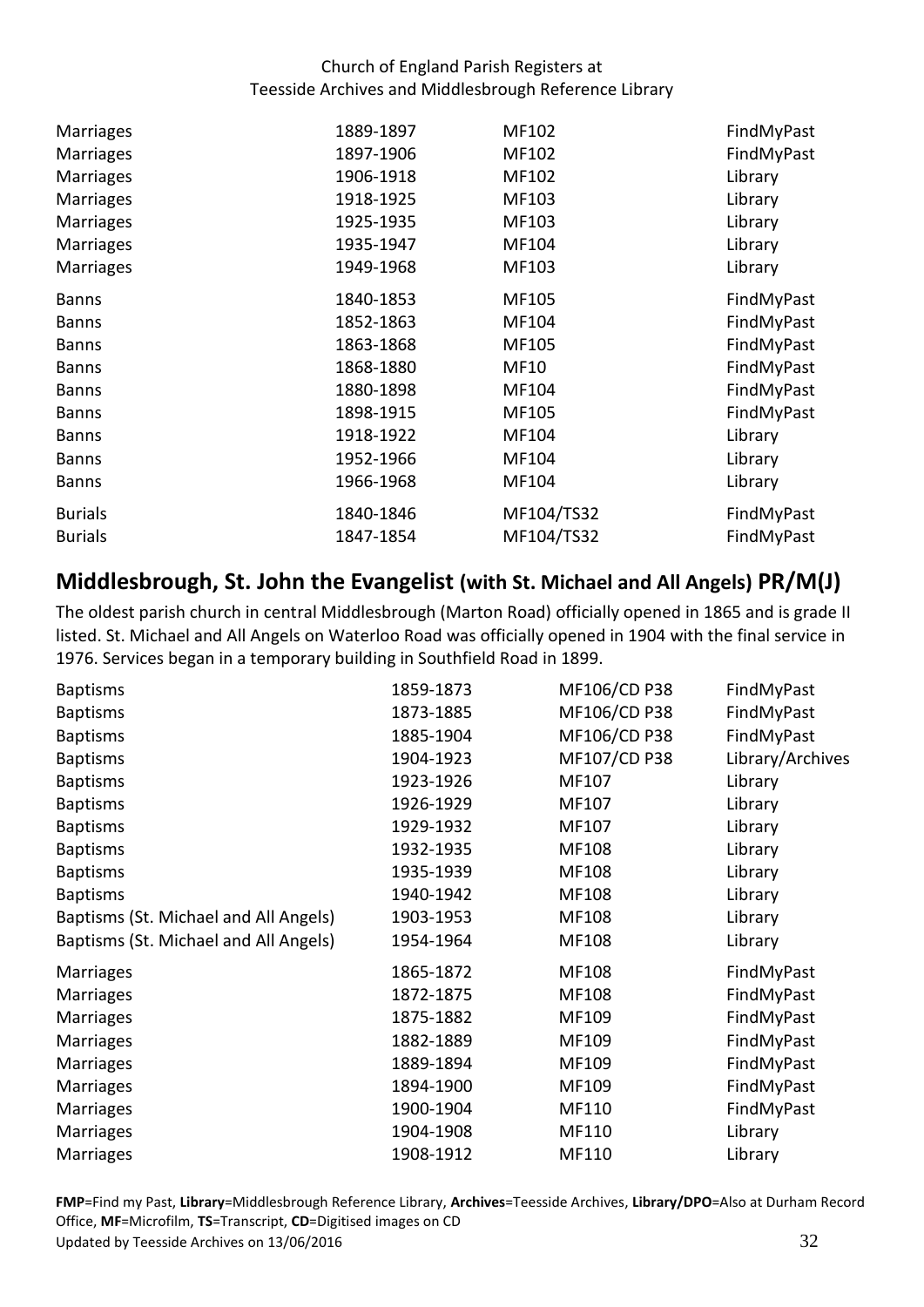| <b>Marriages</b> | 1912-1916 | MF110         | Library  |
|------------------|-----------|---------------|----------|
| <b>Marriages</b> | 1916-1919 | MF111         | Library  |
| <b>Marriages</b> | 1919-1923 | MF111         | Library  |
| <b>Marriages</b> | 1923-1927 | MF111         | Library  |
| <b>Marriages</b> | 1927-1932 | MF111         | Library  |
| <b>Marriages</b> | 1932-1937 | MF112         | Library  |
| <b>Marriages</b> | 1937-1942 | MF112         | Library  |
| <b>Marriages</b> | 1942-1944 | MF112         | Library  |
| <b>Marriages</b> | 1944-1951 | MF112         | Library  |
| <b>Marriages</b> | 1951-1959 | MF112         | Library  |
| <b>Marriages</b> | 1959-1964 | MF113         | Library  |
| <b>Marriages</b> | 1964-1974 | MF113         | Library  |
| <b>Banns</b>     | 1953-1957 | Original Only | Archives |
| Banns (St. John) | 1964-1972 | Original Only | Archives |
| Banns (St. John) | 1972-1977 | Original Only | Archives |
|                  |           |               |          |

# <span id="page-32-0"></span> **Middlesbrough, St. Martin of Tours (Whinney Banks) PR/M(M)**

 St. Martin of Whinney Banks Road was officially opened in 1940. An earlier building on Barker Road opened in 1928.

| <b>Baptisms</b><br><b>Baptisms</b> | 1928-1948<br>1948-1960 | MF133<br>MF133       | Library<br>Library |
|------------------------------------|------------------------|----------------------|--------------------|
| <b>Marriages</b>                   | 1940-1942              | MF133                | Library            |
| <b>Marriages</b>                   | 1942-1944              | MF133                | Library            |
| <b>Marriages</b>                   | 1944-1953              | MF133                | Library            |
| <b>Marriages</b>                   | 1953-1963              | MF133                | Library            |
| <b>Banns</b>                       | 1931-1937              | Original Only        | Archives           |
| <b>Banns</b>                       | 1973-1979              | <b>Original Only</b> | Archives           |
| <b>Banns</b>                       | 1979-1986              | Original Only        | Archives           |

# <span id="page-32-1"></span>**Middlesbrough, St. Oswald (with St. Mark) PR/M(O)**

 St. Oswald on Marton Grove Road officially opened in 1934. The parish began in 1922 using a wooden hutment. Originally known as St. Mark's.

| Baptisms (St. Mark)                 | 1922-1931 | MF133         | Library  |
|-------------------------------------|-----------|---------------|----------|
| Baptisms (St. Oswald, Marton Grove) | 1931-1943 | MF133         | Library  |
| Baptisms (St. Oswald, Marton Grove) | 1943-1958 | MF133         | Library  |
| <b>Baptisms</b>                     | 1958-1979 | <b>CD P39</b> | Archives |
| <b>Baptisms</b>                     | 1979-2009 | <b>CD P40</b> | Archives |
| Marriages (St. Mark)                | 1931-1935 | MF133         | Library  |
| Marriages (St Oswald, Marton Grove) | 1935-1937 | MF134         | Library  |
| <b>Marriages</b>                    | 1937-1943 | MF134         | Library  |
| <b>Marriages</b>                    | 1943-1947 | MF134         | Library  |
| <b>Marriages</b>                    | 1947-1952 | MF134         | Library  |
| <b>Marriages</b>                    | 1952-1961 | MF134         | Library  |
|                                     |           |               |          |

Office, **MF**=Microfilm, **TS**=Transcript, **CD**=Digitised images on CD<br>Updated by Teesside Archives on 13/06/2016 33 Updated by Teesside Archives on 13/06/2016 **FMP**=Find my Past, **Library**=Middlesbrough Reference Library, **Archives**=Teesside Archives, **Library/DPO**=Also at Durham Record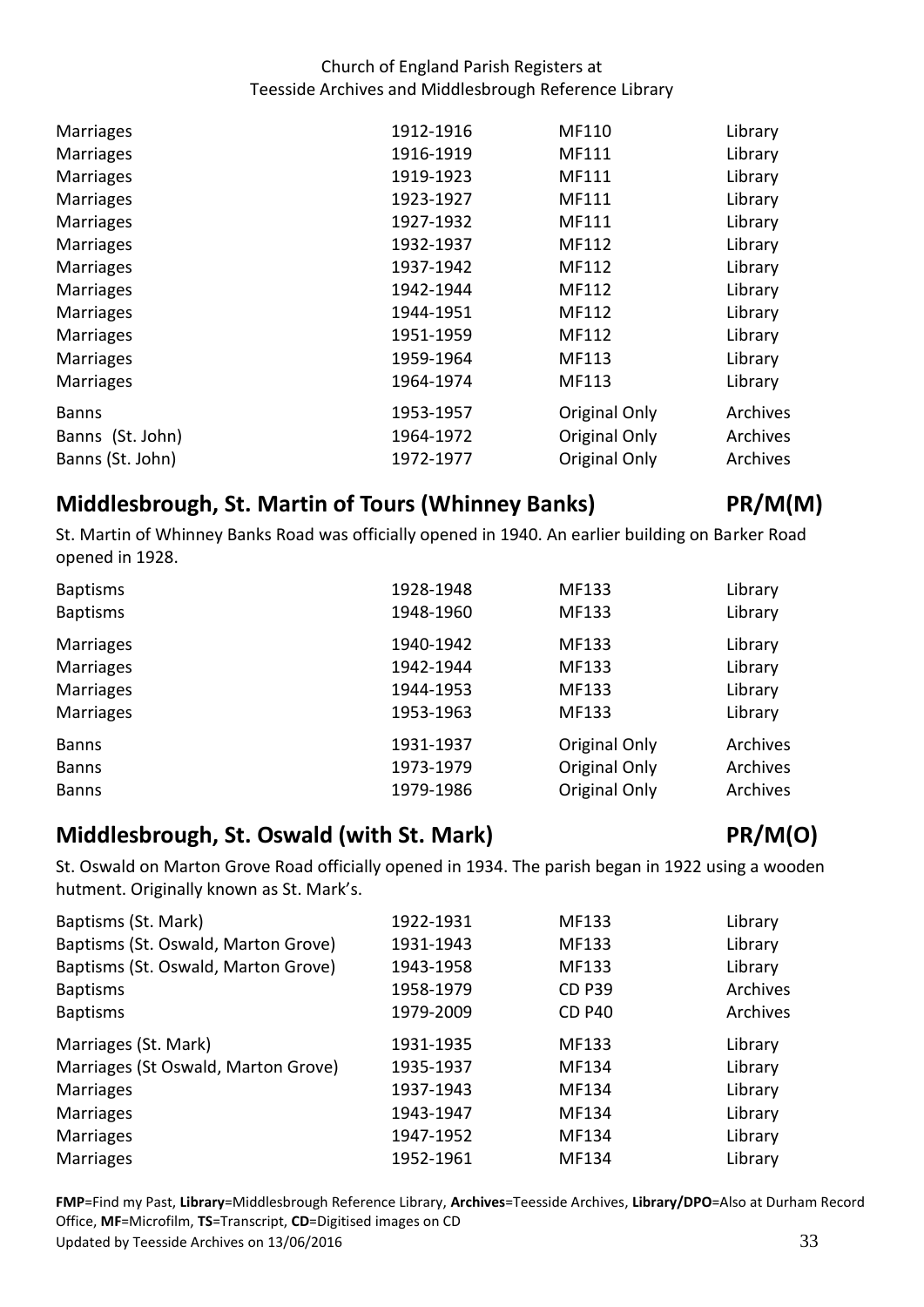| <b>Marriages</b> | 1961-1968 | MF134         | Library  |
|------------------|-----------|---------------|----------|
| <b>Marriages</b> | 1968-1980 | <b>CD P41</b> | Archives |
| <b>Banns</b>     | 1931-1941 | MF135         | Library  |
| <b>Banns</b>     | 1941-1947 | MF135         | Library  |
| <b>Banns</b>     | 1947-1952 | MF135         | Library  |
| <b>Banns</b>     | 1952-1957 | MF135         | Library  |
| <b>Banns</b>     | 1957-1963 | MF135         | Library  |
| <b>Banns</b>     | 1963-1971 | MF135         | Library  |
| <b>Banns</b>     | 1971-1987 | Original Only | Archives |

# <span id="page-33-0"></span>**Middlesbrough, St. Paul PR/M(P)**

 Services started at Jamieson Street in 1867 before moving to Newport Road, where the church was officially opened in 1871. The church was closed in 1966 and demolished in 1967.

| <b>Baptisms</b>  | 1867-1880 | MF113/TS33/CD P42 FindMyPast |                  |
|------------------|-----------|------------------------------|------------------|
| <b>Baptisms</b>  | 1880-1888 | MF113/TS33/CD P43 FindMyPast |                  |
| <b>Baptisms</b>  | 1888-1894 | MF114/TS33/CD P44            | FindMyPast       |
| <b>Baptisms</b>  | 1894-1900 | MF114/CD P45                 | FindMyPast       |
| <b>Baptisms</b>  | 1900-1905 | MF115/CD P46                 | Library/Archives |
| <b>Baptisms</b>  | 1905-1911 | MF115/CD P47                 | Library/Archives |
| <b>Baptisms</b>  | 1911-1917 | MF116/CD P48                 | Library/Archives |
| <b>Baptisms</b>  | 1917-1922 | MF116/CD P49                 | Library/Archives |
| <b>Baptisms</b>  | 1922-1928 | MF117/CD P50                 | Library/Archives |
| <b>Baptisms</b>  | 1928-1935 | MF118/CD P51                 | Library/Archives |
| <b>Baptisms</b>  | 1935-1945 | MF118/CD P52                 | Library/Archives |
| <b>Baptisms</b>  | 1945-1964 | MF119/CD P53                 | Library/Archives |
| Marriages        | 1873-1879 | MF119/CD P54                 | FindMyPast       |
| Marriages        | 1879-1886 | MF119/CD P54                 | FindMyPast       |
| Marriages        | 1886-1891 | MF120/CD P55                 | FindMyPast       |
| Marriages        | 1891-1895 | MF120/CD P55                 | FindMyPast       |
| Marriages        | 1895-1899 | MF120/CD P56                 | FindMyPast       |
| <b>Marriages</b> | 1899-1901 | MF120/CD P56                 | FindMyPast       |
| <b>Marriages</b> | 1901-1905 | MF121/CD P57                 | Library/Archives |
| <b>Marriages</b> | 1905-1909 | MF121/CD P57                 | Library/Archives |
| <b>Marriages</b> | 1909-1912 | MF121/CD P58                 | Library/Archives |
| <b>Marriages</b> | 1912-1916 | MF121/CD P58                 | Library/Archives |
| <b>Marriages</b> | 1916-1919 | MF122/CD P59                 | Library/Archives |
| Marriages        | 1919-1922 | MF122/CD P59                 | Library/Archives |
| <b>Marriages</b> | 1922-1925 | MF122/CD P60                 | Library/Archives |
| <b>Marriages</b> | 1925-1929 | MF123/CD P60                 | Library/Archives |
| Marriages        | 1929-1933 | MF123/CD P61                 | Library/Archives |
| Marriages        | 1933-1937 | MF123/CD P61                 | Library/Archives |
| <b>Marriages</b> | 1937-1942 | MF123/CD P62                 | Library/Archives |
| Marriages        | 1942-1949 | MF124/CD P62                 | Library/Archives |
| <b>Marriages</b> | 1949-1957 | MF124/CD P63                 | Library/Archives |

Office, **MF**=Microfilm, **TS**=Transcript, **CD**=Digitised images on CD<br>Updated by Teesside Archives on 13/06/2016 34 Updated by Teesside Archives on 13/06/2016 **FMP**=Find my Past, **Library**=Middlesbrough Reference Library, **Archives**=Teesside Archives, **Library/DPO**=Also at Durham Record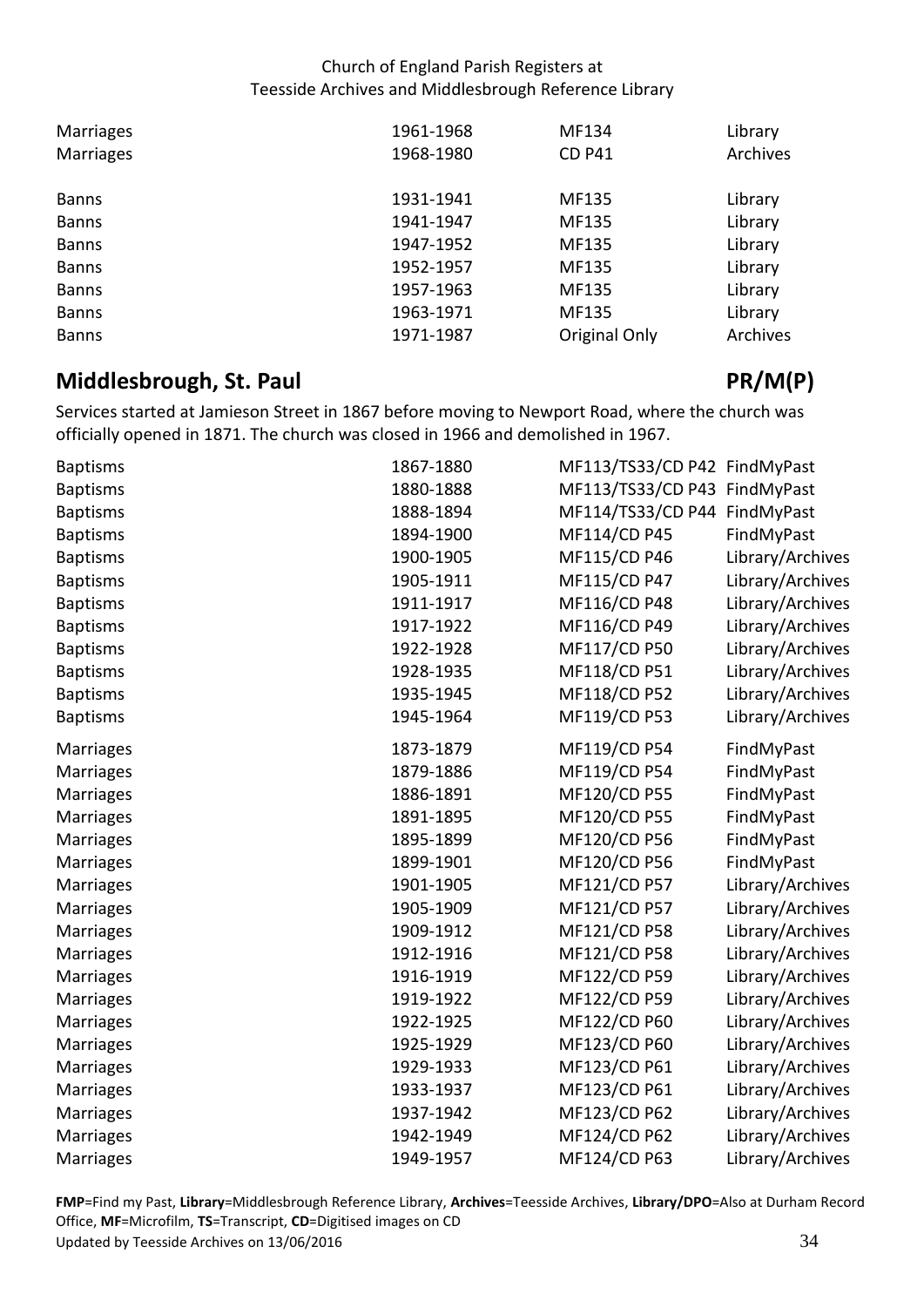| Marriages    | 1957-1964 | MF124/CD P63  | Library/Archives |
|--------------|-----------|---------------|------------------|
| <b>Banns</b> | 1939-1944 | Original Only | Archives         |
| <b>Banns</b> | 1944-1949 | Original Only | Archives         |
| <b>Banns</b> | 1949-1952 | Original Only | Archives         |
| <b>Banns</b> | 1952-1954 | Original Only | Archives         |
| <b>Banns</b> | 1954-1957 | Original Only | Archives         |
| <b>Banns</b> | 1957-1960 | Original Only | Archives         |
| <b>Banns</b> | 1960-1964 | Original Only | Archives         |
| <b>Banns</b> | 1964-1966 | Original Only | Archives         |

# <span id="page-34-0"></span>**Middlesbrough, St. Peter PR/M(PT)**

 The church at Lower Feversham Street was consecrated in 1873 and destroyed in 1940 by enemy action, when some of the registers may have been lost. The Parish combined with St. Hilda's in 1932.

| <b>Baptisms</b> | 1883-1896 | MF125 | FindMyPast |
|-----------------|-----------|-------|------------|
| <b>Baptisms</b> | 1896-1905 | MF125 | FindMyPast |
| <b>Baptisms</b> | 1905-1922 | MF125 | Library    |
| Marriages       | 1875-1912 | MF125 | FindMyPast |
| Marriages       | 1912-1940 | MF125 | Library    |

# <span id="page-34-1"></span> **Middlesbrough, St. Thomas (St Peter, Brambles Farm & Thorntree) PR/M(T)**

St. Thomas the Aposital on Pallister Avenue opened in 1934.

| <b>Baptisms</b>                                     | 1934-1945 | <b>CD P64</b>           | <b>Archives</b> |
|-----------------------------------------------------|-----------|-------------------------|-----------------|
| <b>Baptisms</b>                                     | 1945-1950 | <b>CD P65</b>           | Archives        |
| <b>Baptisms</b>                                     | 1950-1952 | <b>CD P66</b>           | Archives        |
| <b>Baptisms</b>                                     | 1952-1972 | Original Only           | Archives        |
| <b>Baptisms</b>                                     | 1972-1991 | Original Only           | Archives        |
| <b>Baptisms</b>                                     | 1991-2000 | <b>Register Missing</b> |                 |
| <b>Marriages</b>                                    | 1948-1949 | MF131                   | Library         |
| <b>Marriages</b>                                    | 1949-1955 | MF131                   | Library         |
| Marriages                                           | 1955-1960 | MF131                   | Library         |
| Marriages                                           | 1960-1965 | MF131                   | Library         |
| Marriages                                           | 1965-1970 | MF131                   | Library         |
| Marriages                                           | 1970-1975 | MF131                   | Library         |
| (St Peter, Bramble Farm & Thorntree)                |           |                         |                 |
| Marriages                                           | 1970-1981 | <b>CD P67</b>           | Archives        |
| Marriages                                           | 1981-2004 | Original Only           | Archives        |
| <b>Banns</b>                                        | 1948-1952 | MF132                   | Library         |
| <b>Banns</b>                                        | 1952-1955 | MF132                   | Library         |
| <b>Banns</b>                                        | 1955-1957 | MF132                   | Library         |
| <b>Banns</b>                                        | 1957-1959 | MF132                   | Library         |
| <b>Banns</b>                                        | 1959-1965 | MF178                   | Library         |
| <b>Banns</b>                                        | 1965-1969 | MF178                   | Library         |
| (Also banns for St Peter, Bramble Farm & Thorntree) |           |                         |                 |

Office, **MF**=Microfilm, **TS**=Transcript, **CD**=Digitised images on CD<br>Updated by Teesside Archives on 13/06/2016 35 Updated by Teesside Archives on 13/06/2016 **FMP**=Find my Past, **Library**=Middlesbrough Reference Library, **Archives**=Teesside Archives, **Library/DPO**=Also at Durham Record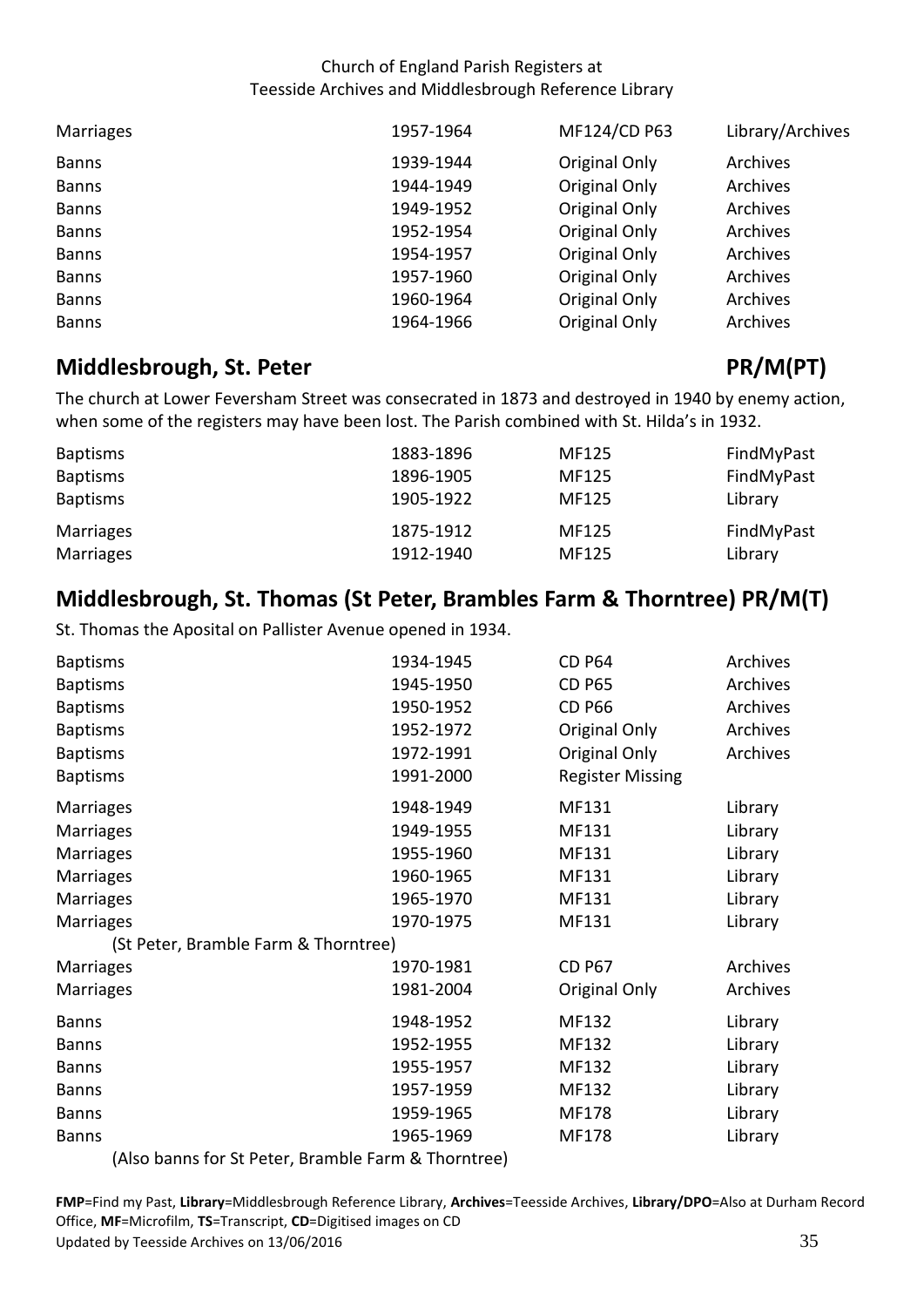| <b>Banns</b> | 1969-1971 | MF178 | Library |
|--------------|-----------|-------|---------|
| <b>Banns</b> | 1971-1973 | MF178 | Library |
| <b>Banns</b> | 1973-1977 | MF178 | Library |

## <span id="page-35-0"></span>**New Marske, St. Thomas PR/NM**

The church was opened in 1875. Previously part of the parish of Marske.

| <b>Baptisms</b>  | 1927-1962 | <b>MF795</b>  | Library  |
|------------------|-----------|---------------|----------|
| <b>Baptisms</b>  | 1963-1983 | <b>MF795</b>  | Library  |
| <b>Marriages</b> | 1924-1934 | <b>MF795</b>  | Library  |
| <b>Marriages</b> | 1934-1942 | <b>MF795</b>  | Library  |
| <b>Marriages</b> | 1942-1951 | MF795         | Library  |
| <b>Marriages</b> | 1951-1968 | MF795         | Library  |
| <b>Marriages</b> | 1968-1983 | <b>MF795</b>  | Library  |
| <b>Marriages</b> | 1983-1989 | <b>MF795</b>  | Library  |
| <b>Marriages</b> | 1989-1997 | <b>CD P68</b> | Archives |
| <b>Banns</b>     | 1924-1988 | <b>MF795</b>  | Library  |

# <span id="page-35-1"></span>**Newton under Roseberry, St Oswald PR/NTC**

The church dates from the 12<sup>th</sup> century and is grade II listed.

| <b>Baptisms</b><br><b>Baptisms</b><br><b>Baptisms</b> | 1725-1803<br>1725-1812<br>1813-1984 | MF158<br>MF158<br>MF352/MF677 | FindMyPast<br>FindMyPast<br>Library |
|-------------------------------------------------------|-------------------------------------|-------------------------------|-------------------------------------|
| <b>Marriages</b>                                      | 1725-1803                           | MF158                         | FindMyPast                          |
| <b>Marriages</b>                                      | 1754-1810                           | MF158                         | FMP to 1807/Library                 |
| <b>Marriages</b>                                      | 1813-1835                           | MF352/MF677                   | Library                             |
| <b>Marriages</b>                                      | 1837-1982                           | MF352/MF677                   | Library                             |
| <b>Burials</b>                                        | 1725-1803                           | MF158                         | FindMyPast                          |
| <b>Burials</b>                                        | 1725-1812                           | MF158                         | Library                             |
| <b>Burials</b>                                        | 1813-1984                           | MF352/MF677                   | Library                             |

## <span id="page-35-2"></span>**North Ormesby, Holy Trinity According to According PR/NOR**

 North Ormesby Parish Church, Market Place, was opened in 1869 although services commenced in 1858. Grade II listed. This parish was formerly part of Ormesby.

| <b>Baptisms</b> | 1867-1902 | <b>TS34</b> | Library |
|-----------------|-----------|-------------|---------|
| <b>Baptisms</b> | 1862-1895 | MF145       | Library |
| <b>Baptisms</b> | 1895-1902 | MF145       | Library |
| <b>Baptisms</b> | 1902-1905 | MF145       | Library |
| <b>Baptisms</b> | 1905-1912 | MF146       | Library |
| <b>Baptisms</b> | 1912-1914 | MF146       | Library |
| <b>Baptisms</b> | 1914-1916 | MF146       | Library |
| <b>Baptisms</b> | 1916-1918 | MF146       | Library |
| <b>Baptisms</b> | 1918-1919 | MF146       | Library |

Office, **MF**=Microfilm, **TS**=Transcript, **CD**=Digitised images on CD<br>Updated by Teesside Archives on 13/06/2016 36 Updated by Teesside Archives on 13/06/2016 **FMP**=Find my Past, **Library**=Middlesbrough Reference Library, **Archives**=Teesside Archives, **Library/DPO**=Also at Durham Record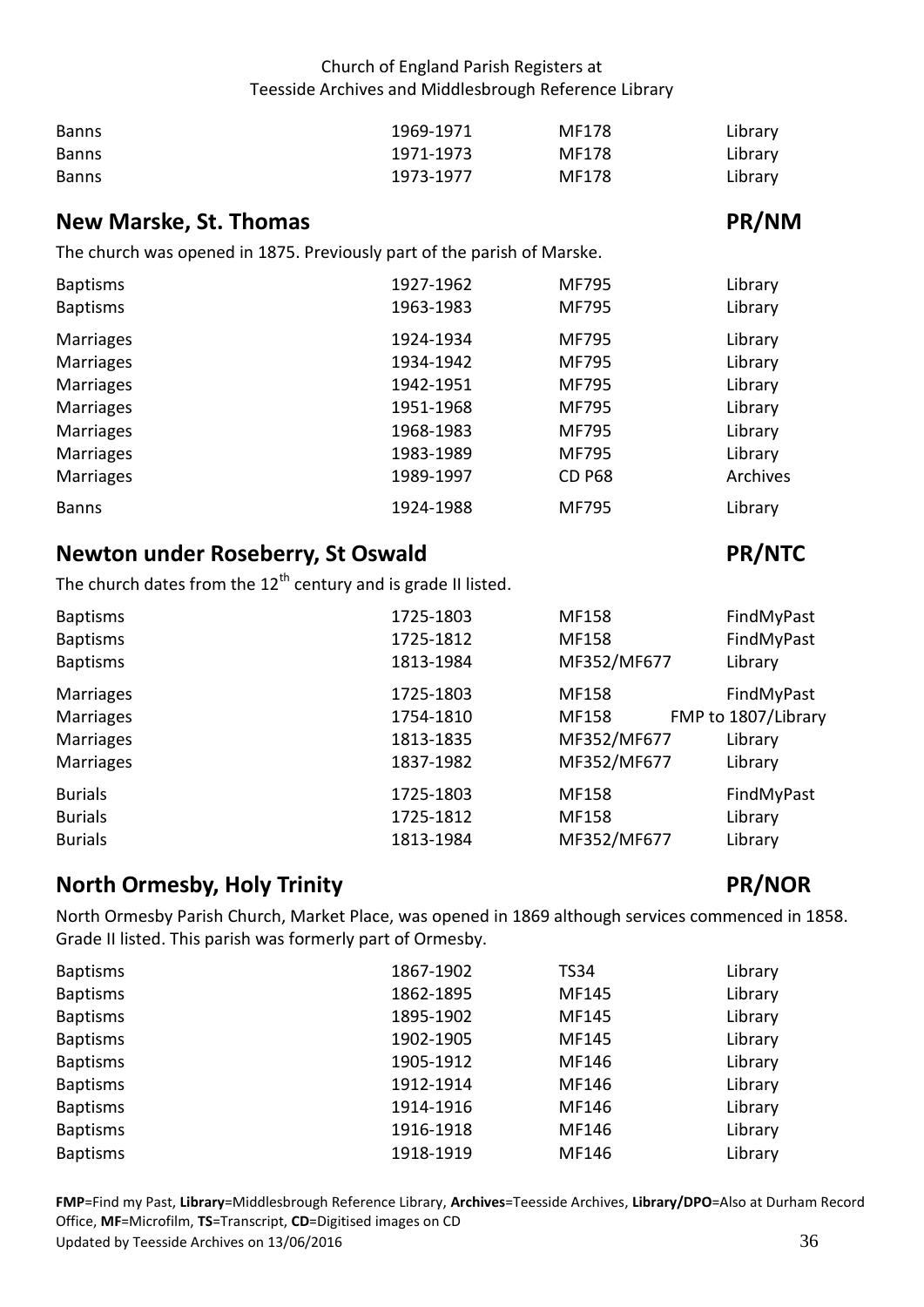| <b>Baptisms</b>  | 1920      | MF146                   | Library          |
|------------------|-----------|-------------------------|------------------|
| <b>Baptisms</b>  | 1921-1922 | MF146                   | Library          |
| <b>Baptisms</b>  | 1922-1925 | MF146                   | Library          |
| <b>Baptisms</b>  | 1925-1928 | MF147                   | Library          |
| <b>Baptisms</b>  | 1928-1931 | MF147                   | Library          |
| <b>Baptisms</b>  | 1931-1935 | MF147                   | Library          |
| <b>Baptisms</b>  | 1935-1938 | MF147                   | Library          |
| <b>Baptisms</b>  | 1938-1943 | MF147                   | Library          |
| <b>Baptisms</b>  | 1943-1946 | MF147                   | Library          |
| <b>Baptisms</b>  | 1946-1955 | MF147                   | Library          |
| <b>Baptisms</b>  | 1955-1967 | MF762                   | Library          |
| Marriages        | 1871-1892 | MF147/CD P69            | Library/Archives |
| Marriages        | 1892-1904 | MF147/CD P70            | FindMyPast       |
| Marriages        | 1904-1912 | MF148/CD P70            | Library/Archives |
| Marriages        | 1912-1919 | MF148/CD P70            | Library/Archives |
| Marriages        | 1919-1925 | MF148/CD P70            | Library/Archives |
| Marriages        | 1925-1934 | MF148                   | Library          |
| Marriages        | 1934-1940 | MF149                   | Library          |
| Marriages        | 1940-1945 | MF762                   | Library          |
| Marriages        | 1945-1953 | MF762                   | Library          |
| Marriages        | 1953-1962 | MF762                   | Library          |
| Marriages        | 1962-1966 | MF763                   | Library          |
| <b>Marriages</b> | 1966-1982 | MF763                   | Library          |
| <b>Banns</b>     | 1883-1897 | <b>Original Only</b>    | Archives         |
| <b>Banns</b>     | 1898-1904 | Original Only           | Archives         |
| <b>Banns</b>     | 1904-1909 | Original Only           | Archives         |
| <b>Banns</b>     | 1909-1914 | Original Only           | Archives         |
| <b>Banns</b>     | 1914-1919 | <b>Original Only</b>    | Archives         |
| <b>Banns</b>     | 1919-1923 | Original Only           | Archives         |
| <b>Banns</b>     | 1923-1928 | Original Only           | Archives         |
| <b>Banns</b>     | 1928-1935 | Original Only           | Archives         |
| <b>Banns</b>     | 1935-1939 | Original Only           | Archives         |
| <b>Banns</b>     | 1939-1944 | Original Only           | Archives         |
| <b>Banns</b>     | 1944-1945 | Original Only           | Archives         |
| <b>Banns</b>     | 1945-1948 | Original Only           | Archives         |
| <b>Banns</b>     | 1948-1954 | Original Only           | Archives         |
| <b>Banns</b>     | 1954-1959 | Original Only           | Archives         |
| <b>Banns</b>     | 1959-1961 | Original Only           | Archives         |
| <b>Banns</b>     | 1961-1966 | Original Only           | Archives         |
| <b>Banns</b>     | 1966-1985 | Original Only           | Archives         |
| <b>Burials</b>   | 1870-1899 | MF763                   | Archives         |
| <b>Burials</b>   | 1899-1906 | MF763                   | FindMyPast       |
| <b>Burials</b>   | 1906-1911 | MF764                   | FindMyPast       |
| <b>Burials</b>   | 1912-1922 | <b>Register Missing</b> |                  |
| <b>Burials</b>   | 1922-1927 | MF764                   | FindMyPast       |

Office, **MF**=Microfilm, **TS**=Transcript, **CD**=Digitised images on CD<br>Updated by Teesside Archives on 13/06/2016 37 Updated by Teesside Archives on 13/06/2016 **FMP**=Find my Past, **Library**=Middlesbrough Reference Library, **Archives**=Teesside Archives, **Library/DPO**=Also at Durham Record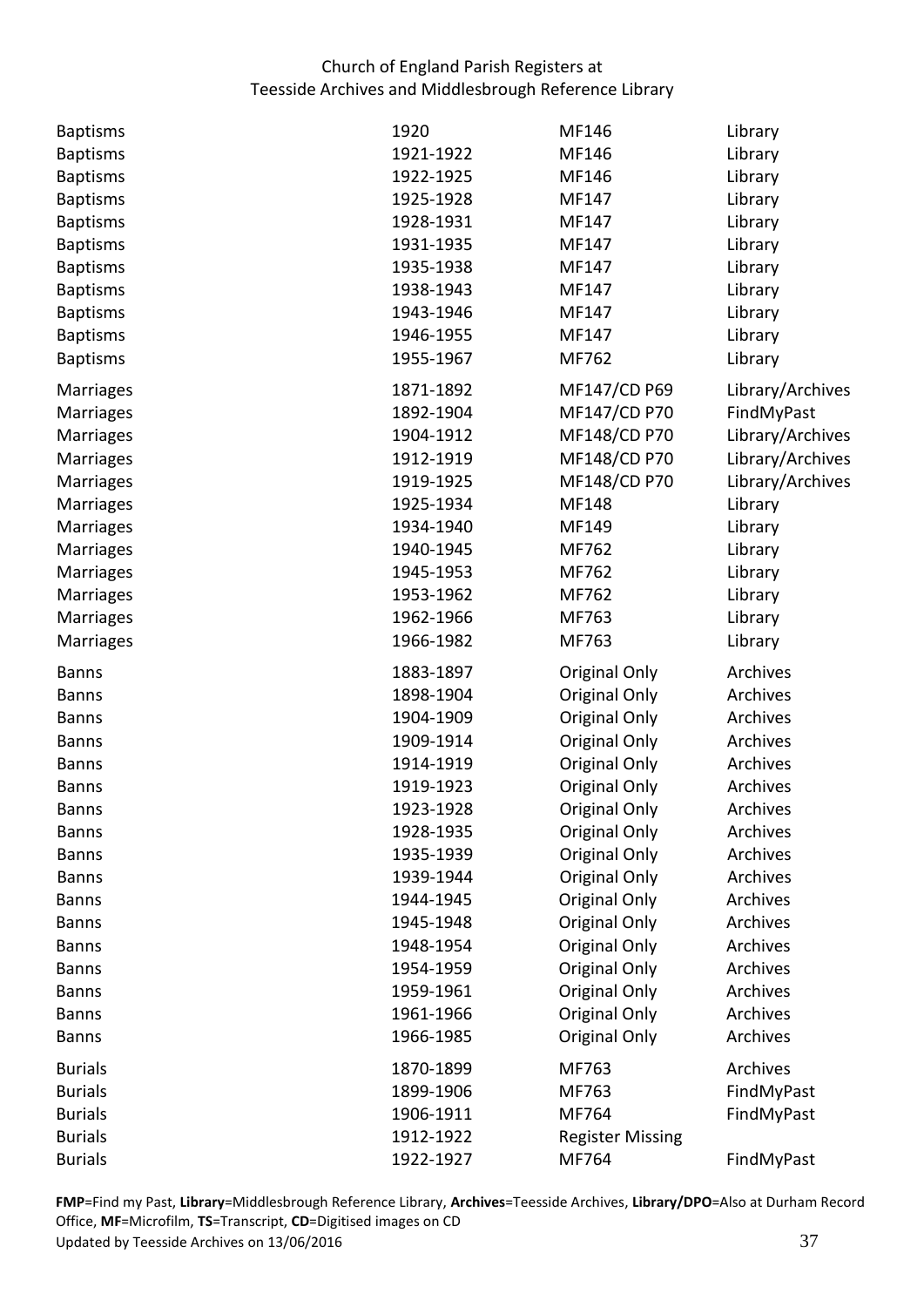<span id="page-37-0"></span>

| <b>Burials</b>   | 1927-1934 | MF764                  | FindMyPast  |
|------------------|-----------|------------------------|-------------|
| <b>Burials</b>   | 1934-1939 | MF764                  | FindMyPast  |
| <b>Burials</b>   | 1939-1943 | MF765                  | FindMyPast  |
| <b>Burials</b>   | 1943-1948 | MF765                  | FindMyPast  |
| <b>Burials</b>   | 1948-1953 | MF765                  | FindMyPast  |
| <b>Burials</b>   | 1953-1964 | MF765                  | FindMyPast  |
| <b>Burials</b>   | 1964-1972 | MF765                  | FindMyPast  |
| Norton, St. Mary |           |                        | EP/Nor      |
| <b>Baptisms</b>  | 1574-1713 | <b>MF62</b>            | Library/DRO |
| <b>Baptisms</b>  | 1700-1818 | <b>MF62</b>            | Library/DRO |
| <b>Baptisms</b>  | 1798-1813 | <b>MF62</b>            | Library/DRO |
| <b>Baptisms</b>  | 1813-1838 | <b>MF62</b>            | Library/DRO |
| <b>Baptisms</b>  | 1839-1856 | <b>MF62</b>            | Library/DRO |
| <b>Baptisms</b>  | 1856-1894 | <b>MF62</b>            | Library/DRO |
| <b>Baptisms</b>  | 1895-1922 | MF907                  | Library/DRO |
| <b>Baptisms</b>  | 1922-1933 | MF907                  | Library/DRO |
| <b>Baptisms</b>  | 1933-1948 | MF907                  | Library/DRO |
| <b>Baptisms</b>  | 1948-1963 | MF1132                 | Library/DRO |
| Marriages        | 1574-1713 | <b>MF62</b>            | Library/DRO |
| Marriages        | 1700-1818 | <b>MF62</b>            | Library/DRO |
| <b>Marriages</b> | 1800-1837 | <b>TS-MISC8&amp;10</b> | Library     |
| <b>Marriages</b> | 1754-1799 | <b>TS35</b>            | Library     |
| Marriages        | 1754-1790 | <b>MF62</b>            | Library/DRO |
| Marriages        | 1791-1817 | <b>MF62</b>            | Library/DRO |
| Marriages        | 1813-1837 | <b>MF62</b>            | Library/DRO |
| Marriages        | 1837-1885 | MF63                   | Library/DRO |
| <b>Marriages</b> | 1885-1907 | MF63                   | Library/DRO |
| Marriages        | 1907-1925 | MF907                  | Library/DRO |
| Marriages        | 1925-1934 | MF907                  | Library/DRO |
| <b>Marriages</b> | 1934-1941 | MF908                  | Library/DRO |
| <b>Marriages</b> | 1941-1948 | MF908                  | Library/DRO |
| <b>Marriages</b> | 1949-1959 | MF894                  | Library/DRO |
| <b>Marriages</b> | 1959-1966 | MF894                  | Library/DRO |
| <b>Marriages</b> | 1966-1972 | MF894                  | Library/DRO |
| <b>Marriages</b> | 1972-1978 | MF894                  | Library/DRO |
| <b>Banns</b>     | 1754-1790 | <b>MF62</b>            | Library/DRO |
| <b>Banns</b>     | 1791-1817 | <b>MF62</b>            | Library/DRO |
| <b>Banns</b>     | 1823-1867 | MF63                   | Library/DRO |
| <b>Banns</b>     | 1901-1910 | MF63                   | Library/DRO |
| <b>Banns</b>     | 1910-1919 | <b>MF65</b>            | Library/DRO |
| <b>Banns</b>     | 1919-1928 | <b>MF65</b>            | Library/DRO |
| <b>Banns</b>     | 1928-1938 | <b>MF65</b>            | Library/DRO |
| <b>Banns</b>     | 1939-1954 | MF63                   | Library/DRO |

Office, **MF**=Microfilm, **TS**=Transcript, **CD**=Digitised images on CD<br>Updated by Teesside Archives on 13/06/2016 38 Updated by Teesside Archives on 13/06/2016 **FMP**=Find my Past, **Library**=Middlesbrough Reference Library, **Archives**=Teesside Archives, **Library/DPO**=Also at Durham Record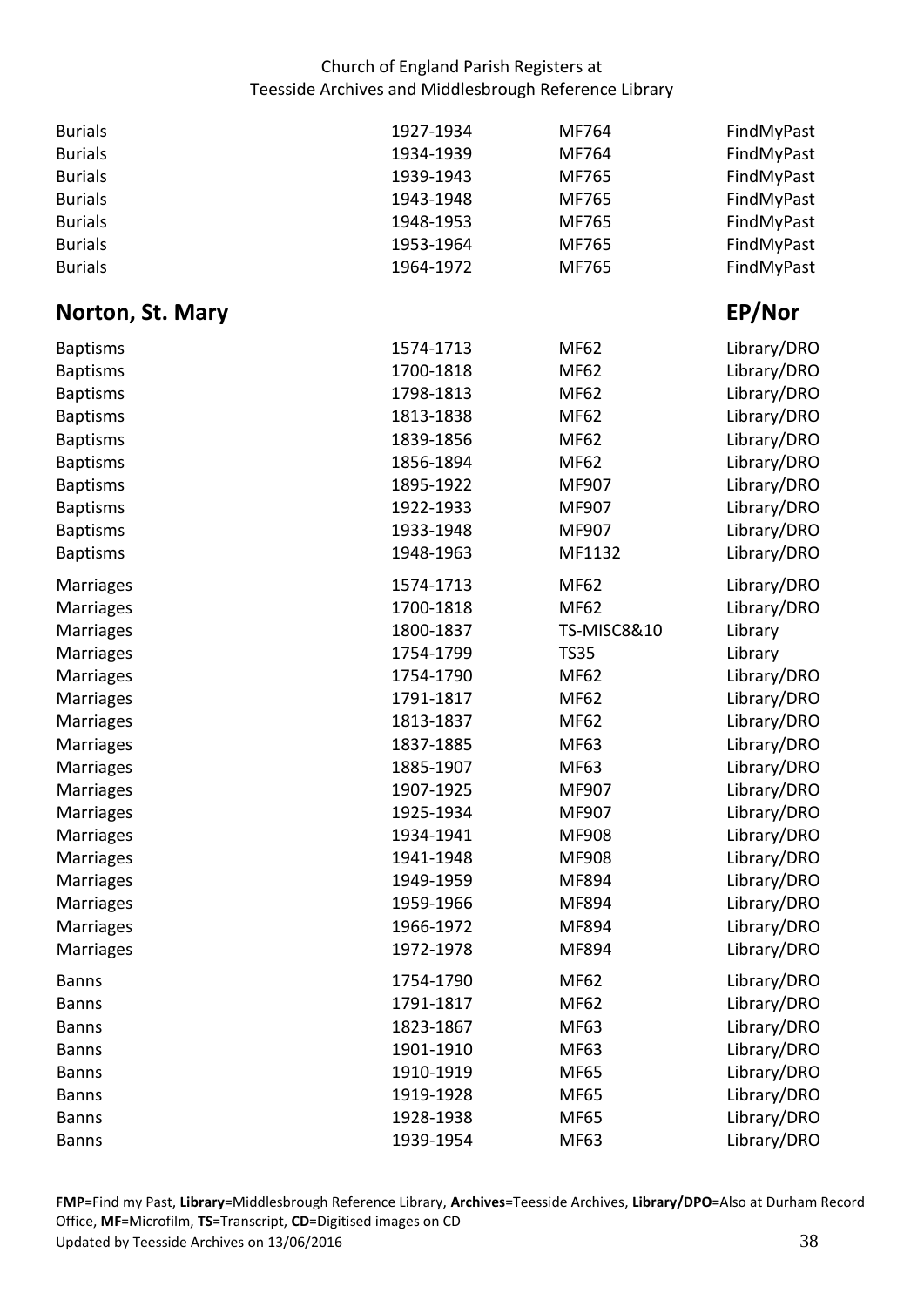| <b>Banns</b>   | 1954-1962 | MF65        | Library/DRO |
|----------------|-----------|-------------|-------------|
| <b>Banns</b>   | 1965-1973 | MF65        | Library/DRO |
| <b>Banns</b>   | 1973-1977 | MF65        | Library/DRO |
| <b>Banns</b>   | 1977-1980 | MF65        | Library/DRO |
| <b>Banns</b>   | 1980-1983 | MF894       | Library/DRO |
| <b>Banns</b>   | 1983-1989 | MF894       | Library/DRO |
| <b>Banns</b>   | 1989-1998 | MF1132      | Library/DRO |
| <b>Burials</b> | 1574-1713 | MF62        | Library/DRO |
| <b>Burials</b> | 1700-1818 | <b>MF62</b> | Library/DRO |
| <b>Burials</b> | 1798-1813 | <b>MF62</b> | Library/DRO |
| <b>Burials</b> | 1813-1838 | MF63        | Library/DRO |
| <b>Burials</b> | 1839-1859 | MF63        | Library/DRO |
| <b>Burials</b> | 1859-1886 | MF63        | Library/DRO |
| <b>Burials</b> | 1886-1911 | MF64        | Library/DRO |
| <b>Burials</b> | 1911-1928 | MF907       | Library/DRO |
| <b>Burials</b> | 1928-1938 | MF907       | Library/DRO |
| <b>Burials</b> | 1938-1948 | MF1110      | Library/DRO |
|                |           |             |             |

## <span id="page-38-0"></span>**Norton, St. Michael EP/Norton, St. Michael EP/Norton, St. Michael EP/Norton, St. EP/Norton, EP/Norton, EP/Norton, EP/Norton, EP/Norton, EP/Norton, EP/Norton, EP/Norton, EP/Norton, EP/Norton, EP/Norton, EP/Norton, EP/Norto**

Norton St. Michael was created in 1918 from Norton St. Mary, Stockton St. John and Stockton St. Thomas.

|                  | 1913-1932 | MF367  |             |
|------------------|-----------|--------|-------------|
| <b>Baptisms</b>  |           |        | Library/DRO |
| <b>Baptisms</b>  | 1932-1946 | MF366  | Library/DRO |
| <b>Baptisms</b>  | 1946-1953 | MF366  | Library/DRO |
| <b>Baptisms</b>  | 1953-1962 | MF366  | Library/DRO |
| <b>Baptisms</b>  | 1962-1968 | MF366  | Library/DRO |
| <b>Baptisms</b>  | 1968-1975 | MF366  | Library/DRO |
| <b>Baptisms</b>  | 1975-1984 | MF1094 | Library/DRO |
| Marriages        | 1918-1920 | MF367  | Library/DRO |
| Marriages        | 1920-1935 | MF367  | Library/DRO |
| Marriages        | 1935-1942 | MF367  | Library/DRO |
| Marriages        | 1943-1952 | MF366  | Library/DRO |
| <b>Marriages</b> | 1952-1961 | MF367  | Library/DRO |
| Marriages        | 1961-1967 | MF367  | Library/DRO |
| <b>Marriages</b> | 1967-1975 | MF367  | Library/DRO |
| Marriages        | 1975-1986 | MF1094 | Library/DRO |
| <b>Banns</b>     | 1918-1928 | MF368  | Library/DRO |
| <b>Banns</b>     | 1928-1934 | MF368  | Library/DRO |
| <b>Banns</b>     | 1934-1949 | MF368  | Library/DRO |
| <b>Banns</b>     | 1949-1952 | MF368  | Library/DRO |
| <b>Banns</b>     | 1952-1958 | MF368  | Library/DRO |
| <b>Banns</b>     | 1957-1963 | MF368  | Library/DRO |
| <b>Banns</b>     | 1963-1971 | MF368  | Library/DRO |
| <b>Banns</b>     | 1971-1981 | MF1094 | Library/DRO |
| <b>Banns</b>     | 1981-1985 | MF1094 | Library/DRO |

Office, MF=Microfilm, TS=Transcript, CD=Digitised images on CD<br>Updated by Teesside Archives on 13/06/2016 39 Updated by Teesside Archives on 13/06/2016 **FMP**=Find my Past, **Library**=Middlesbrough Reference Library, **Archives**=Teesside Archives, **Library/DPO**=Also at Durham Record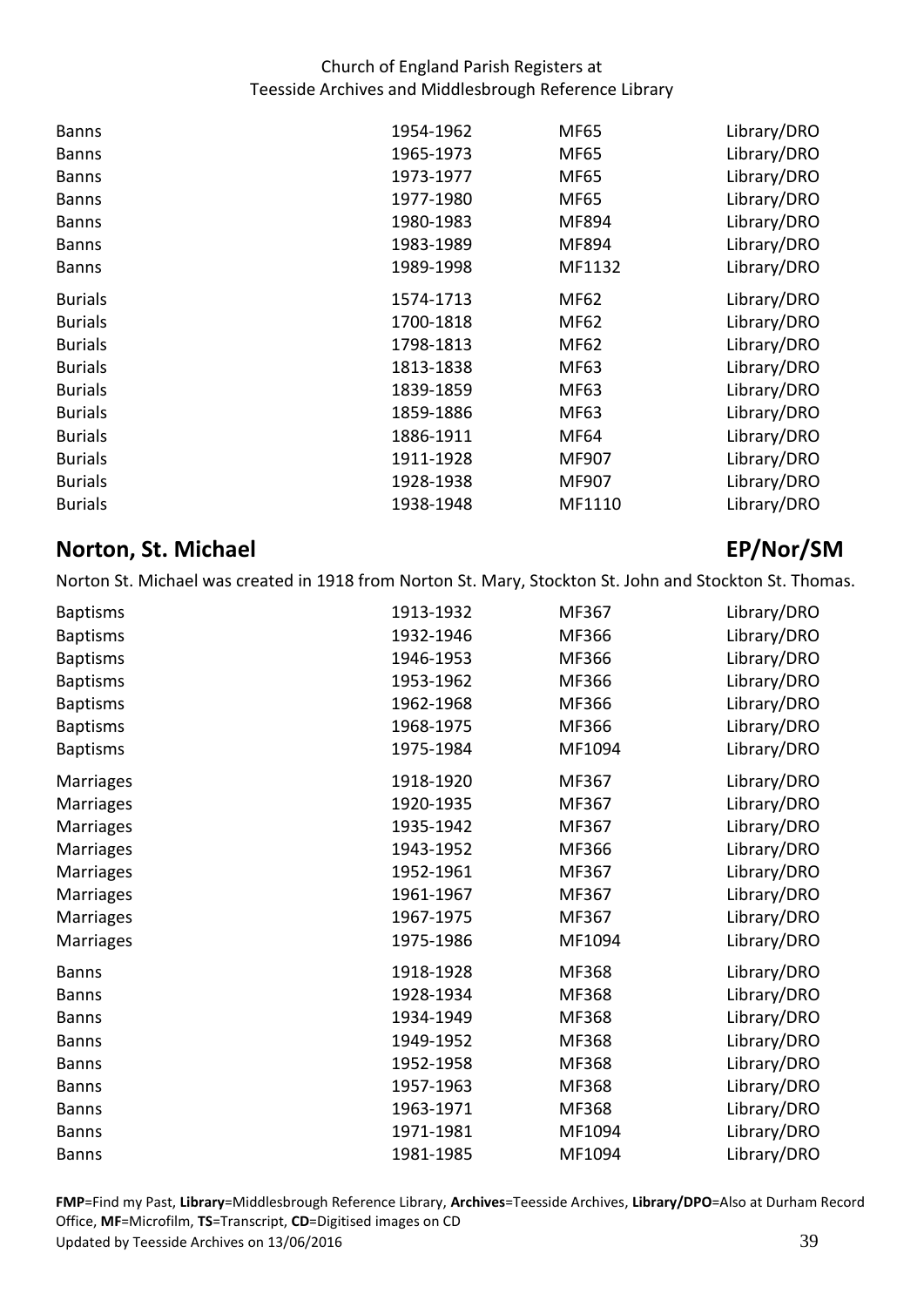1985-1990 MF1094 Library/DRO

**Banns** 

<span id="page-39-1"></span><span id="page-39-0"></span>

| Nunthorpe, St. Mary the Virgin                                                                           |           |               | <b>PR/NUN</b> |
|----------------------------------------------------------------------------------------------------------|-----------|---------------|---------------|
| St. Mary the Virgin was Nunthorpe Parish Church and officially opened in 1926. Before 1925 baptisms were |           |               |               |
| entered in the registers of Great Ayton.                                                                 |           |               |               |
| <b>Baptisms</b>                                                                                          | 1925-1967 | <b>CD P71</b> | Archives      |
| <b>Marriages</b>                                                                                         | 1875-1983 | MF855         | Library       |
| Marriages                                                                                                | 1983-1985 | <b>CD P72</b> | Archives      |
| Marriages                                                                                                | 1985-1986 | <b>CD P72</b> | Archives      |
| Marriages                                                                                                | 1986-1990 | <b>CD P72</b> | Archives      |
|                                                                                                          |           |               |               |
| <b>Banns</b>                                                                                             | 1926-1964 | MF855         | Library       |
| <b>Banns</b>                                                                                             | 1964-1984 | MF855         | Library       |
| <b>Banns</b>                                                                                             | 1984-1995 | Original Only | Archives      |
| <b>Ormesby, St. Cuthbert</b>                                                                             |           |               | PR/OR         |
|                                                                                                          |           |               |               |
| <b>Baptisms</b>                                                                                          | 1599-1899 | <b>TS36</b>   | Library       |
| <b>Baptisms</b>                                                                                          | 1599-1703 | MF139/MF667   | Library       |
| <b>Baptisms</b>                                                                                          | 1703-1782 | MF139/MF667   | FindMyPast    |
| <b>Baptisms</b>                                                                                          | 1782-1812 | MF139/MF667   | FindMyPast    |
| <b>Baptisms</b>                                                                                          | 1813-1862 | MF139/MF667   | FindMyPast    |
| <b>Baptisms</b>                                                                                          | 1862-1941 | MF139/MF678   | FMP to 1914   |
| <b>Baptisms</b>                                                                                          | 1941-1954 | MF139         | Library       |
| <b>Baptisms</b>                                                                                          | 1955-1966 | MF139         | Library       |
| <b>Baptisms</b>                                                                                          | 1966-1973 | MF139         | Library       |
| Marriages                                                                                                | 1599-1899 | <b>TS36</b>   | Library       |
| Marriages                                                                                                | 1599-1703 | MF139/MF667   | Library       |
| <b>Marriages</b>                                                                                         | 1703-1782 | MF139/MF667   | FindMyPast    |
| <b>Marriages</b>                                                                                         | 1782-1812 | MF139/MF667   | FindMyPast    |
| Marriages                                                                                                | 1754-1813 | MF139/MF678   | FindMyPast    |
| Marriages                                                                                                | 1813-1837 | MF139/MF678   | FindMyPast    |
| <b>Marriages</b>                                                                                         | 1837-1879 | MF139/MF678   | FindMyPast    |
| <b>Marriages</b>                                                                                         | 1880-1943 | MF140/MF678   | FMP to 1930   |
| Marriages                                                                                                | 1943-1961 | MF140         | Library       |
| <b>Marriages</b>                                                                                         | 1961-1968 | MF140         | Library       |
| <b>Marriages</b>                                                                                         | 1968-1972 | MF140         | Library       |
| Marriages                                                                                                | 1973-1977 | MF140         | Library       |
| Marriages                                                                                                | 1977-1982 | <b>CD</b>     | Archives      |
| <b>Marriages</b>                                                                                         | 1982-1987 | <b>CD</b>     | Archives      |
| Marriages                                                                                                | 1987-1994 | CD            | Archives      |
| <b>Banns</b>                                                                                             | 1823-1870 | MF141/MF678   | FindMyPast    |
| <b>Banns</b>                                                                                             | 1871-1898 | MF141/MF678   | FindMyPast    |
| <b>Banns</b>                                                                                             | 1898-1934 | MF141/MF678   | FMP to 1930   |

Office, MF=Microfilm, TS=Transcript, CD=Digitised images on CD<br>Updated by Teesside Archives on 13/06/2016 40 and the state of the state of the state of the state of the state Updated by Teesside Archives on 13/06/2016 **FMP**=Find my Past, **Library**=Middlesbrough Reference Library, **Archives**=Teesside Archives, **Library/DPO**=Also at Durham Record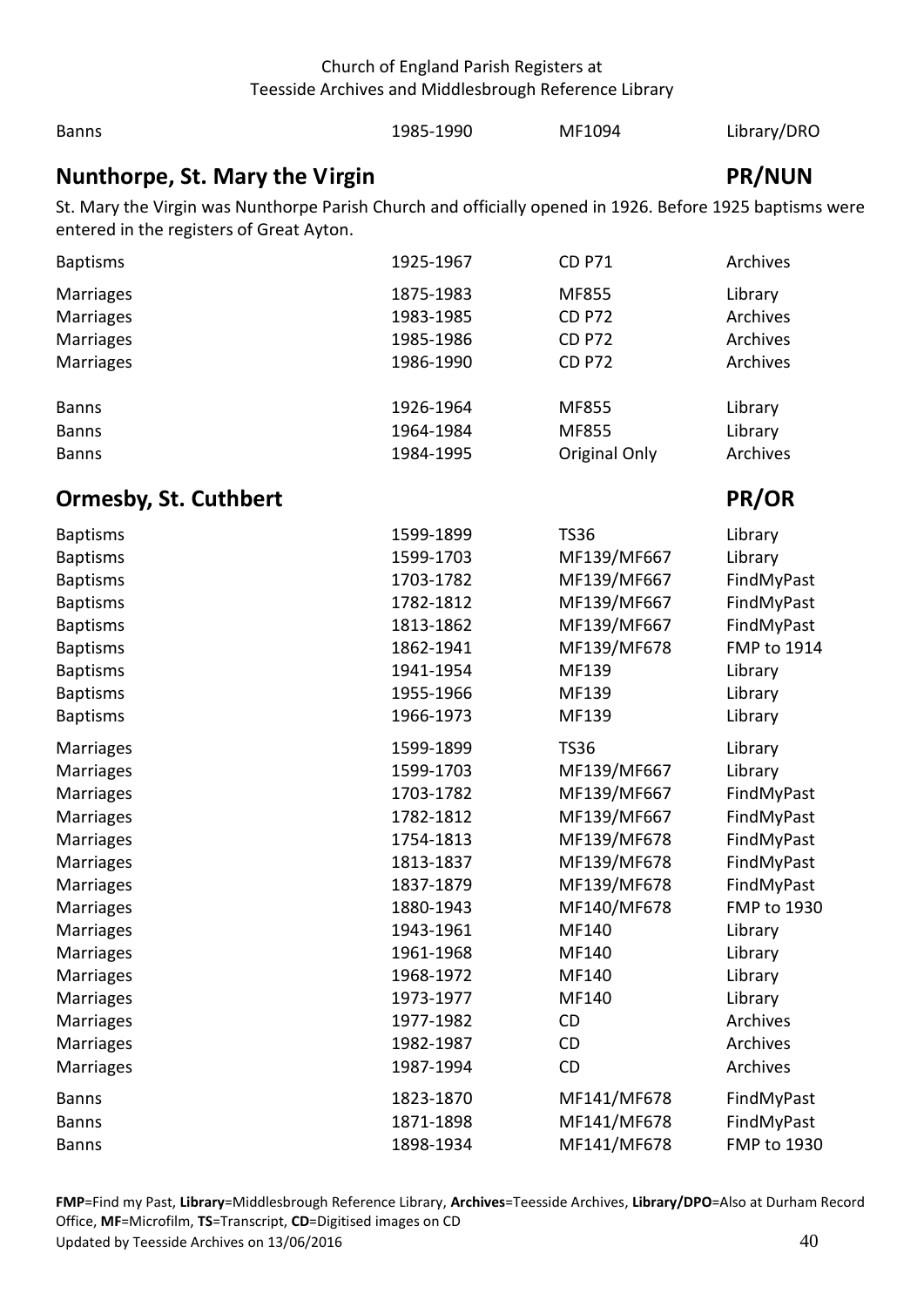| <b>Banns</b><br><b>Banns</b><br>Banns (St Philips, Whitwood) | 1935-1962<br>1962-1970<br>1866-1903 | MF141<br>MF141<br>Original Only | Library<br>Library<br>Archives |
|--------------------------------------------------------------|-------------------------------------|---------------------------------|--------------------------------|
| <b>Burials</b>                                               | 1599-1899                           | <b>TS36</b>                     | Library                        |
| <b>Burials</b>                                               | 1599-1703                           | MF139/MF667                     | FMP from 1635                  |
| <b>Burials</b>                                               | 1703-1782                           | MF139/MF667                     | FindMyPast                     |
| <b>Burials</b>                                               | 1782-1812                           | MF139/MF667                     | FindMyPast                     |
| <b>Burials</b>                                               | 1813-1867                           | MF140/MF678                     | FindMyPast                     |
| <b>Burials</b>                                               | 1867-1936                           | MF140/MF678                     | FindMyPast                     |

# <span id="page-40-0"></span>**Owton Manor, St. James EP/OM**

 Owton Manor St. James was created in 1982 from Greatham St. John the Baptist and Seaton Carew Holy Trinity.

| <b>Baptisms</b> | 1958-1986 | MF1125 | Library/DRO |
|-----------------|-----------|--------|-------------|
| Marriages       | 1960-1990 | MF1125 | Library/DRO |
| <b>Banns</b>    | 1983-1994 | MF1125 | Library/DRO |

## <span id="page-40-1"></span>**Preston-on-Tees, All Saints** EP/PT

 Preston-on-Tees All Saints was created in 1924 from Egglescliffe St. John the Baptist and Stockton Holy Trinity.

| <b>Baptisms</b>        | 1903-1953              | <b>MF47</b>  | Library/DRO                |
|------------------------|------------------------|--------------|----------------------------|
| Marriages              | 1918-1930              | <b>MF47</b>  | Library/DRO                |
| Marriages<br>Marriages | 1930-1943<br>1943-1949 | MF47<br>MF47 | Library/DRO<br>Library/DRO |
| <b>Marriages</b>       | 1949-1965              | MF47         | Library/DRO                |
| <b>Marriages</b>       | 1965-1979              | <b>MF47</b>  | Library/DRO                |
| <b>Banns</b>           | 1953-1965              | <b>MF47</b>  | Library/DRO                |
| <b>Banns</b>           | 1965-1977              | <b>MF47</b>  | Library/DRO                |
| <b>Banns</b>           | 1977-1993              | MF1023       | Library/DRO                |

# <span id="page-40-2"></span>**Redcar, St. Peter PR/REC 2018 19:30 PR/REC**

The church was built in 1828.

| 1832-1893 | MF171      | FindMyPast         |
|-----------|------------|--------------------|
| 1894-1922 | MF171      | <b>FMP to 1915</b> |
| 1922-1952 | MF756      | Library            |
| 1952-1980 | MF756      | Library            |
| 1856-1894 | MF172/TS37 | FindMyPast         |
| 1894-1913 | MF172/TS37 | FindMyPast         |
| 1913-1926 | MF173/TS37 | Library            |
| 1926-1935 | MF173/TS37 | Library            |
| 1935-1942 | MF173/TS37 | Library            |
|           |            |                    |

Office, **MF**=Microfilm, **TS**=Transcript, **CD**=Digitised images on CD<br>Updated by Teesside Archives on 13/06/2016 41 Updated by Teesside Archives on 13/06/2016 **FMP**=Find my Past, **Library**=Middlesbrough Reference Library, **Archives**=Teesside Archives, **Library/DPO**=Also at Durham Record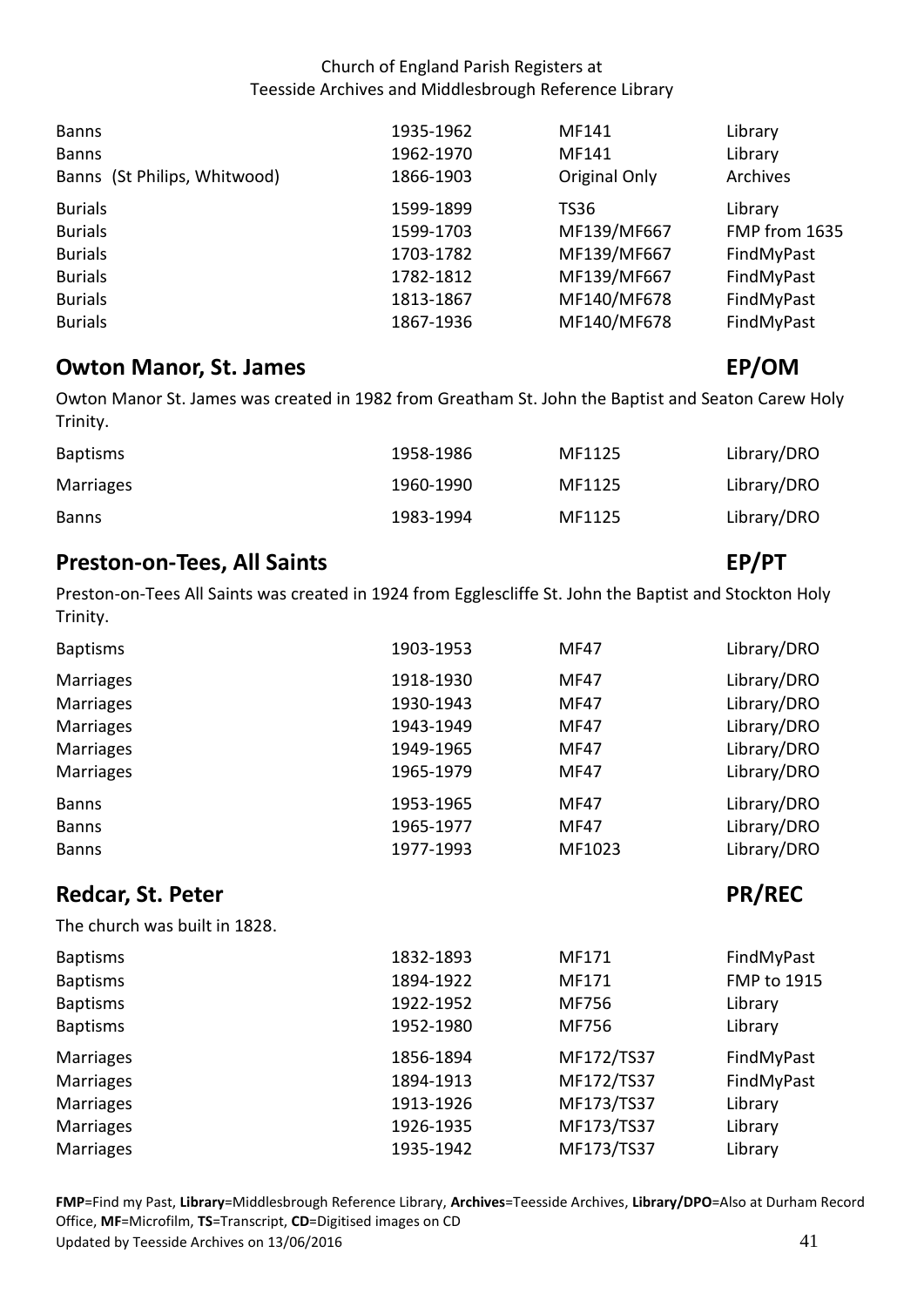| <b>Marriages</b> | 1942-1948 | MF173/TS37    | Library    |
|------------------|-----------|---------------|------------|
| <b>Marriages</b> | 1948-1956 | <b>MF757</b>  | Library    |
| <b>Marriages</b> | 1956-1965 | <b>MF757</b>  | Library    |
| <b>Marriages</b> | 1965-1971 | MF757         | Library    |
| <b>Marriages</b> | 1971-1977 | MF757         | Library    |
| <b>Marriages</b> | 1977-1983 | <b>MF758</b>  | Library    |
| <b>Banns</b>     | 1957-1963 | <b>MF758</b>  | Library    |
| <b>Banns</b>     | 1969-1977 | <b>MF758</b>  | Library    |
| <b>Banns</b>     | 1977-1980 | <b>MF758</b>  | Library    |
| <b>Banns</b>     | 1980-1982 | <b>MF758</b>  | Library    |
| <b>Banns</b>     | 1982-1988 | <b>MF758</b>  | Library    |
| <b>Banns</b>     | 1988-1996 | Original Only | Archives   |
| <b>Burials</b>   | 1832-1896 | MF172/TS37    | FindMyPast |

## <span id="page-41-0"></span>**Redmarshall, St. Cuthbert EP/Re**

| <b>Baptisms</b>  | 1559-1752 | MF1         | Library/DRO |
|------------------|-----------|-------------|-------------|
| <b>Baptisms</b>  | 1737-1768 | MF1         | Library/DRO |
| <b>Baptisms</b>  | 1760-1812 | MF1         | Library/DRO |
| <b>Baptisms</b>  | 1813-1889 | MF1         | Library/DRO |
| Marriages        | 1570-1837 | <b>TS38</b> | Library     |
| <b>Marriages</b> | 1559-1752 | MF1         | Library/DRO |
| <b>Marriages</b> | 1737-1768 | MF1         | Library/DRO |
| <b>Marriages</b> | 1754-1827 | MF1         | Library/DRO |
| Marriages        | 1813-1837 | MF1         | Library/DRO |
| <b>Marriages</b> | 1838-1988 | MF844       | Library/DRO |
| <b>Banns</b>     | 1754-1827 | MF1         | Library/DRO |
| <b>Banns</b>     | 1813-1837 | MF1         | Library/DRO |
| <b>Banns</b>     | 1815-1962 | MF505       | Library/DRO |
| <b>Burials</b>   | 1559-1752 | MF1         | Library/DRO |
| <b>Burials</b>   | 1760-1812 | MF1         | Library/DRO |
| <b>Burials</b>   | 1737-1768 | MF1         | Library/DRO |
| <b>Burials</b>   | 1813-1986 | MF894       | Library/DRO |

# <span id="page-41-1"></span>**Saltburn, Emmanuel PR/SBN**

Built in 1868. Area was formerly part of the parishes of Marske and Brotton.

| <b>Baptisms</b> | 1873-1896 | MF767/TS39 | FindMyPast         |
|-----------------|-----------|------------|--------------------|
| <b>Baptisms</b> | 1896-1918 | MF767/TS39 | <b>FMP to 1915</b> |
| <b>Baptisms</b> | 1918-1944 | MF767/TS39 | Library            |
| <b>Baptisms</b> | 1944-1961 | MF767/TS39 | Library            |
| <b>Baptisms</b> | 1961-1982 | MF768/TS39 | Library            |
| Marriages       | 1872-1915 | MF768/TS39 | FindMyPast         |
| Marriages       | 1915-1931 | MF768/TS39 | Library            |

Office, **MF**=Microfilm, **TS**=Transcript, **CD**=Digitised images on CD<br>Updated by Teesside Archives on 13/06/2016 42 Updated by Teesside Archives on 13/06/2016 **FMP**=Find my Past, **Library**=Middlesbrough Reference Library, **Archives**=Teesside Archives, **Library/DPO**=Also at Durham Record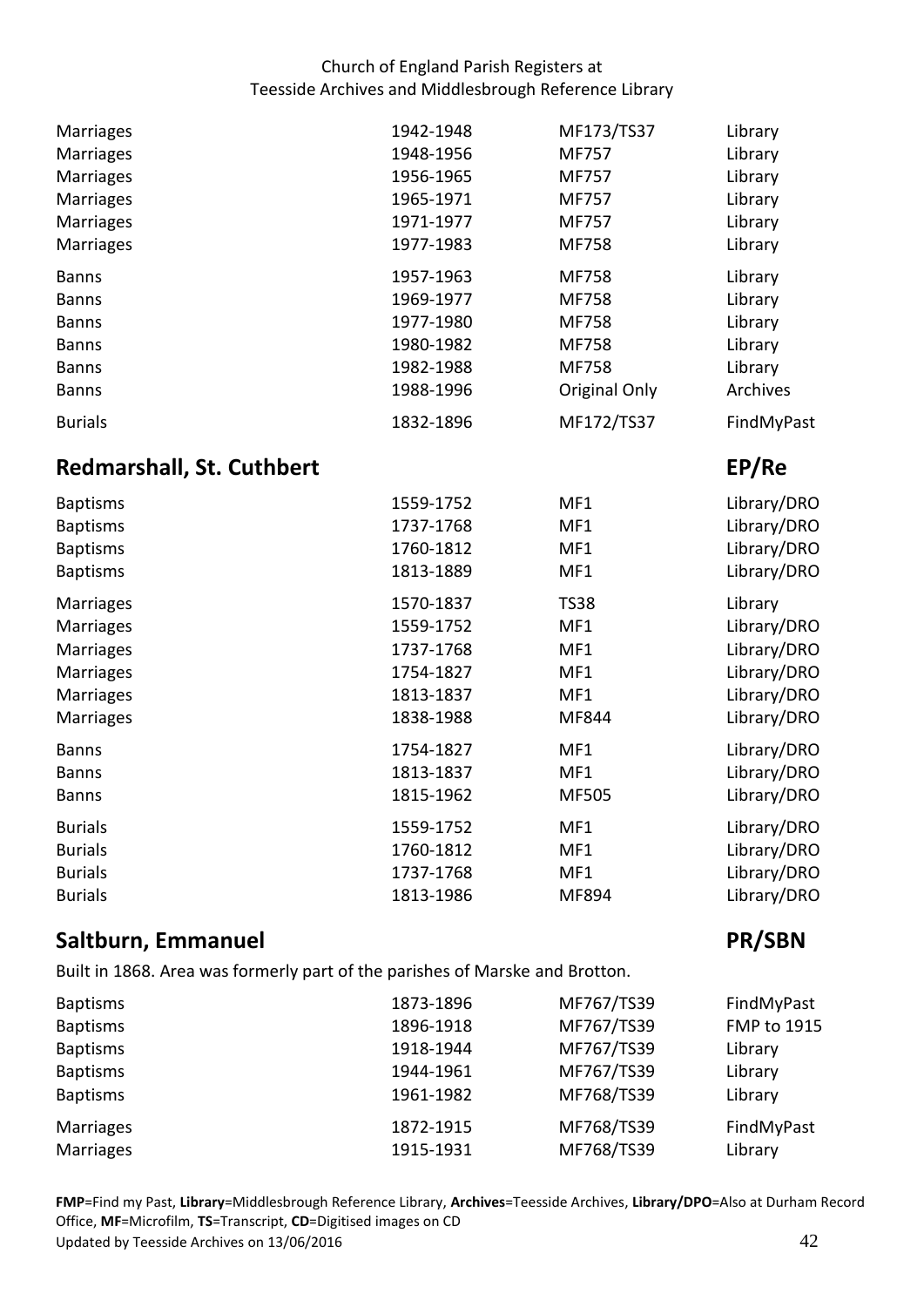| <b>Marriages</b> | 1931-1945 | MF768/TS39    | Library    |
|------------------|-----------|---------------|------------|
| <b>Marriages</b> | 1945-1961 | MF769/TS39    | Library    |
| <b>Marriages</b> | 1961-1972 | MF769         | Library    |
| <b>Marriages</b> | 1972-1986 | MF769         | Library    |
| <b>Banns</b>     | 1960-1980 | Original Only | Archives   |
| <b>Banns</b>     | 1980-1987 | Original Only | Archives   |
| <b>Burials</b>   | 1899-1926 | MF770/TS39    | Library    |
| <b>Burials</b>   | 1926-1952 | MF770/TS39    | FindMyPast |
| <b>Burials</b>   | 1952-1981 | MF770/TS39    | FindMyPast |

## <span id="page-42-0"></span> **Seaton Carew, Holy Trinity Allen Carewise Control Carewise Control Carewise Control Carewise Control Carewise Control Carewise Control Carewise Control Carewise Control Carewise Control Carewise Control Carewise Control**

 Seaton Carew Holy Trinity was created in 1842 from Stranton All Saints. Parts of this parish became part of West Hartlepool St. Aidan, Owton Manor St. James.

| <b>Baptisms</b>            | 1831-1897 | MF981/TS40   | Library/DRO |
|----------------------------|-----------|--------------|-------------|
| <b>Baptisms</b>            | 1831-1841 | MF981        | Library/DRO |
| <b>Baptisms</b>            | 1897-1957 | MF1131       | Library/DRO |
| <b>Baptisms</b>            | 1957-2002 | MF1123       | Library/DRO |
| Marriages                  | 1842-1955 | <b>TS40</b>  | Library     |
| Marriages                  | 1842-1922 | MF981        | Library/DRO |
| Marriages                  | 1922-1971 | MF1131       | Library/DRO |
| Marriages                  | 1972-1999 | MF1123       | Library/DRO |
| <b>Banns</b>               | 1842-1902 | MF981        | Library/DRO |
| <b>Banns</b>               | 1902-1925 | MF981        | Library/DRO |
| <b>Banns</b>               | 1925-1941 | MF981        | Library/DRO |
| <b>Banns</b>               | 1963-1968 | MF981        | Library/DRO |
| <b>Banns</b>               | 1968-1975 | MF981        | Library/DRO |
| <b>Banns</b>               | 1975-1982 | MF981        | Library/DRO |
| <b>Banns</b>               | 1982-1988 | MF981        | Library/DRO |
| <b>Burials</b>             | 1842-1945 | <b>TS40</b>  | Library     |
| <b>Burials</b>             | 1842-1987 | MF982        | Library/DRO |
| <b>Skelton, All Saints</b> |           |              | PR/SK       |
| <b>Baptisms</b>            | 1571-1853 | <b>TS41</b>  | Library     |
| Baptisms (Supplement)      | 1776-1813 | <b>TS41</b>  | Library     |
| <b>Baptisms</b>            | 1567-1631 | MF772        | FindMyPast  |
| <b>Baptisms</b>            | 1624-1694 | MF772        | FindMyPast  |
| <b>Baptisms</b>            | 1653-1657 | MF772        | FindMyPast  |
| <b>Baptisms</b>            | 1698-1722 | <b>MF772</b> | FindMyPast  |
| <b>Baptisms</b>            | 1722-1775 | MF771        | FindMyPast  |
| <b>Baptisms</b>            | 1776-1812 | MF771        | FindMyPast  |
| <b>Baptisms</b>            | 1813-1832 | MF771        | FindMyPast  |
| <b>Baptisms</b>            | 1832-1853 | MF771        | FindMyPast  |

<span id="page-42-1"></span>Office, **MF**=Microfilm, **TS**=Transcript, **CD**=Digitised images on CD<br>Updated by Teesside Archives on 13/06/2016 43 Updated by Teesside Archives on 13/06/2016 **FMP**=Find my Past, **Library**=Middlesbrough Reference Library, **Archives**=Teesside Archives, **Library/DPO**=Also at Durham Record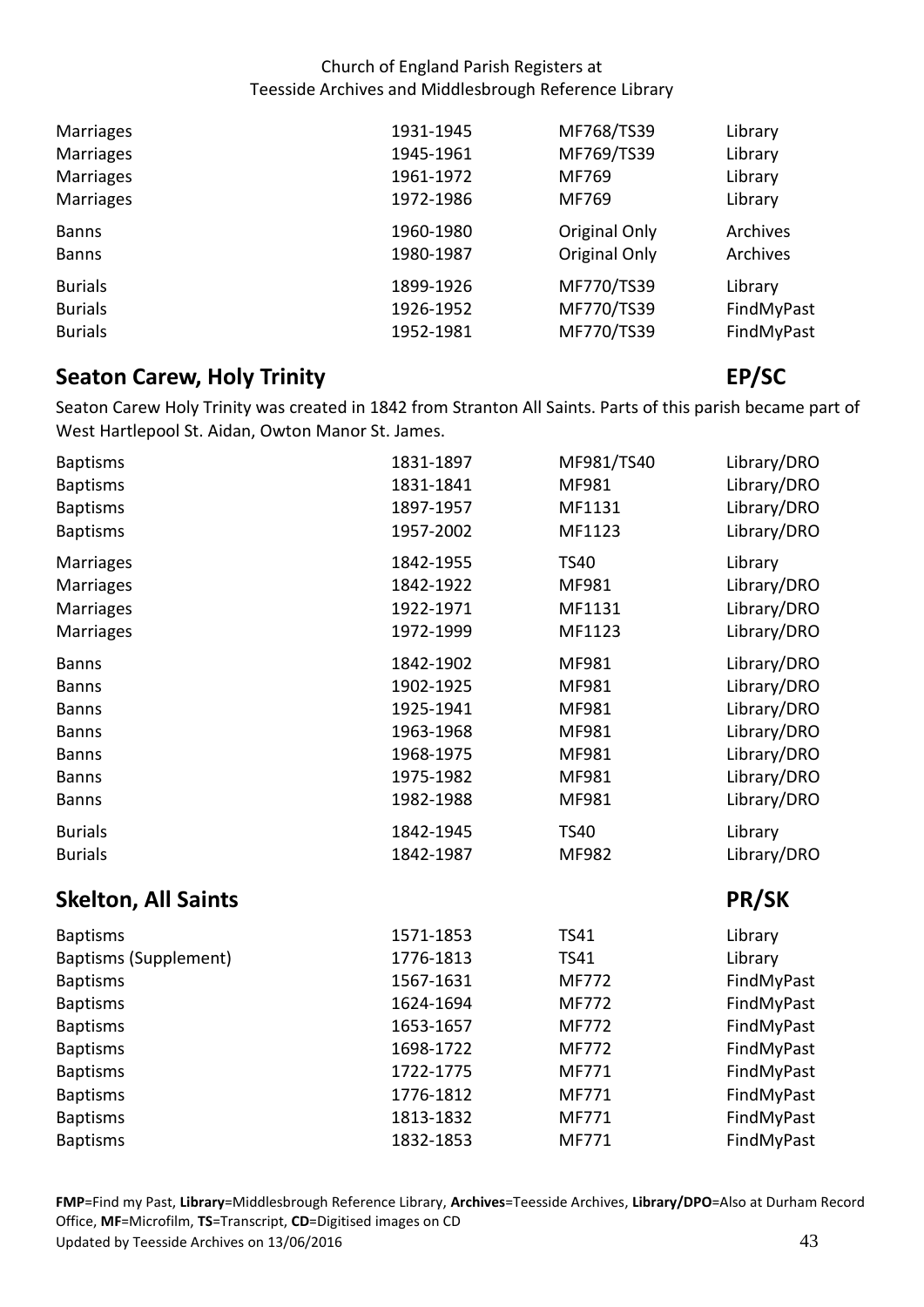| <b>Baptisms</b>        | 1853-1876 | MF743/CD P73 | FindMyPast     |
|------------------------|-----------|--------------|----------------|
| <b>Baptisms</b>        | 1876-1887 | MF743/CD P73 | FindMyPast     |
| <b>Baptisms</b>        | 1887-1898 | MF743/CD P73 | FindMyPast     |
| <b>Baptisms</b>        | 1899-1943 | MF744        | FMP to 1901/15 |
| <b>Baptisms</b>        | 1943-1963 | MF744        | Library        |
| <b>Baptisms</b>        | 1963-1977 | MF744        | Library        |
| Marriages              | 1571-1875 | <b>TS41</b>  | Library        |
| <b>Marriages</b>       | 1567-1631 | <b>MF772</b> | FindMyPast     |
| Marriages              | 1624-1694 | MF772        | FindMyPast     |
| Marriages              | 1653-1657 | MF772        | FindMyPast     |
| Marriages              | 1698-1722 | MF772        | FindMyPast     |
| Marriages              | 1722-1775 | MF771        | FindMyPast     |
| Marriages              | 1776-1812 | MF771        | FindMyPast     |
| Marriages              | 1754-1777 | MF744        | FindMyPast     |
| Marriages              | 1777-1805 | MF744        | FindMyPast     |
| Marriages              | 1805-1813 | MF745        | FindMyPast     |
| Marriages              | 1813-1837 | MF745        | FindMyPast     |
| Marriages              | 1837-1875 | MF745        | FindMyPast     |
| Marriages              | 1875-1887 | MF745        | FindMyPast     |
| Marriages              | 1877-1899 | MF745        | FMP to 1882    |
| Marriages              | 1899-1915 | MF746        | ?              |
| Marriages              | 1915-1925 | MF746        | 7              |
| Marriages              | 1925-1936 | MF746        | ? to 1930      |
| Marriages              | 1937-1947 | MF746        | Library        |
| Marriages              | 1947-1959 | MF747        | Library        |
| <b>Marriages</b>       | 1959-1975 | MF747        | Library        |
| Marriages              | 1975-1981 | MF747        | Library        |
| <b>Banns</b>           | 1823-1847 | MF751        | FindMyPast     |
| <b>Banns</b>           | 1933-1951 | MF751        | Library        |
| <b>Banns</b>           | 1951-1957 | MF751        | Library        |
| <b>Banns</b>           | 1957-1967 | MF751        | Library        |
| <b>Banns</b>           | 1967-1973 | MF751        | Library        |
| <b>Banns</b>           | 1973-1981 | MF751        | Library        |
| <b>Burials</b>         | 1571-1852 | <b>TS41</b>  | Library        |
| <b>Burials (Notes)</b> | 1875-1892 | <b>TS41</b>  | Library        |
| <b>Burials</b>         | 1567-1631 | MF772        | FindMyPast     |
| <b>Burials</b>         | 1624-1694 | MF772        | FindMyPast     |
| <b>Burials</b>         | 1653-1657 | <b>MF772</b> | FindMyPast     |
| <b>Burials</b>         | 1698-1722 | MF772        | FindMyPast     |
| <b>Burials</b>         | 1722-1775 | MF771        | FindMyPast     |
| <b>Burials</b>         | 1776-1812 | MF771        | FindMyPast     |
| <b>Burials</b>         | 1813-1852 | MF747        | Library        |
| <b>Burials</b>         | 1852-1904 | MF750        | Library        |
| <b>Burials</b>         | 1875-1891 | MF750        | Library        |
| <b>Burials</b>         | 1891-1921 | MF750        | Library        |

Office, MF=Microfilm, TS=Transcript, CD=Digitised images on CD<br>Updated by Teesside Archives on 13/06/2016 44 Updated by Teesside Archives on 13/06/2016 **FMP**=Find my Past, **Library**=Middlesbrough Reference Library, **Archives**=Teesside Archives, **Library/DPO**=Also at Durham Record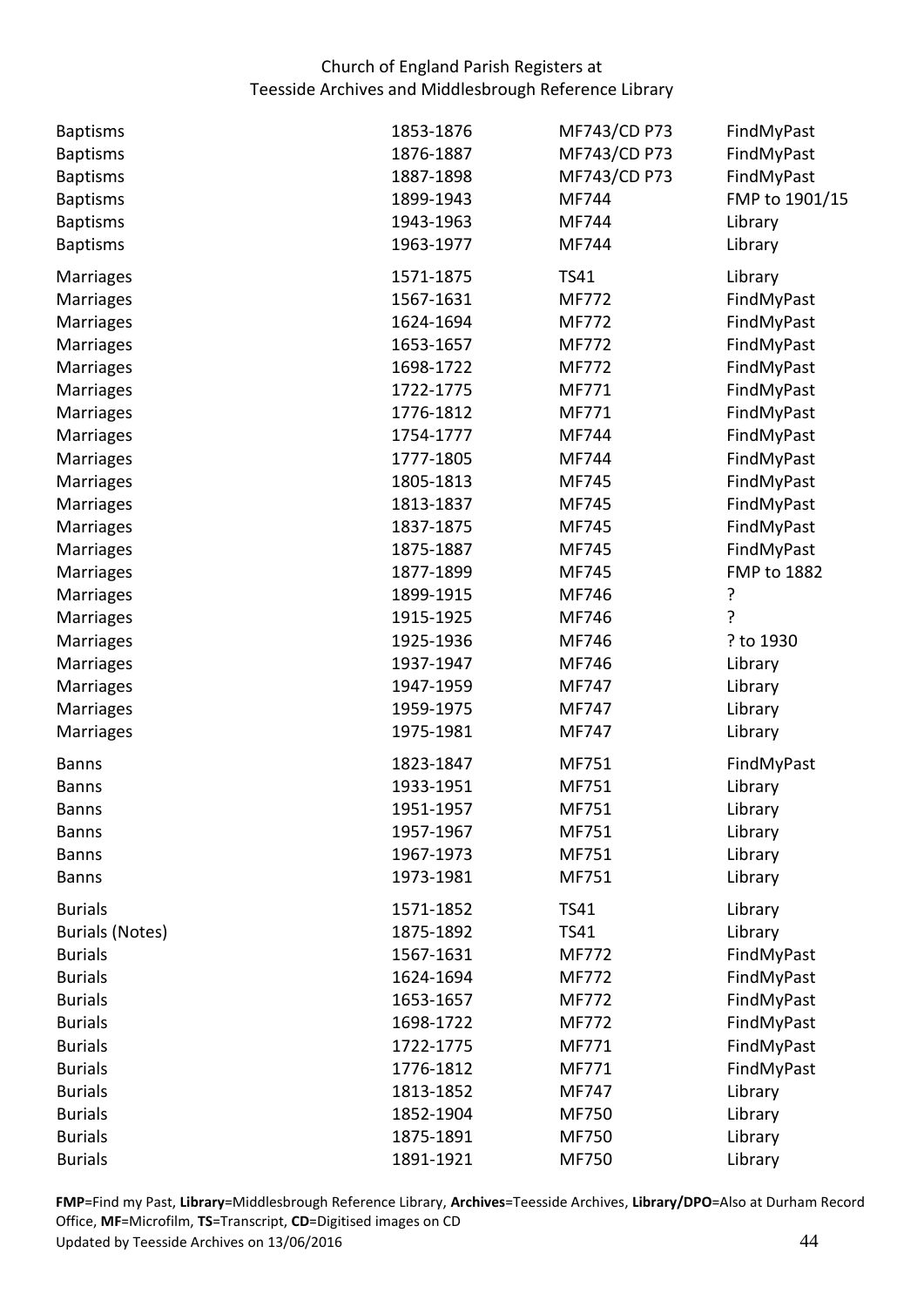<span id="page-44-0"></span>

| <b>Burials</b>            | 1921-1942 | MF750         | Library          |
|---------------------------|-----------|---------------|------------------|
| <b>Burials</b>            | 1942-1969 | MF751/CD P74  | Library/Archives |
| South Bank, St. John      |           |               | PR/SOB           |
| Previously part of Eston. |           |               |                  |
| <b>Baptisms</b>           | 1883-1889 | MF149         | FindMyPast       |
| <b>Baptisms</b>           | 1889-1894 | MF149         | FindMyPast       |
| <b>Baptisms</b>           | 1894-1898 | MF149         | FindMyPast       |
| <b>Baptisms</b>           | 1898-1902 | MF149         | Library          |
| <b>Baptisms</b>           | 1902-1906 | MF149         | Library          |
| <b>Baptisms</b>           | 1906-1909 | MF149         | Library          |
| <b>Baptisms</b>           | 1909-1912 | MF149         | Library          |
| <b>Baptisms</b>           | 1912-1917 | MF150         | Library          |
| <b>Baptisms</b>           | 1917-1921 | MF150         | Library          |
| <b>Baptisms</b>           | 1921-1926 | MF150         | Library          |
| <b>Baptisms</b>           | 1926-1929 | MF150         | Library          |
| <b>Baptisms</b>           | 1929-1933 | MF150         | Library          |
| <b>Baptisms</b>           | 1933-1937 | MF150         | Library          |
| <b>Baptisms</b>           | 1937-1943 | MF150         | Library          |
| <b>Baptisms</b>           | 1943-1948 | MF150         | Library          |
| <b>Baptisms</b>           | 1948-1951 | MF803         | Library          |
| <b>Baptisms</b>           | 1951-1956 | MF803         | Library          |
| <b>Baptisms</b>           | 1956-1964 | <b>CD P75</b> | Archives         |
| <b>Baptisms</b>           | 1964-1968 | <b>CD P76</b> | Archives         |
| Marriages                 | 1898-1904 | MF150         | Library          |
| Marriages                 | 1904-1910 | MF151         | Library          |
| <b>Marriages</b>          | 1910-1919 | MF151         | Library          |
| Marriages                 | 1919-1926 | MF151         | Library          |
| <b>Marriages</b>          | 1926-1935 | MF151         | Library          |
| Marriages                 | 1935-1942 | MF151         | Library          |
| Marriages                 | 1942-1952 | MF152         | Library          |
| Marriages                 | 1952-1963 | MF803         | Library          |
| <b>Marriages</b>          | 1963-1970 | <b>CD P77</b> | Archives         |
| <b>Banns</b>              | 1960-1968 | MF152         | Library          |
| <b>Banns</b>              | 1968-1987 | Original Only | Archives         |

## <span id="page-44-1"></span> **Stainton-in-Cleveland, St. Peter and St. Paul PR/STC**

## It is possible that there was a church in Stainton from the  $7<sup>th</sup>$  century with records from the 13<sup>th</sup> century.

| <b>Baptisms</b> | 1551-1732 | <b>TS42</b>         | Library       |
|-----------------|-----------|---------------------|---------------|
| <b>Baptisms</b> | 1551-1626 | MF168               | Library       |
| <b>Baptisms</b> | 1626-1731 | MF168/CD P78        | FMP from 1623 |
|                 |           | CD covers 1626-1698 | Archives      |
| <b>Baptisms</b> | 1630-1657 | MF168               | FindMyPast    |
| <b>Baptisms</b> | 1732-1778 | MF168               | FindMyPast    |

Office, MF=Microfilm, TS=Transcript, CD=Digitised images on CD<br>Updated by Teesside Archives on 13/06/2016 45 Updated by Teesside Archives on 13/06/2016 **FMP**=Find my Past, **Library**=Middlesbrough Reference Library, **Archives**=Teesside Archives, **Library/DPO**=Also at Durham Record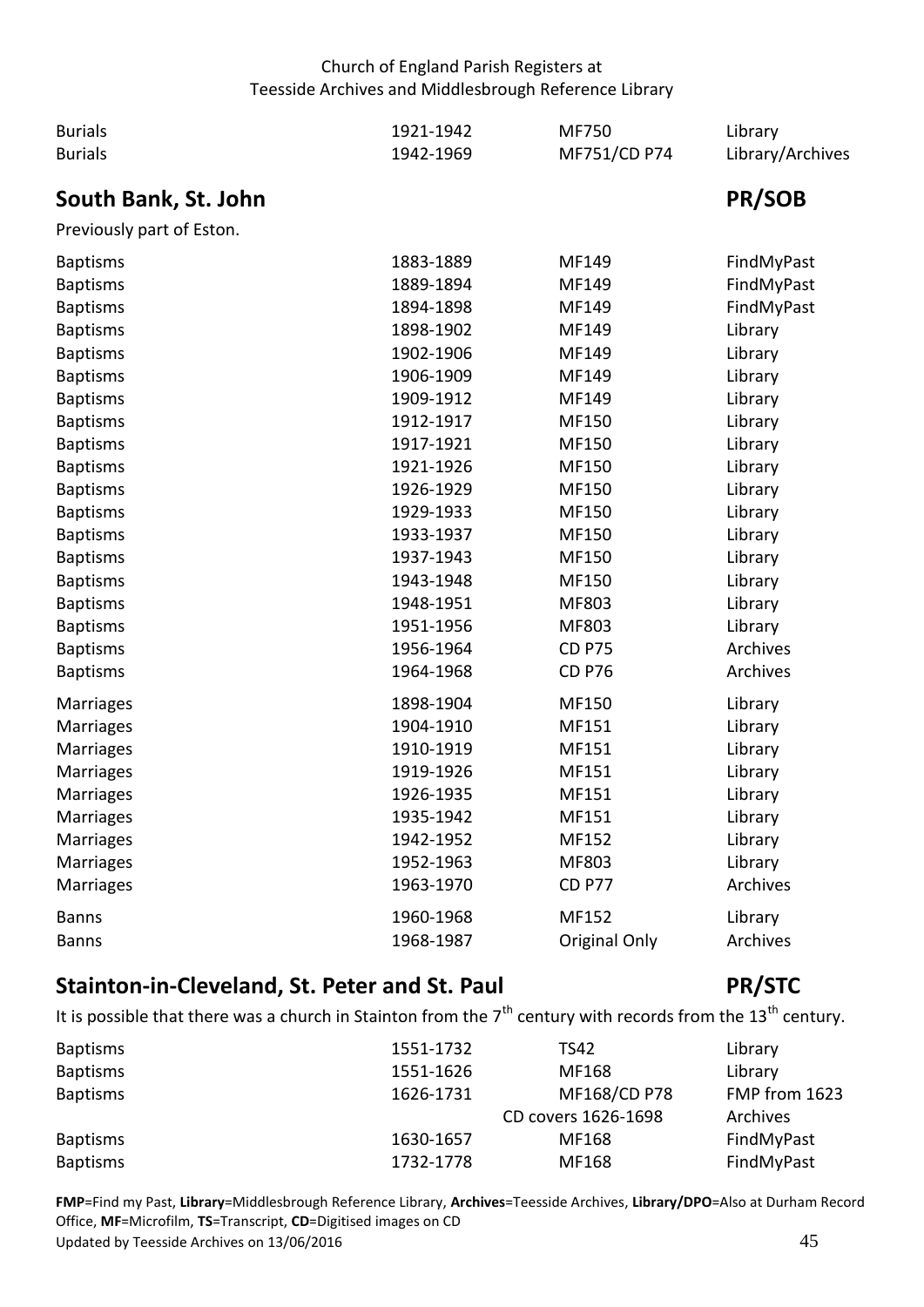| <b>Baptisms</b><br><b>Baptisms</b><br><b>Baptisms</b> | 1779-1812<br>1813-1838<br>1839-1980 | MF168<br>MF168/CD P79<br>MF759 | Library<br>Library/Archives<br>Library |
|-------------------------------------------------------|-------------------------------------|--------------------------------|----------------------------------------|
| <b>Marriages</b>                                      | 1551-1732                           | <b>TS42</b>                    | Library                                |
| Marriages                                             | 1551-1626                           | MF168                          | Library                                |
| <b>Marriages</b>                                      | 1626-1731                           | MF168                          | FindMyPast                             |
| <b>Marriages</b>                                      | 1630-1657                           | MF168                          | FindMyPast                             |
| <b>Marriages</b>                                      | 1732-1778                           | MF168                          | FMP to 1754                            |
| <b>Marriages</b>                                      | 1754-1778                           | MF168                          | Library                                |
| Marriages                                             | 1800-1812                           | MF168                          | Library                                |
| <b>Marriages</b>                                      | 1813-1837                           | MF168                          | Library                                |
| Marriages                                             | 1837-1951                           | MF759                          | Library                                |
| Marriages                                             | 1941-1950                           | MF903                          | Library                                |
| Marriages                                             | 1950-1961                           | MF903                          | Library                                |
| Marriages                                             | 1961-1967                           | MF903                          | Library                                |
| <b>Marriages</b>                                      | 1967-1971                           | <b>CD P80</b>                  | Archives                               |
| <b>Marriages</b>                                      | 1971-1976                           | <b>CD P80</b>                  | Archives                               |
| Marriages                                             | 1976-1987                           | <b>CD P80</b>                  | Archives                               |
| Marriages                                             | 1987-1997                           | <b>CD P80</b>                  | Archives                               |
| <b>Burials</b>                                        | 1551-1732                           | <b>TS42</b>                    | Library                                |
| <b>Burials</b>                                        | 1551-1626                           | MF168                          | Library                                |
| <b>Burials</b>                                        | 1626-1731                           | MF168                          | FindMyPast                             |
| <b>Burials</b>                                        | 1630-1657                           | MF168                          | FindMyPast                             |
| <b>Burials</b>                                        | 1732-1778                           | MF168                          | FindMyPast                             |
| <b>Burials</b>                                        | 1779-1812                           | MF168                          | Library                                |
| <b>Burials</b>                                        | 1813-1854                           | MF169                          | Library                                |
| <b>Burials</b>                                        | 1854-1992                           | MF903                          | Library                                |
| <b>Banns</b>                                          | 1823-1885                           | MF357                          | Library                                |
| <b>Banns</b>                                          | 1885-1914                           | MF357                          | Library                                |
| <b>Banns</b>                                          | 1914-1946                           | MF357                          | Library                                |
| <b>Banns</b>                                          | 1965-1983                           | Original Only                  | Archives                               |
| <b>Banns</b>                                          | 1983-1991                           | Original Only                  | Archives                               |

## <span id="page-45-0"></span>**Stillington, St. John the Divine EP/Sti**

 Stillington St. John the Divine was created in 1872 from Grindon St. James the Greater and Redmarshall St. Cuthbert.

| <b>Baptisms</b><br><b>Baptisms</b><br><b>Baptisms</b> | 1872-1899<br>1899-1921<br>1921-1965 | MF368<br>MF368<br>MF369 | Library/DRO<br>Library/DRO<br>Library/DRO |
|-------------------------------------------------------|-------------------------------------|-------------------------|-------------------------------------------|
| Marriages                                             | 1880-1925                           | MF369                   | Library/DRO                               |
| <b>Marriages</b>                                      | 1925-1939                           | MF369                   | Library/DRO                               |
| <b>Marriages</b>                                      | 1939-1955                           | MF369                   | Library/DRO                               |
| <b>Marriages</b>                                      | 1955-1979                           | MF369                   | Library/DRO                               |

Office, MF=Microfilm, TS=Transcript, CD=Digitised images on CD<br>Updated by Teesside Archives on 13/06/2016 46 Updated by Teesside Archives on 13/06/2016 **FMP**=Find my Past, **Library**=Middlesbrough Reference Library, **Archives**=Teesside Archives, **Library/DPO**=Also at Durham Record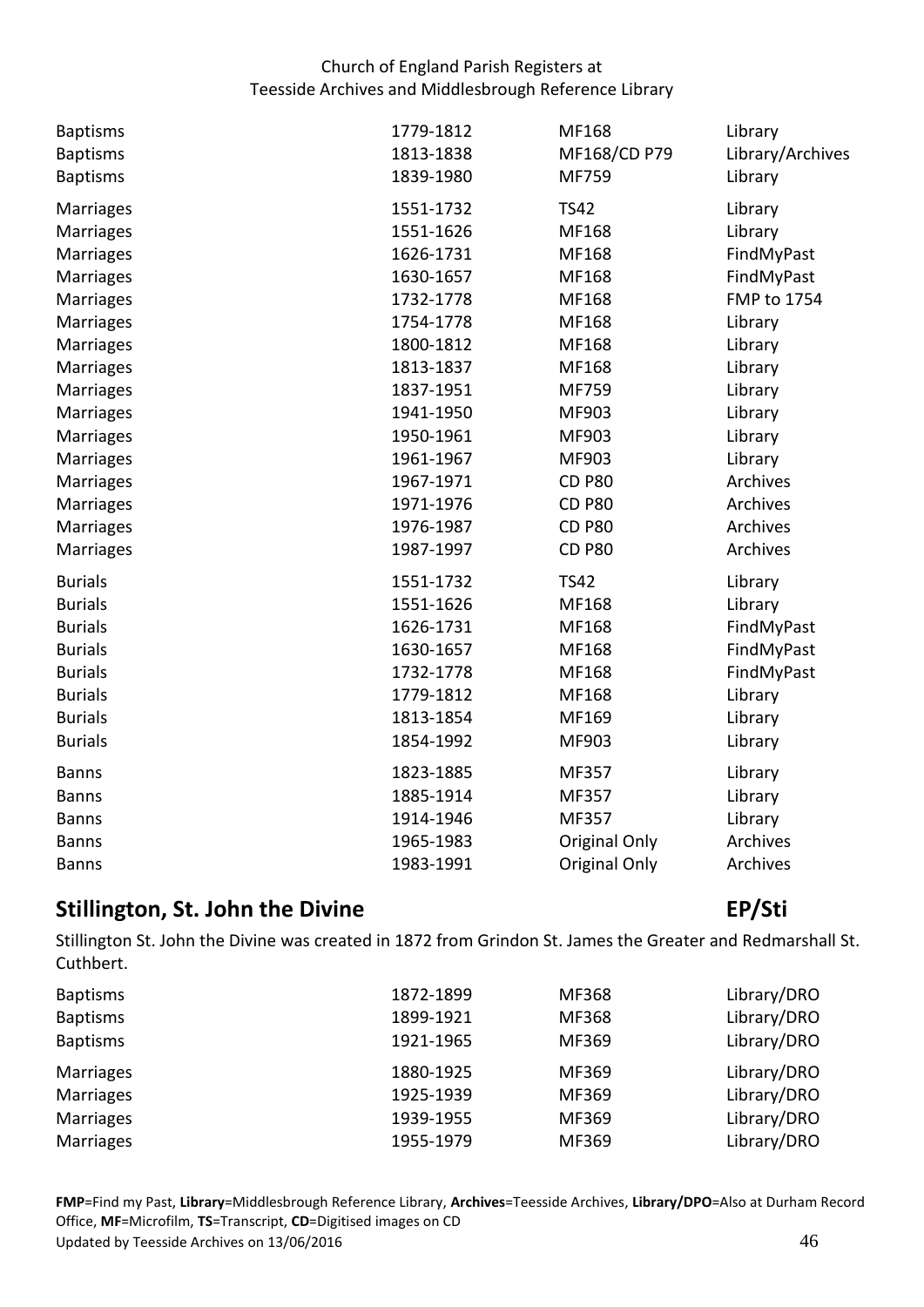| <b>Banns</b> | 1880-1923 | MF369 | Library/DRO |
|--------------|-----------|-------|-------------|
| <b>Banns</b> | 1924-1945 | MF369 | Library/DRO |
| <b>Banns</b> | 1945-1977 | MF369 | Library/DRO |

# <span id="page-46-0"></span> **Stockton, Holy Trinity EP/Sto/HT**

Stockton Holy Trinity was created in 1837 from Stockton St. Thomas.

| <b>Baptisms</b>  | 1838-1870 | <b>TS43</b>  | Library/DRO |
|------------------|-----------|--------------|-------------|
| <b>Baptisms</b>  | 1838-1855 | <b>MF51</b>  | Library/DRO |
| <b>Baptisms</b>  | 1838-1864 | <b>MF52</b>  | Library/DRO |
| <b>Baptisms</b>  | 1864-1878 | <b>MF52</b>  | Library/DRO |
| <b>Baptisms</b>  | 1878-1891 | <b>MF52</b>  | Library/DRO |
| <b>Baptisms</b>  | 1891-1907 | <b>MF52</b>  | Library/DRO |
| <b>Baptisms</b>  | 1907-1924 | MF360        | Library/DRO |
| <b>Baptisms</b>  | 1924-1936 | MF361        | Library/DRO |
| <b>Baptisms</b>  | 1936-1946 | MF361        | Library/DRO |
| <b>Baptisms</b>  | 1946-1949 | MF361        | Library/DRO |
| <b>Baptisms</b>  | 1949-1954 | MF361        | Library/DRO |
| <b>Baptisms</b>  | 1954-1970 | MF361        | Library/DRO |
| Marriages        | 1839-1870 | <b>TS43</b>  | Library     |
| Marriages        | 1839-1855 | <b>MF52</b>  | Library/DRO |
| Marriages        | 1855-1869 | <b>MF52</b>  | Library/DRO |
| Marriages        | 1869-1879 | <b>MF53</b>  | Library/DRO |
| Marriages        | 1879-1890 | <b>MF53</b>  | Library/DRO |
| Marriages        | 1890-1901 | MF361        | Library/DRO |
| Marriages        | 1901-1910 | MF361        | Library/DRO |
| Marriages        | 1910-1914 | MF362        | Library/DRO |
| <b>Marriages</b> | 1914-1925 | MF362        | Library/DRO |
| Marriages        | 1925-1935 | MF362        | Library/DRO |
| Marriages        | 1935-1943 | MF362        | Library/DRO |
| Marriages        | 1943-1951 | MF363        | Library/DRO |
| Marriages        | 1951-1964 | MF363        | Library/DRO |
| Marriages        | 1964-1973 | MF363        | Library/DRO |
| Marriages        | 1973-1982 | <b>MF505</b> | Library/DRO |
| <b>Banns</b>     | 1839-1871 | <b>MF53</b>  | Library/DRO |
| <b>Banns</b>     | 1941-1948 | <b>MF53</b>  | Library/DRO |
| Banns            | 1959-1970 | <b>MF53</b>  | Library/DRO |
| <b>Banns</b>     | 1970-1981 | MF505        | Library/DRO |
| <b>Burials</b>   | 1838-1854 | <b>MF53</b>  | Library/DRO |
| <b>Burials</b>   | 1854-1861 | <b>MF54</b>  | Library/DRO |
| <b>Burials</b>   | 1861-1876 | <b>MF54</b>  | Library/DRO |
| <b>Burials</b>   | 1876-1878 | <b>MF54</b>  | Library/DRO |
| <b>Burials</b>   | 1878-1944 | <b>MF54</b>  | Library/DRO |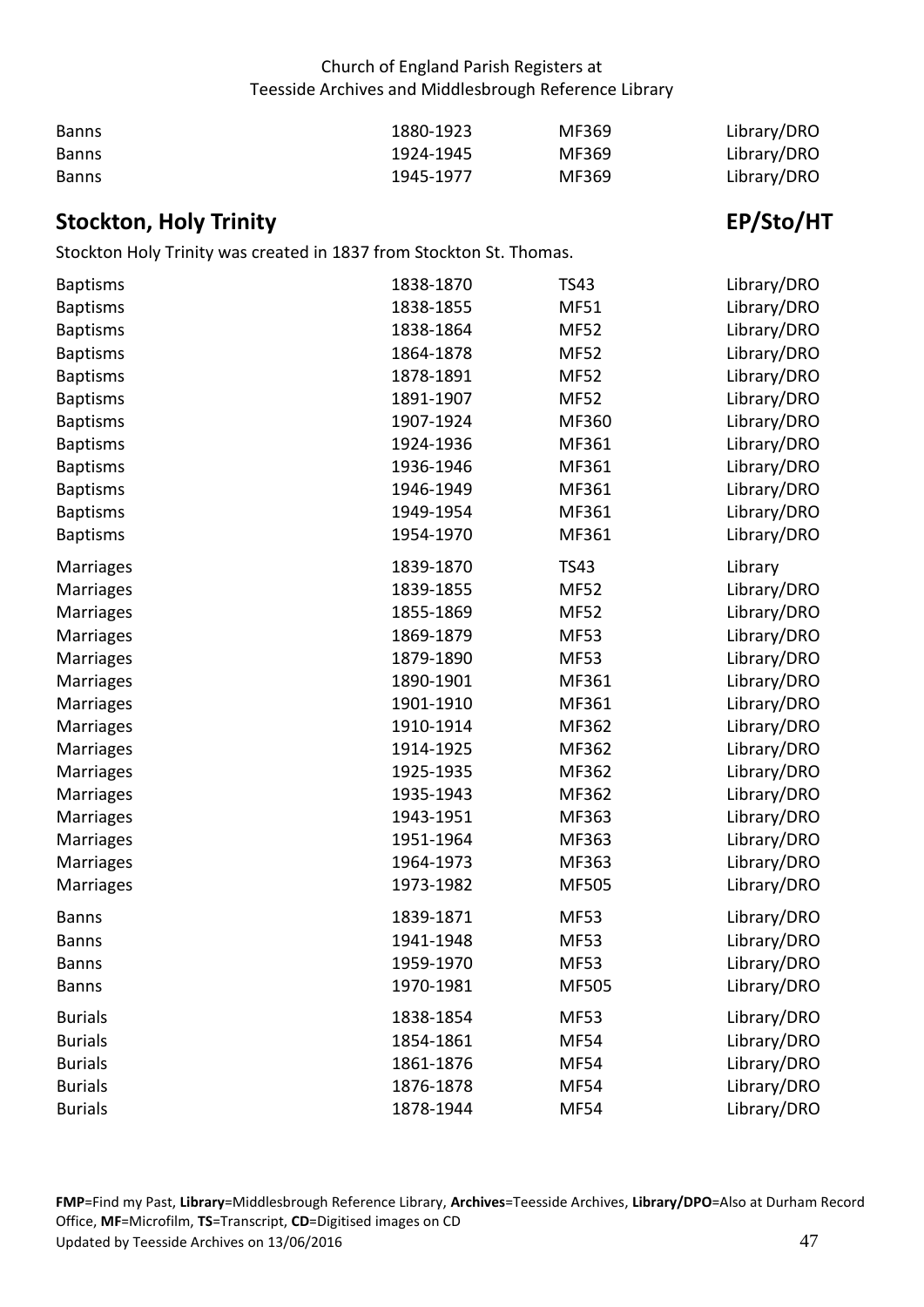## <span id="page-47-0"></span>**Stockton, St. James**

Stockton St. James was created in 1864 from Stockton St. Thomas.

# EP/Sto & EP/Sto/Ja

| <b>Baptisms</b>  | 1868-1874 | <b>MF21</b>    | Library/DRO |
|------------------|-----------|----------------|-------------|
| <b>Baptisms</b>  | 1874-1879 | <b>MF21</b>    | Library/DRO |
| <b>Baptisms</b>  | 1879-1890 | <b>MF22</b>    | Library/DRO |
| <b>Baptisms</b>  | 1891-1899 | <b>MF22</b>    | Library/DRO |
| <b>Baptisms</b>  | 1899-1912 | <b>MF27</b>    | Library/DRO |
| <b>Baptisms</b>  | 1912-1921 | <b>MF27</b>    | Library/DRO |
| <b>Baptisms</b>  | 1921-1931 | <b>MF27</b>    | Library/DRO |
| <b>Baptisms</b>  | 1931-1939 | <b>MF27</b>    | Library/DRO |
| <b>Baptisms</b>  | 1939-1949 | <b>MF27</b>    | Library/DRO |
| <b>Baptisms</b>  | 1949-1957 | <b>MF27</b>    | Library/DRO |
| <b>Marriages</b> | 1868-1884 | MF22/TS44      | Library/DRO |
| <b>Marriages</b> | 1884-1899 | MF22/TS44      | Library/DRO |
| <b>Marriages</b> | 1899-1910 | MF27/MF28/TS44 | Library/DRO |
| <b>Marriages</b> | 1910-1920 | <b>MF28</b>    | Library/DRO |
| <b>Marriages</b> | 1920-1929 | <b>MF28</b>    | Library/DRO |
| <b>Marriages</b> | 1929-1942 | <b>MF28</b>    | Library/DRO |
| <b>Marriages</b> | 1942-1959 | <b>MF28</b>    | Library/DRO |
| <b>Banns</b>     | 1929-1938 | MF28 & MF29    | Library/DRO |
| <b>Banns</b>     | 1938-1941 | <b>MF29</b>    | Library/DRO |
| <b>Banns</b>     | 1941-1953 | <b>MF29</b>    | Library/DRO |
|                  |           |                |             |

# <span id="page-47-1"></span> **Stockton, St. James (Parish of St. Chad) EP/Sto/Jam**

Stockton St. Chad was created in 1959 from Norton St. Mary.

| Baptisms (Roseworth)<br>Baptisms (Hardwick) | 1954-1972<br>1961-1971 | MF839<br>MF1062 | Library/DRO<br>Library/DRO |
|---------------------------------------------|------------------------|-----------------|----------------------------|
| Marriages (Roseworth)                       | 1956-1958              | MF839           | Library/DRO                |
| Marriages (Roseworth)                       | 1958-1966              | MF839           | Library/DRO                |
| Marriages (Roseworth)                       | 1966-1972              | MF839           | Library/DRO                |
| Marriages (Roseworth)                       | 1972-1981              | MF839           | Library/DRO                |
| Marriages (Hardwick)                        | 1961-1967              | MF369           | Library/DRO                |
| Marriages (Hardwick)                        | 1967-1971              | MF369           | Library/DRO                |
| Marriages (Hardwick)                        | 1971-1974              | MF369           | Library/DRO                |
| Marriages (Hardwick)                        | 1975-1979              | MF369           | Library/DRO                |
| Marriages (Hardwick)                        | 1979-1984              | MF1062          | Library/DRO                |
| Banns (Roseworth)                           | 1956-1964              | MF839           | Library/DRO                |
| Banns (Roseworth)                           | 1964-1971              | MF839           | Library/DRO                |
| Banns (Roseworth)                           | 1971-1979              | MF839           | Library/DRO                |
| Banns (Roseworth)                           | 1979-1983              | MF839           | Library/DRO                |
| Banns (Roseworth)                           | 1983-1989              | MF839           | Library/DRO                |
| Banns (Hardwick)                            | 1962-1970              | MF369           | Library/DRO                |
| Banns (Hardwick)                            | 1970-1974              | MF369           | Library/DRO                |

Office, **MF**=Microfilm, **TS**=Transcript, **CD**=Digitised images on CD<br>Updated by Teesside Archives on 13/06/2016 48 Updated by Teesside Archives on 13/06/2016 **FMP**=Find my Past, **Library**=Middlesbrough Reference Library, **Archives**=Teesside Archives, **Library/DPO**=Also at Durham Record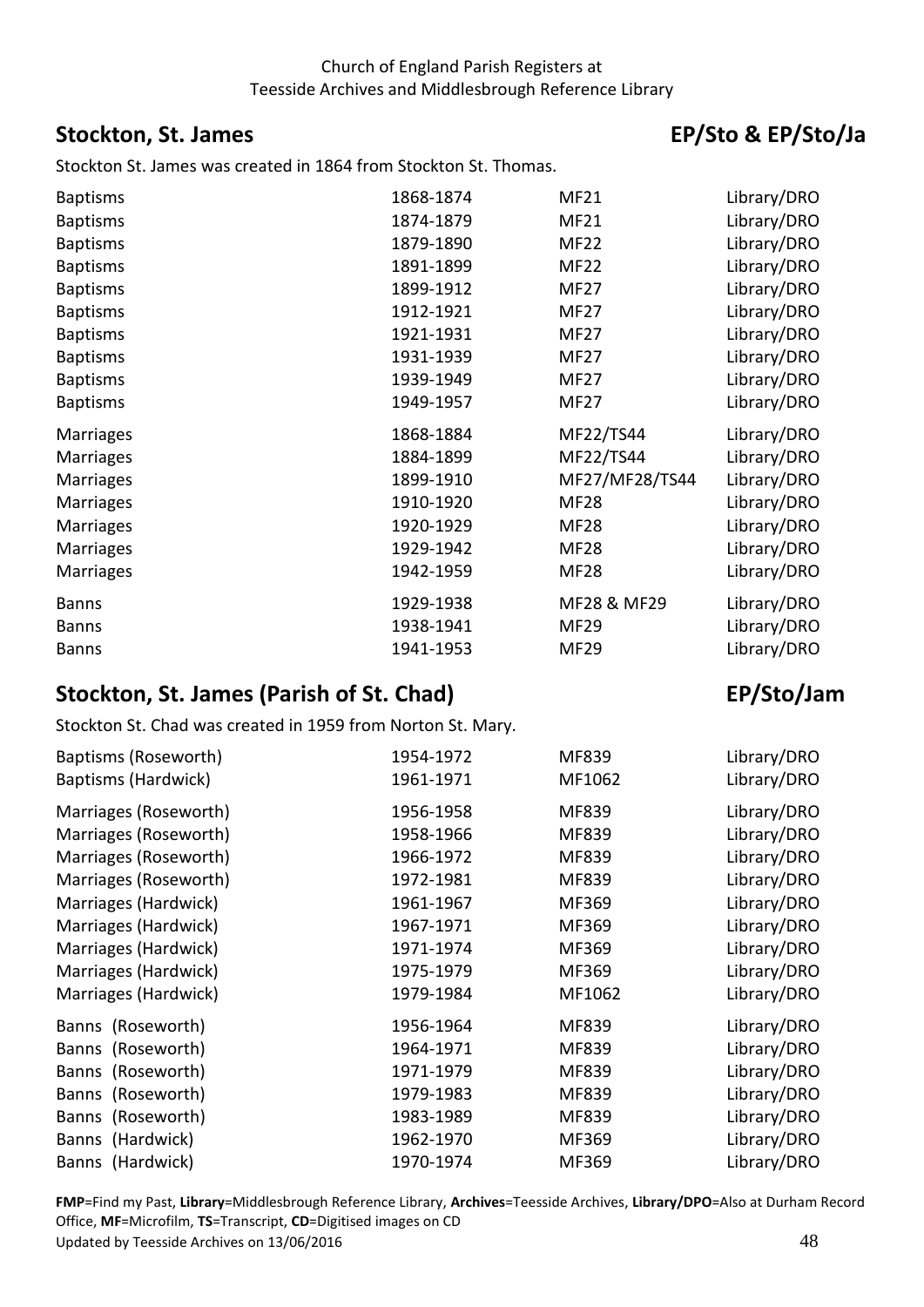| Banns (Hardwick) | 1974-1980 | MF369  | Library/DRO |
|------------------|-----------|--------|-------------|
| Banns (Hardwick) | 1980-1995 | MF1062 | Library/DRO |

## <span id="page-48-0"></span>**Stockton, St. John EP/Sto/SJ**

Stockton St. John was created in 1871 from Stockton St. Thomas.

| <b>Baptisms</b>                        | 1872-1881 | <b>MF33</b> | Library/DRO       |
|----------------------------------------|-----------|-------------|-------------------|
| <b>Baptisms</b>                        | 1881-1887 | <b>MF33</b> | Library/DRO       |
| <b>Baptisms</b>                        | 1887-1892 | <b>MF33</b> | Library/DRO       |
| <b>Baptisms</b>                        | 1892-1896 | <b>MF33</b> | Library/DRO       |
| <b>Baptisms</b>                        | 1896-1900 | <b>MF33</b> | Library/DRO       |
| <b>Baptisms</b>                        | 1900-1904 | <b>MF33</b> | Library/DRO       |
| <b>Baptisms</b>                        | 1904-1913 | <b>MF33</b> | Library/DRO       |
| <b>Baptisms</b>                        | 1913-1949 | <b>MF33</b> | Library/DRO       |
| <b>Baptisms</b>                        | 1950-1980 | MF526       | Library/DRO       |
| Marriages                              | 1874-1909 | <b>MF34</b> | Library/DRO       |
| Marriages                              | 1909-1920 | <b>MF34</b> | Library/DRO       |
| <b>Marriages</b>                       | 1920-1934 | <b>MF34</b> | Library/DRO       |
| Marriages                              | 1935-1939 | <b>MF34</b> | Library/DRO       |
| Marriages                              | 1939-1952 | <b>MF34</b> | Library/DRO       |
| <b>Marriages</b>                       | 1952-1978 | <b>MF51</b> | Library/DRO       |
| Marriages                              | 1979-1983 | MF526       | Library/DRO       |
| <b>Marriages</b>                       | 1981-1982 | MF526       | Library/DRO       |
| <b>Banns</b>                           | 1951-1960 | <b>MF34</b> | Library/DRO       |
| <b>Banns</b>                           | 1960-1974 | <b>MF34</b> | Library/DRO       |
| <b>Burials</b>                         | 1979-1986 | MF526       | Library/DRO       |
| <b>Stockton, St. Mark</b>              |           |             | EP/Sto/SM         |
| Stockton St. Mark was created in 1983. |           |             |                   |
|                                        |           |             | $\cdots$ $\cdots$ |

<span id="page-48-1"></span>

| Marriages    | 1966-1973 | <b>MF29</b> | Library/DRO |
|--------------|-----------|-------------|-------------|
| Marriages    | 1973-1978 | <b>MF29</b> | Library/DRO |
| <b>Banns</b> | 1965-1970 | <b>MF29</b> | Library/DRO |
| <b>Banns</b> | 1970-1981 | <b>MF29</b> | Library/DRO |

## <span id="page-48-2"></span>**Stockton, St. Paul EP/Sto/Spa**

Stockton St. Paul was created in 1875 from Stockton Holy Trinity and Stockton St. Thomas.

| <b>Baptisms</b>  | 1877-1898 | <b>MF983</b> | Library/DRO |
|------------------|-----------|--------------|-------------|
| <b>Baptisms</b>  | 1898-1910 | MF983        | Library/DRO |
| <b>Baptisms</b>  | 1910-1924 | MF983        | Library/DRO |
| <b>Baptisms</b>  | 1924-1983 | MF1117       | Library/DRO |
| Marriages        | 1885-1909 | MF984        | Library/DRO |
| <b>Marriages</b> | 1909-1918 | MF984        | Library/DRO |

Office, MF=Microfilm, TS=Transcript, CD=Digitised images on CD<br>Updated by Teesside Archives on 13/06/2016 49 and the state of the state of the state of the state of the state Updated by Teesside Archives on 13/06/2016 **FMP**=Find my Past, **Library**=Middlesbrough Reference Library, **Archives**=Teesside Archives, **Library/DPO**=Also at Durham Record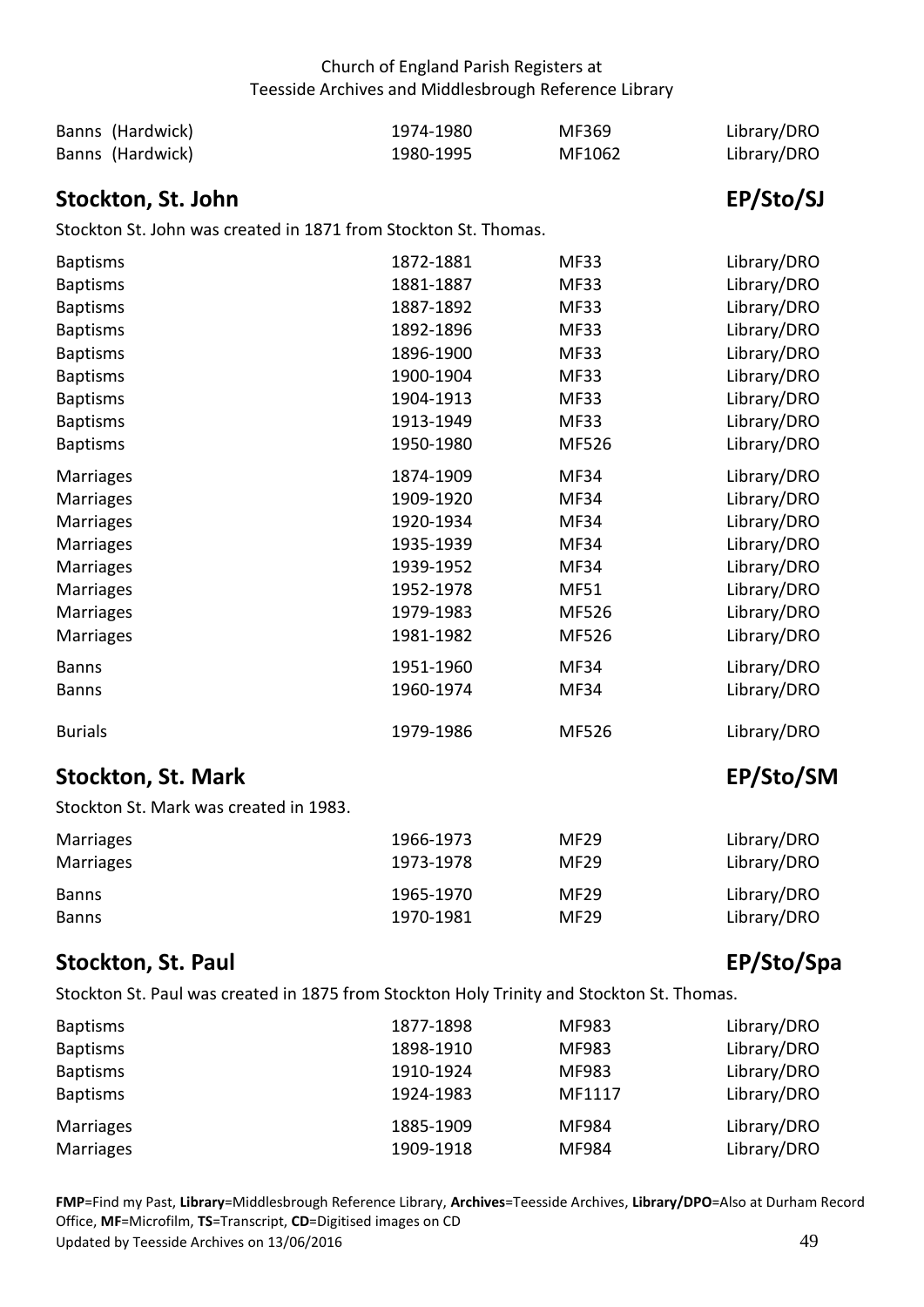| Marriages    | 1918-1926 | MF984  | Library/DRO |
|--------------|-----------|--------|-------------|
| Marriages    | 1926-1946 | MF1117 | Library/DRO |
| Marriages    | 1946-1972 | MF1118 | Library/DRO |
| <b>Banns</b> | 1967-1992 | MF1117 | Library/DRO |

## <span id="page-49-0"></span>**Stockton, St. Peter EP/Sto/SP**

 Stockton St. Peter was created in 1875 from Stockton Holy Trinity and Stockton St. Thomas. Parts of this parish became part of Hartburn All Saints and Stockton Holy Trinity (New).

| <b>Baptisms</b><br><b>Baptisms</b><br><b>Baptisms</b><br><b>Baptisms</b><br><b>Baptisms</b><br><b>Baptisms</b>                  | 1876-1884<br>1884-1892<br>1892-1900<br>1900-1906<br>1906-1918<br>1918-1942                                        | <b>MF23</b><br><b>MF23</b><br><b>MF23</b><br><b>MF23</b><br><b>MF31</b><br><b>MF31</b>                            | Library/DRO<br>Library/DRO<br>Library/DRO<br>Library/DRO<br>Library/DRO<br>Library/DRO                                              |
|---------------------------------------------------------------------------------------------------------------------------------|-------------------------------------------------------------------------------------------------------------------|-------------------------------------------------------------------------------------------------------------------|-------------------------------------------------------------------------------------------------------------------------------------|
| <b>Baptisms</b>                                                                                                                 | 1943-1962                                                                                                         | MF364                                                                                                             | Library/DRO                                                                                                                         |
| Marriages<br>Marriages<br>Marriages<br><b>Marriages</b><br>Marriages<br>Marriages<br><b>Marriages</b><br>Marriages<br>Marriages | 1881-1893<br>1893-1903<br>1903-1911<br>1911-1919<br>1919-1928<br>1928-1940<br>1940-1952<br>1952-1965<br>1965-1973 | <b>MF31</b><br><b>MF31</b><br><b>MF31</b><br><b>MF32</b><br><b>MF32</b><br><b>MF32</b><br>MF365<br>MF365<br>MF365 | Library/DRO<br>Library/DRO<br>Library/DRO<br>Library/DRO<br>Library/DRO<br>Library/DRO<br>Library/DRO<br>Library/DRO<br>Library/DRO |
| <b>Banns</b>                                                                                                                    | 1881-1891                                                                                                         | <b>MF32</b>                                                                                                       | Library/DRO                                                                                                                         |
| <b>Banns</b>                                                                                                                    | 1891-1899                                                                                                         | <b>MF32</b>                                                                                                       | Library/DRO                                                                                                                         |
| <b>Banns</b>                                                                                                                    | 1899-1906                                                                                                         | <b>MF32</b>                                                                                                       | Library/DRO                                                                                                                         |
| <b>Banns</b>                                                                                                                    | 1906-1912                                                                                                         | <b>MF33</b>                                                                                                       | Library/DRO                                                                                                                         |
| <b>Banns</b>                                                                                                                    | 1912-1919                                                                                                         | <b>MF33</b>                                                                                                       | Library/DRO                                                                                                                         |
| <b>Banns</b>                                                                                                                    | 1919-1931                                                                                                         | <b>MF33</b>                                                                                                       | Library/DRO                                                                                                                         |
| <b>Banns</b>                                                                                                                    | 1969-1971                                                                                                         | MF365                                                                                                             | Library/DRO                                                                                                                         |
| <b>Banns</b>                                                                                                                    | 1971-1979                                                                                                         | MF365                                                                                                             | Library/DRO                                                                                                                         |
| <b>Banns</b>                                                                                                                    | 1979-1982                                                                                                         | MF365                                                                                                             | Library/DRO                                                                                                                         |
| <b>Banns</b>                                                                                                                    | 1982-1984                                                                                                         | MF840                                                                                                             | Library/DRO                                                                                                                         |
| <b>Banns</b>                                                                                                                    | 1984-1987                                                                                                         | MF840                                                                                                             | Library/DRO                                                                                                                         |
| <b>Burials</b><br><b>Burials</b>                                                                                                | 1965-1975<br>1975-1986                                                                                            | MF365<br>MF840                                                                                                    | Library/DRO<br>Library/DRO                                                                                                          |
|                                                                                                                                 |                                                                                                                   |                                                                                                                   |                                                                                                                                     |

# <span id="page-49-1"></span> **Stockton, St. Thomas (Parish Church) EP/Sto**

| <b>Baptisms</b> | 1637-1837 | TS45  | Library     |
|-----------------|-----------|-------|-------------|
| <b>Baptisms</b> | 1621-1707 | MF523 | Library/DRO |
| <b>Baptisms</b> | 1707-1780 | MF10  | Library/DRO |
| <b>Baptisms</b> | 1781-1801 | MF10  | Library/DRO |

Office, MF=Microfilm, TS=Transcript, CD=Digitised images on CD<br>Updated by Teesside Archives on 13/06/2016 500 metals on the Updated by Teesside Archives on 13/06/2016 Updated by Teesside Archives on 13/06/2016 **FMP**=Find my Past, **Library**=Middlesbrough Reference Library, **Archives**=Teesside Archives, **Library/DPO**=Also at Durham Record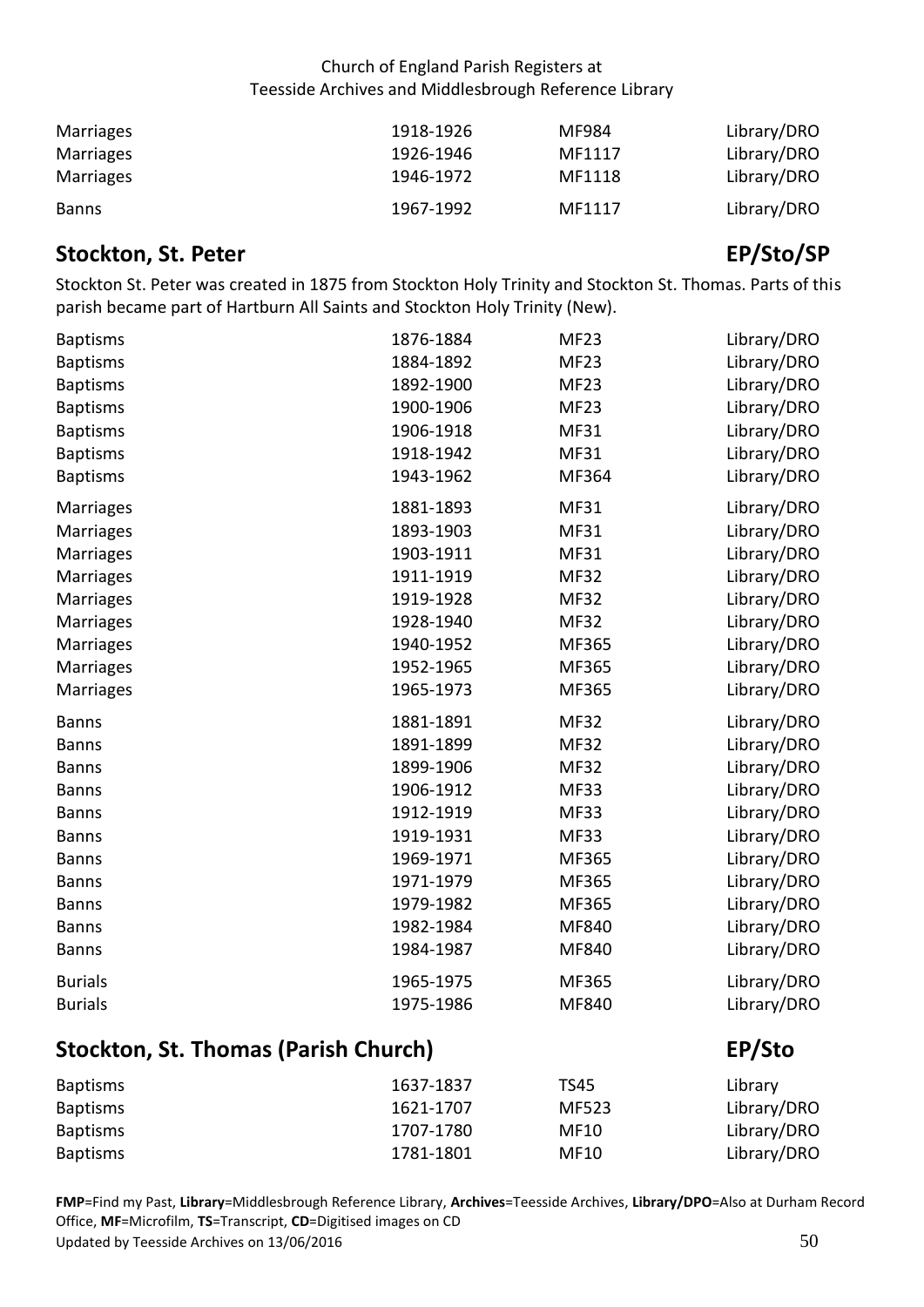| <b>Baptisms</b>  | 1802-1812 | <b>MF10</b>      | Library/DRO |
|------------------|-----------|------------------|-------------|
| <b>Baptisms</b>  | 1813-1826 | <b>MF10</b>      | Library/DRO |
| <b>Baptisms</b>  | 1827-1836 | MF11             | Library/DRO |
| <b>Baptisms</b>  | 1836-1848 | <b>MF11</b>      | Library/DRO |
| <b>Baptisms</b>  | 1848-1858 | <b>MF11</b>      | Library/DRO |
| <b>Baptisms</b>  | 1858-1863 | MF11             | Library/DRO |
| <b>Baptisms</b>  | 1863-1871 | MF12/TS45        | Library/DRO |
| <b>Baptisms</b>  | 1871-1878 | <b>MF12</b>      | Library/DRO |
| <b>Baptisms</b>  | 1878-1879 | <b>MF12</b>      | Library/DRO |
| <b>Baptisms</b>  | 1879-1881 | <b>MF12</b>      | Library/DRO |
| <b>Baptisms</b>  | 1881-1885 | <b>MF12</b>      | Library/DRO |
| <b>Baptisms</b>  | 1885-1891 | <b>MF12</b>      | Library/DRO |
| <b>Baptisms</b>  | 1890-1897 | <b>MF12</b>      | Library/DRO |
| <b>Baptisms</b>  | 1897-1904 | MF <sub>24</sub> | Library/DRO |
| <b>Baptisms</b>  | 1904-1911 | MF <sub>24</sub> | Library/DRO |
| <b>Baptisms</b>  | 1911-1916 | MF <sub>24</sub> | Library/DRO |
| <b>Baptisms</b>  | 1916-1918 | MF <sub>24</sub> | Library/DRO |
| <b>Baptisms</b>  | 1918-1920 | MF <sub>24</sub> | Library/DRO |
| <b>Baptisms</b>  | 1920-1921 | <b>MF25</b>      | Library/DRO |
| <b>Baptisms</b>  | 1921-1923 | <b>MF25</b>      | Library/DRO |
| <b>Baptisms</b>  | 1923-1924 | <b>MF25</b>      | Library/DRO |
| <b>Baptisms</b>  | 1924-1927 | <b>MF25</b>      | Library/DRO |
| <b>Baptisms</b>  | 1927-1931 | <b>MF25</b>      | Library/DRO |
| <b>Baptisms</b>  | 1931-1935 | <b>MF25</b>      | Library/DRO |
| <b>Baptisms</b>  | 1935-1942 | <b>MF25</b>      | Library/DRO |
| <b>Baptisms</b>  | 1942-1984 | MF1120           | Library/DRO |
| Marriages        | 1637-1943 | <b>TS45</b>      | Library     |
| <b>Marriages</b> | 1800-1812 | TS-MISC10        | Library     |
| Marriages        | 1621-1707 | MF523            | Library/DRO |
| Marriages        | 1707-1780 | <b>MF10</b>      | Library/DRO |
| Marriages        | 1781-1801 | <b>MF10</b>      | Library/DRO |
| Marriages        | 1802-1812 | <b>MF10</b>      | Library/DRO |
| Marriages        | 1754-1762 | <b>MF13</b>      | Library/DRO |
| Marriages        | 1813-1831 | <b>MF13</b>      | Library/DRO |
| <b>Marriages</b> | 1831-1836 | <b>MF13</b>      | Library/DRO |
| Marriages        | 1836-1842 | MF14             | Library/DRO |
| Marriages        | 1842-1849 | MF14             | Library/DRO |
| Marriages        | 1844-1856 | MF14             | Library/DRO |
| <b>Marriages</b> | 1856-1862 | <b>MF14</b>      | Library/DRO |
| Marriages        | 1862-1866 | MF14             | Library/DRO |
| Marriages        | 1866-1872 | <b>MF15</b>      | Library/DRO |
| Marriages        | 1872-1876 | <b>MF15</b>      | Library/DRO |
| Marriages        | 1876-1882 | <b>MF15</b>      | Library/DRO |
| Marriages        | 1882-1888 | <b>MF15</b>      | Library/DRO |
| Marriages        | 1888-1889 | MF16             | Library/DRO |

Office, MF=Microfilm, TS=Transcript, CD=Digitised images on CD<br>Updated by Teesside Archives on 13/06/2016 51 Updated by Teesside Archives on 13/06/2016 **FMP**=Find my Past, **Library**=Middlesbrough Reference Library, **Archives**=Teesside Archives, **Library/DPO**=Also at Durham Record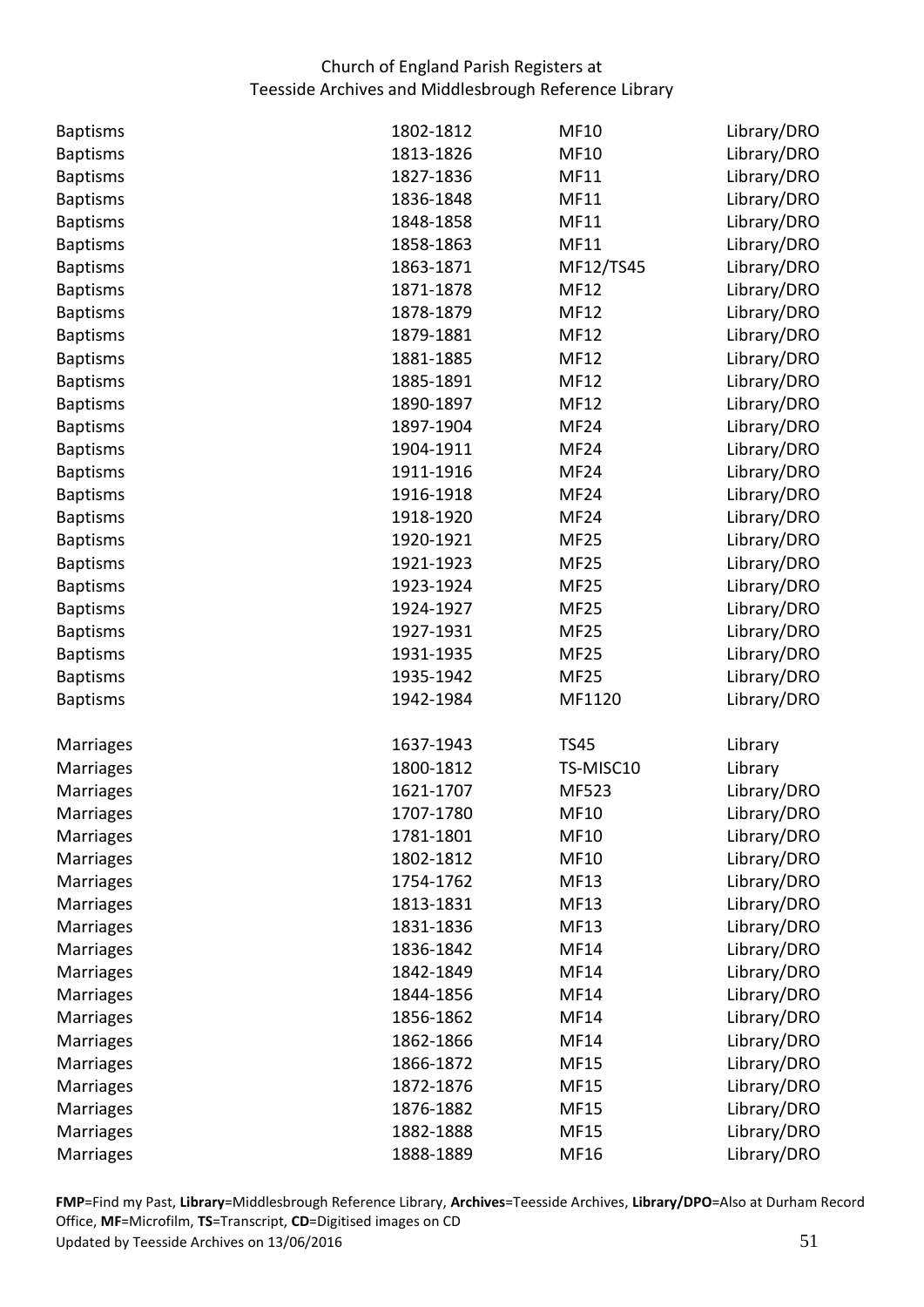| Marriages                   | 1889-1898 | <b>MF16</b> | Library/DRO |
|-----------------------------|-----------|-------------|-------------|
| Marriages                   | 1898-1907 | <b>MF25</b> | Library/DRO |
| Marriages                   | 1906-1918 | <b>MF25</b> | Library/DRO |
| <b>Marriages</b>            | 1918-1927 | <b>MF26</b> | Library/DRO |
| <b>Marriages</b>            | 1927-1935 | <b>MF26</b> | Library/DRO |
| <b>Marriages</b>            | 1935-1943 | <b>MF26</b> | Library/DRO |
| Marriages                   | 1943-1951 | MF1120      | Library/DRO |
| <b>Marriages</b>            | 1951-1990 | MF1121      | Library/DRO |
| <b>Banns</b>                | 1754-1762 | <b>MF13</b> | Library/DRO |
| <b>Banns</b>                | 1762-1797 | <b>MF13</b> | Library/DRO |
| <b>Banns</b>                | 1797-1812 | <b>MF13</b> | Library/DRO |
| <b>Banns</b>                | 1937-1958 | <b>MF26</b> | Library/DRO |
| <b>Banns</b>                | 1958-1992 | MF1121      | Library/DRO |
| <b>Burials</b>              | 1621-1707 | MF523/TS45  | Library/DRO |
| <b>Burials</b>              | 1707-1780 | MF10/TS45   | Library/DRO |
| <b>Burials</b>              | 1781-1801 | <b>MF10</b> | Library/DRO |
| <b>Burials</b>              | 1802-1812 | <b>MF10</b> | Library/DRO |
| <b>Burials</b>              | 1813-1835 | MF16        | Library/DRO |
| <b>Burials</b>              | 1833-1857 | MF16/TS45   | Library/DRO |
| <b>Burials</b>              | 1857-1864 | MF16        | Library/DRO |
| <b>Burials</b>              | 1864-1870 | MF16        | Library/DRO |
| <b>Burials</b>              | 1870-1878 | <b>MF17</b> | Library/DRO |
| <b>Burials</b>              | 1878-1889 | <b>MF17</b> | Library/DRO |
| <b>Burials</b>              | 1881-1935 | <b>MF27</b> | Library/DRO |
| <b>Stranton, All Saints</b> |           |             | EP/Str      |
| <b>Baptisms</b>             | 1580-1977 | <b>TS46</b> | Library     |
| <b>Baptisms</b>             | 1580-1680 | <b>MF66</b> | Library/DRO |
| <b>Baptisms</b>             | 1681-1797 | <b>MF66</b> | Library/DRO |
| <b>Baptisms</b>             | 1797-1813 | <b>MF66</b> | Library/DRO |
| <b>Baptisms</b>             | 1813-1842 | <b>MF66</b> | Library/DRO |
| <b>Baptisms</b>             | 1842-1858 | MF66        | Library/DRO |
| <b>Baptisms</b>             | 1858-1867 | MF67        | Library/DRO |
| <b>Baptisms</b>             | 1867-1882 | MF67        | Library/DRO |
| <b>Baptisms</b>             | 1882-1886 | MF67        | Library/DRO |
| <b>Baptisms</b>             | 1886-1892 | MF67        | Library/DRO |
| <b>Baptisms</b>             | 1892-1897 | MF67        | Library/DRO |
| <b>Baptisms</b>             | 1897-1901 | MF67        | Library/DRO |
| <b>Baptisms</b>             | 1901-1903 | MF709       | Library/DRO |
| <b>Baptisms</b>             | 1903-1906 | MF709       | Library/DRO |
| <b>Baptisms</b>             | 1906-1910 | MF709       | Library/DRO |
| <b>Baptisms</b>             | 1910-1914 | MF709       | Library/DRO |
| <b>Baptisms</b>             | 1914-1918 | MF709       | Library/DRO |
|                             |           |             | Library/DRO |
| <b>Baptisms</b>             | 1918-1920 | MF709       |             |

<span id="page-51-0"></span>Office, MF=Microfilm, TS=Transcript, CD=Digitised images on CD<br>Updated by Teesside Archives on 13/06/2016 52 Updated by Teesside Archives on 13/06/2016 **FMP**=Find my Past, **Library**=Middlesbrough Reference Library, **Archives**=Teesside Archives, **Library/DPO**=Also at Durham Record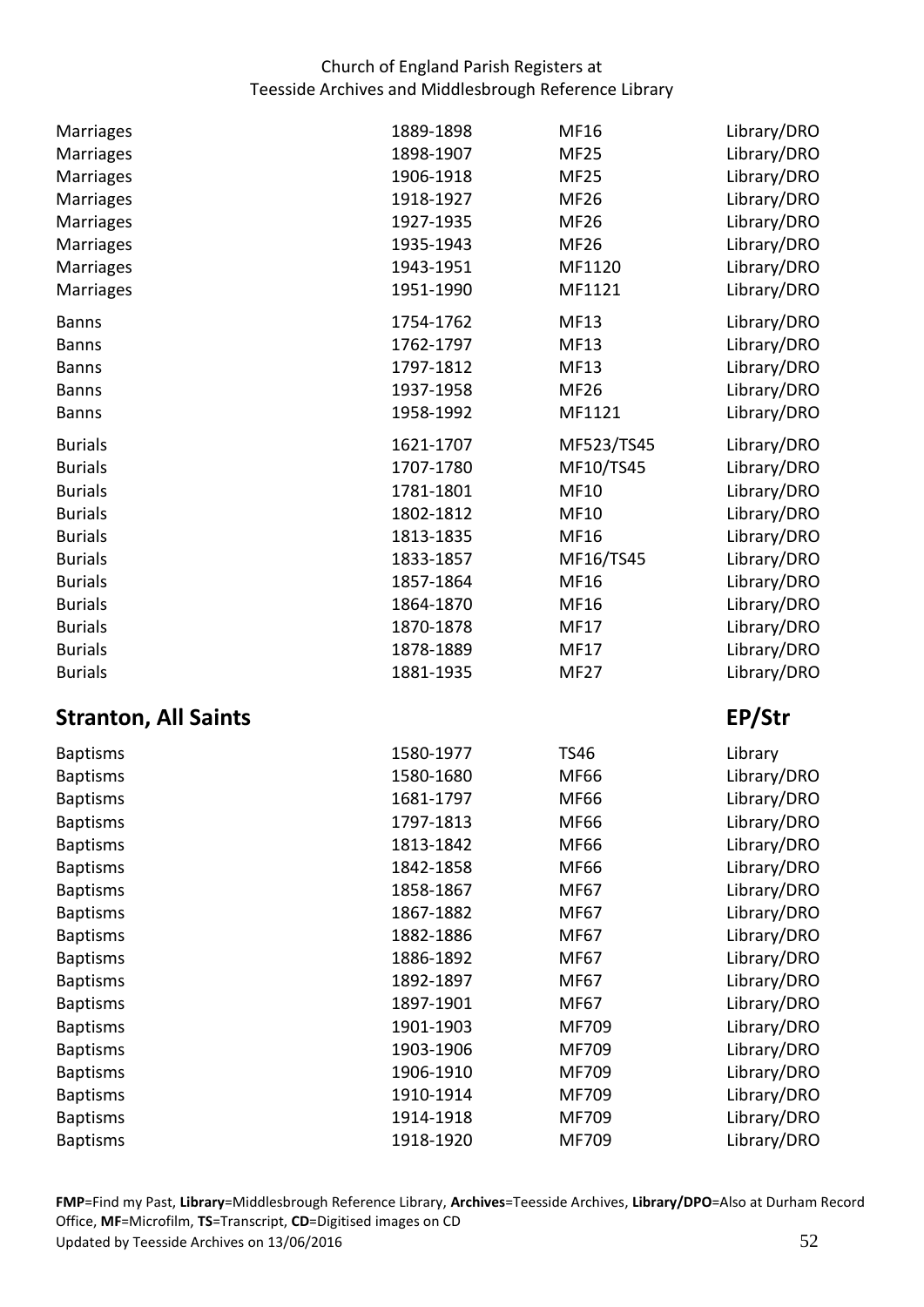| <b>Baptisms</b>  | 1920-1924 | MF709        | Library/DRO |
|------------------|-----------|--------------|-------------|
| <b>Baptisms</b>  | 1924-1929 | <b>MF708</b> | Library/DRO |
| <b>Baptisms</b>  | 1929-1990 | MF1115       | Library/DRO |
| Marriages        | 1800-1812 | TS-MISC10    | Library     |
| <b>Marriages</b> | 1580-1680 | MF66/TS46    | Library/DRO |
| <b>Marriages</b> | 1681-1797 | MF66/TS46    | Library/DRO |
| <b>Marriages</b> | 1797-1813 | MF66/TS46    | Library/DRO |
| <b>Marriages</b> | 1754-1797 | MF67/TS46    | Library/DRO |
| <b>Marriages</b> | 1813-1837 | MF67/TS46    | Library/DRO |
| <b>Marriages</b> | 1837-1859 | MF67/TS46    | Library/DRO |
| <b>Marriages</b> | 1859-1872 | MF68/TS46    | Library/DRO |
| <b>Marriages</b> | 1872-1878 | MF68/TS46    | Library/DRO |
| <b>Marriages</b> | 1878-1883 | MF68/TS46    | Library/DRO |
| Marriages        | 1883-1888 | MF69/TS46    | Library/DRO |
| <b>Marriages</b> | 1888-1892 | MF69/TS46    | Library/DRO |
| <b>Marriages</b> | 1892-1898 | MF69/TS46    | Library/DRO |
| <b>Marriages</b> | 1898-1901 | MF709/TS46   | Library/DRO |
| <b>Marriages</b> | 1902-1910 | MF708/TS46   | Library/DRO |
| <b>Marriages</b> | 1910-1916 | MF708/TS46   | Library/DRO |
| <b>Marriages</b> | 1916-1924 | MF708/TS46   | Library/DRO |
| <b>Marriages</b> | 1921-1927 | MF835/TS46   | Library/DRO |
| <b>Marriages</b> | 1927-1934 | MF835/TS46   | Library/DRO |
| <b>Marriages</b> | 1934-1940 | MF954/TS46   | Library/DRO |
| <b>Marriages</b> | 1940-1944 | MF954/TS46   | Library/DRO |
| <b>Marriages</b> | 1944-1949 | MF954/TS46   | Library/DRO |
| <b>Marriages</b> | 1949-1954 | MF954        | Library/DRO |
| <b>Marriages</b> | 1954-1957 | MF954        | Library/DRO |
| Marriages        | 1956-1959 | MF955        | Library/DRO |
| <b>Marriages</b> | 1959-1962 | MF955        | Library/DRO |
| <b>Marriages</b> | 1962-1965 | MF955        | Library/DRO |
| Marriages        | 1965-1968 | MF955        | Library/DRO |
| <b>Marriages</b> | 1968-1971 | MF955        | Library/DRO |
| <b>Marriages</b> | 1971-1974 | MF955        | Library/DRO |
| Marriages        | 1975-1979 | MF955        | Library/DRO |
| Marriages        | 1979-1984 | MF955        | Library/DRO |
| <b>Marriages</b> | 1984-1989 | MF956        | Library/DRO |
| <b>Banns</b>     | 1754-1797 | <b>MF67</b>  | Library/DRO |
| <b>Banns</b>     | 1957-1961 | <b>MF708</b> | Library/DRO |
| <b>Banns</b>     | 1970-1975 | <b>MF708</b> | Library/DRO |
| <b>Banns</b>     | 1975-1978 | <b>MF708</b> | Library/DRO |
| <b>Banns</b>     | 1978-1980 | <b>MF708</b> | Library/DRO |
| <b>Banns</b>     | 1980-1987 | MF834        | Library/DRO |
| <b>Banns</b>     | 1987-1995 | MF978        | Library/DRO |
| <b>Burials</b>   | 1580-1680 | MF66/TS46    | Library/DRO |
| <b>Burials</b>   | 1681-1797 | MF66/TS46    | Library/DRO |

Office, **MF**=Microfilm, **TS**=Transcript, **CD**=Digitised images on CD<br>Updated by Teesside Archives on 13/06/2016 53 Updated by Teesside Archives on 13/06/2016 **FMP**=Find my Past, **Library**=Middlesbrough Reference Library, **Archives**=Teesside Archives, **Library/DPO**=Also at Durham Record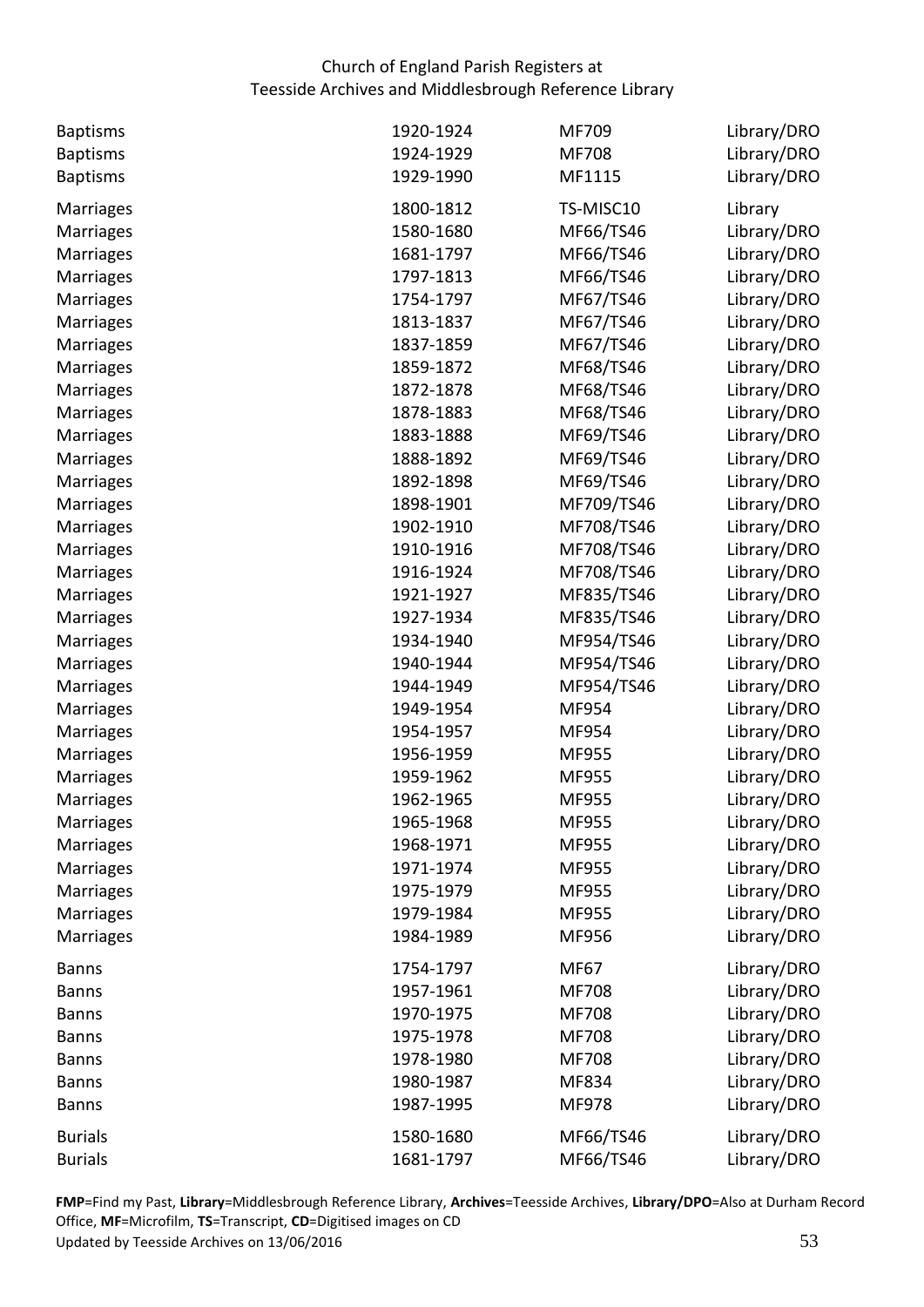| <b>Burials</b> | 1797-1813 | MF66/TS46 | Library/DRO |
|----------------|-----------|-----------|-------------|
| <b>Burials</b> | 1813-1847 | MF70/TS46 | Library/DRO |
| <b>Burials</b> | 1847-1855 | MF70/TS46 | Library/DRO |
| <b>Burials</b> | 1855-1893 | MF70/TS46 | Library/DRO |

# <span id="page-53-0"></span>**Thornaby, St. Luke PR/TT(L)**

Formed from part of Stainton Parish.

| <b>Baptisms</b>  | 1888-1896 | <b>MF898</b>            | Library  |
|------------------|-----------|-------------------------|----------|
| <b>Baptisms</b>  | 1895-1901 | MF154                   | Library  |
| <b>Baptisms</b>  | 1901-1904 | MF154                   | Library  |
| <b>Baptisms</b>  | 1904-1908 | MF154                   | Library  |
| <b>Baptisms</b>  | 1908-1912 | MF154                   | Library  |
| <b>Baptisms</b>  | 1912-1916 | MF154                   | Library  |
| <b>Baptisms</b>  | 1916-1921 | MF154                   | Library  |
| <b>Baptisms</b>  | 1921-1924 | <b>Register Missing</b> |          |
| <b>Baptisms</b>  | 1924-1928 | MF155                   | Library  |
| <b>Baptisms</b>  | 1928-1934 | MF155                   | Library  |
| <b>Baptisms</b>  | 1934-1943 | MF155                   | Library  |
| <b>Baptisms</b>  | 1943-1957 | MF155                   | Library  |
| <b>Baptisms</b>  | 1957-1965 | MF155                   | Library  |
| <b>Baptisms</b>  | 1965-1971 | MF155                   | Library  |
| <b>Marriages</b> | 1904-1908 | MF155                   | Library  |
| Marriages        | 1908-1916 | MF155                   | Library  |
| <b>Marriages</b> | 1916-1928 | MF156                   | Library  |
| <b>Marriages</b> | 1928-1942 | MF156                   | Library  |
| Marriages        | 1942-1955 | MF156                   | Library  |
| Marriages        | 1955-1963 | MF156                   | Library  |
| Marriages        | 1963-1965 | MF157                   | Library  |
| Marriages        | 1965-1966 | MF157                   | Library  |
| <b>Marriages</b> | 1966-1969 | MF157                   | Library  |
| <b>Banns</b>     | 1931-1954 | Original Only           | Archives |
| <b>Banns</b>     | 1954-1958 | Original Only           | Archives |
| <b>Banns</b>     | 1958-1966 | Original Only           | Archives |
| <b>Banns</b>     | 1966-1979 | Original Only           | Archives |
|                  |           |                         |          |

# <span id="page-53-1"></span>**Thornaby, St. Paul PR/TT(P)**

 Built in 1857-1858 on the southern edge of new Thornaby. In 1860 St Paul's became the Parish Church and took over from St. Peter's.

| <b>Baptisms</b> | 1844-1876 | MF159/MF667 | FindMyPast |
|-----------------|-----------|-------------|------------|
| <b>Baptisms</b> | 1876-1886 | MF160/MF667 | FindMyPast |
| <b>Baptisms</b> | 1886-1892 | MF160/MF668 | FindMyPast |
| <b>Baptisms</b> | 1893-1900 | MF160/MF668 | FindMyPast |
| <b>Baptisms</b> | 1900-1908 | MF160/MF668 | FindMyPast |
| <b>Baptisms</b> | 1908-1914 | MF160       | FindMyPast |

Office, MF=Microfilm, TS=Transcript, CD=Digitised images on CD<br>Updated by Teesside Archives on 13/06/2016 54 Updated by Teesside Archives on 13/06/2016 **FMP**=Find my Past, **Library**=Middlesbrough Reference Library, **Archives**=Teesside Archives, **Library/DPO**=Also at Durham Record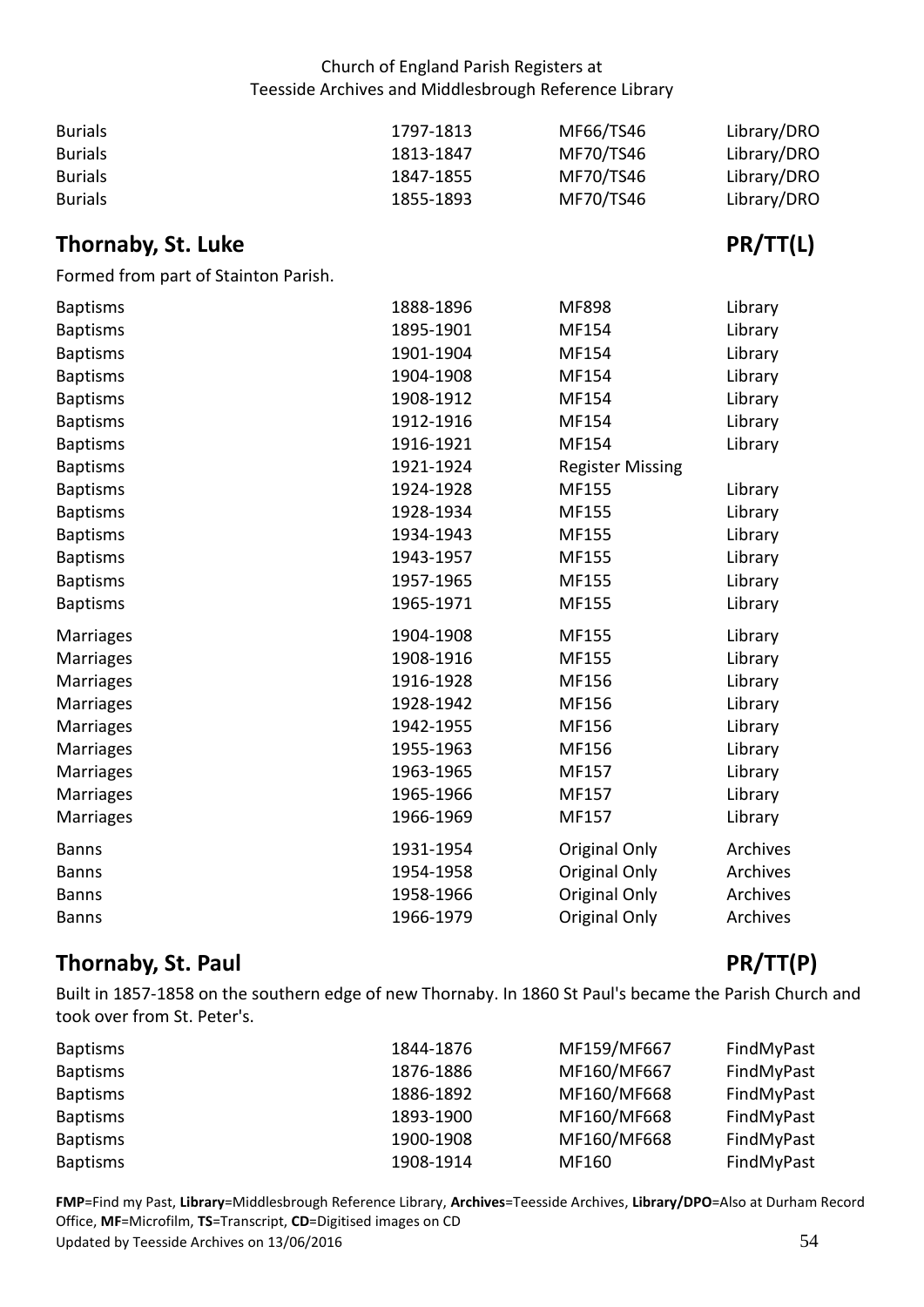| <b>Baptisms</b>                   | 1914-1921 | MF161            | Library    |
|-----------------------------------|-----------|------------------|------------|
| <b>Baptisms</b>                   | 1921-1929 | MF161            | Library    |
| <b>Baptisms</b>                   | 1929-1937 | MF161            | Library    |
| <b>Baptisms</b>                   | 1937-1945 | MF161            | Library    |
| <b>Baptisms</b>                   | 1945-1952 | MF161            | Library    |
| <b>Baptisms</b>                   | 1952-1963 | MF161            | Library    |
| <b>Baptisms</b>                   | 1963-1971 | MF766            | Library    |
| <b>Baptisms</b>                   | 1971-1980 | MF766            | Library    |
| <b>Baptisms</b>                   | 1888-1928 | MF160 (to 1900)  | Library    |
| (Trafalgar Street Mission Church) |           | MF167            | Library    |
| <b>Baptisms</b>                   | 1950-1958 | MF167            | Library    |
| (Garrison Church R.A.F. Thornaby) |           |                  |            |
| Marriages                         | 1846-1875 | MF162/MF679/TS47 | FindMyPast |
| <b>Marriages</b>                  | 1875-1885 | MF162/MF679/TS47 | FindMyPast |
| <b>Marriages</b>                  | 1885-1892 | MF163/MF679/TS47 | FindMyPast |
| <b>Marriages</b>                  | 1893-1899 | MF163/MF680      | FindMyPast |
| <b>Marriages</b>                  | 1899-1905 | MF163/MF680      | FindMyPast |
| <b>Marriages</b>                  | 1905-1913 | MF164            | Library    |
| <b>Marriages</b>                  | 1913-1921 | MF164            | Library    |
| <b>Marriages</b>                  | 1921-1929 | MF165            | Library    |
| <b>Marriages</b>                  | 1929-1938 | MF165            | Library    |
| <b>Marriages</b>                  | 1938-1944 | MF166            | Library    |
| Marriages                         | 1944-1950 | MF166            | Library    |
| <b>Marriages</b>                  | 1950-1953 | MF166            | Library    |
| <b>Marriages</b>                  | 1957-1965 | MF167            | Library    |
| Marriages                         | 1965-1969 | MF766            | Library    |
| <b>Marriages</b>                  | 1970-1974 | MF766            | Library    |
| <b>Marriages</b>                  | 1974-1979 | <b>MF770</b>     | Library    |
| <b>Marriages</b>                  | 1979-1982 | MF770            | Library    |
| <b>Burials</b>                    | 1845-1905 | MF162/MF668/TS47 | FindMyPast |
| Confirmations                     | 1950-1964 | MF167            | Library    |

## <span id="page-54-0"></span>**Thornaby, St. Peter Ad Vincula** PR/TT(PT)

Baptisms start at 1973 still at church, previous entries from 1932-1959 are included in Thornaby, St. Paul.

| Marriages | 1974-1979 | Archives |
|-----------|-----------|----------|
|           |           |          |

# <span id="page-54-1"></span>**Thornaby, St. Marks** PR/TT(M)

 Started as the Trafalgar Street Mission when Charles Arthur Head and Thomas Wrightson gave land on Trafalgar Street for a church in 1884, which became known as 'the church in the alley' due to access restrictions. The building was consecrated in 1884 but the earliest reference to the dedication to St. Mark only appears after the First World War. In 1935 the church was relocated to Chapel Street and consecrated the same year. With numbers declining following the Second World War services moved to St. Paul's Parish Church and the Chapel Street site was sold in 1963. A new church was built in 1969 at Trenchard Avenue and dedicated in 1970.

Office, MF=Microfilm, TS=Transcript, CD=Digitised images on CD<br>Updated by Teesside Archives on 13/06/2016 55 Updated by Teesside Archives on 13/06/2016 **FMP**=Find my Past, **Library**=Middlesbrough Reference Library, **Archives**=Teesside Archives, **Library/DPO**=Also at Durham Record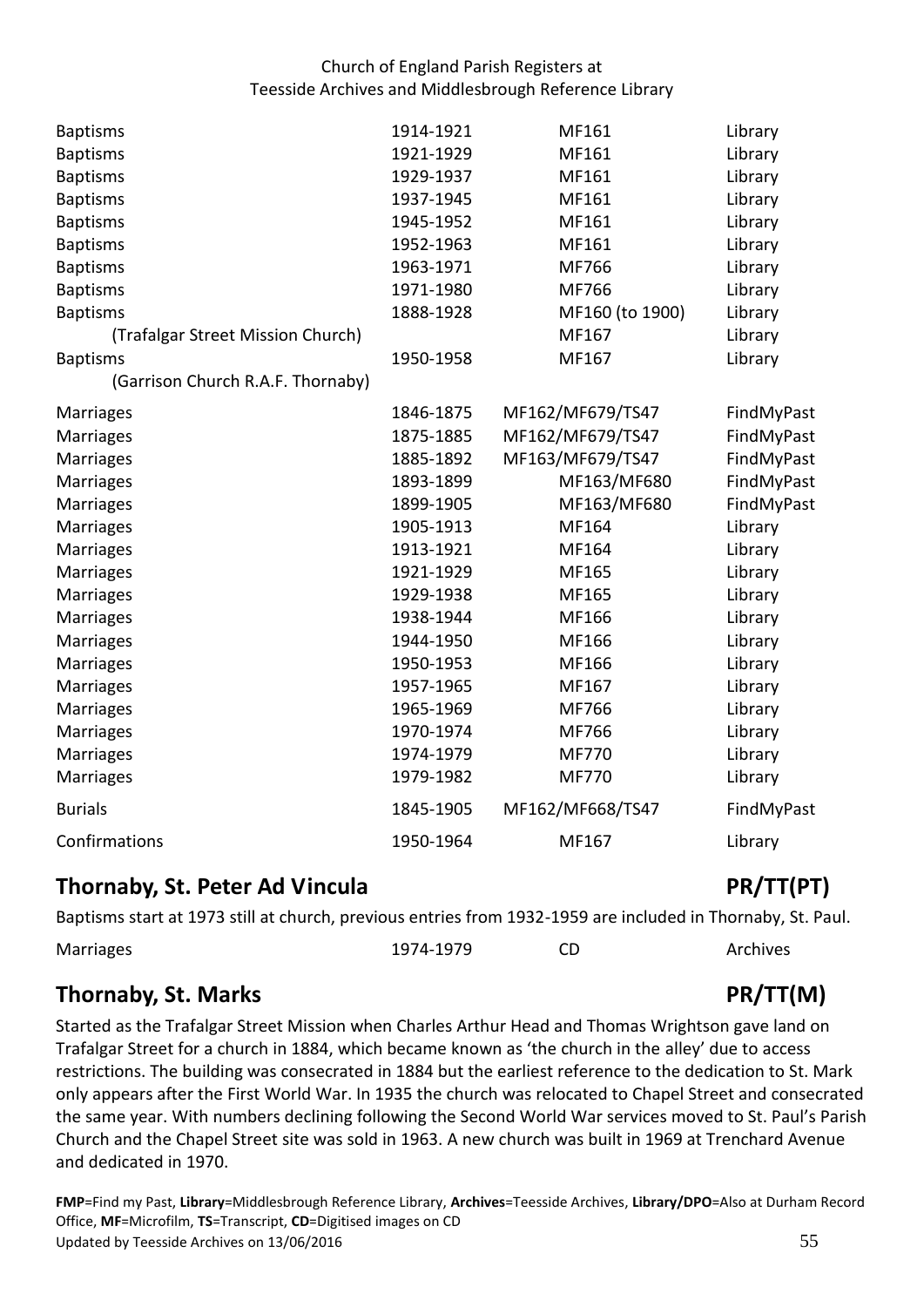Baptisms start at 1970, register still at church. Previous entries for dates before 1908 can be found in Thornaby, St. Paul's.

<span id="page-55-0"></span>

| <b>Baptisms</b>                       | 1908-1959 | Original Only | Archives           |
|---------------------------------------|-----------|---------------|--------------------|
| <b>Upleatham, St. Andrew</b>          |           |               | <b>PR/UL</b>       |
| <b>Baptisms</b>                       | 1654-1837 | <b>TS48</b>   | Library            |
| <b>Baptisms</b>                       | 1654-1699 | MF187         | FMP from 1691      |
| <b>Baptisms</b>                       | 1693-1762 | MF187         | FindMyPast         |
| <b>Baptisms</b>                       | 1701-1791 | MF187         | FindMyPast         |
| <b>Baptisms</b>                       | 1763-1798 | MF187         | FindMyPast         |
| <b>Baptisms</b>                       | 1792-1812 | MF187         | FindMyPast         |
| <b>Baptisms</b>                       | 1813-1924 | MF187         | <b>FMP to 1914</b> |
| <b>Baptisms</b>                       | 1924-1985 | <b>CD P82</b> | Archives           |
| Marriages                             | 1654-1699 | MF187/TS48    | Library            |
| <b>Marriages</b>                      | 1693-1762 | MF187/TS48    | FindMyPast         |
| Marriages                             | 1701-1791 | MF187/TS48    | FindMyPast         |
| Marriages                             | 1754-1812 | MF187/TS48    | FindMyPast         |
| Marriages                             | 1813-1836 | MF187/TS48    | FindMyPast         |
| Marriages                             | 1837-1947 | MF187/TS48    | FMP to 1926        |
| <b>Banns</b>                          | 1866-1972 | Original Only | Archives           |
| <b>Burials</b>                        | 1684-1982 | <b>TS48</b>   | Library            |
| <b>Burials</b>                        | 1654-1699 | MF187         | Library            |
| <b>Burials</b>                        | 1693-1762 | MF187         | FindMyPast         |
| <b>Burials</b>                        | 1701-1791 | MF187         | FindMyPast         |
| <b>Burials</b>                        | 1763-1798 | MF187         | FindMyPast         |
| <b>Burials</b>                        | 1792-1812 | MF187         | Library            |
| <b>Burials</b>                        | 1813-1986 | <b>CD P83</b> | Archives           |
| Wilton, All Saints (now St. Cuthbert) |           |               | PR/WLN             |
| <b>Baptisms</b>                       | 1719-1725 | <b>TS49</b>   | Library            |
| <b>Baptisms</b>                       | 1719-1800 | MF188/MF681   | FindMyPast         |
| <b>Baptisms</b>                       | 1801-1812 | MF188/MF681   | FindMyPast         |
| <b>Baptisms</b>                       | 1813-1866 | MF188/MF681   | FindMyPast         |
| <b>Baptisms</b>                       | 1866-1989 | <b>CD P84</b> | Archives           |
| <b>Marriages</b>                      | 1719-1800 | MF188/MF681   | FindMyPast         |
| <b>Marriages</b>                      | 1754-1812 | MF188/MF681   | FindMyPast         |
| <b>Marriages</b>                      | 1813-1837 | MF188/MF681   | FindMyPast         |
| Marriages                             | 1837-1934 | MF188/MF681   | FMP to 1930        |
| <b>Marriages</b>                      | 1934-1958 | MF188/MF681   | Library            |
| Marriages                             | 1958-1972 | MF352/MF681   | Library            |

Marriages **1973-1982** CD P85 Archives Marriages **1982-1991** CD P85 Archives

<span id="page-55-1"></span>**Marriages Marriages**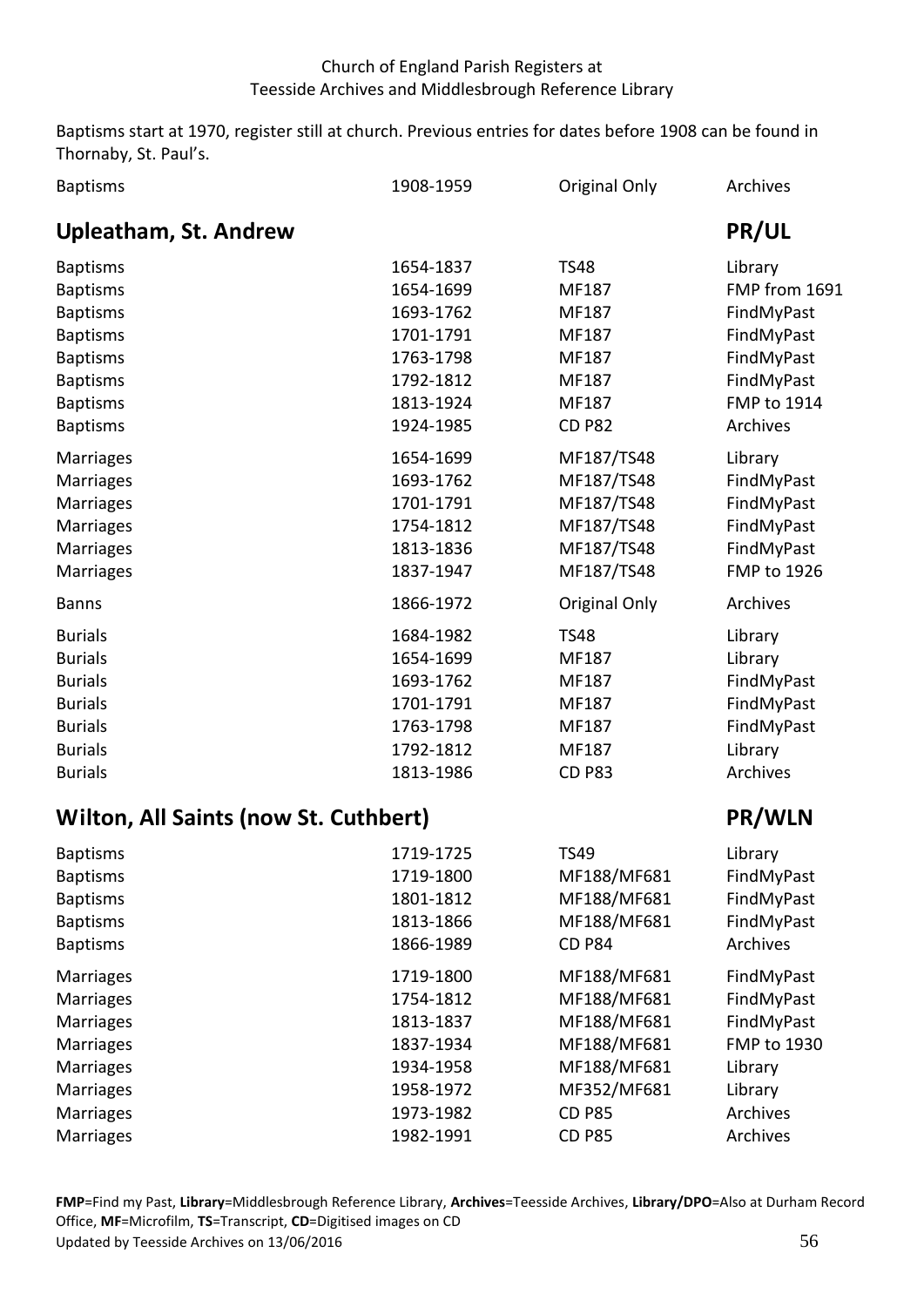| <b>Banns</b>   | 1883-1967 | MF681/MF681   | FindMyPast |
|----------------|-----------|---------------|------------|
| <b>Burials</b> | 1619-1983 | TS49          | Library    |
| <b>Burials</b> | 1719-1800 | MF188/MF681   | FindMyPast |
| <b>Burials</b> | 1801-1812 | MF188/MF681   | FindMyPast |
| <b>Burials</b> | 1813-1877 | MF188/MF681   | FindMyPast |
| <b>Burials</b> | 1877-1989 | <b>CD P86</b> | Archives   |

# <span id="page-56-0"></span>*Wolviston, St. Peter* EP/Wo **EP/Wo**

The current church was built in 1876 to replace an earlier Medieval chapel.

| 1759-1796 | MF5             | Library/DRO |
|-----------|-----------------|-------------|
| 1798-1812 | MF5             | Library/DRO |
| 1813-1851 | MF5             | Library/DRO |
| 1852-1904 | MF5             | Library/DRO |
| 1904-1953 | MF <sub>6</sub> | Library/DRO |
| 1953-1978 | MF844           | Library/DRO |
| 1978-1989 | MF844           | Library/DRO |
| 1763-1780 | MF5             | Library/DRO |
| 1780-1860 | See Billingham  |             |
| 1965-1980 | MF844           | Library/DRO |
| 1980-1988 | MF844           | Library/DRO |
| 1988-1996 | MF1061          | Library/DRO |
| 1860-1965 | MF <sub>6</sub> | Library/DRO |
| 1933-1980 | MF844           | Library/DRO |
| 1967-1985 | MF844           | Library/DRO |
| 1985-1990 | MF841           | Library/DRO |
| 1869-1936 | MF5             | Library/DRO |
| 1936-1980 | MF844           | Library/DRO |
|           |                 |             |

# <span id="page-56-1"></span>**PR/YR PR/YR PR/YR PR/YR**

A church is thought to have stood on this site since Saxon times, followed by a 12<sup>th</sup> century Norman church that was rebuilt in 1728 following a fire.

See CP/YR 8/1-5 at Teesside Archives for burials registers for Yarm Burial Ground, 1884-1962.

| <b>Baptisms</b>  | 1649-1841 | <b>TS50</b>   | Library            |
|------------------|-----------|---------------|--------------------|
| <b>Baptisms</b>  | 1649-1772 | MF174         | FindMyPast         |
| <b>Baptisms</b>  | 1664-1812 | MF174         | FindMyPast         |
| <b>Baptisms</b>  | 1813-1848 | MF174         | FindMyPast         |
| <b>Baptisms</b>  | 1848-1888 | MF174         | FindMyPast         |
| <b>Baptisms</b>  | 1889-1951 | MF174         | <b>FMP to 1914</b> |
| <b>Baptisms</b>  | 1951-1989 | <b>CD P87</b> | Archives           |
| <b>Marriages</b> | 1813-1837 | TS-MISC22     | Library            |
| <b>Marriages</b> | 1649-1772 | MF174/TS50    | FindMyPast         |
| <b>Marriages</b> | 1754-1793 | MF175/TS50    | FindMyPast         |

Office, MF=Microfilm, TS=Transcript, CD=Digitised images on CD<br>Updated by Teesside Archives on 13/06/2016 57 Updated by Teesside Archives on 13/06/2016 **FMP**=Find my Past, **Library**=Middlesbrough Reference Library, **Archives**=Teesside Archives, **Library/DPO**=Also at Durham Record